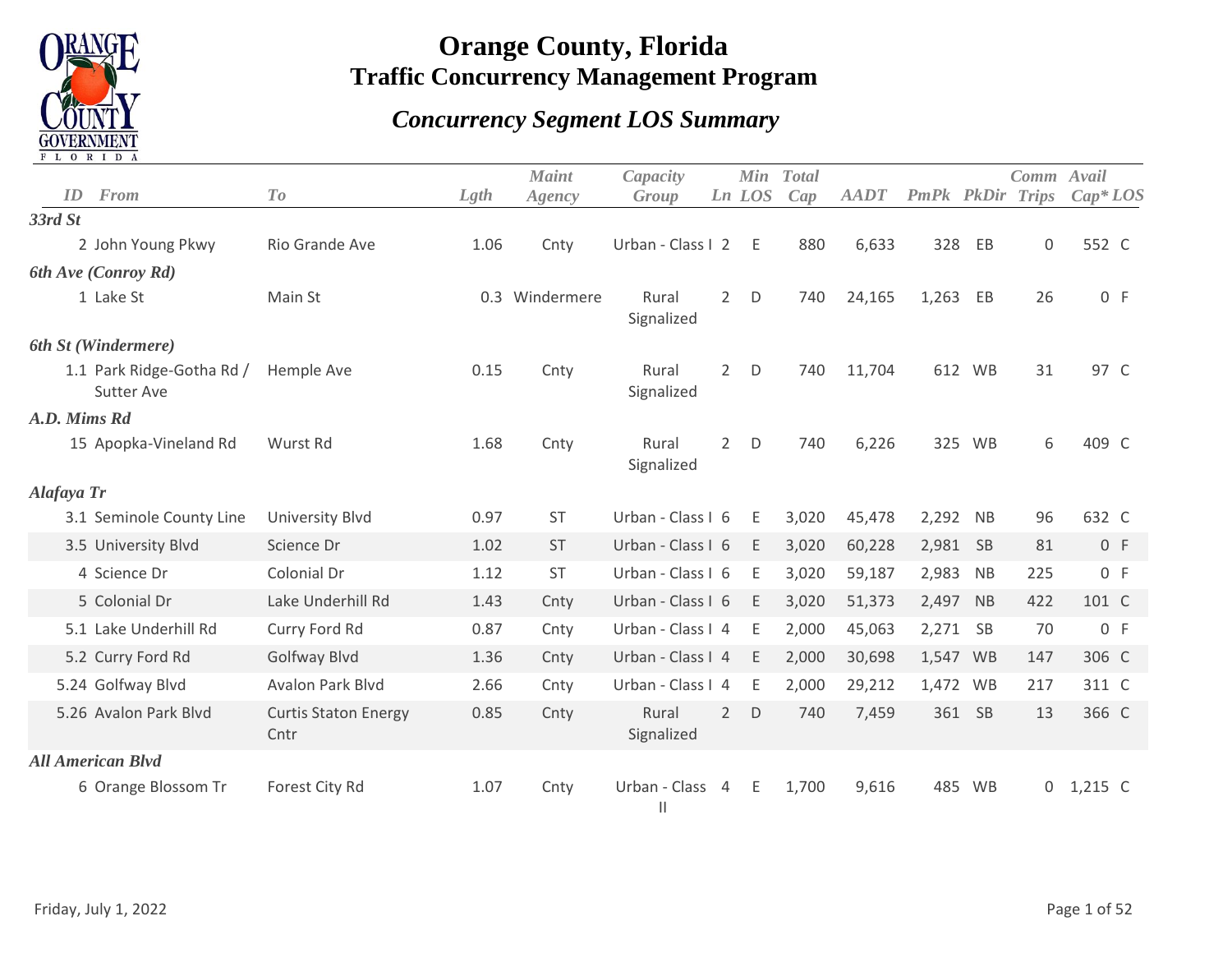| ID                 | From                             | To                   | Lgth | <b>Maint</b><br>Agency | Capacity<br>Group               |                | <b>Min</b><br>Ln LOS | <b>Total</b><br>Cap | <b>AADT</b> | PmPk PkDir |           | Comm Avail<br>Trips | $Cap^*LOS$ |
|--------------------|----------------------------------|----------------------|------|------------------------|---------------------------------|----------------|----------------------|---------------------|-------------|------------|-----------|---------------------|------------|
| Aloma Ave          |                                  |                      |      |                        |                                 |                |                      |                     |             |            |           |                     |            |
|                    | 7 Brewer Ave                     | Lakemont Ave         | 0.69 | <b>ST</b>              | Urban - Class 4<br>Ш            |                | E                    | 1,700               | 40,901      | 2,061 WB   |           | $\boldsymbol{0}$    | 0 F        |
|                    | 8 Lakemont Ave                   | Semoran Blvd         | 1.28 | <b>ST</b>              | Urban - Class I 4               |                | E                    | 2,000               | 43,620      | 2,198      | EB        | 3                   | 0 F        |
|                    | 9 Semoran Blvd                   | <b>Tangerine Ave</b> | 0.93 | <b>ST</b>              | Urban - Class I 4               |                | Ε                    | 2,000               | 43,695      | 2,202      | EB        | 40                  | 0 F        |
|                    | 9.1 Tangerine Ave                | Seminole County Line | 0.66 | <b>ST</b>              | Urban - Class I 4               |                | Ε                    | 2,000               | 37,762      | 1,801 WB   |           | 40                  | 159 C      |
|                    | Americana Blvd                   |                      |      |                        |                                 |                |                      |                     |             |            |           |                     |            |
|                    | 11 John Young Pkwy               | Orange Blossom Tr    | 1.31 | Cnty                   | Urban - Class<br>$\mathbf{H}$   | $\overline{4}$ | Ε                    | 1,700               | 21,028      | 1,003 WB   |           | $\overline{2}$      | 695 D      |
| <b>Anderson St</b> |                                  |                      |      |                        |                                 |                |                      |                     |             |            |           |                     |            |
|                    | 13 Orange Ave                    | Mills Ave            | 0.88 | <b>ST</b>              | Urban - Class 2<br>$II(1-way)$  |                | Ε                    | 2,040               | 10,440      | 940        | EB        | 0                   | $1,100$ D  |
|                    | 14 Mills Ave                     | Crystal Lake Dr      | 1.27 | <b>ST</b>              | Urban - Class 2<br>$II(1-way)$  |                | E                    | 2,040               | 14,375      | 1,294      | EB        | $\mathbf 0$         | 746 D      |
| Apopka Blvd        |                                  |                      |      |                        |                                 |                |                      |                     |             |            |           |                     |            |
|                    | 16 Beggs Rd                      | Overland Rd          | 1.06 | Cnty                   | Urban - Class 2<br>$\mathbf{H}$ |                | E                    | 800                 | 6,349       |            | 297 NB    | $\overline{2}$      | 501 C      |
|                    | 17 Overland Rd                   | Piedmont-Wekiwa Rd   | 1.21 | Cnty                   | Urban - Class I 2               |                | E                    | 880                 | 8,348       |            | 413 NB    | 8                   | 459 C      |
|                    | 17.2 Piedmont-Wekiwa Rd          | Sheeler Rd           | 1.51 | Cnty                   | Urban - Class I 2               |                | Ε                    | 880                 | 9,509       |            | 471 WB    | 23                  | 386 C      |
|                    | Apopka Blvd / Alabama Ave        |                      |      |                        |                                 |                |                      |                     |             |            |           |                     |            |
|                    | 18 Sheeler Rd                    | Orange Blossom Tr    | 1.1  | Cnty                   | Urban - Class I 2               |                | Ε                    | 880                 | 4,872       |            | 241 WB    | 17                  | 622 C      |
|                    | <b>Apopka-Vineland Rd</b>        |                      |      |                        |                                 |                |                      |                     |             |            |           |                     |            |
|                    | 19 Winter Garden-<br>Vineland Rd | Fenton Rd            | 1.43 | Cnty                   | Urban - Class I 4               |                | Ε                    | 2,000               | 26,835      | 1,352 NB   |           | 545                 | 103 C      |
|                    | 19.1 Fenton Rd                   | Darlene Rd           | 1.01 | Cnty                   | Urban - Class I 4               |                | Ε                    | 2,000               | 27,565      | 1,389 NB   |           | 384                 | 227 C      |
|                    | 19.2 Darlene Rd                  | Kilgore Rd           | 1.34 | Cnty                   | Urban - Class I 4               |                | Ε                    | 2,000               | 32,468      | 1,520      | <b>NB</b> | 145                 | 335 C      |
|                    | 20 Kilgore Rd                    | Sand Lake Rd         | 0.76 | Cnty                   | Urban - Class 4<br>$\mathbf{H}$ |                | E                    | 1,700               | 36,847      | 1,691 NB   |           | 92                  | 0 F        |
|                    | 21 Sand Lake Rd                  | Wallace Rd           | 0.75 | Cnty                   | Urban - Class 4<br>$\mathbf{H}$ |                | E                    | 1,700               | 35,435      | 1,786 NB   |           | 24                  | 0 F        |
|                    | 22 Wallace Rd                    | Palm Lake Dr         | 1.27 | Cnty                   | Urban - Class 4<br>$\mathbf{H}$ |                | E                    | 1,700               | 34,649      | 1,746 NB   |           | 111                 | 0 F        |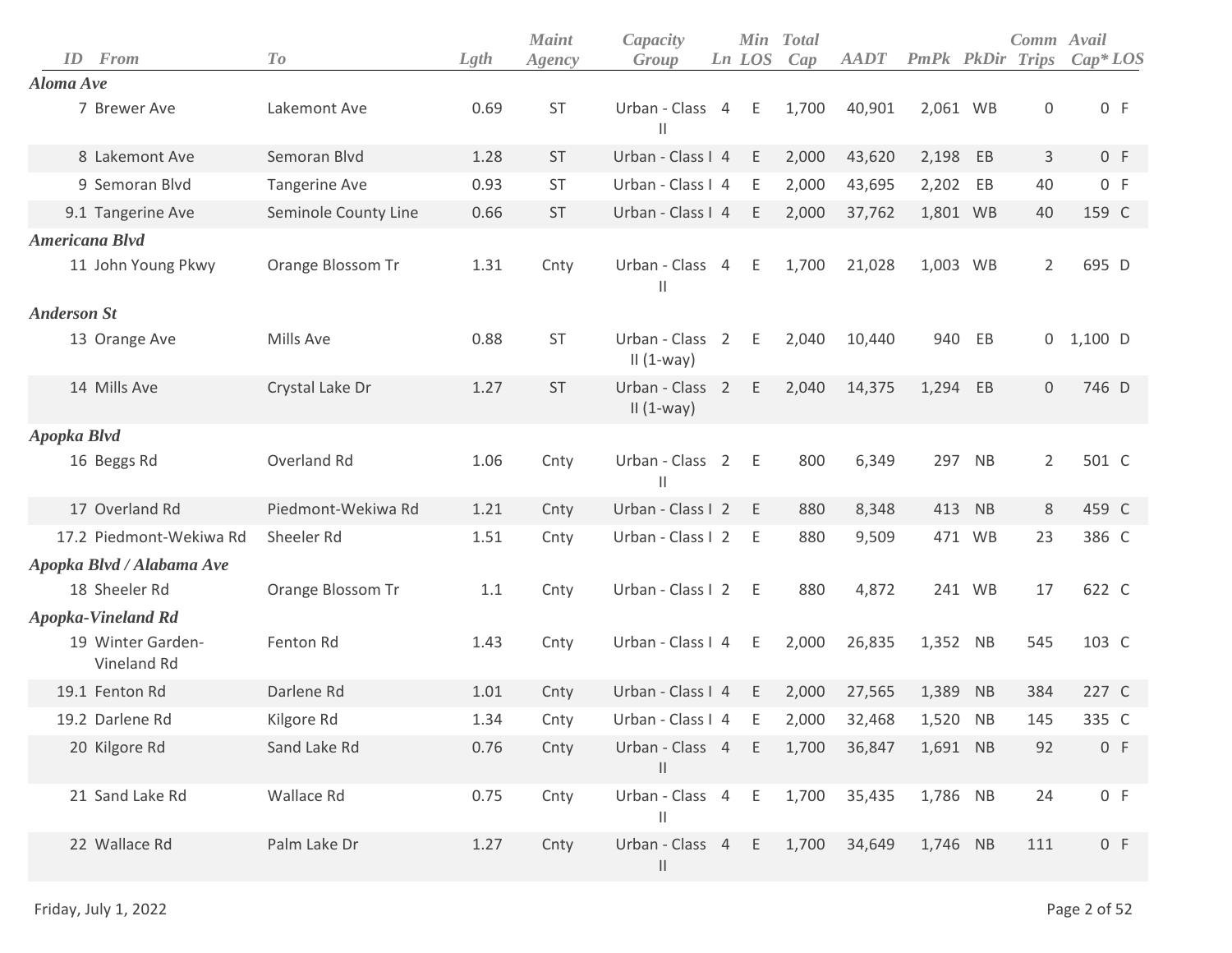| ID               | <b>From</b>                                               | To                                                          | Lgth | <b>Maint</b><br>Agency | Capacity<br>Group             |                | <b>Min</b><br>Ln LOS | <b>Total</b><br>Cap | <b>AADT</b> | <b>PmPk</b> PkDir |           | Comm Avail<br><b>Trips</b> | $Cap^*LOS$ |
|------------------|-----------------------------------------------------------|-------------------------------------------------------------|------|------------------------|-------------------------------|----------------|----------------------|---------------------|-------------|-------------------|-----------|----------------------------|------------|
|                  | 22.1 Palm Lake Dr                                         | Conroy-Windermere Rd                                        | 1.13 | Cnty                   | Srtplsn-2019- 4<br>046        |                | E                    | 1,920               | 35,349      | 1,782 NB          |           | 143                        | 0 F        |
|                  | 22.2 Conroy-Windermere Rd Windy Ridge Rd                  |                                                             | 1.01 | Cnty                   | Artplan 2019- 4<br>046        |                | E                    | 2,560               | 41,472      | 2,090 NB          |           | 122                        | 348 C      |
|                  | 22.3 Windy Ridge Rd                                       | Wilkening Farm Rd /<br>Steer Lake Rd                        | 1.05 | Cnty                   | Urban - Class I 4             |                | Ε                    | 2,000               | 32,039      | 1,615 NB          |           | 51                         | 334 C      |
|                  | 23 Wilkening Farm Rd /<br>Steer Lake Rd                   | Old Winter Garden Rd                                        | 1.41 | Cnty                   | Urban - Class I 4             |                | E                    | 2,000               | 30,880      | 1,556 NB          |           | 48                         | 396 C      |
|                  | 23.1 Colonial Dr                                          | Balboa Dr                                                   | 0.53 | Cnty                   | Urban - Class I 4             |                | E                    | 2,000               | 22,151      | 1,116             | <b>SB</b> | 11                         | 873 C      |
|                  | 23.2 Balboa Dr                                            | Silver Star Rd                                              | 1.27 | Cnty                   | Urban - Class I 4             |                | E                    | 2,000               | 21,624      | 1,090             | <b>NB</b> | $\overline{4}$             | 906 C      |
|                  | 23.3 Silver Star Rd                                       | A.D. Mims Rd                                                | 0.89 | Cnty                   | Rural<br>Signalized           | $\overline{4}$ | $\mathsf D$          | 1,580               | 16,934      | 885               | <b>SB</b> | 13                         | 682 C      |
|                  | 24 A.D. Mims Rd                                           | Clarcona-Ocoee Rd                                           | 1.69 | Cnty                   | Art plan<br>2020032           | $2^{\circ}$    | $\mathsf{D}$         | 840                 | 16,004      | 806               | SB        | 19                         | 15 C       |
|                  | <b>Avalon Park Blvd</b>                                   |                                                             |      |                        |                               |                |                      |                     |             |                   |           |                            |            |
|                  | 24.1 Colonial Dr                                          | Waterford Chase Pkwy                                        | 1.25 | Cnty                   | Urban - Class I 4             |                | E                    | 2,000               | 25,119      | 1,243             | <b>SB</b> | 112                        | 645 C      |
|                  | 24.2 Waterford Chase Pkwy                                 | <b>Timber Springs Blvd</b>                                  | 1.05 | Cnty                   | Urban - Class I 4             |                | E                    | 2,000               | 31,657      | 1,567             | <b>NB</b> | 114                        | 319 C      |
|                  | 24.3 Timber Springs Blvd                                  | <b>Timber Creek</b><br>High/South Crown Hill<br><b>Blvd</b> | 0.86 | Cnty                   | Urban - Class I 4             |                | E                    | 2,000               | 24,426      | 1,231 SB          |           | 43                         | 726 C      |
|                  | 24.4 Timber Creek<br>High/South Crown Hill<br><b>Blvd</b> | Avalon Park Blvd One-<br><b>Way Pairs</b>                   | 0.71 | Cnty                   | Urban - Class I 4             |                | E                    | 2,000               | 20,376      | 954               | NB        | 96                         | 950 C      |
|                  | 24.5 Avalon Park Blvd One-<br><b>Way Pairs</b>            | Alafaya Tr                                                  | 1.68 | Cnty                   | Urban - Class 4<br>$1(1-way)$ |                | E                    | 4,848               | 21,692      | 1,093             | <b>SB</b> | 103                        | 3,652 C    |
| <b>Avalon Rd</b> |                                                           |                                                             |      |                        |                               |                |                      |                     |             |                   |           |                            |            |
|                  | 25 US 192                                                 | Hartzog Rd                                                  | 0.98 | Cnty                   | Horizons<br>West - Class I    |                | 2 E                  |                     | 880 14,652  | 725 SB            |           | 745                        | 0 F        |
|                  | 25.2 Hartzog Rd                                           | Western Way                                                 | 1.13 | Cnty                   | Horizons<br>West - Class I    |                | 2 E                  | 880                 | 14,652      | 725 SB            |           | 1516                       | 0 F        |
|                  | 25.25 Western Way                                         | <b>Flamingo Crossings Blvd</b>                              | 2.66 | Cnty                   | Horizons<br>West - Class I    |                | 2 E                  | 880                 | 8,238       | 408 SB            |           | 1522                       | 0 F        |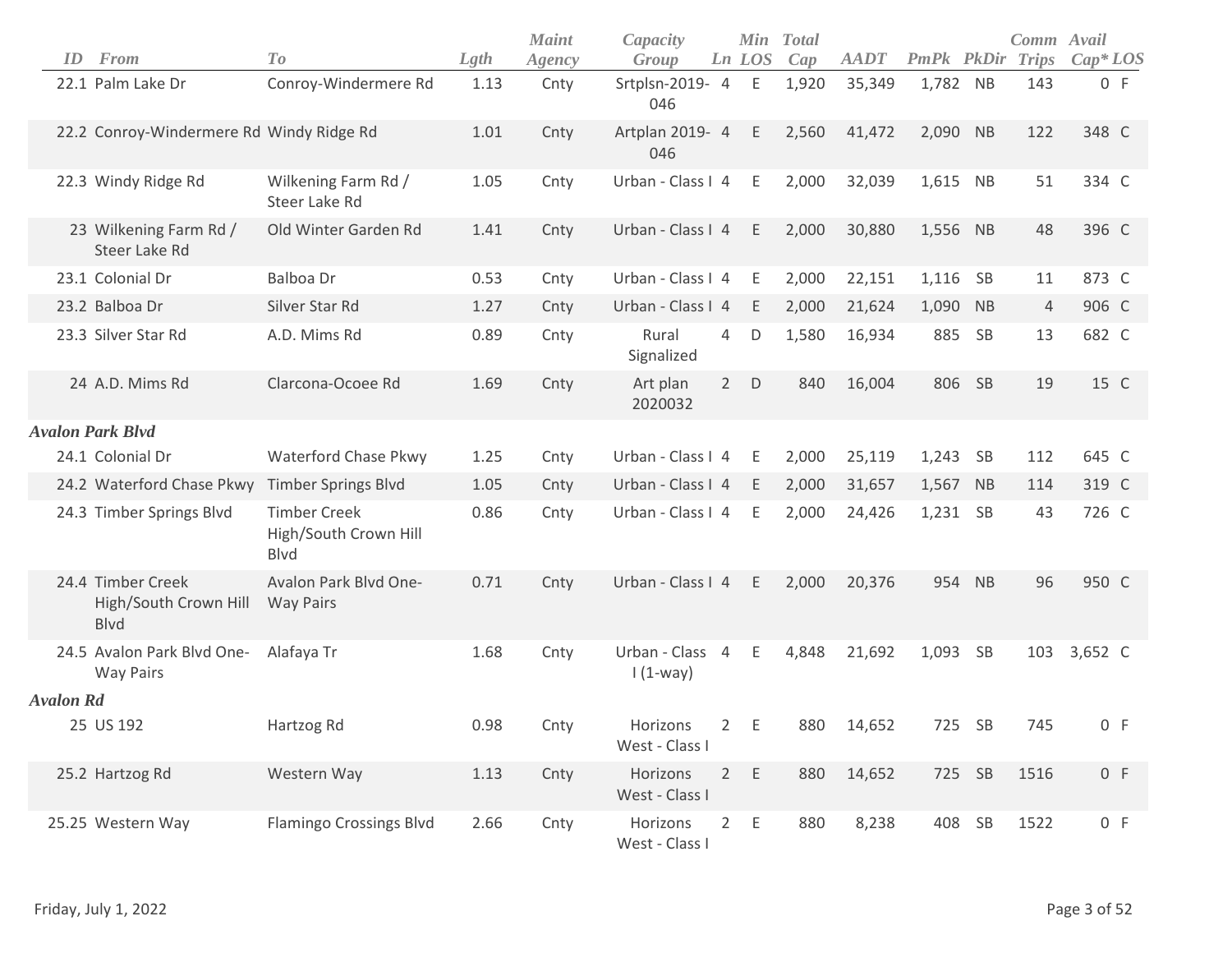|                  | ID | From                                   | To                       | Lgth  | <b>Maint</b><br>Agency | Capacity<br>Group          |                | Min<br>Ln LOS | <b>Total</b><br>Cap | <b>AADT</b> | PmPk PkDir |           | Comm Avail<br><b>Trips</b> | $Cap^*LOS$ |
|------------------|----|----------------------------------------|--------------------------|-------|------------------------|----------------------------|----------------|---------------|---------------------|-------------|------------|-----------|----------------------------|------------|
|                  |    | 25.3 Flamingo Crossings Blvd Seidel Rd |                          | 0.49  | Cnty                   | Horizons<br>West - Class I |                | 2 E           | 880                 | 13,752      | 681 NB     |           | 1454                       | 0 F        |
|                  |    | 25.4 Seidel Rd                         | Old YMCA Rd              | 1.28  | Cnty                   | Horizons<br>West - Class I | $\overline{2}$ | Ε             | 880                 | 11,560      | 572        | SB        | 1433                       | 0 F        |
|                  |    | 25.6 Old YMCA Rd                       | Schofield Rd             | 0.76  | Cnty                   | Horizons<br>West - Class I | $2^{\circ}$    | E             | 880                 | 11,560      | 572        | <b>SB</b> | 1520                       | 0 F        |
|                  |    | 25.8 Schofield Rd                      | Porter Rd                | 0.75  | Cnty                   | Horizons<br>West - Class I | $2^{\circ}$    | E             | 880                 | 7,797       | 386 NB     |           | 1308                       | 0 F        |
|                  |    | 26 Porter Rd                           | New Independence<br>Pkwy | 0.92  | Cnty                   | Horizons<br>West - Class I | $2^{\circ}$    | E             | 880                 | 12,896      | 638        | SB        | 1305                       | 0 F        |
|                  |    | 26.1 New Independence<br>Pkwy          | Malcom Rd                | 1.2   | Cnty                   | Horizons<br>West - Class I | $2^{\circ}$    | E             | 880                 | 12,896      | 638        | <b>SB</b> | 638                        | 0 F        |
|                  |    | 26.5 Malcom Rd                         | Tilden Rd                | 2.5   | Cnty                   | Horizons<br>West - Class I | $\overline{2}$ | E             | 880                 | 10,426      | 516 NB     |           | 549                        | 0 F        |
|                  |    | 27 Tilden Rd                           | Stoneybrook West Pkwy    | 0.73  | Cnty                   | Horizons<br>West - Class I | $2^{\circ}$    | Ε             | 880                 | 17,891      | 886 NB     |           | 593                        | 0 F        |
|                  |    | 27.3 Stoneybrook West<br>Pkwy          | <b>Tour Pointe Blvd</b>  | 0.98  | Cnty                   | Horizons<br>West - Class I |                | 2 E           | 880                 | 14,745      | 717 NB     |           | 592                        | 0 F        |
|                  |    | 27.6 Tour Pointe Blvd                  | Sunridge Blvd            | 0.96  | Cnty                   | Horizons<br>West - Class I | $2^{\circ}$    | E             | 880                 | 18,260      | 904        | SB        | 592                        | 0 F        |
|                  |    | 28 Sunridge Blvd                       | Colonial Dr              | 0.88  | Cnty                   | Horizons<br>West - Class I | $2^{\circ}$    | E             | 880                 | 18,260      | 904        | <b>SB</b> | 184                        | 0 F        |
|                  |    | 29 Colonial Dr                         | Oakland Ave              |       | 0.27 Winter Garden     | Horizons<br>West - Class I | $2^{\circ}$    | Ε             | 880                 | 8,022       | 390 SB     |           | 60                         | 430 C      |
| <b>Balboa Dr</b> |    |                                        |                          |       |                        |                            |                |               |                     |             |            |           |                            |            |
|                  |    | 30 Good Homes Rd                       | Apopka-Vineland Rd       | 0.82  | Cnty                   | Urban - Class I 2          |                | E             | 880                 | 7,194       | 356        | EB        | 1                          | 523 C      |
|                  |    | 30.2 Apopka-Vineland Rd                | Hiawassee Rd             | 1.04  | Cnty                   | Urban - Class I 2          |                | E             | 880                 | 6,281       | 311 WB     |           | 1                          | 568 C      |
|                  |    | <b>Balboa Drive / Vernon Street</b>    |                          |       |                        |                            |                |               |                     |             |            |           |                            |            |
|                  |    | 31 Hiawassee Rd                        | Pine Hills Rd            | 0.53  | Cnty                   | Urban - Class I 2 E        |                |               | 880                 | 5,051       | 250 WB     |           | $\mathsf{O}\xspace$        | 630 C      |
|                  |    | <b>Beachline Expy</b>                  |                          |       |                        |                            |                |               |                     |             |            |           |                            |            |
|                  |    | 33.1 Brevard County Line               | SR 520                   | 5.2   | ST                     | Rural Freeway 4            |                | D             | 3,040               | 50,000      | 2,914 WB   |           | 0                          | 126 D      |
|                  |    | 33.2 SR 520                            | <b>ICP Blvd</b>          | 11.08 | ST                     | Rural Freeway 4            |                | D             | 3,040               | 56,500      | 3,144 WB   |           | $\boldsymbol{0}$           | 0 E        |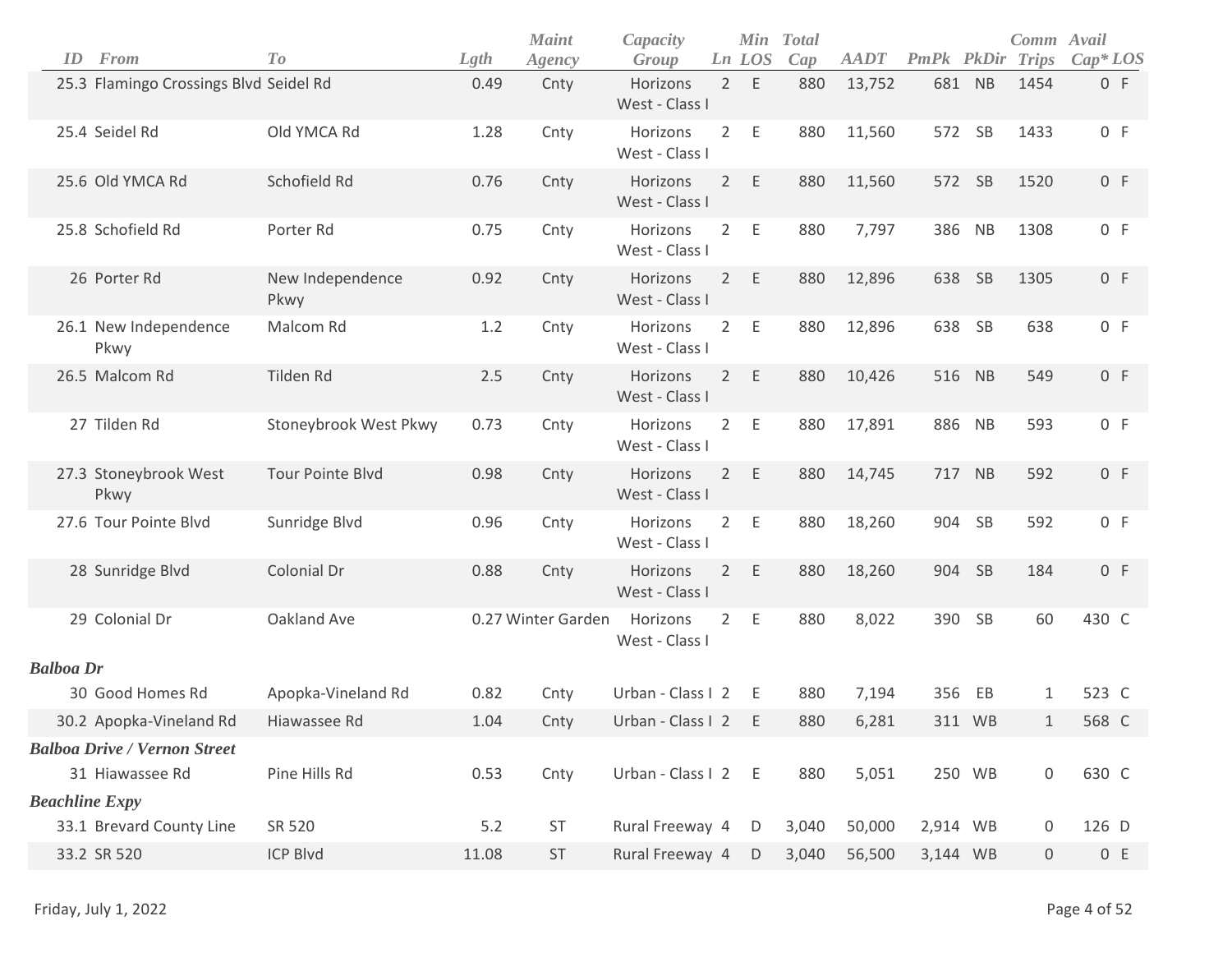|                    | <b>ID</b> From                                  | T <sub>o</sub>                            | Lgth | <b>Maint</b><br>Agency | Capacity<br>Group                  |                | Ln LOS | Min Total<br>Cap | <b>AADT</b>   | PmPk PkDir Trips |           | Comm Avail     | $Cap^*LOS$  |     |
|--------------------|-------------------------------------------------|-------------------------------------------|------|------------------------|------------------------------------|----------------|--------|------------------|---------------|------------------|-----------|----------------|-------------|-----|
|                    | 33.22 ICP Blvd                                  | Central Florida<br>Greeneway              | 4.22 | <b>ST</b>              | Rural Freeway 4                    |                | D      | 3,040            | 64,000        | 3,730            | EB        | $\mathbf 0$    |             | 0 F |
|                    | 33.3 Central Florida<br>Greeneway               | Narcoossee Rd                             | 2.09 | ST                     | Urban<br>Freeway                   | 8              | E      | 8,220            | 75,500        | 4,336 EB         |           |                | $0$ 3,884 B |     |
|                    | 33.4 Narcoossee Rd                              | Semoran Blvd                              | 2.76 | <b>ST</b>              | Urban<br>Freeway                   | 6              | Ε      | 6,080            | 75,500        | 4,336 EB         |           |                | 0 1,744 C   |     |
|                    | 33.42 Semoran Blvd                              | McCoy Road / Boggy<br>Creek Rd            | 2.51 | <b>ST</b>              | Urban<br>Freeway                   | 6              | E      |                  | 6,080 108,500 | 6,038            | EB        | 12             | 30 E        |     |
|                    | 33.5 McCoy Road / Boggy<br>Creek Rd             | Orange Blossom Tr /<br>Florida's Turnpike | 3.62 | <b>ST</b>              | Urban<br>Freeway                   | 8              | E      | 8,220            | 96,000        | 5,443            | EB        |                | 9 2,768 C   |     |
|                    | 33.52 Orange Blossom Tr /<br>Florida's Turnpike | Interstate 4                              | 4.74 | <b>ST</b>              | Urban<br>Freeway                   | 8              | Ε      | 8,220            | 98,200        | 5,568 WB         |           |                | 6 2,646 C   |     |
| <b>Beggs Rd</b>    |                                                 |                                           |      |                        |                                    |                |        |                  |               |                  |           |                |             |     |
|                    | 34 Lakeville Rd                                 | Pine Hills Rd                             | 1.76 | Cnty                   | Urban - Class 2 E<br>$\vert\vert$  |                |        | 800              | 9,137         | 465 WB           |           | 17             | 318 D       |     |
|                    | 34.1 Pine Hills Rd                              | Edgewater Dr                              | 0.5  | Cnty                   | Urban - Class 2<br>$\mathbf{  }$   |                | E      | 800              | 4,901         | 249              | EB        | $\overline{2}$ | 549 C       |     |
| <b>Bennett Rd</b>  |                                                 |                                           |      |                        |                                    |                |        |                  |               |                  |           |                |             |     |
|                    | 36 Corrine Dr                                   | Colonial Dr                               | 1.01 | Cnty                   | Urban - Class 4 E<br>$\vert\vert$  |                |        | 1,700            | 11,889        | 599              | <b>NB</b> |                | $0$ 1,101 C |     |
| <b>Beulah Rd</b>   |                                                 |                                           |      |                        |                                    |                |        |                  |               |                  |           |                |             |     |
|                    | 37 Marshall Farms Rd                            | Colonial Dr                               | 0.48 | Cnty                   | Urban - Class 2 E<br>$\mathbf{  }$ |                |        | 800              | 6,554         | 333 SB           |           | $\Omega$       | 467 C       |     |
| <b>Binion Rd</b>   |                                                 |                                           |      |                        |                                    |                |        |                  |               |                  |           |                |             |     |
|                    | 38.1 Lake View Drive                            | Lust Rd                                   | 1.45 | Cnty                   | Urban Hwy                          | $\overline{2}$ | E      | 1,640            | 6,798         | 337              | <b>NB</b> |                | 9 1,294 B   |     |
|                    | 38.2 Lust Rd                                    | Ocoee-Apopka Rd                           | 3.37 | Cnty                   | Rural Undev. 2<br><b>Hwy</b>       |                | D      | 740              | 4,288         | 224              | NB        | $\overline{2}$ | 514 B       |     |
| <b>Bluford Ave</b> |                                                 |                                           |      |                        |                                    |                |        |                  |               |                  |           |                |             |     |
|                    | 38.8 Old Winter Garden Rd                       | Colonial Dr                               | 0.35 | Cnty                   | Urban - Class I 2                  |                | E      | 880              | 7,458         | 369              | <b>NB</b> | 5              | 506 C       |     |
|                    | 39 Colonial Dr                                  | Silver Star Rd                            | 1.64 | <b>ST</b>              | Urban - Class 2<br>$\vert\vert$    |                | E      | 800              | 8,677         | 441              | <b>NB</b> | 3              | 356 D       |     |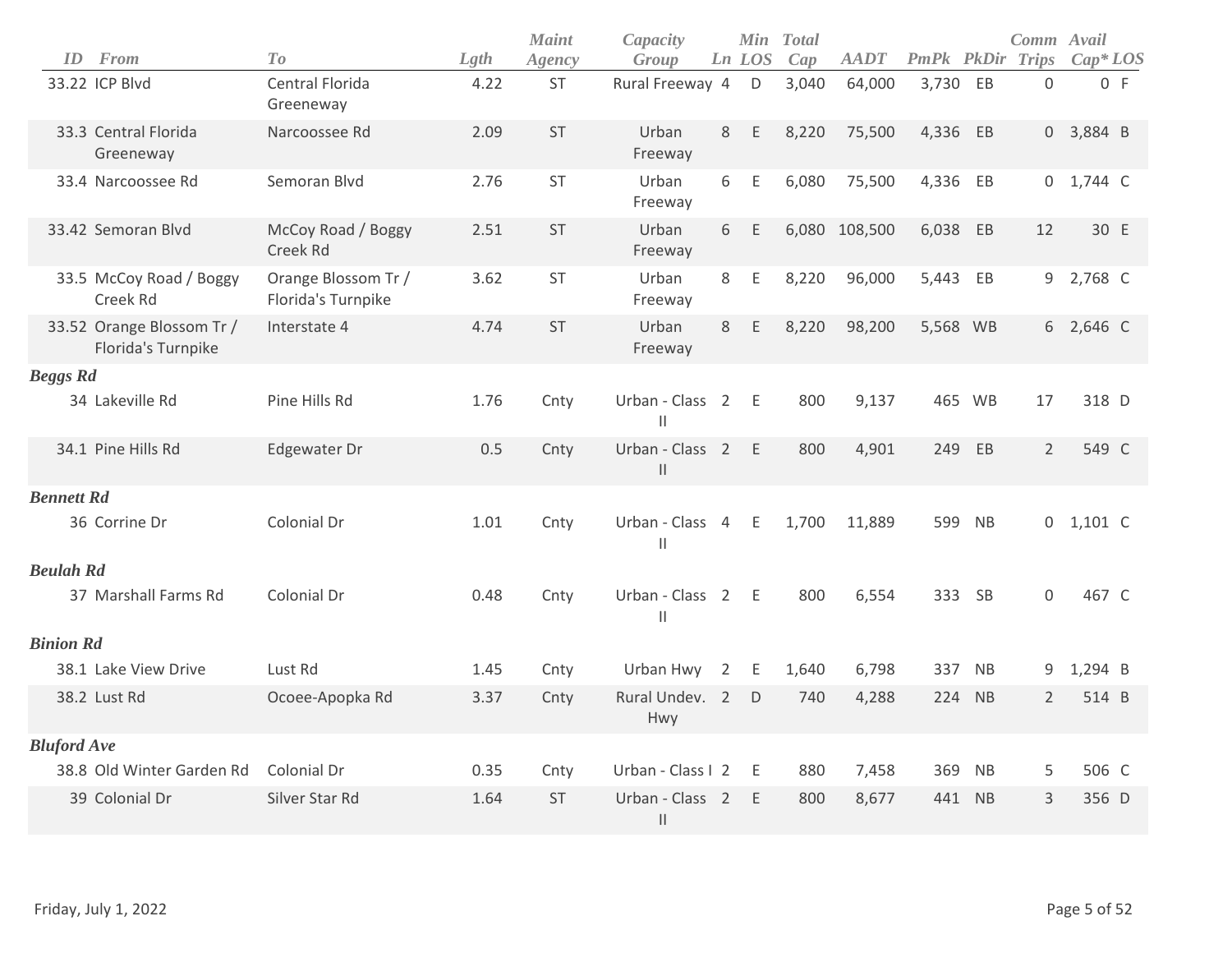| ID                 | From                                 | To                           | Lgth | <b>Maint</b><br>Agency | Capacity<br>Group                                      |                | Ln LOS | Min Total<br>Cap | <b>AADT</b> | PmPk PkDir Trips |        | Comm Avail   | $Cap^*LOS$ |
|--------------------|--------------------------------------|------------------------------|------|------------------------|--------------------------------------------------------|----------------|--------|------------------|-------------|------------------|--------|--------------|------------|
|                    | <b>Boggy Creek Rd</b>                |                              |      |                        |                                                        |                |        |                  |             |                  |        |              |            |
|                    | 40.9 Jetport Drive                   | 4th Ave                      | 1.58 | City                   | Urban - Class 2<br>$\mathbf{I}$                        |                | - E    | 800              | 16,448      |                  | 770 SB | 12           | 18 E       |
|                    | 41 4th Ave                           | Tradeport Dr                 | 1.31 | City                   | Urban - Class I 2                                      |                | E      | 880              | 11,469      | 568              | SB     | 47           | 265 C      |
|                    | 41.1 Tradeport Dr                    | Wetherbee Rd                 | 1.32 | Cnty                   | Urban - Class I 2                                      |                | E      | 880              | 21,817      | 1,080            | SB     | 351          | 0 F        |
|                    | 41.5 Wetherbee Rd                    | S Access Rd                  | 1.79 | Cnty                   | Urban - Class I 4                                      |                | - E    | 2,000            | 23,614      | 1,190 SB         |        | 510          | 300 C      |
|                    | 42 S Access Rd                       | Central Florida<br>Greeneway | 0.81 | Cnty                   | Urban - Class I 4                                      |                | E      | 2,000            | 27,734      | 1,348 SB         |        | 572          | 80 D       |
|                    | 42.1 Central Florida<br>Greeneway    | Osceola County Line          | 1.46 | Cnty                   | Urban<br>Signalized                                    | $\overline{4}$ | E      | 880              | 37,150      | 1,872 NB         |        | 180          | 0 F        |
|                    | <b>Boy Scout Blvd / Lake View Dr</b> |                              |      |                        |                                                        |                |        |                  |             |                  |        |              |            |
|                    | 43 Binion Rd                         | Orange Blossom Tr            | 0.26 | Cnty                   | Urban - Class 2<br>$\mathsf{I}$                        |                | - E    | 800              | 5,183       | 264              | NB     | 8            | 528 C      |
| <b>Bruton Blvd</b> |                                      |                              |      |                        |                                                        |                |        |                  |             |                  |        |              |            |
|                    | 484 L.B. McLeod Rd                   | Columbia St                  | 1.25 | Cnty                   | Urban - Class 4<br>$\vert\vert$                        |                | E      | 1,700            | 17,885      |                  | 901 NB | $\Omega$     | 799 D      |
| <b>Buck Rd</b>     |                                      |                              |      |                        |                                                        |                |        |                  |             |                  |        |              |            |
|                    | 44 Dean Rd                           | Rouse Rd                     | 1.26 | Cnty                   | Urban - Class I 2                                      |                | - E    | 880              | 6,855       |                  | 339 WB | 32           | 509 C      |
| <b>Bumby Ave</b>   |                                      |                              |      |                        |                                                        |                |        |                  |             |                  |        |              |            |
|                    | 45 Colonial Dr                       | Anderson Rd                  | 1.05 | Cnty                   | Urban - Class 4<br>$\mathsf{II}$                       |                | E      | 1,700            | 21,613      | 1,089 SB         |        | $\mathbf 0$  | 611 D      |
|                    | 47 Curry Ford Rd                     | Michigan St                  | 0.75 | Cnty                   | Urban - Class<br>$\begin{array}{c} \hline \end{array}$ | $\overline{2}$ | E      | 800              | 9,058       | 448              | SB     | 3            | 349 D      |
|                    | 48 Michigan St                       | Gatlin Ave                   | 1.26 | Cnty                   | Urban - Class 2<br>$\mathsf{I}$                        |                | E      | 800              | 5,315       |                  | 244 NB | $\mathbf{1}$ | 555 C      |
|                    | <b>Bumby Ave/ Lake Como Circle</b>   |                              |      |                        |                                                        |                |        |                  |             |                  |        |              |            |
|                    | 46 Anderson Rd                       | Curry Ford Rd                | 1.21 | Cnty                   | Urban - Class 2<br>$\vert$                             |                | - E    | 800              | 9,874       |                  | 502 SB | $\mathbf 0$  | 298 D      |
| <b>Central Ave</b> |                                      |                              |      |                        |                                                        |                |        |                  |             |                  |        |              |            |
|                    | 49 Michael Gladden Blvd              | Orange Blossom Tr            | 0.42 | Cnty                   | Urban - Class 2<br>$\left  {}\right $                  |                | - E    | 800              | 4,547       |                  | 221 NB | 9            | 570 C      |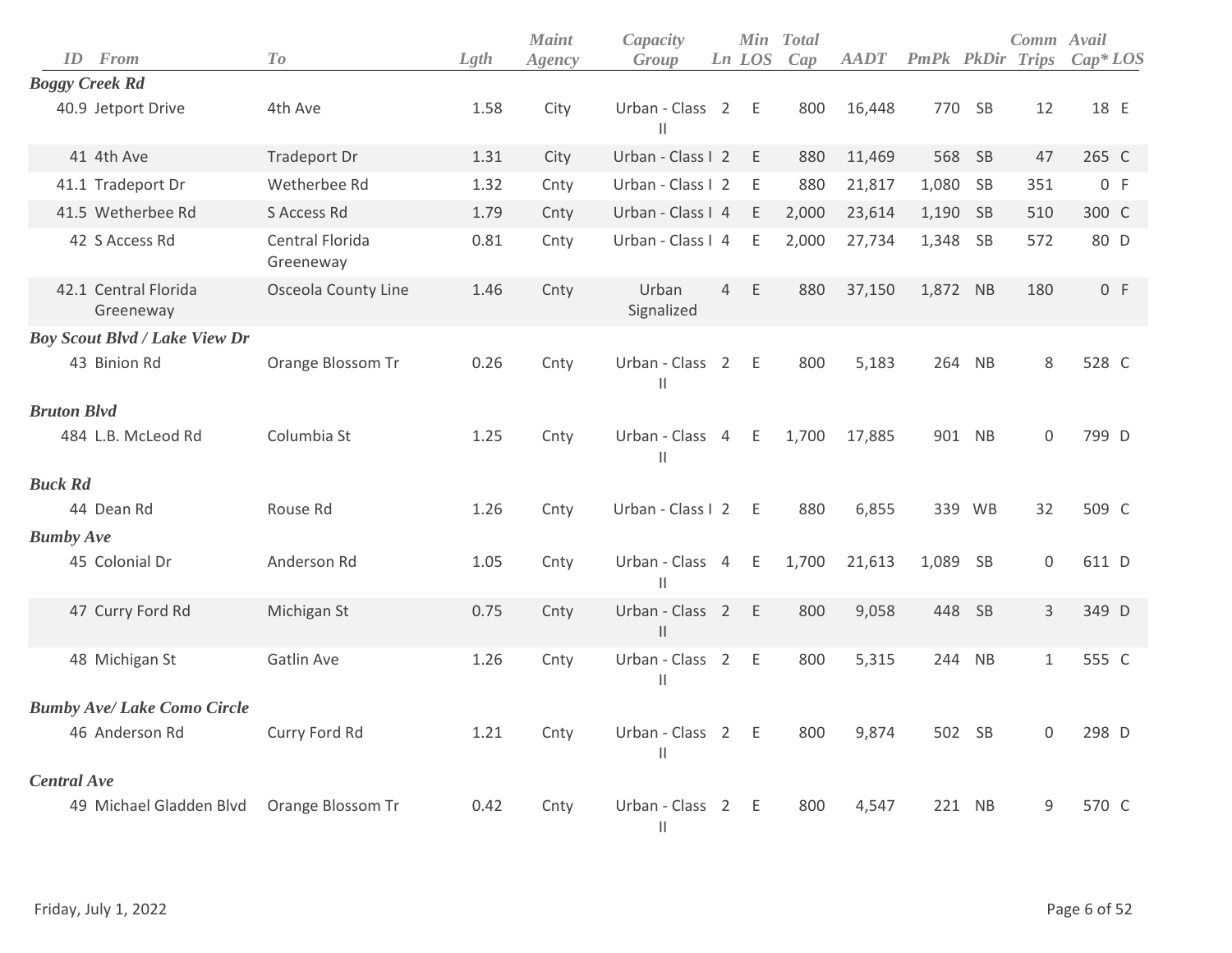| <b>ID</b> From                   | To                     | Lgth | <b>Maint</b><br>Agency | Capacity<br>Group   |                | <b>Min</b><br>Ln LOS | <b>Total</b><br>Cap | <b>AADT</b>         | <b>PmPk</b> PkDir |           | Comm Avail<br><b>Trips</b> | $Cap^*LOS$  |
|----------------------------------|------------------------|------|------------------------|---------------------|----------------|----------------------|---------------------|---------------------|-------------------|-----------|----------------------------|-------------|
| <b>Central Florida Greeneway</b> |                        |      |                        |                     |                |                      |                     |                     |                   |           |                            |             |
| 49.1 Osceola County Line         | SR 536                 | 2.23 | ST                     | Urban<br>Freeway    | $\overline{4}$ | Ε                    | 3,940               | 46,900              | 2,279             | EB        |                            | $0$ 1,661 C |
| 49.2 SR 536                      | John Young Pkwy        | 3.52 | ST                     | Urban<br>Freeway    | 4              | Ε                    | 3,940               | 73,500              | 4,090 EB          |           | $\mathsf{O}$               | 0 F         |
| 49.3 John Young Pkwy             | Landstar Blvd          | 3.72 | <b>ST</b>              | Urban<br>Freeway    | 4              | Ε                    | 3,940               | 71,000              | 3,951 EB          |           | $\mathsf{O}\xspace$        | 0 F         |
| 49.4 Landstar Blvd               | Boggy Creek Rd         | 3.52 | <b>ST</b>              | Urban<br>Freeway    | $\overline{4}$ | Ε                    | 3,940               | $\mathsf{O}\xspace$ |                   | $0$ EB    | 85                         | 3,855 B     |
| 49.5 Boggy Creek Rd              | Narcoossee Rd          | 4.64 | ST                     | Urban<br>Freeway    | $\overline{4}$ | Ε                    | 3,940               | 69,000              | 3,840 WB          |           | 66                         | 34 E        |
| 49.6 Narcoossee Rd               | Beachline Expy         | 4.01 | <b>ST</b>              | Rural Freeway 4     |                | D                    | 3,040               | 71,000              | 3,951 WB          |           | $\overline{0}$             | 0 F         |
| 108.2 Beachline Expy             | Lee Vista Blvd         | 1.91 | <b>ST</b>              | Rural Freeway 6     |                | D                    | 4,560               | 116,500             | 5,866             | <b>NB</b> | 0                          | 0 F         |
| 108.21 Lee Vista Blvd            | Curry Ford Rd          | 2.31 | <b>ST</b>              | Urban<br>Freeway    | 6              | Ε                    |                     | 6,080 116,500       | 6,483             | NB        | 3                          | 0 F         |
| 108.22 Curry Ford Rd             | East-West Expy         | 2.74 | ST                     | Urban<br>Freeway    | 6              | Ε                    |                     | 6,080 112,500       | 6,261 NB          |           | 5                          | 0 F         |
| 108.24 East-West Expy            | Northern Extension     | 1.15 | <b>ST</b>              | Urban<br>Freeway    | $\overline{4}$ | Ε                    | 3,940               | 88,500              | 4,925 SB          |           | $\mathbf 0$                | 0 F         |
| 108.26 Northern Extension        | Colonial Dr            | 0.75 | ST                     | Urban<br>Freeway    | $\overline{4}$ | Ε                    | 3,940               | 73,500              | 4,090 NB          |           | 0                          | 0 F         |
| 108.28 Colonial Dr               | <b>University Blvd</b> | 2.27 | <b>ST</b>              | Urban<br>Freeway    | 6              | E                    |                     | 6,080 101,500       | 5,648 NB          |           | $\mathsf{O}$               | 432 E       |
| 108.3 University Blvd            | Seminole County Line   | 1.08 | ST                     | Urban<br>Freeway    | 6              | $\mathsf E$          | 6,080               | 85,000              | 4,730 NB          |           |                            | $0$ 1,350 D |
| <b>Central Florida Pkwy</b>      |                        |      |                        |                     |                |                      |                     |                     |                   |           |                            |             |
| 50 Turkey Lake Rd                | International Dr       | 1.38 | Cnty                   | Urban - Class I 4   |                | E.                   | 2,000               | 27,124              | 1,538             | EB        | 276                        | 186 C       |
| 51 International Dr              | John Young Pkwy        | 1.96 | Cnty                   | Urban - Class I 4 E |                |                      | 2,000               | 29,250              | 1,474 WB          |           | 87                         | 439 C       |
| 52 John Young Pkwy               | Orange Blossom Tr      | 1.22 | Cnty                   | Urban - Class I 4 E |                |                      | 2,000               | 27,195              | 1,346 EB          |           | 53                         | 601 C       |
| <b>Challenger Pkwy</b>           |                        |      |                        |                     |                |                      |                     |                     |                   |           |                            |             |
| 54.4 Colonial Dr (E)             | Woodbury Rd            | 0.31 | ST                     | Urban - Class I 4 E |                |                      | 2,000               | 25,996              | 1,310 NB          |           | 49                         | 641 C       |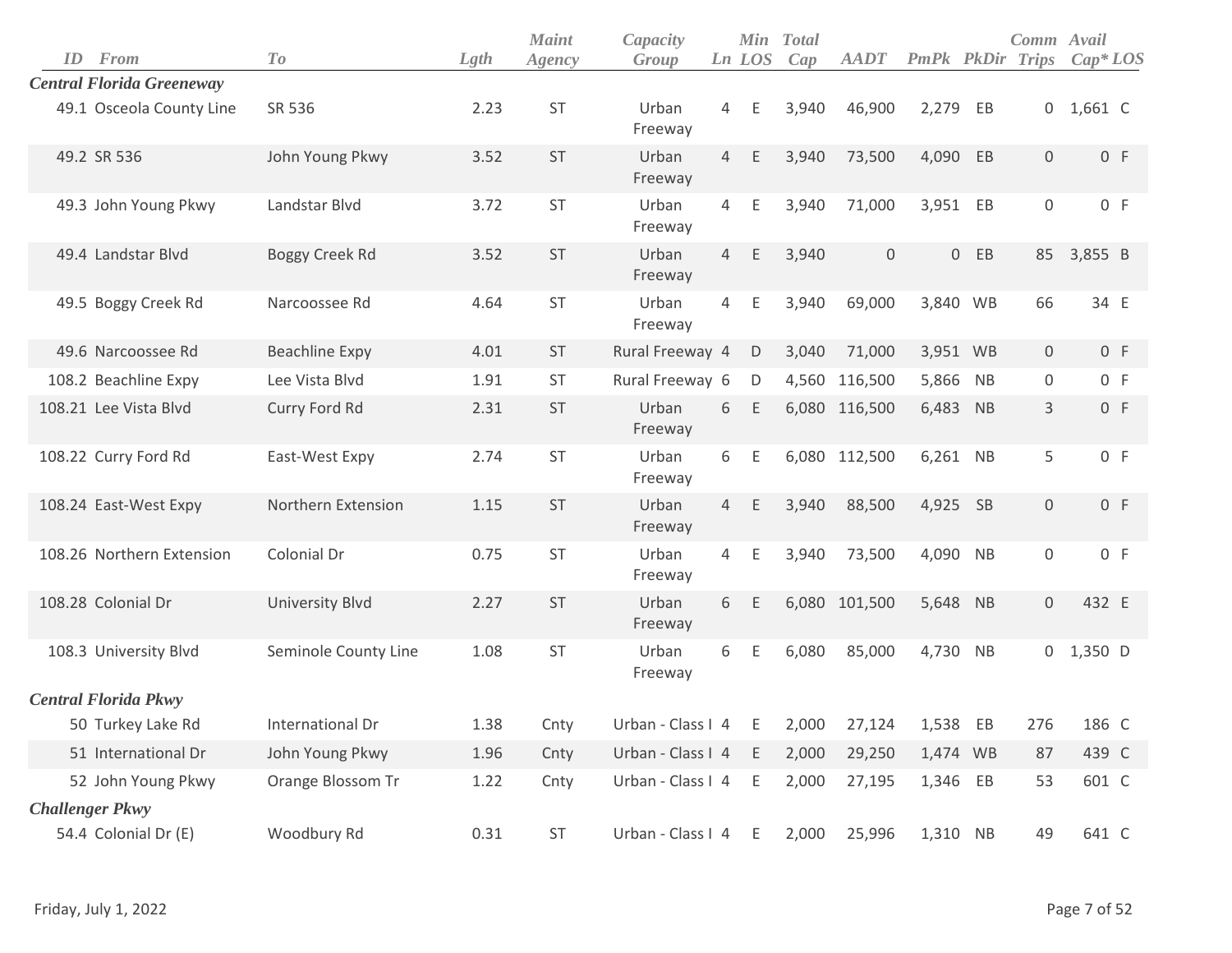|                      | <b>ID</b> From                      | To                    | Lgth | <b>Maint</b><br>Agency | Capacity<br>Group                |                | <b>Min</b><br>Ln LOS | <b>Total</b><br>Cap | <b>AADT</b> | <b>PmPk</b> PkDir |           | Comm Avail<br>Trips | $Cap*LOS$ |
|----------------------|-------------------------------------|-----------------------|------|------------------------|----------------------------------|----------------|----------------------|---------------------|-------------|-------------------|-----------|---------------------|-----------|
|                      | 54.45 Woodbury Rd                   | Ingenuity Dr          | 0.49 | PR                     | Urban - Class 4<br>$\mathbf{  }$ |                | E                    | 1,700               | 25,996      | 1,310             | NB        | 84                  | 306 D     |
|                      | 54.5 Ingenuity Dr                   | Alafaya Tr            | 0.64 | PR                     | Urban - Class<br>$\mathbf{H}$    | $\overline{4}$ | Ε                    | 1,700               | 8,610       |                   | 434 WB    | 49                  | 1,217 C   |
| <b>Chancellor Dr</b> |                                     |                       |      |                        |                                  |                |                      |                     |             |                   |           |                     |           |
|                      | 53 Sand Lake Rd                     | Orlando Central Pkwy  | 0.94 | Cnty                   | Urban - Class 2<br>$\mathsf{I}$  |                | E                    | 800                 | 8,858       | 415               | <b>SB</b> | 12                  | 373 D     |
|                      | 54 Orlando Central Pkwy             | Oak Ridge Rd          | 0.58 | Cnty                   | Urban - Class 2<br>$\mathbf{H}$  |                | E                    | 800                 | 7,225       | 367 NB            |           | 3                   | 430 C     |
| <b>Chase Rd</b>      |                                     |                       |      |                        |                                  |                |                      |                     |             |                   |           |                     |           |
|                      | 55 Winter Garden-<br>Vineland Rd    | Jack Nicklaus Pkwy    | 1.24 | Cnty                   | Urban Hwy                        | 2              | Е                    | 1,640               | 16,868      |                   | 820 WB    | 433                 | 387 E     |
|                      | 56 Jack Nicklaus Pkwy               | Main St               | 2.04 | Cnty                   | Urban Hwy                        | 2              | Ε                    | 1,640               | 17,455      | 848               | SB        | 160                 | 632 D     |
| <b>Chickasaw Tr</b>  |                                     |                       |      |                        |                                  |                |                      |                     |             |                   |           |                     |           |
|                      | 56.5 Lee Vista Blvd                 | Cascade Dr            | 2.39 | Cnty                   | Urban - Class I 2                |                | Ε                    | 880                 | 12,891      | 638               | <b>SB</b> | 9                   | 233 C     |
|                      | 57 Cascade Rd                       | Curry Ford Rd         | 0.82 | Cnty                   | Urban - Class I 2                |                | E                    | 880                 | 17,921      | 887               | <b>SB</b> | $\overline{7}$      | 0 F       |
|                      | 58 Curry Ford Rd                    | El Prado Dr           | 1.01 | Cnty                   | Urban - Class I 2                |                | Ε                    | 880                 | 12,405      | 603               | <b>SB</b> | 16                  | 261 C     |
|                      | 59 El Prado Dr                      | Lake Underhill Rd     | 1.01 | Cnty                   | Urban - Class I 2                |                | E                    | 880                 | 12,287      | 608               | SB        | 22                  | 250 C     |
|                      | 60 Lake Underhill Rd                | Valencia College Lane | 1.03 | Cnty                   | Urban - Class I 2                |                | Ε                    | 880                 | 17,032      | 782               | <b>NB</b> | 40                  | 58 C      |
|                      | 60.1 Valencia College Lane          | Colonial Dr           | 1.01 | Cnty                   | Urban - Class I 2                |                | E                    | 880                 | 14,373      | 711 SB            |           | 32                  | 137 C     |
| Chuluota Rd          |                                     |                       |      |                        |                                  |                |                      |                     |             |                   |           |                     |           |
|                      | 61 Colonial Dr                      | Lake Pickett Rd       | 1.93 | Cnty                   | Rural<br>Signalized              | $\overline{2}$ | D                    | 740                 | 14,528      | 759               | <b>SB</b> | 131                 | 0 F       |
|                      | 62 Lake Pickett Rd                  | Seminole County Line  | 1.8  | Cnty                   | Rural Undev. 2<br>Hwy            |                | D                    | 740                 | 12,520      | 618               | NB        | 46                  | 76 D      |
| Clarcona Rd          |                                     |                       |      |                        |                                  |                |                      |                     |             |                   |           |                     |           |
|                      | 63.1 Gilliam Rd                     | Keene Rd              | 1.06 | Cnty                   | Artplan<br>2020032               | $2^{\circ}$    | $\mathsf D$          | 840                 | 15,341      | 758 NB            |           | 10                  | 72 C      |
|                      | 64 Keene Rd                         | Cleveland St          | 1.09 | Cnty                   | Urban - Class I 2                |                | Ε                    | 880                 | 10,596      |                   | 524 NB    | 41                  | 315 C     |
|                      | Clarcona-Ocoee Rd<br>67.1 Clarke Rd | Apopka Vineland Rd    | 1.16 | Cnty                   | Rural<br>Signalized              | $\overline{4}$ | D                    | 1,580               | 21,332      | 1,074 EB          |           | 25                  | 481 C     |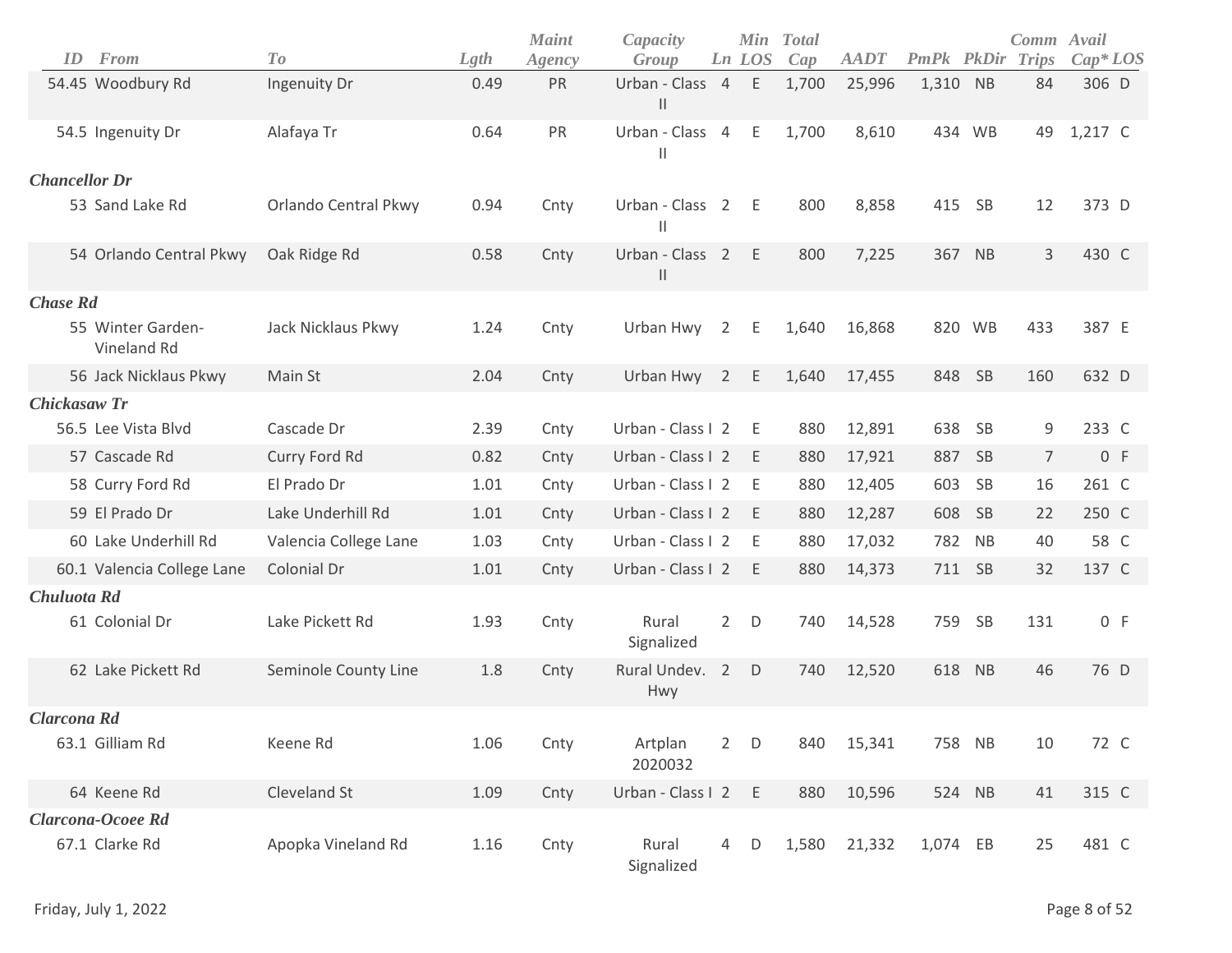|                    |                                    |                              |       | <b>Maint</b> | Capacity                        |                | Min         | <b>Total</b> |             |          |                | Comm               | Avail      |
|--------------------|------------------------------------|------------------------------|-------|--------------|---------------------------------|----------------|-------------|--------------|-------------|----------|----------------|--------------------|------------|
| ID                 | From                               | To                           | Lgth  | Agency       | Group                           |                | Ln LOS      | Cap          | <b>AADT</b> | PmPk     |                | <b>PkDir Trips</b> | $Cap^*LOS$ |
|                    | 68 Apopka-Vineland Rd              | Hiawassee Rd                 | 1.37  | Cnty         | Urban - Class I 4               |                | E           | 2,000        | 27,742      | 1,398 WB |                | 57                 | 545 C      |
|                    | 69 Hiawassee Rd                    | Powers Dr                    | 0.55  | Cnty         | Urban - Class I 4               |                | E           | 2,000        | 28,762      | 1,450 WB |                | 46                 | 504 C      |
|                    | 70 Powers Dr                       | Pine Hills Rd                | 0.98  | Cnty         | Urban - Class I 4               |                | E           | 2,000        | 27,722      | 1,397 WB |                | 54                 | 549 C      |
|                    | 71 Pine Hills Rd                   | Orange Blossom Tr            | 1.19  | Cnty         | Urban - Class I 4               |                | E           | 2,000        | 27,382      | 1,380 WB |                | 11                 | 609 C      |
|                    | 71.1 Orange Blossom Tr             | Edgewater Dr                 | 0.47  | Cnty         | Urban - Class I 4               |                | E           | 2,000        | 21,744      | 1,096 WB |                | $\mathbf 0$        | 904 C      |
| <b>Clarke Rd</b>   |                                    |                              |       |              |                                 |                |             |              |             |          |                |                    |            |
| 493 Colonial Dr    |                                    | White Rd                     | 0.81  | Ocoee        | Urban - Class I 4               |                | Ε           | 2,000        | 24,085      | 1,214 NB |                | 10                 | 776 C      |
| 494 White Rd       |                                    | Silver Star Rd               | 0.76  | Ocoee        | Urban - Class I 4               |                | E           | 2,000        | 29,797      | 1,502    | NB             | 6                  | 492 C      |
|                    | 495 Silver Star Rd                 | A.D. Mims Rd                 | 1.01  | Ocoee        | Urban - Class I 4               |                | Ε           | 2,000        | 20,089      | 1,012    | N <sub>B</sub> | 4                  | 984 C      |
|                    | 496 A.D. Mims Rd                   | Clarcona-Ocoee Rd            | 1.51  | Ocoee        | Rural<br>Signalized             | $\overline{2}$ | $\mathsf D$ | 740          | 15,169      | 793      | NB             | $\overline{4}$     | 0 F        |
| Clay St            |                                    |                              |       |              |                                 |                |             |              |             |          |                |                    |            |
|                    | 72 Orange Ave                      | Par Ave                      | 0.22  | Cnty         | Urban - Class<br>Ш              | 2              | Ε           | 800          | 8,086       | 411 NB   |                | 0                  | 389 D      |
| 72.2 Par Ave       |                                    | <b>Fairbanks Ave</b>         | 0.75  | Cnty         | Urban - Class 2<br>$\vert\vert$ |                | E           | 800          | 11,754      | 598      | N <sub>B</sub> | $\mathbf 0$        | 202 D      |
| Colonial Dr $(E)$  |                                    |                              |       |              |                                 |                |             |              |             |          |                |                    |            |
| 130.1 Interstate 4 |                                    | Mills Ave                    | 1.09  | <b>ST</b>    | Urban - Class I 5               |                | Ε           | 2,510        | 48,748      | 2,413 WB |                | 0                  | 97 C       |
| 131 Mills Ave      |                                    | <b>Bumby Ave</b>             | 0.76  | <b>ST</b>    | Urban - Class I 5               |                | Ε           | 2,510        | 48,111      | 2,338 EB |                | 0                  | 172 C      |
| 131.1 Bumby Ave    |                                    | <b>Bennett Rd</b>            | 1.13  | <b>ST</b>    | Urban - Class I 6               |                | E           | 3,020        | 58,827      | 2,965    | EB             | 0                  | 55 D       |
| 132 Bennett Rd     |                                    | Semoran Blvd                 | 1.43  | <b>ST</b>    | Urban - Class I 6               |                | E           | 3,020        | 65,229      | 3,288    | EB             | 0                  | 0 F        |
|                    | 133 Semoran Blvd                   | Forsyth Rd                   | 1.21  | <b>ST</b>    | Urban - Class I 6               |                | Ε           | 3,020        | 60,905      | 3,070    | EB             | $\mathbf{1}$       | 0 F        |
| 133.1 Forsyth Rd   |                                    | Goldenrod Rd                 | 0.51  | <b>ST</b>    | Urban - Class I 6               |                | E           | 3,020        | 63,947      | 3,223    | EB             | $\mathbf{1}$       | 0 F        |
|                    | 134 Goldenrod Rd                   | Central Florida<br>Greeneway | 1.21  | <b>ST</b>    | Urban - Class I 6               |                | Ε           | 3,020        | 59,272      | 2,934    | EB             | 20                 | 66 D       |
|                    | 134.1 Central Florida<br>Greeneway | Dean Rd                      | 1.3   | ST           | Urban - Class I 6               |                | E           | 3,020        | 61,542      | 2,825 EB |                | 53                 | 142 C      |
| 134.2 Dean Rd      |                                    | Rouse Rd                     | 1.28  | ST           | Urban - Class I 6               |                | E           | 3,020        | 58,281      | 2,675 EB |                | 110                | 235 C      |
| 134.3 Rouse Rd     |                                    | Alafaya Tr                   | $1\,$ | <b>ST</b>    | Urban - Class I 6               |                | E           | 3,020        | 54,194      | 2,487 EB |                | 247                | 286 C      |
| 135 Alafaya Tr     |                                    | Woodbury Rd                  | 0.78  | ST           | Urban - Class I 6               |                | E           | 3,020        | 47,758      | 2,407 EB |                | 432                | 181 C      |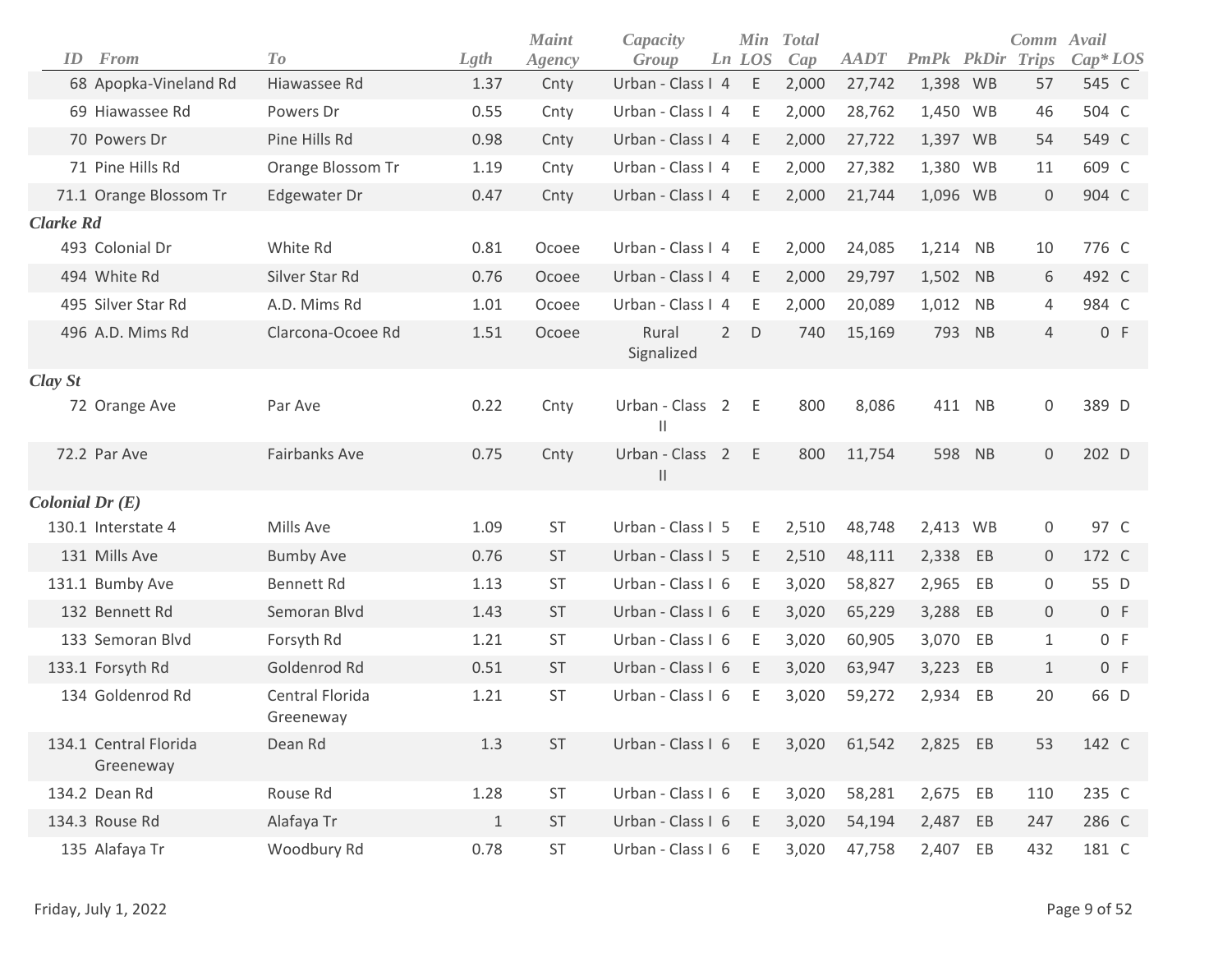| ID                       | From                                            | T o                                       | Lgth | <b>Maint</b><br>Agency | Capacity<br>Group          |                | Min<br>Ln LOS | <b>Total</b><br>Cap | <b>AADT</b> | <b>PmPk</b> PkDir |    | Comm Avail<br><b>Trips</b> | $Cap*LOS$   |  |
|--------------------------|-------------------------------------------------|-------------------------------------------|------|------------------------|----------------------------|----------------|---------------|---------------------|-------------|-------------------|----|----------------------------|-------------|--|
|                          | 135.1 Woodbury Rd                               | Lake Pickett Rd                           | 0.76 | <b>ST</b>              | Urban - Class I 6          |                | Ε             | 3,020               | 70,664      | 3,561 EB          |    | 402                        | 0 F         |  |
|                          | 136 Lake Pickett Rd                             | Avalon Park Blvd                          | 1.01 | <b>ST</b>              | Urban - Class I 6          |                | Ε             | 3,020               | 56,235      | 2,834 EB          |    | 314                        | 0 F         |  |
|                          | 136.02 Avalon Park Blvd                         | S. Tanner Rd                              | 1.08 | <b>ST</b>              | Rural<br>Signalized        | $\overline{4}$ | D             | 1,580               | 42,232      | 2,207 EB          |    | 185                        | 0 F         |  |
|                          | 136.1 S. Tanner Rd                              | Chuluota Rd                               | 1.16 | ST                     | Rural<br>Signalized        | 4              | D             | 1,580               | 41,485      | 2,168             | EB | 95                         | 0 F         |  |
|                          | 137 Chuluota Rd                                 | SR 520                                    | 3.22 | <b>ST</b>              | Rural Undev. 4<br>Hwy      |                | D             | 2,660               | 38,336      | 1,967             | EB | 47                         | 646 C       |  |
|                          | 138 SR 520                                      | Ft. Christmas Rd                          | 4.05 | <b>ST</b>              | Rural Undev. 4<br>Hwy      |                | D             | 2,660               | 13,675      | 663               | EB | 18                         | 1,979 B     |  |
|                          | 138.1 Ft. Christmas Rd                          | <b>Brevard County Line</b>                | 4.88 | <b>ST</b>              | Rural Undev. 4<br>Hwy      |                | $\mathsf D$   | 2,660               | 13,645      | 674 WB            |    |                            | $0$ 1,986 B |  |
| $\text{Colonial Dr (W)}$ |                                                 |                                           |      |                        |                            |                |               |                     |             |                   |    |                            |             |  |
|                          | 121.9 Lake County Line                          | Florida's Turnpike                        | 1.18 | <b>ST</b>              | Horizons<br>West - Class I | 6              | Ε             | 3,020               | 62,538      | 3,152 EB          |    | 53                         | 0 F         |  |
|                          | 122 Florida's Turnpike                          | Avalon Rd                                 | 1.89 | <b>ST</b>              | Horizons<br>West - Class I | 6              | E             | 3,020               | 31,582      | 1,506 WB          |    | 140                        | 1,374 C     |  |
|                          | 123 Avalon Rd                                   | Winter Garden-Vineland<br>Rd              | 1.26 | <b>ST</b>              | Horizons<br>West - Class I | 6              | Ε             | 3,020               | 40,851      | 2,059 WB          |    | 27                         | 934 C       |  |
|                          | 124 Winter Garden-<br>Vineland Rd               | Daniels Rd                                | 0.23 | <b>ST</b>              | Horizons<br>West - Class I | 6              | Ε             | 3,020               | 40,851      | 2,059 WB          |    | 143                        | 818 C       |  |
|                          | 124.05 Daniels Rd                               | <b>Beulah Rd</b>                          | 0.64 | <b>ST</b>              | Horizons<br>West - Class I | 6              | Ε             | 3,020               | 50,296      | 2,535 WB          |    | 169                        | 316 C       |  |
|                          | 124.1 Buelah Rd                                 | Florida's Turnpike (E) /<br>Western Bltwy | 1.3  | <b>ST</b>              | Horizons<br>West - Class I | 6              | Ε             | 3,020               | 46,989      | 2,368 WB          |    | 170                        | 482 C       |  |
|                          | 124.2 Florida's Turnpike (E) /<br>Western Bltwy | Maguire Rd                                | 0.59 | <b>ST</b>              | Horizons<br>West - Class I | 6              | Ε             | 3,020               | 41,500      | 1,980 WB          |    | 124                        | 916 C       |  |
|                          | 124.25 Maguire Rd                               | S Bluford Ave                             | 0.25 | ST                     | Horizons<br>West - Class I | 6              | Ε             | 3,020               | 41,500      | 1,980 WB          |    | 115                        | 925 C       |  |
|                          | 124.3 S Bluford Ave                             | East-West Expy / Clarke<br>Rd             | 1.07 | ST                     | Horizons<br>West - Class I | 6              | Е             | 3,020               | 47,000      | 2,327 EB          |    | 117                        | 576 C       |  |
|                          | 125 East-West Expy / Clarke Good Homes Rd<br>Rd |                                           | 0.95 | ST                     | Horizons<br>West - Class I | 6              | Ε             | 3,020               | 32,252      | 1,727 EB          |    |                            | 107 1,186 C |  |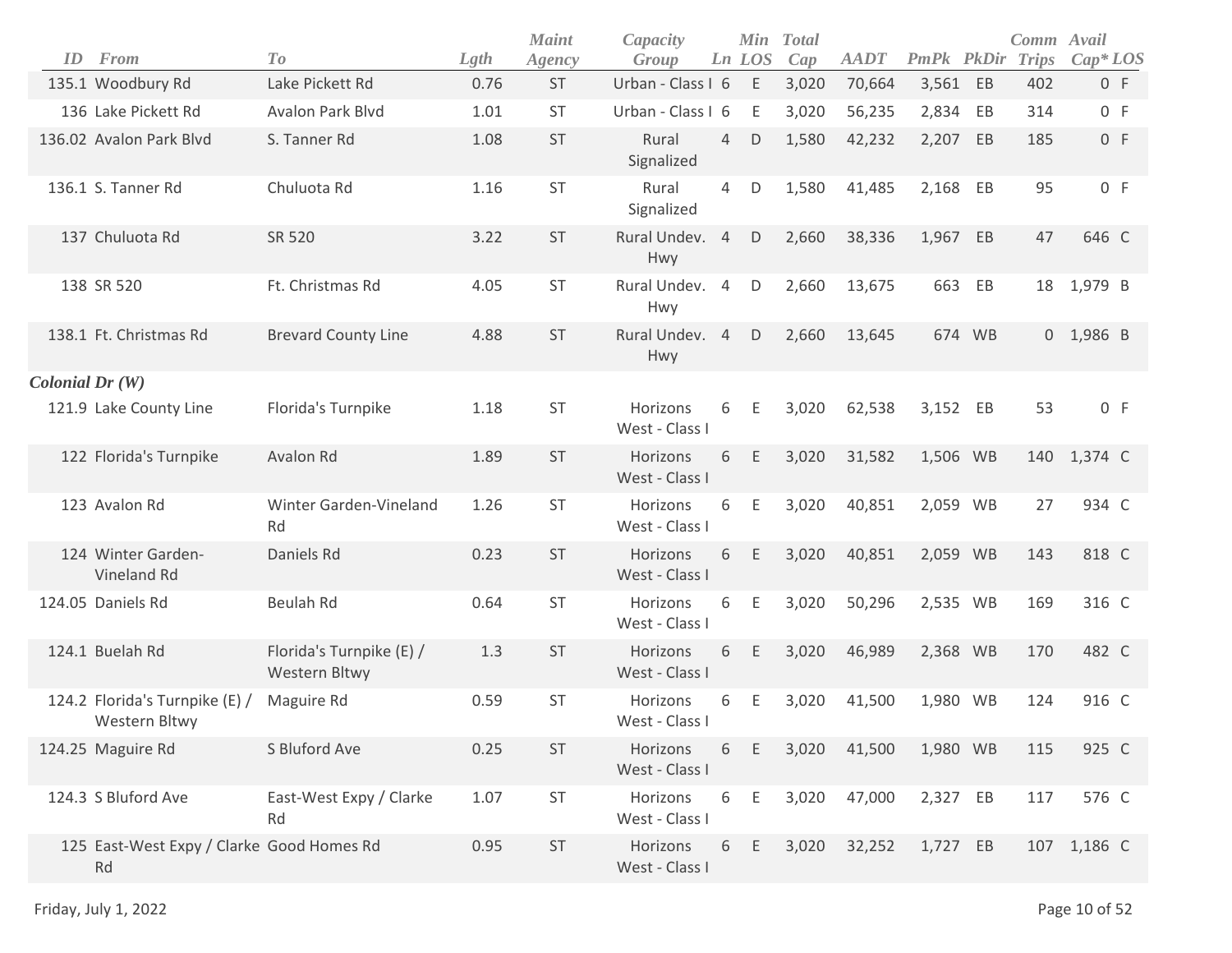| From<br>ID                  | To                                | Lgth | <b>Maint</b><br>Agency | Capacity<br>Group                 |                | Min<br>Ln LOS | <b>Total</b><br>Cap | <b>AADT</b> | <b>PmPk</b> PkDir |        | Comm Avail<br><b>Trips</b> | $Cap*LOS$ |
|-----------------------------|-----------------------------------|------|------------------------|-----------------------------------|----------------|---------------|---------------------|-------------|-------------------|--------|----------------------------|-----------|
| 126 Good Homes Rd           | N Apopka Vineland Rd              | 0.92 | <b>ST</b>              | Horizons<br>West - Class I        | 6              | E             | 3,020               | 31,374      | 1,713 WB          |        | 123                        | 1,184 C   |
| 126.1 N Apopka Vineland Rd  | Hiawassee Rd                      | 0.84 | <b>ST</b>              | Urban - Class I 6                 |                | E             | 3,020               | 44,382      | 2,549 WB          |        | 30                         | 441 C     |
| 127 Hiawassee Rd            | Kirkman Rd                        | 1.18 | <b>ST</b>              | Urban - Class I 6                 |                | E             | 3,020               | 42,278      | 2,131 WB          |        | $\overline{7}$             | 882 C     |
| 127.8 Kirkman Rd            | <b>Mission Rd</b>                 | 0.84 | <b>ST</b>              | Urban - Class I 6                 |                | E             | 3,020               | 47,968      | 2,288 WB          |        | 19                         | 713 C     |
| 128 Mission Rd              | Mercy Dr                          | 0.75 | <b>ST</b>              | Urban - Class I 6                 |                | E             | 3,020               | 42,191      | 2,088 WB          |        | 22                         | 910 C     |
| 128.1 Mercy Dr              | John Young Pkwy                   | 1.01 | <b>ST</b>              | Urban - Class I 6                 |                | E             | 3,020               | 44,744      | 2,255             | EB     | 6                          | 759 C     |
| 129 John Young Pkwy         | Orange Blossom Tr                 | 1.11 | <b>ST</b>              | Urban - Class I 6                 |                | E             | 3,020               | 38,873      | 1,889 WB          |        | 0                          | 1,131 C   |
| 130 Orange Blossom Tr       | Interstate 4                      | 0.81 | <b>ST</b>              | Urban - Class I 4                 |                | E             | 2,000               | 39,419      | 1,880             | EB     | $\mathbf 0$                | 120 C     |
| Columbia St                 |                                   |      |                        |                                   |                |               |                     |             |                   |        |                            |           |
| 73 John Young Pkwy          | Ivey Lane                         | 1.12 | Orlando                | Urban - Class<br>$\mathbf{I}$     | $\overline{4}$ | E.            | 1,700               | 15,184      |                   | 724 WB | 0                          | 976 C     |
| <b>Conroy-Windermere Rd</b> |                                   |      |                        |                                   |                |               |                     |             |                   |        |                            |           |
| 74 Lake St                  | Apopka-Vineland Rd                |      | 1.33 Windermere        | Rural<br>Signalized               | $\overline{2}$ | D             | 740                 | 26,387      | 1,379             | EB     | 102                        | 0 F       |
| 75 Apopka-Vineland Rd       | Dr. Philips Blvd                  | 1.08 | Cnty                   | Urban - Class I 4                 |                | E             | 2,000               | 31,963      | 1,611 WB          |        | 105                        | 284 C     |
| 76 Dr. Phillips Blvd        | Hiawassee Rd                      | 0.45 | Cnty                   | Urban - Class I 6                 |                | Ε             | 3,020               | 45,260      | 2,281 WB          |        | 9                          | 730 C     |
| 76.5 Hiawassee Rd           | Turkey Lake Rd                    | 0.5  | Cnty                   | Urban - Class I 6                 |                | E             | 3,020               | 47,893      | 2,414 WB          |        | 6                          | 600 C     |
| 77 Turkey Lake Rd           | Kirkman Rd                        | 0.99 | Cnty                   | Urban - Class I 6                 |                | Ε             | 3,020               | 36,194      | 1,792 WB          |        | 13                         | 1,215 C   |
| 77.1 Kirkman Rd             | Vineland Rd                       | 1.51 | Cnty                   | Urban - Class 4<br>$\vert\vert$   |                | E             | 1,700               | 41,144      | 2,000 WB          |        | 5                          | 0 F       |
| 77.2 Vineland Rd            | Millenia Blvd                     | 0.52 | Cnty                   | Urban - Class<br>$\mathsf{I}$     | $\overline{4}$ | Ε             | 1,700               | 41,144      | 2,000 WB          |        | $\mathsf{O}\xspace$        | 0 F       |
| 77.3 Millenia Blvd          | John Young Pkwy                   | 0.86 | Cnty                   | Urban - Class<br>$\mathbf{H}$     | $\overline{4}$ | E             | 1,700               | 31,690      | 1,569             | EB     | 0                          | 131 D     |
| Consulate Dr                |                                   |      |                        |                                   |                |               |                     |             |                   |        |                            |           |
| 77.7 Beachline Expressway   | Orange Blossom Trail /<br>U.S.441 | 0.4  | Cnty                   | Urban - Class 4 E<br>$\mathbf{H}$ |                |               | 1,700               | 28,704      | 1,447 WB          |        | 19                         | 234 D     |
| <b>Conway Gardens Rd</b>    |                                   |      |                        |                                   |                |               |                     |             |                   |        |                            |           |
| 78 Gatlin Ave               | Lake Margaret Dr                  | 0.76 | Cnty                   | Urban - Class 2 E<br>$\vert\vert$ |                |               | 800                 | 3,936       | 191 NB            |        | 0                          | 609 C     |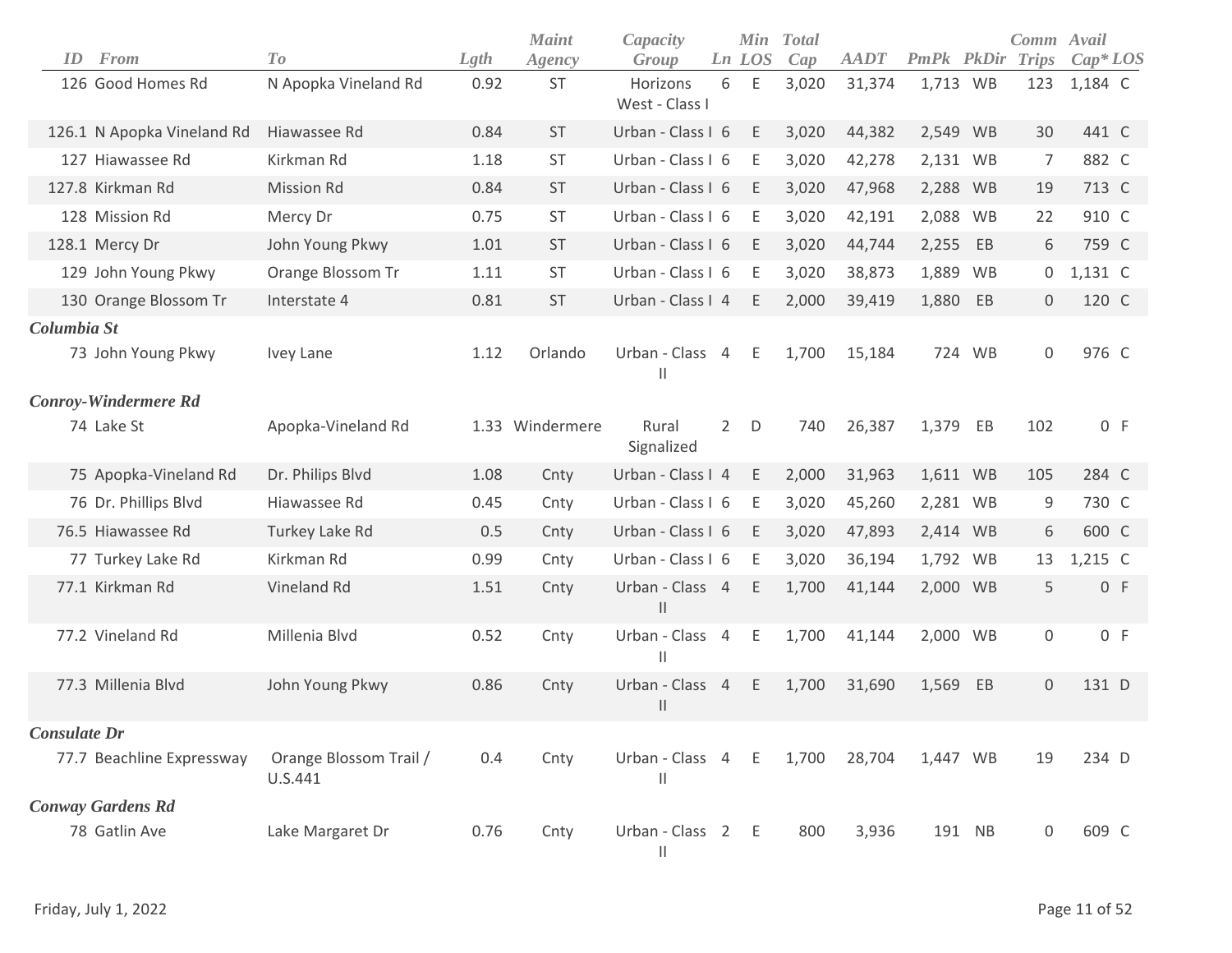| ID                     | From                | To                | Lgth         | <b>Maint</b><br>Agency | Capacity<br>Group                                | Min<br>Ln LOS | <b>Total</b><br>Cap | <b>AADT</b> | <b>PmPk</b> PkDir |           | Comm Avail<br>Trips | $Cap^*LOS$ |
|------------------------|---------------------|-------------------|--------------|------------------------|--------------------------------------------------|---------------|---------------------|-------------|-------------------|-----------|---------------------|------------|
|                        | 79 Lake Margaret Dr | Curry Ford Rd     | 1.24         | Cnty                   | Urban - Class 2<br>$\ensuremath{\mathsf{II}}$    | E             | 800                 | 6,253       | 318               | <b>SB</b> | $\mathbf 0$         | 482 C      |
| Conway Rd              |                     |                   |              |                        |                                                  |               |                     |             |                   |           |                     |            |
|                        | 79.9 McCoy Rd       | Judge Rd          | 1.03         | <b>ST</b>              | Urban - Class I 4                                | Ε             | 2,000               | 27,536      | 1,289             | <b>NB</b> | 32                  | 679 C      |
|                        | 80 Judge Rd         | Hoffner Rd        | 1.01         | ST                     | Urban - Class 4<br>$\vert\vert$                  | E             | 1,700               | 33,097      | 1,549             | <b>NB</b> | 17                  | 134 D      |
|                        | 81 Hoffner Ave      | Gatlin Ave        | $\mathbf{1}$ | ST                     | Urban - Class I 4                                | E             | 2,000               | 35,500      | 1,693 SB          |           | 15                  | 292 C      |
|                        | 82 Gatlin Ave       | Michigan St       | 1.26         | <b>ST</b>              | Urban - Class I 4                                | E             | 2,000               | 34,874      | 1,601             | <b>SB</b> | $\overline{2}$      | 397 C      |
|                        | 82.5 Michigan St    | Curry Ford Rd     | 0.75         | <b>ST</b>              | Urban - Class I 4                                | E             | 2,000               | 33,451      | 1,596             | SB        | 0                   | 404 C      |
|                        | 83 Curry Ford Rd    | Lake Underhill Rd | 0.91         | ST                     | Urban - Class I 4                                | E             | 2,000               | 33,120      | 1,580 SB          |           | $\mathbf 0$         | 420 C      |
| <b>Corrine Dr</b>      |                     |                   |              |                        |                                                  |               |                     |             |                   |           |                     |            |
|                        | 84 Forest Ave       | Winter Park Rd    | 0.55         | Cnty                   | Urban - Class 4<br>$\vert\vert$                  | E             | 1,700               | 25,250      | 1,273             | EB        | $\mathbf 0$         | 427 D      |
|                        | 85 Winter Park Rd   | <b>Bennett Rd</b> | 0.75         | Cnty                   | Urban - Class 4<br>$\ensuremath{\mathsf{II}}$    | E             | 1,700               | 22,948      | 1,157             | EB        | $\mathbf 0$         | 543 D      |
| <b>Crystal Lake Dr</b> |                     |                   |              |                        |                                                  |               |                     |             |                   |           |                     |            |
|                        | 86 Robinson St      | South St          | 0.5          | <b>ST</b>              | Urban - Class 4<br>$\vert\vert$                  | E             | 1,700               | 29,039      | 1,464 SB          |           | 0                   | 236 D      |
|                        | 87 South St         | Curry Ford Rd     | $\mathbf{1}$ | Cnty                   | Urban - Class 2<br>$\mathbf{  }$                 | E             | 800                 | 13,326      | 678               | SB        | $\mathsf{O}\xspace$ | 122 D      |
|                        | 88 Curry Ford Rd    | Michigan St       | 0.75         | Cnty                   | Urban - Class 2<br>$\vert\vert$                  | E             | 800                 | 9,086       | 425               | <b>NB</b> | 0                   | 375 D      |
|                        | 89 Pershing Ave     | Lake Margaret Dr  | 0.5          | Cnty                   | Urban - Class 2<br>$\mathbf{  }$                 | E             | 800                 | 1,824       | 93                | <b>SB</b> | $\mathbf 0$         | 707 C      |
| <b>Curry Ford Rd</b>   |                     |                   |              |                        |                                                  |               |                     |             |                   |           |                     |            |
|                        | 90 Ferncreek Ave    | <b>Bumby Ave</b>  |              |                        | 0.5 Cnty/Orlando Urban - Class 2<br>$\mathbf{H}$ | E             | 800                 | 8,737       |                   | 444 WB    | 0                   | 356 D      |
|                        | 91 Bumby Ave        | Conway Rd         | 1.26         | Cnty                   | Urban - Class 4<br>$\mathbf{  }$                 | E             | 1,700               | 17,070      | 860               | EB        | $\mathbf 0$         | 840 D      |
|                        | 92 Conway Rd        | Semoran Blvd      | 1.26         | ST                     | Urban - Class I 4                                | Ε             | 2,000               | 31,836      | 1,605             | EB        | 0                   | 395 C      |
|                        | 93 Semoran Blvd     | Goldenrod Rd      | 1.37         | ST                     | Urban - Class I 4                                | Ε             | 2,000               | 36,274      | 1,828             | EB        | 5                   | 167 C      |
|                        | 93.1 Goldenrod Rd   | Chickasaw Tr      | 1.38         | Cnty                   | Urban - Class I 4                                | Ε             | 2,000               | 31,921      | 1,609             | EB        | 53                  | 338 C      |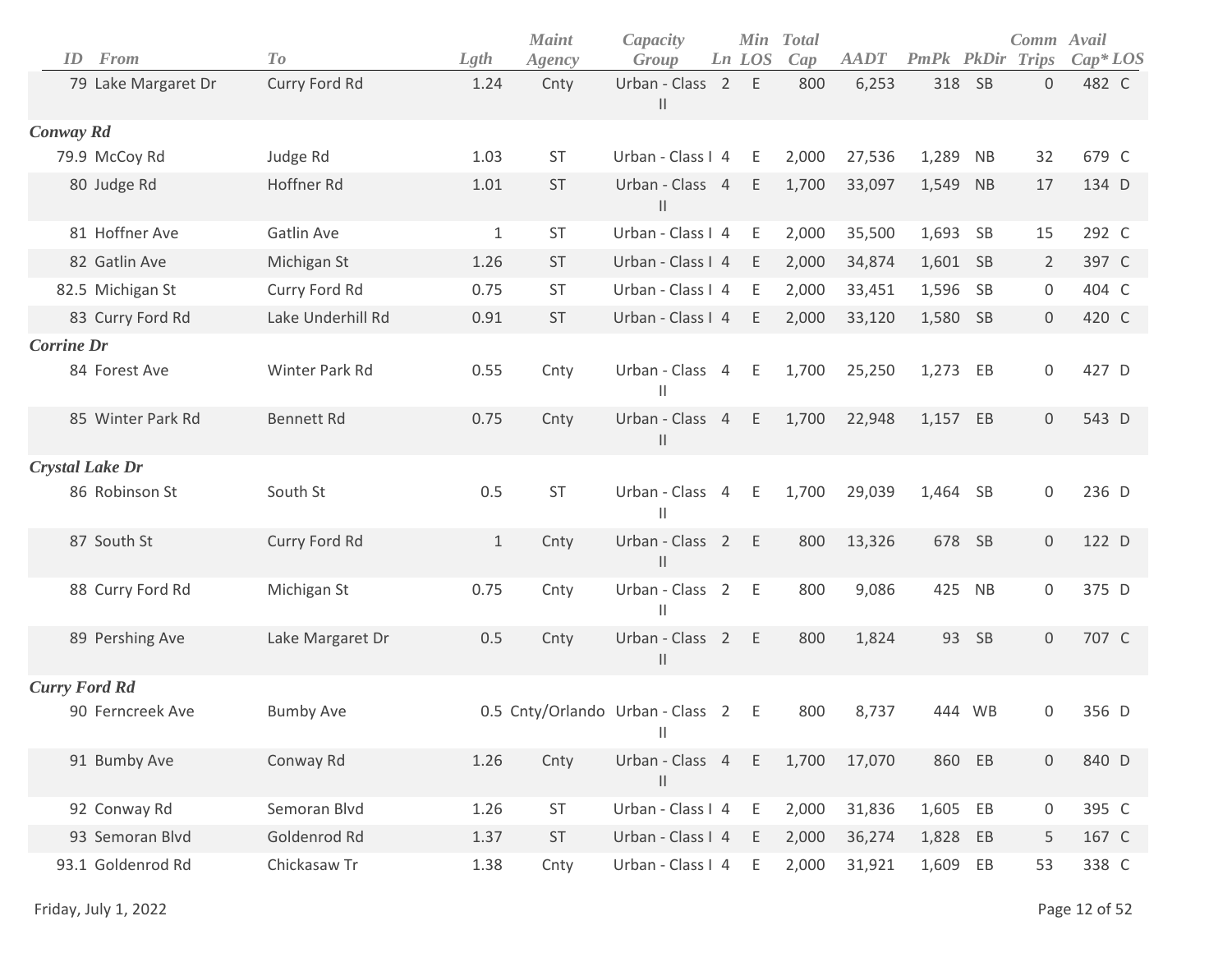| ID                 | From                               | T <sub>0</sub>               | Lgth | <b>Maint</b><br>Agency | Capacity<br>Group               |                | Min<br>Ln LOS | <b>T</b> otal<br>Cap | <b>AADT</b> | PmPk PkDir Trips |           | Comm Avail     | $Cap^*LOS$  |
|--------------------|------------------------------------|------------------------------|------|------------------------|---------------------------------|----------------|---------------|----------------------|-------------|------------------|-----------|----------------|-------------|
|                    | 93.12 Chickasaw Trail              | Econlockatchee Tr            | 0.75 | Cnty                   | Urban - Class I 4               |                | $\mathsf E$   | 2,000                | 33,649      | 1,575            | EB        | 81             | 344 C       |
|                    | 94 Econlockatchee Tr               | Central Florida<br>Greeneway | 0.53 | Cnty                   | Urban - Class I 4               |                | $\mathsf E$   | 2,000                | 37,880      | 1,875            | EB        | 129            | 0 F         |
|                    | 94.05 Central Florida<br>Greeneway | Dean Rd                      | 0.54 | Cnty                   | Urban - Class I 6               |                | Ε             | 3,020                | 50,011      | 2,521 EB         |           | 125            | 374 C       |
|                    | 94.1 Dean Rd                       | <b>Cypress Springs Pkwy</b>  | 2.16 | Cnty                   | Urban - Class I 4               |                | Ε             | 2,000                | 30,961      | 1,560            | EB        | 59             | 381 C       |
|                    | 94.12 Cypress Springs Pkwy         | Alafaya Tr                   | 1.31 | Cnty                   | Urban - Class I 4               |                | E             | 2,000                | 31,297      | 1,549 NB         |           | 12             | 439 C       |
| Daetwyler Dr       |                                    |                              |      |                        |                                 |                |               |                      |             |                  |           |                |             |
|                    | 95 Beachline Expy                  | Judge Rd                     | 1.06 | Cnty                   | Urban - Class 2<br>$\vert\vert$ |                | E             | 800                  | 15,284      | 702 SB           |           | 3              | 95 D        |
| <b>Daniels Rd</b>  |                                    |                              |      |                        |                                 |                |               |                      |             |                  |           |                |             |
|                    | 95.4 Winter Garden-<br>Vineland Rd | Fowler Grove Blvd            | 0.42 | Cnty                   | Horizons<br>West - Class II     | 6              | Ε             | 2,560                | 21,208      | 993              | <b>NB</b> |                | 254 1,313 D |
|                    | 95.5 Fowler Grove Blvd             | Roper Rd                     | 0.92 | Cnty                   | Horizons<br>West - Class II     | $\overline{4}$ | E             | 1,700                | 21,325      | 979 SB           |           | 248            | 473 D       |
|                    | 95.6 Roper Rd                      | Colonial Dr                  | 0.98 | Cnty                   | Horizons<br>West - Class II     | 4              | E             | 1,700                | 21,291      | 977 SB           |           | 343            | 380 D       |
|                    | Daryl Carter Pkwy                  |                              |      |                        |                                 |                |               |                      |             |                  |           |                |             |
|                    | 95.8 Palm Pkwy                     | Regency Village Dr           | 0.37 | Cnty                   | Urban - Class I 4               |                | E             | 2,000                | 11,485      | 537 WB           |           | 53             | 1,410 C     |
|                    | 95.9 Regency Village Dr            | International Dr             | 0.65 | Cnty                   | Urban - Class I 4               |                | Ε             | 2,000                | 8,454       | 403 EB           |           |                | 42 1,555 C  |
| Dean Rd            |                                    |                              |      |                        |                                 |                |               |                      |             |                  |           |                |             |
|                    | 96 Curry Ford Rd                   | Lake Underhill Rd            | 2.11 | Cnty                   | Urban - Class I 2               |                | E             | 880                  | 21,293      | 1,035 SB         |           | 141            | 0 F         |
|                    | 97 Lake Underhill Rd               | East-West Expy               | 0.55 | Cnty                   | Urban - Class I 4               |                | E             | 2,000                | 26,109      | 1,316 WB         |           | 205            | 479 C       |
|                    | 97.1 East-West Expy                | Colonial Dr                  | 1.51 | Cnty                   | Urban - Class I 4               |                | Ε             | 2,000                | 24,122      | 1,216 SB         |           | 136            | 648 C       |
|                    | 98 Colonial Dr                     | Winder Tr                    | 1.03 | Cnty                   | Urban - Class I 4               |                | E             | 2,000                | 28,309      | 1,427 SB         |           | 36             | 537 C       |
|                    | 98.5 Winder Tr                     | <b>University Blvd</b>       | 0.91 | Cnty                   | Urban - Class I 4               |                | Ε             | 2,000                | 21,822      | 1,100            | SB        | 65             | 835 C       |
|                    | 99 University Blvd                 | Seminole County Line         | 1.02 | Cnty                   | Urban - Class I 2               |                | Ε             | 880                  | 18,391      | 910 SB           |           | 33             | 0 F         |
| <b>Delaney Ave</b> |                                    |                              |      |                        |                                 |                |               |                      |             |                  |           |                |             |
|                    | 100 Michigan St                    | Kaley Ave                    | 0.5  | Orlando                | Urban - Class 2<br>$\mathbf{H}$ |                | Ε             | 800                  | 6,095       | 285              | SB        | $\overline{2}$ | 513 C       |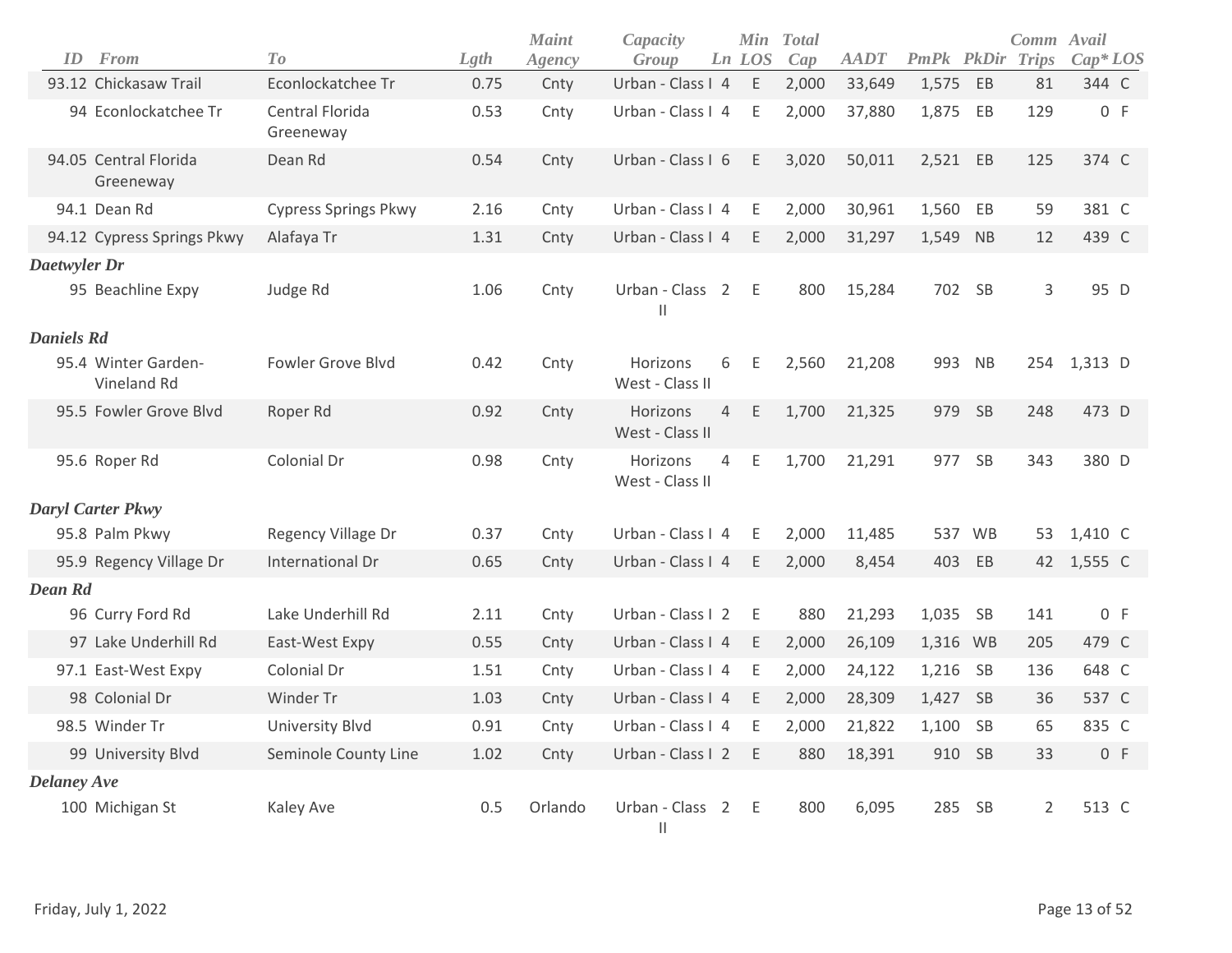| ID<br><b>From</b>        | T o                  | Lgth | <b>Maint</b><br>Agency | Capacity<br>Group               |                | <b>Min</b><br>Ln LOS | <b>Total</b><br>Cap | <b>AADT</b>   | PmPk     |           | Comm Avail<br><b>PkDir Trips</b> | $Cap^*LOS$ |
|--------------------------|----------------------|------|------------------------|---------------------------------|----------------|----------------------|---------------------|---------------|----------|-----------|----------------------------------|------------|
| 101 Kaley Ave            | Gore St              | 0.81 | Orlando                | Urban - Class 2<br>$\vert\vert$ |                | E                    | 800                 | 6,023         | 293      | <b>SB</b> | $\mathbf 0$                      | 507 C      |
| <b>Dillard St</b>        |                      |      |                        |                                 |                |                      |                     |               |          |           |                                  |            |
| 102 Colonial Dr          | Plant St             | 1.02 | <b>ST</b>              | Urban - Class<br>Ш              | $\overline{4}$ | E                    | 1,700               | 24,415        | 1,121 NB |           | 101                              | 478 D      |
| Dixie Belle Dr           |                      |      |                        |                                 |                |                      |                     |               |          |           |                                  |            |
| 104 Gatlin Ave           | Lake Margaret Dr     | 0.75 | Cnty                   | Urban - Class 2<br>$\mathsf{I}$ |                | E                    | 800                 | 12,990        | 596      | <b>SB</b> | $\mathbf 0$                      | 204 D      |
| 105 Lake Margaret Dr     | Curry Ford Rd        | 1.25 | Cnty                   | Urban - Class 2<br>Ш            |                | E                    | 800                 | 6,863         |          | 321 NB    | $\mathbf 0$                      | 479 C      |
| Dowden Rd (4th St)       |                      |      |                        |                                 |                |                      |                     |               |          |           |                                  |            |
| 106 Boggy Creek Rd       | Orange Ave           | 1.11 | Cnty                   | Urban - Class 2<br>Ш            |                | E                    | 800                 | 7,619         | 370      | EB        | $\overline{7}$                   | 423 D      |
| Dr. Phillips Blvd        |                      |      |                        |                                 |                |                      |                     |               |          |           |                                  |            |
| 107 Sand Lake Rd         | Wallace Rd           | 0.85 | Cnty                   | Urban - Class I 4               |                | E                    | 2,000               | 20,762        | 953      | <b>SB</b> | 127                              | 920 C      |
| 108 Wallace Rd           | Pin Oak Dr           | 1.67 | Cnty                   | Urban - Class I 4               |                | E                    | 2,000               | 16,105        |          | 754 NB    | 65                               | 1,181 C    |
| 108.1 Pin Oak Dr         | Conroy-Windermere Rd | 0.62 | Cnty                   | Urban - Class I 4               |                | Ε                    | 2,000               | 16,092        | 753      | NB        | 3                                | 1,244 C    |
| <b>East-West Expy</b>    |                      |      |                        |                                 |                |                      |                     |               |          |           |                                  |            |
| 108.4 Florida's Turnpike | Hiawassee Rd         | 3.67 | <b>ST</b>              | Urban<br>Freeway                | 8              | E                    | 8,220               | 84,500        | 4,702 EB |           | 0                                | 3,518 C    |
| 108.42 Hiawassee Rd      | Kirkman Rd           | 1.16 | ST                     | Urban<br>Freeway                | 6              | Ε                    | 6,080               | 93,000        | 5,175 EB |           | $\mathbf 0$                      | 905 D      |
| 108.44 Kirkman Rd        | Orange Blossom Tr    | 3.93 | <b>ST</b>              | Urban<br>Freeway                | 6              | Ε                    |                     | 6,080 100,500 | 5,593    | EB        | $\mathbf 0$                      | 487 E      |
| 108.46 Orange Blossom Tr | Interstate 4         | 0.85 | ST                     | Urban<br>Freeway                | 6              | E                    |                     | 6,080 101,000 | 5,621 EB |           | $\mathbf 0$                      | 459 E      |
| 108.48 Interstate 4      | Mills Ave            | 1.17 | ST                     | Urban<br>Freeway                | 8              | E                    |                     | 8,220 159,500 | 8,876 WB |           | $\Omega$                         | 0 F        |
| 108.5 Mills Ave          | Semoran Blvd         | 3.28 | $\mathsf{ST}\xspace$   | Urban<br>Freeway                | 8              | E                    |                     | 8,220 150,500 | 8,375 WB |           | $\mathbf 0$                      | 0 F        |
| 108.52 Semoran Blvd      | Goldenrod Rd         | 1.52 | ST                     | Urban<br>Freeway                | 8              | E                    |                     | 8,220 146,500 | 8,153 WB |           | $\mathbf{1}$                     | 66 E       |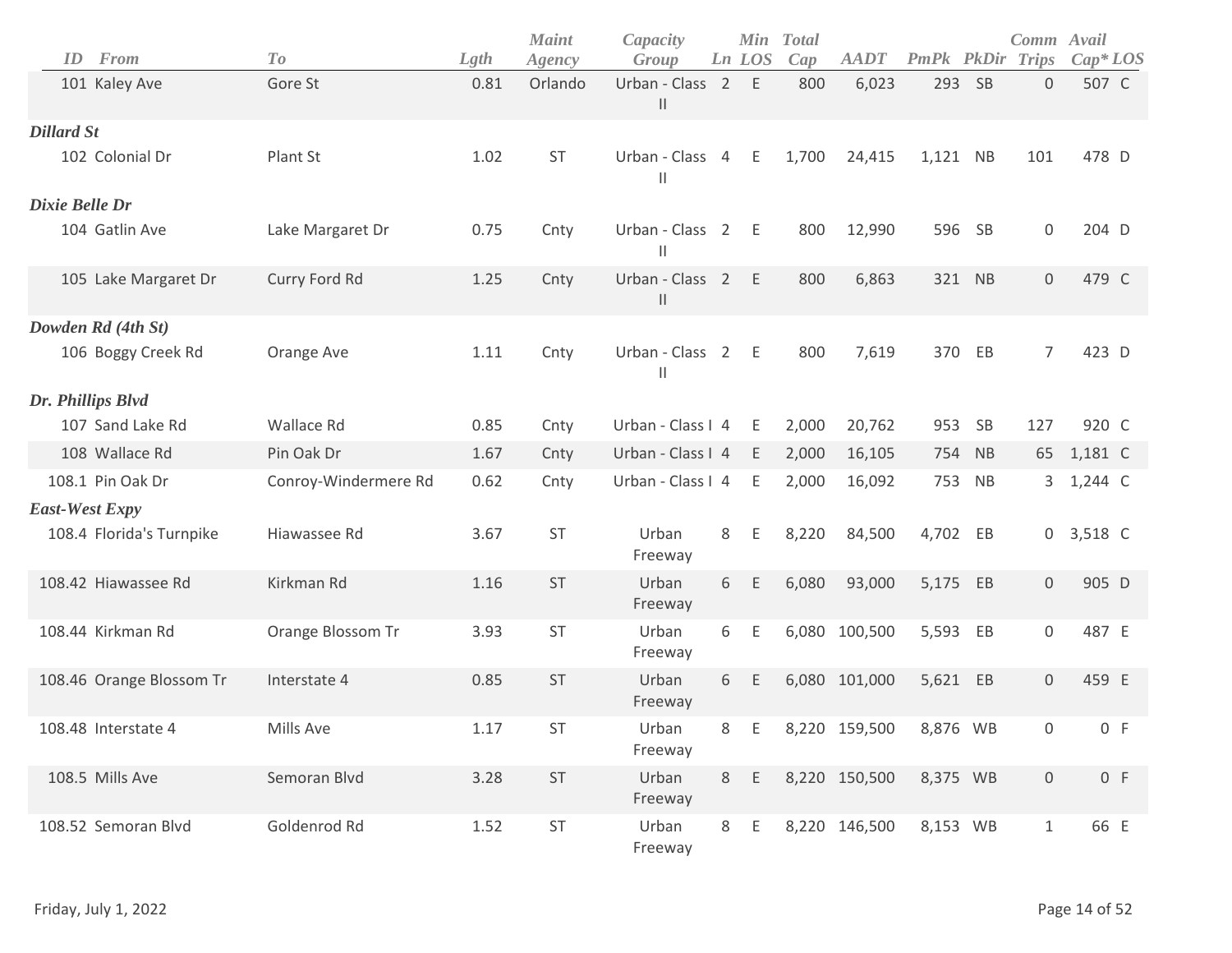| ID                  | From                                | To                           | Lgth | <b>Maint</b><br>Agency | Capacity<br>Group                |             | Min<br>Ln LOS | <b>Total</b><br>Cap | <b>AADT</b>   | <b>PmPk PkDir Trips</b> |           | Comm Avail     | $Cap^*LOS$  |
|---------------------|-------------------------------------|------------------------------|------|------------------------|----------------------------------|-------------|---------------|---------------------|---------------|-------------------------|-----------|----------------|-------------|
|                     | 108.54 Goldenrod Rd                 | East-West Expy               | 0.54 | <b>ST</b>              | Urban<br>Freeway                 | 8           | Ε             |                     | 8,220 146,500 | 8,153 WB                |           | $\mathbf{1}$   | 66 E        |
|                     | 108.56 East-West Expy               | Central Florida<br>Greeneway | 1.25 | <b>ST</b>              | Urban<br>Freeway                 | 8           | Ε             | 8,220               | 75,500        | 4,202 WB                |           |                | $0$ 4,018 B |
|                     | 108.58 Central Florida<br>Greeneway | Dean Rd                      | 0.83 | <b>ST</b>              | Urban<br>Freeway                 | 8           | Ε             | 8,220               | 75,500        | 4,202 EB                |           |                | $0$ 4,018 B |
|                     | 108.6 Dean Rd                       | Rouse Rd                     | 1.27 | ST                     | Urban<br>Freeway                 | 8           | Ε             |                     | 8,220 114,000 | 6,344                   | EB        |                | $0$ 1,876 D |
|                     | 108.62 Rouse Rd                     | Alafaya Tr                   | 1.21 | <b>ST</b>              | Urban<br>Freeway                 | 8           | Ε             | 8,220               | 71,000        | 3,951 WB                |           |                | $0$ 4,269 B |
|                     | 108.64 Alafaya Tr                   | Colonial Dr                  | 1.64 | ST                     | Urban<br>Freeway                 | 8           | Ε             | 8,220               | 42,500        | 2,027 WB                |           |                | 2 6,191 B   |
|                     | <b>Econlockhatchee Tr</b>           |                              |      |                        |                                  |             |               |                     |               |                         |           |                |             |
|                     | 108.9 Lee Vista Blvd                | Curry Ford Rd                | 2.33 | Cnty                   | Urban - Class 4<br>Ш             |             | E             | 1,700               | 16,863        | 850 NB                  |           | 23             | 827 D       |
|                     | 109 Curry Ford Rd                   | Lake Underhill Rd            | 2.08 | Cnty                   | Artplan<br>2020062               | $2^{\circ}$ | E             | 940                 | 18,045        | 828                     | - SB      | 85             | 27 B        |
|                     | 109.1 Lake Underhill Rd             | Valencia College Lane        | 1.02 | Cnty                   | Urban - Class I 4                |             | E             | 2,000               | 19,581        | 916                     | <b>SB</b> | 103            | 981 C       |
|                     | 110 Valencia College Lane           | Colonial Dr                  | 0.98 | Cnty                   | Urban - Class I 4                |             | E             | 2,000               | 29,281        | 1,423                   | NB        | 68             | 509 C       |
|                     | 110.5 Colonial Dr                   | <b>Trevathon Rd</b>          | 0.52 | Cnty                   | Urban - Class I 2                |             | E             | 880                 | 18,458        | 914                     | <b>NB</b> | 15             | 0 F         |
|                     | 110.6 Trevathon Rd                  | Central Florida<br>Greeneway | 0.61 | Cnty                   | Urban - Class I 2                |             | E             | 880                 | 18,458        | 914                     | NB        | 3              | 0 F         |
|                     | 111 Central Florida<br>Greeneway    | <b>University Blvd</b>       | 1.05 | Cnty                   | Urban - Class I 2                |             | E             | 880                 | 14,303        | 669                     | <b>SB</b> | 50             | 161 C       |
| <b>Eden Park Rd</b> |                                     |                              |      |                        |                                  |             |               |                     |               |                         |           |                |             |
|                     | 112 Beggs Rd                        | Seminole County Line         | 1    | Cnty                   | Urban - Class I 2                |             | E.            | 880                 | 2,089         | 103                     | <b>NB</b> | 0              | 777 C       |
| <b>Edgewater Dr</b> |                                     |                              |      |                        |                                  |             |               |                     |               |                         |           |                |             |
|                     | 113 Princeton St                    | Maury Rd                     | 0.93 | ST                     | Urban - Class 4<br>$\mathsf{II}$ |             | E             | 1,700               | 23,823        | 1,201 SB                |           | 0              | 499 D       |
|                     | 114 Maury Rd                        | <b>Fairbanks Ave</b>         | 0.99 | <b>ST</b>              | Urban - Class I 4                |             | E             | 2,000               | 23,116        | 1,165 SB                |           | $\overline{0}$ | 835 C       |
|                     | 115 Fairbanks Ave                   | Lee Rd                       | 0.74 | ST                     | Urban - Class I 4                |             | E             | 2,000               | 24,707        | 1,245 SB                |           | 0              | 755 C       |
|                     | 116 Lee Rd                          | Forest City Rd               | 0.67 | ST                     | Urban - Class I 4                |             | E             | 2,000               | 32,325        | 1,629 NB                |           | $\mathbf 0$    | 371 C       |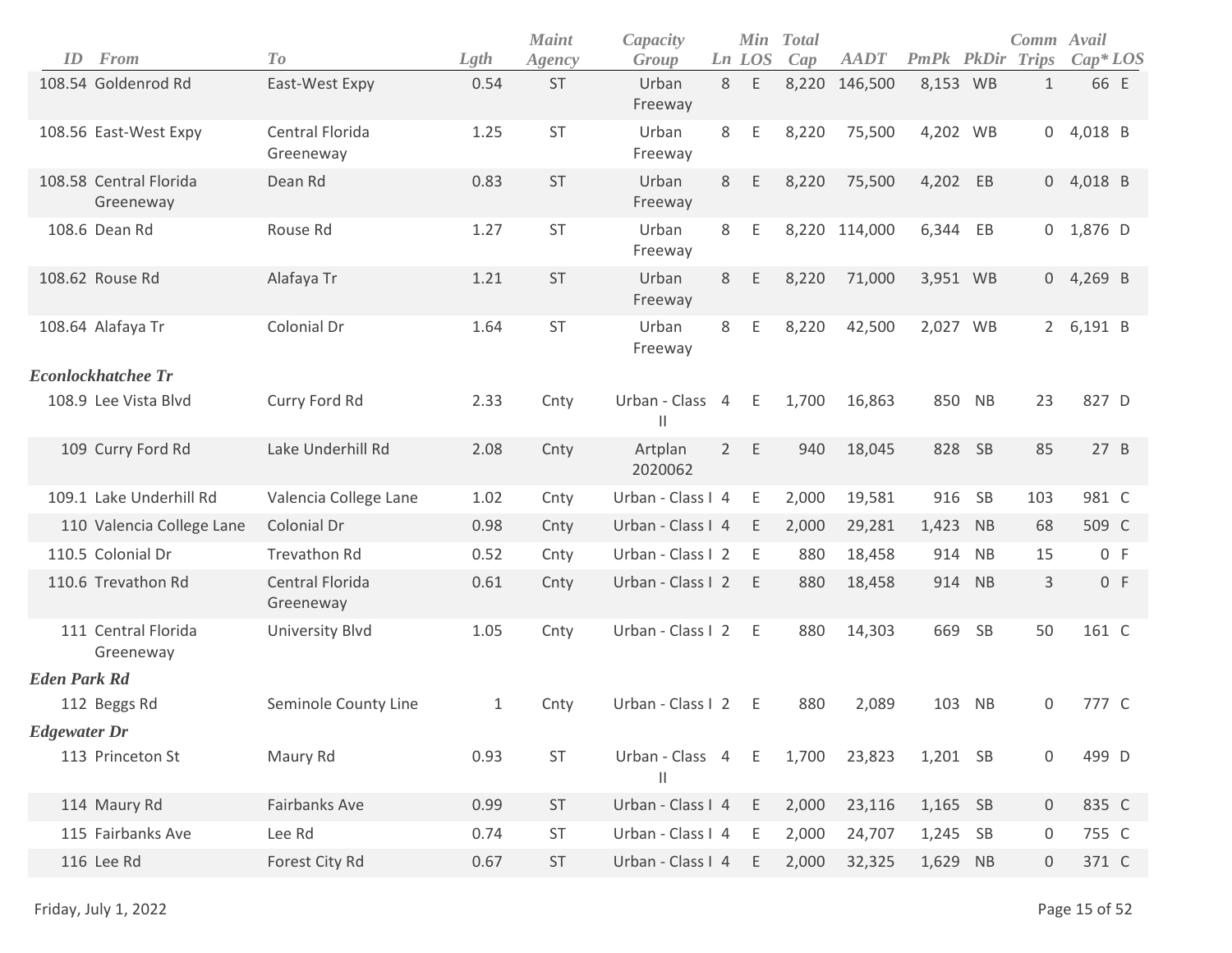| ID                   | From                                                  | To                           | Lgth  | <b>Maint</b><br>Agency | Capacity<br>Group                |                | <b>Min</b><br>Ln LOS | <b>Total</b><br>Cap | <b>AADT</b>   | <b>PmPk</b> | PkDir     | Comm Avail<br><b>Trips</b> | $Cap^*LOS$ |
|----------------------|-------------------------------------------------------|------------------------------|-------|------------------------|----------------------------------|----------------|----------------------|---------------------|---------------|-------------|-----------|----------------------------|------------|
|                      | 117 Forest City Rd                                    | Clarcona-Ocoee Rd            | 0.71  | Cnty                   | Urban - Class I 4                |                | E                    | 2,000               | 24,191        | 1,219       | <b>NB</b> | 0                          | 781 C      |
|                      | 118 Clarcona-Ocoee Rd                                 | Beggs Rd                     | 1.34  | Cnty                   | Urban - Class 2<br>$\mathbf{  }$ |                | E                    | 800                 | 13,335        | 678         | WB        | $\mathbf 0$                | 122 D      |
| <b>Fairbanks Ave</b> |                                                       |                              |       |                        |                                  |                |                      |                     |               |             |           |                            |            |
|                      | 139 Edgewater Dr                                      | Interstate 4                 | 1.09  | <b>ST</b>              | Urban - Class I 4                |                | E                    | 2,000               | 25,107        | 1,243       | EB        | 0                          | 757 C      |
|                      | 140 Interstate 4                                      | Orlando Ave                  | 1.03  | <b>ST</b>              | Urban - Class I 4                |                | E                    | 2,000               | 32,220        | 1,479       | EB        | $\overline{0}$             | 521 C      |
|                      | 141 Orlando Ave                                       | Orange Ave                   | 0.55  | ST                     | Urban - Class 4<br>$\mathsf{I}$  |                | Ε                    | 1,700               | 22,993        | 1,138       | WB        | 0                          | 562 D      |
|                      | 142 Orange Ave                                        | Park Ave                     | 0.33  | <b>ST</b>              | Urban - Class 4<br>$\mid \mid$   |                | E                    | 1,700               | 37,615        | 1,862       | EB        | $\mathbf 0$                | 0 F        |
|                      | 143 Park Ave                                          | Aloma Ave                    | 0.97  | ST                     | Urban - Class 4<br>$\mathsf{II}$ |                | E                    | 1,700               | 39,370        | 1,984 WB    |           | $\mathsf{O}$               | 0 F        |
|                      | Fairway Woods Blvd                                    |                              |       |                        |                                  |                |                      |                     |               |             |           |                            |            |
|                      | 143.1 Orange Ave                                      | Landstar Blvd                | 0.23  | Cnty                   | Urban - Class I 4                |                | Ε                    | 2,000               | 11,756        | 593         | <b>WB</b> | 5                          | 1,402 C    |
| Ferncreek Ave        |                                                       |                              |       |                        |                                  |                |                      |                     |               |             |           |                            |            |
|                      | 144 Curry Ford Rd                                     | Michigan St                  | 0.75  | Cnty                   | Urban - Class 2<br>Ш             |                | - E                  | 800                 | 7,682         | 373         | SB        | 0                          | 427 D      |
|                      | 144.5 Michigan St                                     | Gatlin Ave                   | 1.26  | Cnty                   | Urban - Class 2<br>$\mid \mid$   |                | E                    | 800                 | 10,901        | 554         | SB        | $\mathbf 0$                | 246 D      |
| <b>Ficquette Rd</b>  |                                                       |                              |       |                        |                                  |                |                      |                     |               |             |           |                            |            |
|                      | 144.8 Summerlake Park Blvd/ Overstreet Rd<br>Reams Rd |                              | 1.74  | Cnty                   | Horizons<br>West - Class I       | $\overline{2}$ | E                    | 880                 | 17,093        | 831 NB      |           | 607                        | 0 F        |
|                      | 145 Overstreet Rd                                     | Winter Garden-Vineland<br>Rd | 0.63  | Cnty                   | Horizons<br>West - Class I       | $\overline{4}$ | E                    | 2,000               | 21,610        | 1,031 SB    |           | 739                        | 230 C      |
|                      | <b>Flamingo Crossing Blvd</b>                         |                              |       |                        |                                  |                |                      |                     |               |             |           |                            |            |
|                      | 178.5 Avalon Rd                                       | Western Way                  | 3     | Cnty                   | Horizons<br>West - Hwy           | $\overline{2}$ | E                    | 1,640               | 2,474         | 126         | <b>NB</b> |                            | 22 1,492 B |
|                      | <b>Florida's Turnpike</b>                             |                              |       |                        |                                  |                |                      |                     |               |             |           |                            |            |
|                      | 145.1 Osceola County Line                             | <b>Beachline Expy</b>        | 6.38  | ST                     | Urban<br>Freeway                 | 8              | Ε                    | 8,220               | 86,200        | 4,888 NB    |           |                            | 1 3,331 C  |
|                      | 145.2 Beachline Expy                                  | East-West Expy               | 10.48 | ST                     | Urban<br>Freeway                 | 8              | E                    |                     | 8,220 112,000 | 6,350 NB    |           | 220                        | 1,650 D    |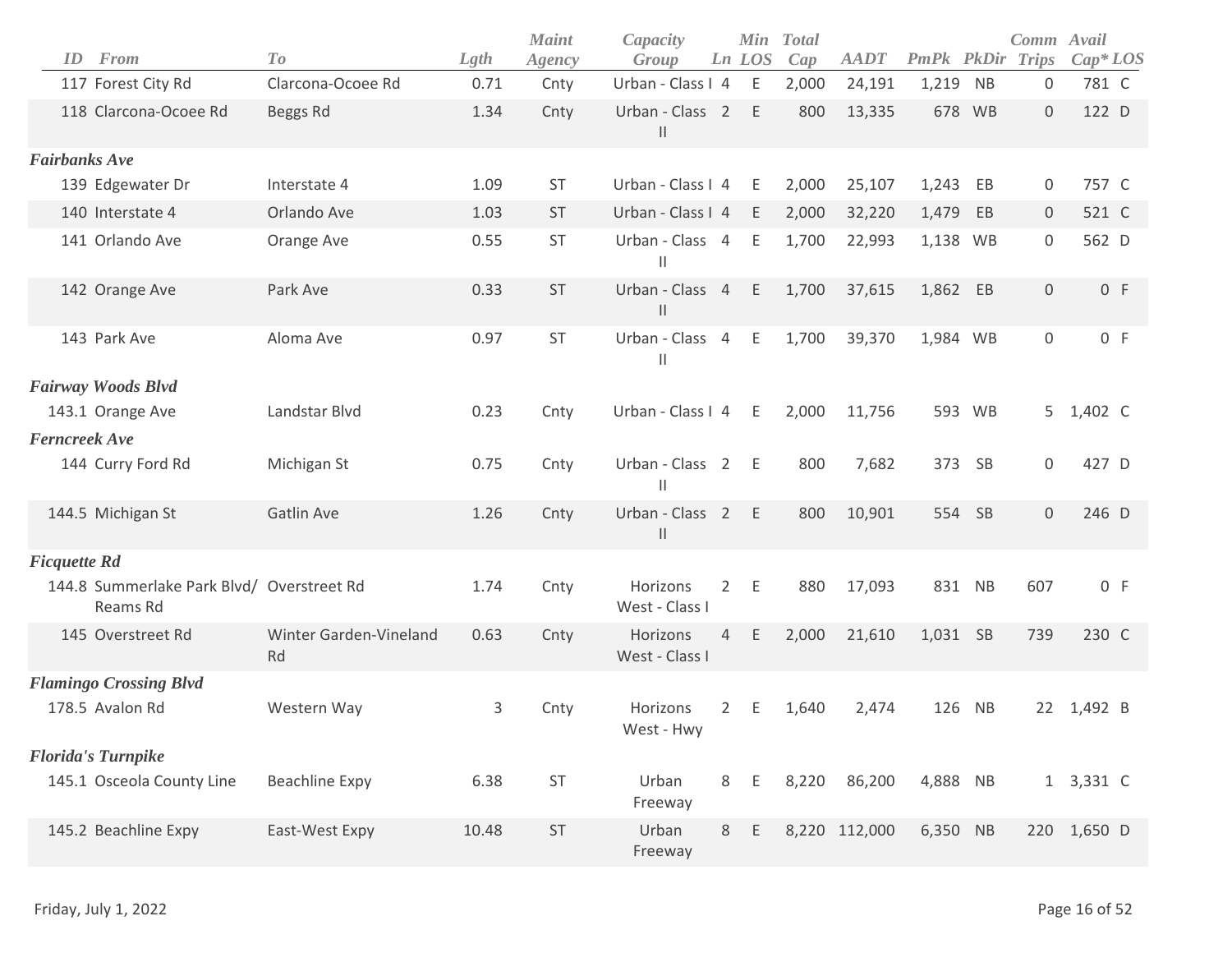| ID                    | From                                  | To                      | Lgth | <b>Maint</b><br>Agency | Capacity<br>Group                                          |   | Ln LOS | Min Total<br>Cap | <b>AADT</b>   | PmPk PkDir |           | Comm Avail<br><b>Trips</b> | $Cap*LOS$ |
|-----------------------|---------------------------------------|-------------------------|------|------------------------|------------------------------------------------------------|---|--------|------------------|---------------|------------|-----------|----------------------------|-----------|
|                       | 145.3 East-West Expy                  | Lake County Line        | 8.02 | ST                     | Urban<br>Freeway                                           | 8 | Ε      |                  | 8,220 151,100 | 8,567 SB   |           | 289                        | 0 F       |
| <b>Forest Ave</b>     |                                       |                         |      |                        |                                                            |   |        |                  |               |            |           |                            |           |
|                       | 83.9 Virginia Dr                      | Corrine Dr              | 0.24 | Cnty                   | Urban - Class 4<br>Ш                                       |   | E      | 1,700            | 25,568        | 1,289 SB   |           | 0                          | 411 D     |
| <b>Forest City Rd</b> |                                       |                         |      |                        |                                                            |   |        |                  |               |            |           |                            |           |
|                       | 148 Edgewater Dr                      | Lake Ave / Kennedy Blvd | 0.57 | <b>ST</b>              | Urban - Class I 4                                          |   | E      | 2,000            | 35,007        | 1,638      | -SB       | 0                          | 362 C     |
|                       | 149 Lake Ave / Kennedy<br><b>Blvd</b> | Seminole County Line    | 1.49 | <b>ST</b>              | Urban - Class I 4                                          |   | E      | 2,000            | 34,350        | 1,669      | <b>NB</b> | $\boldsymbol{0}$           | 331 C     |
| <b>Forsyth Rd</b>     |                                       |                         |      |                        |                                                            |   |        |                  |               |            |           |                            |           |
|                       | 150 Colonial Dr                       | Hanging Moss Rd         | 0.84 | Cnty                   | Urban - Class 3<br>$\mathsf{I}$                            |   | E      | 1,250            | 19,371        | 985 SB     |           | 20                         | 245 D     |
|                       | 151 Hanging Moss Rd                   | <b>University Blvd</b>  | 1.36 | Cnty                   | Urban - Class 3<br>$\mathsf{I}$                            |   | E.     | 1,250            | 15,638        |            | 795 NB    | 40                         | 415 D     |
|                       | 152 University Blvd                   | Aloma Ave               | 0.61 | Cnty                   | Urban - Class 4<br>$\mathbf{H}$                            |   | E      | 1,700            | 16,481        |            | 831 NB    | 42                         | 827 D     |
|                       | <b>Ft.</b> Christmas Rd               |                         |      |                        |                                                            |   |        |                  |               |            |           |                            |           |
|                       | 155 Seminole County Line              | Phillips Rd             | 4.29 | Cnty                   | Rural Undev. 2<br>Hwy                                      |   | D      | 740              | 1,929         | 97         | <b>SB</b> | 15                         | 628 B     |
|                       | 155.5 Phillips Rd                     | Colonial Dr             | 3.87 | Cnty                   | Rural Undev. 2<br>Hwy                                      |   | D      | 740              | 1,303         |            | 68 NB     | $\overline{4}$             | 668 B     |
| <b>Gatlin Ave</b>     |                                       |                         |      |                        |                                                            |   |        |                  |               |            |           |                            |           |
|                       | 157 Orange Ave                        | <b>Bumby Ave</b>        | 1.42 | Cnty                   | Urban - Class 2 E<br>$\begin{array}{c} \hline \end{array}$ |   |        | 800              | 9,307         |            | 473 WB    | $\boldsymbol{0}$           | 327 D     |
|                       | 159 Conway Gardens Rd                 | Kennedy Rd              | 1.25 | Cnty                   | Urban - Class I 2                                          |   | E      | 880              | 10,979        | 543        | EB        | $\overline{2}$             | 335 C     |
|                       | 159.1 Kennedy Rd                      | Semoran Blvd            | 0.5  | Cnty                   | Urban - Class I 2                                          |   | E      | 880              | 9,645         | 451        | EB        | $\overline{2}$             | 427 C     |
|                       | <b>General Reese Ave</b>              |                         |      |                        |                                                            |   |        |                  |               |            |           |                            |           |
|                       | 160 Corrine Dr                        | Glenridge Way           | 0.75 | Orlando                | Urban - Class 2 E<br>Ш                                     |   |        | 800              | 10,215        |            | 506 SB    | $\boldsymbol{0}$           | 294 D     |
| <b>Glenridge Way</b>  |                                       |                         |      |                        |                                                            |   |        |                  |               |            |           |                            |           |
|                       | 161 Winter Park Rd                    | Lakemont Ave            |      |                        | 1.15 Winter Park Urban - Class 2 E<br>$\mid \mid$          |   |        | 800              | 6,748         |            | 343 WB    | 0                          | 457 C     |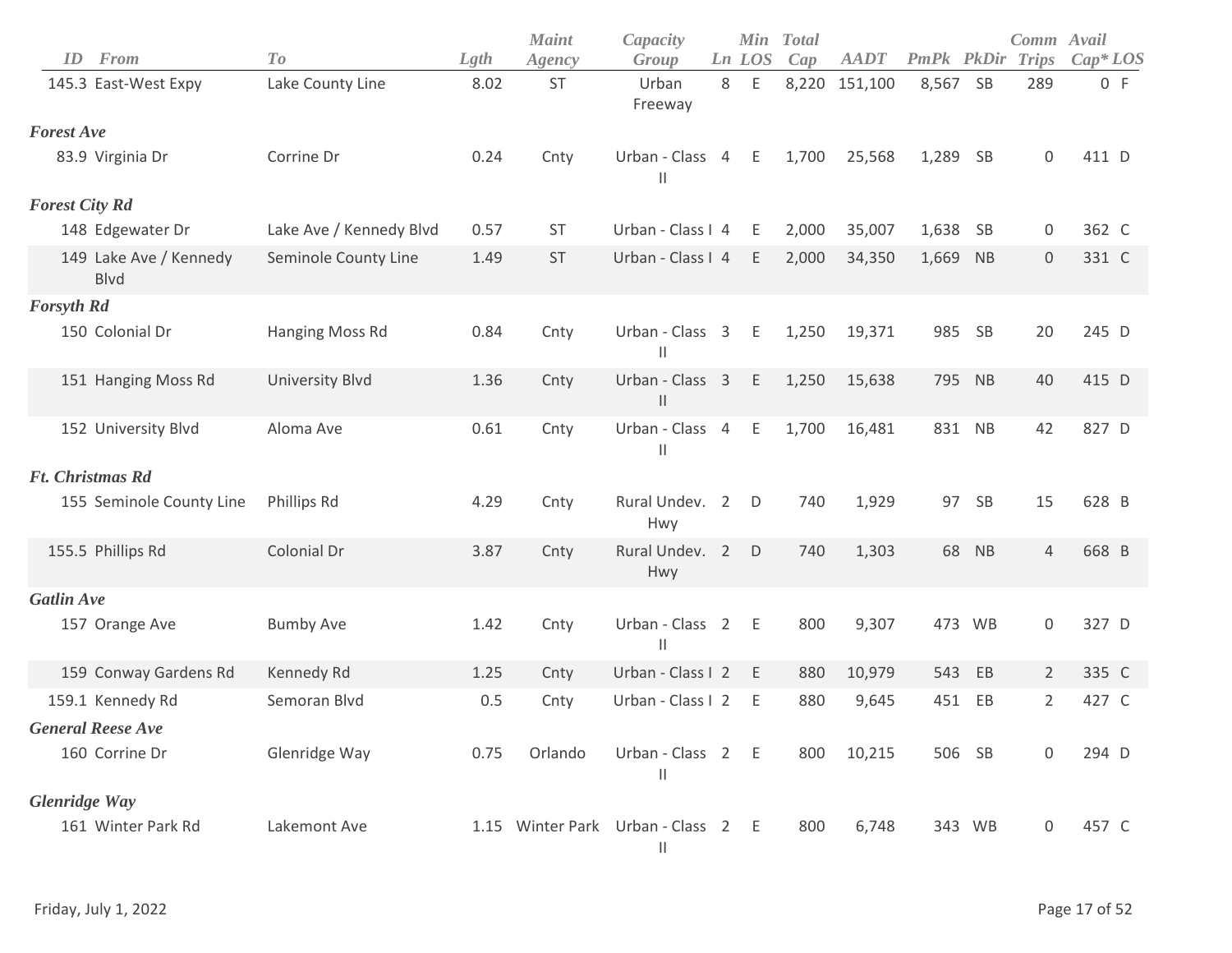| ID                   | From                        | To                     | Lgth         | <b>Maint</b><br>Agency | Capacity<br>Group                  |             | Ln LOS      | Min Total<br>Cap | <b>AADT</b> | <b>PmPk</b> PkDir |           | Comm Avail<br><b>Trips</b> | $Cap^*LOS$  |
|----------------------|-----------------------------|------------------------|--------------|------------------------|------------------------------------|-------------|-------------|------------------|-------------|-------------------|-----------|----------------------------|-------------|
| <b>Goldenrod Rd</b>  |                             |                        |              |                        |                                    |             |             |                  |             |                   |           |                            |             |
|                      | 161.4 Beachline Expy        | Narcoossee Rd          | 2.2          | <b>ST</b>              | Urban - Class I 4                  |             | E           | 2,000            | 14,184      |                   | 715 NB    | 35                         | $1,250$ C   |
|                      | 161.5 Narcoossee Rd         | Pershing Ave           | 1.4          | <b>ST</b>              | Artplan 2018- 4<br>095             |             | E           | 3,060            | 41,473      | 2,053             | NB        | 124                        | 883 B       |
|                      | 162 Pershing Ave            | Curry Ford Rd          | 1.21         | ST                     | Urban - Class I 4                  |             | E           | 2,000            | 44,941      | 2,144             | <b>NB</b> | 26                         | 0 F         |
|                      | 163 Curry Ford Rd           | Lake Underhill Rd      | 1.7          | <b>ST</b>              | Urban - Class I 4                  |             | E           | 2,000            | 41,188      | 1,891             | -SB       | 45                         | 64 D        |
|                      | 164 Lake Underhill Rd       | Valencia College Lane  | 1.01         | <b>ST</b>              | Urban - Class I 4                  |             | E           | 2,000            | 37,361      | 1,782             | <b>NB</b> | 51                         | 167 C       |
|                      | 164.1 Valencia College Lane | Colonial Dr            | $\mathbf{1}$ | <b>ST</b>              | Urban - Class I 4                  |             | E           | 2,000            | 37,230      | 1,742 SB          |           | 9                          | 249 C       |
|                      | 165 Colonial Dr             | <b>Bates Rd</b>        | 1.01         | <b>ST</b>              | Urban - Class I 4                  |             | E           | 2,000            | 36,640      | 1,814             | <b>NB</b> | 18                         | 168 C       |
|                      | 165.5 Bates Rd              | <b>University Blvd</b> | 1            | ST                     | Urban - Class I 4                  |             | E           | 2,000            | 33,763      | 1,550 NB          |           | 82                         | 368 C       |
|                      | 166 University Blvd         | Aloma Ave              | 0.83         | ST                     | Urban - Class I 4                  |             | E           | 2,000            | 24,759      | 1,203             | <b>NB</b> | 121                        | 676 C       |
| Golfway Blvd         |                             |                        |              |                        |                                    |             |             |                  |             |                   |           |                            |             |
|                      | 166.6 Alafaya Tr            | Woodbury Rd            | 0.56         | Cnty                   | Urban - Class 2<br>$\mathsf{II}$   |             | $-E$        | 800              | 9,715       | 463               | <b>NB</b> | 12                         | 325 D       |
| <b>Good Homes Rd</b> |                             |                        |              |                        |                                    |             |             |                  |             |                   |           |                            |             |
|                      | 167 Silver Star Rd          | White Rd               | 1.21         | Cnty                   | Urban - Class 2 E<br>$\mathbf{  }$ |             |             | 800              | 10,289      | 523               | NB        | 0                          | 277 D       |
|                      | 168 White Rd                | Colonial Dr            | 0.75         | Cnty                   | Urban - Class I 2                  |             | E           | 880              | 20,650      | 1,022 NB          |           | $9\,$                      | 0 F         |
|                      | 168.1 Colonial Dr           | Old Winter Garden Rd   | 0.66         | Cnty                   | Urban - Class I 4                  |             | E           | 2,000            | 32,370      | 1,602             | <b>SB</b> | 17                         | 381 C       |
| <b>Gore St</b>       |                             |                        |              |                        |                                    |             |             |                  |             |                   |           |                            |             |
|                      | 169 Delaney Ave             | Interstate 4           | 0.72         | Cnty                   | Urban - Class 4<br>$\mathbf{  }$   |             | E           | 1,700            | 12,859      | 648               | <b>WB</b> | 0                          | 1,052 C     |
|                      | 169.5 Interstate 4          | Orange Blossom Tr      | 0.64         | Cnty                   | Urban - Class 4<br>$\mathsf{I}$    |             | E           | 1,700            | 10,104      |                   | 500 WB    |                            | $0$ 1,200 C |
|                      | 170 Orange Blossom Tr       | Orange Center Blvd     | 0.39         | Orlando                | Urban - Class 4<br>H               |             | Ε           | 1,700            | 9,944       | 456               | EB        |                            | $0$ 1,244 C |
| <b>Gotha Rd</b>      |                             |                        |              |                        |                                    |             |             |                  |             |                   |           |                            |             |
|                      | 172 Hemple Ave              | Wilkening Farm Road    | 0.85         | Cnty                   | Rural<br>Signalized                | $2^{\circ}$ | $\mathsf D$ | 740              | 4,602       |                   | 240 WB    | 18                         | 482 C       |
| <b>Hall Rd</b>       |                             |                        |              |                        |                                    |             |             |                  |             |                   |           |                            |             |
|                      | 175 Aloma Ave               | University Blvd        | 1.12         | Cnty                   | Urban - Class I 2 E                |             |             | 880              | 21,181      | 1,048 SB          |           | 10                         | 0 F         |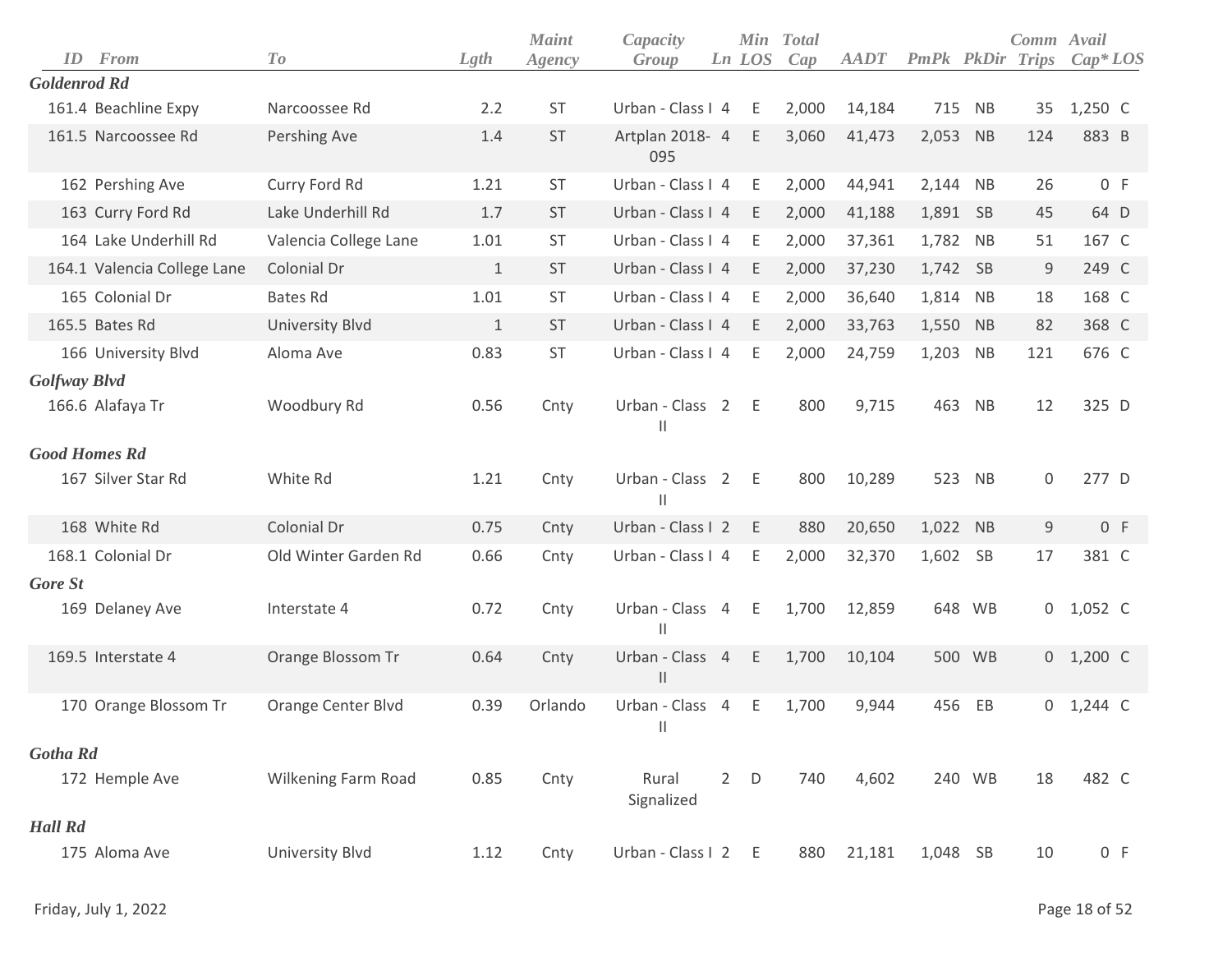| ID                 | From                                      | To                             | Lgth | <b>Maint</b><br>Agency | Capacity<br>Group                                        |                | Ln LOS | Min Total<br>Cap | <b>AADT</b> | <b>PmPk PkDir Trips</b> |                | Comm Avail     | $Cap^*LOS$ |
|--------------------|-------------------------------------------|--------------------------------|------|------------------------|----------------------------------------------------------|----------------|--------|------------------|-------------|-------------------------|----------------|----------------|------------|
|                    | <b>Hamlin Groves Tr</b>                   |                                |      |                        |                                                          |                |        |                  |             |                         |                |                |            |
|                    | 524.9 Tiny Rd / Schoolhouse<br>Pond Rd    | New Independence<br>Pkwy       | 1.42 | Cnty                   | Horizons<br><b>West Future</b>                           | $\overline{0}$ | Ε      | 1,700            | $\Omega$    | $\mathbf 0$             | $\overline{0}$ | 1669           | 31 E       |
|                    | 525 New Independence<br>Pkwy              | Porter Rd                      | 1.05 | Cnty                   | Higplan 2019- 4<br>042                                   |                | E      | 2,950            | 13,649      | 676                     | NB             | 1940           | 334 E      |
|                    | Hartzog Rd / Flamingo Crossings Blvd      |                                |      |                        |                                                          |                |        |                  |             |                         |                |                |            |
|                    | 178.4 Avalon Rd (CR 545) S                | Western Way                    | 2.9  | Cnty                   | Urban - Class 2<br>$\mathsf{II}$                         |                | E      | 800              | 4,944       | 251                     | EB             | 487            | 62 D       |
| <b>Hastings St</b> |                                           |                                |      |                        |                                                          |                |        |                  |             |                         |                |                |            |
|                    | 177 Colonial Dr                           | Balboa Dr                      | 0.51 | Cnty                   | Urban - Class 2<br>$\begin{array}{c} \hline \end{array}$ |                | - E    | 800              | 9,261       |                         | 471 SB         | 0              | 329 D      |
|                    | 178 Balboa Dr                             | Silver Star Rd                 | 1.27 | Cnty                   | Urban - Class 2<br>$\mathsf{II}$                         |                | E      | 800              | 9,774       |                         | 497 NB         | $\mathbf 0$    | 303 D      |
| <b>Hemple Ave</b>  |                                           |                                |      |                        |                                                          |                |        |                  |             |                         |                |                |            |
|                    | 179 Old Winter Garden Rd                  | Gotha Rd / 6th St              | 1.3  | Cnty                   | Rural<br>Signalized                                      | $2^{\circ}$    | D      | 740              | 9,029       | 437                     | NB             | 17             | 286 C      |
|                    | 179.1 Gotha Rd / 6th St                   | Windy Ridge Rd                 | 1.4  | Cnty                   | Rural<br>Signalized                                      | $2^{\circ}$    | D      | 740              | 9,987       |                         | 522 NB         | 32             | 186 C      |
| Hiawassee Rd       |                                           |                                |      |                        |                                                          |                |        |                  |             |                         |                |                |            |
|                    | 180 Conroy-Windermere Rd Westpointe Blvd  |                                | 1.68 | Cnty                   | Urban - Class I 4                                        |                | E      | 2,000            | 32,384      | 1,632 NB                |                | 15             | 353 C      |
|                    | 180.02 Westpointe Blvd                    | Metrowest Blvd                 | 0.68 | Cnty                   | Urban - Class I 4                                        |                | E      | 2,000            | 36,707      | 1,718 SB                |                | 0              | 282 C      |
|                    | 180.1 Metrowest Blvd                      | Old Winter Garden Rd           | 1.47 | Cnty                   | Urban - Class I 4                                        |                | E      | 2,000            | 39,985      | 1,871                   | <b>NB</b>      | 5              | 124 C      |
|                    | 181 Old Winter Garden Rd                  | Colonial Dr                    | 0.89 | Cnty                   | Urban - Class I 4                                        |                | E      | 2,000            | 34,165      | 1,599                   | <b>SB</b>      | $\overline{7}$ | 394 C      |
|                    | 182 Colonial Dr                           | Balboa Dr                      | 0.5  | Cnty                   | Urban - Class I 4                                        |                | E      | 2,000            | 37,087      | 1,802                   | <b>NB</b>      | 4              | 194 C      |
|                    | 183 Balboa Dr                             | Silver Star Rd                 | 1.26 | Cnty                   | Urban - Class I 4                                        |                | E      | 2,000            | 38,282      | 1,792 NB                |                | $\mathbf{1}$   | 207 C      |
|                    | 183.1 Silver Star Rd                      | Nestor Rd                      | 0.93 | Cnty                   | Urban - Class I 4                                        |                | E      | 2,000            | 34,361      | 1,732 NB                |                | 9              | 259 C      |
|                    | 184 Nestor Rd                             | Clarcona-Ocoee Rd              | 1.56 | Cnty                   | Urban - Class I 4                                        |                | E      | 2,000            | 30,259      | 1,416                   | NB             | 24             | 560 C      |
|                    | 184.1 Clarcona-Ocoee Rd                   | <b>Maitland Blvd Extension</b> | 1.43 | Cnty                   | Urban - Class I 4                                        |                | E      | 2,000            | 23,437      | 1,139                   | SB             | 21             | 840 C      |
|                    | 184.2 Maitland Blvd Extension Apopka Blvd |                                | 1.01 | Cnty                   | Urban - Class I 4                                        |                | E      | 2,000            | 21,194      | 973                     | SB             | 10             | 1,017 C    |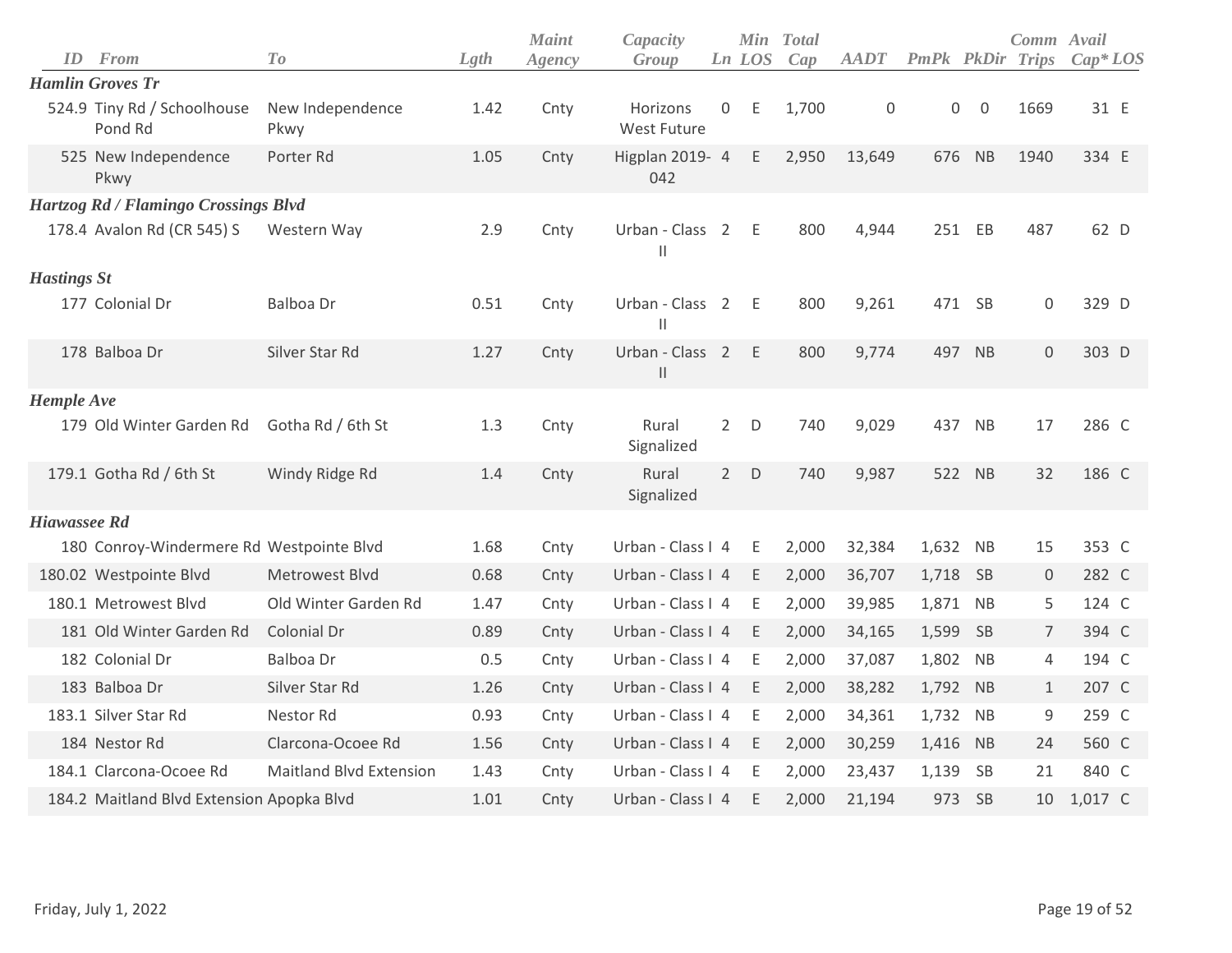|                     | <b>ID</b> From                        | To                   | Lgth | <b>Maint</b><br>Agency | Capacity<br>Group                                        |              | Min<br>Ln LOS | <b>Total</b><br>Cap | AADT   | PmPk PkDir |                | Comm Avail<br>Trips | $Cap^*LOS$  |
|---------------------|---------------------------------------|----------------------|------|------------------------|----------------------------------------------------------|--------------|---------------|---------------------|--------|------------|----------------|---------------------|-------------|
| <b>Hoffner</b> Ave  |                                       |                      |      |                        |                                                          |              |               |                     |        |            |                |                     |             |
|                     | 185 Orange Ave                        | Oak Island Rd        | 1.33 | Cnty                   | Urban - Class 2 E<br>Ш                                   |              |               | 800                 | 19,626 |            | 998 EB         | $\boldsymbol{0}$    | 0 F         |
|                     | 185.1 Oak Island Rd                   | Conway Rd            | 1.52 | Cnty                   | Urban - Class 2 E<br>$\vert\vert$                        |              |               | 800                 | 20,067 | 1,020 EB   |                | 0                   | 0 F         |
|                     | 186 Conway Rd                         | Semoran Blvd         | 1.26 | <b>ST</b>              | Urban - Class I 4                                        |              | E             | 2,000               | 27,694 | 1,371 EB   |                | 25                  | 604 C       |
|                     | 187 Semoran Blvd                      | Goldenrod Rd         | 1.38 | <b>ST</b>              | Urban - Class I 4                                        |              | E             | 2,000               | 24,617 | 1,241 EB   |                | 84                  | 675 C       |
| <b>Holden</b> Ave   |                                       |                      |      |                        |                                                          |              |               |                     |        |            |                |                     |             |
|                     | 187.9 John Young Pkwy                 | <b>Texas Ave</b>     | 0.5  | Cnty                   | Urban - Class 4<br>$\begin{array}{c} \hline \end{array}$ |              | - E           | 1,700               | 6,500  |            | 310 WB         |                     | 1 1,389 C   |
|                     | 188 Texas Ave                         | Orange Blossom Tr    | 0.75 | Cnty                   | Urban - Class 4<br>$\mathsf{II}$                         |              | E             | 1,700               | 10,021 |            | 505 WB         |                     | 5 1,190 C   |
|                     | 190 Orange Blossom Tr                 | Orange Ave           | 1.33 | Cnty                   | Urban - Class 2 E<br>Ш                                   |              |               | 800                 | 17,335 |            | 811 EB         | 9                   | 0 F         |
| <b>Honour Rd</b>    |                                       |                      |      |                        |                                                          |              |               |                     |        |            |                |                     |             |
|                     | 191 Texas Ave                         | Rio Grande Ave       | 0.5  | Cnty                   | Urban - Class 2 E<br>Ш                                   |              |               | 800                 | 9,415  |            | 466 EB         | $\mathbf{1}$        | 333 D       |
|                     | <b>Horatio Ave / Howell Branch Rd</b> |                      |      |                        |                                                          |              |               |                     |        |            |                |                     |             |
|                     | 191.9 Orlando Ave                     | Thistle Lane         | 1.12 | Cnty                   | Urban - Class I 4                                        |              | E.            | 2,000               | 34,155 | 1,721      | EB             | 0                   | 279 C       |
|                     | 192 Thistle Lane                      | Seminole County Line | 1.17 | Cnty                   | Urban - Class I 4                                        |              | E             | 2,000               | 30,403 | 1,532 EB   |                | $\mathbf 0$         | 468 C       |
| <b>Horizon Blvd</b> |                                       |                      |      |                        |                                                          |              |               |                     |        |            |                |                     |             |
|                     | 530 Lake County Line                  | Valencia Pkwy        | 0.62 | Cnty                   | Horizons<br><b>West Future</b>                           | $\mathsf{O}$ | E             | 800                 | 0      | 0          | $\overline{0}$ | 802                 | 0 F         |
|                     | 531 Valencia Pkwy                     | Avalon Rd            | 0.65 | Cnty                   | Horizons<br>West Future                                  |              | 0 E           | 800                 | 0      |            | $0\quad 0$     | 802                 | 0 F         |
|                     | <b>Howell Branch Rd</b>               |                      |      |                        |                                                          |              |               |                     |        |            |                |                     |             |
|                     | 192.01 Seminole County Line           | Hall Rd              |      |                        | 3.63 Out County Urban - Class I 6 E                      |              |               | 3,020               | 21,181 | 1,068 SB   |                |                     | $0$ 1,952 C |
|                     | <b>Hunter's Creek Blvd</b>            |                      |      |                        |                                                          |              |               |                     |        |            |                |                     |             |
|                     | 192.08 Town Center Blvd               | John Young Pkwy      | 1.92 | Cnty                   | Urban - Class I 4 E                                      |              |               | 2,000               | 6,048  |            | 283 WB         |                     | 7 1,710 C   |
|                     | 192.1 John Young Pkwy                 | Eagle's Crossing Dr  | 0.42 | Cnty                   | Urban - Class I 3                                        |              | - E           | 1,440               | 11,201 |            | 534 WB         | 0                   | 906 C       |
|                     | 192.2 Eagle's Crossing Dr             | Orange Blossom Tr    | 0.8  | Cnty                   | Urban - Class I 4                                        |              | - E           | 2,000               | 10,955 |            | 523 WB         |                     | 0 1,477 C   |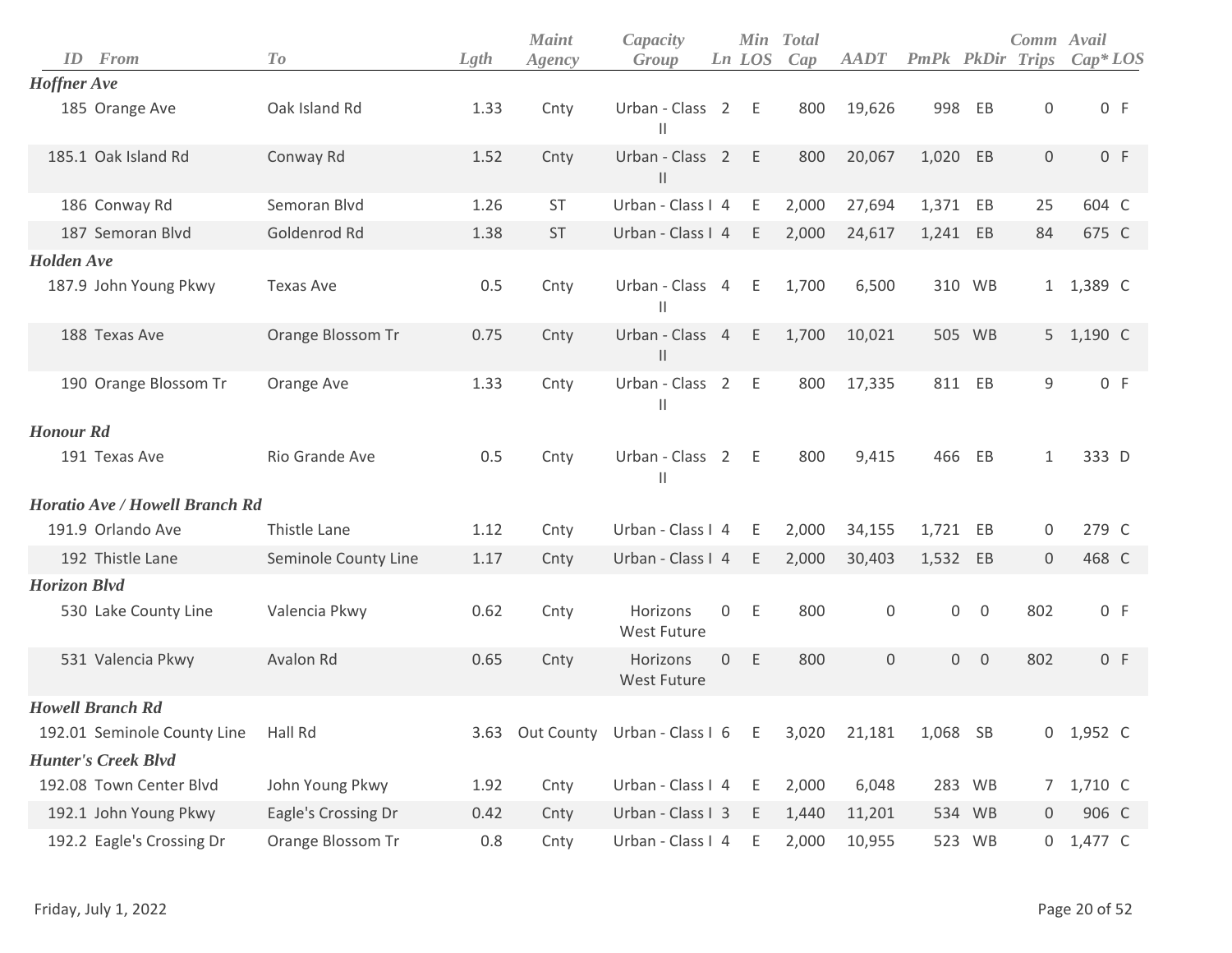|                        | <b>ID</b> From                    | To                                                            | Lgth | <b>Maint</b><br>Agency | Capacity<br>Group                |   | Ln LOS      | Min Total<br>Cap | <b>AADT</b>   | <b>PmPk</b> PkDir Trips |           | Comm Avail     | $Cap^*LOS$  |
|------------------------|-----------------------------------|---------------------------------------------------------------|------|------------------------|----------------------------------|---|-------------|------------------|---------------|-------------------------|-----------|----------------|-------------|
| <b>Indian Hills Rd</b> |                                   |                                                               |      |                        |                                  |   |             |                  |               |                         |           |                |             |
|                        | 194 Powers Dr                     | Pine Hills Rd                                                 | 0.99 | Cnty                   | Urban - Class 2<br>$\mathbf{I}$  |   | E           | 800              | 5,458         | 278                     | EB        | $\Omega$       | 522 C       |
| <b>Innovation Way</b>  |                                   |                                                               |      |                        |                                  |   |             |                  |               |                         |           |                |             |
|                        | 5.3 Avalon Park Blvd              | Pope St                                                       | 2.8  | Cnty                   | Urban Hwy 4                      |   | E           | 3,590            | 13,910        | 689                     | <b>NB</b> | 75             | 2,826 B     |
|                        | 5.4 Pope St                       | <b>Beachline Expy</b>                                         | 2.24 | Cnty                   | Urban - Class I 4                |   | Ε           | 2,000            | 12,135        |                         | 612 SB    |                | 5 1,383 C   |
|                        | <b>Innovation Way / Dowden Rd</b> |                                                               |      |                        |                                  |   |             |                  |               |                         |           |                |             |
|                        | 5.8 Central Florida<br>Greeneway  | Narcoossee Rd                                                 | 1.91 | Cnty                   | Rural<br>Signalized              | 4 | D           | 1,580            | 11,297        |                         | 590 WB    | 10             | 980 C       |
|                        | <b>International Dr</b>           |                                                               |      |                        |                                  |   |             |                  |               |                         |           |                |             |
|                        | 195 Central Florida Pkwy          | N. Westwood Blyd                                              | 0.9  | Cnty                   | Urban - Class I 6                |   | - E         | 3,020            | 22,291        | 1,123 NB                |           | 80             | 1,817 C     |
|                        | 196 N. Westwood Blvd              | Pointe Plaza Avenue                                           | 1.17 | Cnty                   | Urban - Class I 4                |   | E           | 2,000            | 24,498        | 1,235                   | - SB      | 275            | 490 C       |
|                        | 196.5 Pointe Plaza Avenue         | Sand Lake Rd                                                  | 1.4  | Cnty                   | Urban - Class I 4                |   | E           | 2,000            | 24,211        | 1,198                   | <b>NB</b> | 161            | 641 C       |
|                        | 197 Sand Lake Rd                  | Kirkman Rd                                                    | 1.39 | Cnty                   | Urban - Class 4<br>$\mathsf{II}$ |   | E           | 1,700            | 18,015        | 908                     | <b>WB</b> | 27             | 765 D       |
|                        | 197.1 Kirkman Rd                  | Oak Ridge Rd                                                  | 1.11 | Orlando                | Urban - Class 4<br>$\mathsf{II}$ |   | $\mathsf E$ | 1,700            | 16,907        |                         | 852 NB    | $\overline{7}$ | 841 D       |
|                        | <b>International Dr South</b>     |                                                               |      |                        |                                  |   |             |                  |               |                         |           |                |             |
|                        | 194.1 Osceola County Line         | Winter Garden-Vineland<br>Rd / Kissimmee<br>Vineland / SR 535 | 2.03 | Cnty                   | Urban - Class I 6                |   | E           | 3,020            | 8,371         |                         | 422 WB    |                | 217 2,381 C |
|                        | 194.3 SR 536 / World Center<br>Dr | Vineland Ave                                                  | 3.13 | Cnty                   | Urban - Class I 6                |   | E           | 3,020            | 24,983        | 1,259                   | - SB      |                | 331 1,430 C |
|                        | 194.4 Vineland Ave                | Central Florida Pkwy                                          | 1.27 | Cnty                   | Urban - Class I 6                |   | E           | 3,020            | 26,541        | 1,338 SB                |           | 255            | 1,427 C     |
| Interstate 4           |                                   |                                                               |      |                        |                                  |   |             |                  |               |                         |           |                |             |
|                        | 500 Osceola County Line           | <b>Beachline Expy</b>                                         | 6.29 | <b>ST</b>              | Urban<br>Freeway                 | 6 | Ε           |                  | 6,080 224,000 | 12,466 WB               |           | $\mathbf 0$    | 0 F         |
|                        | 501 Beachline Expy                | John Young Pkwy                                               | 7.41 | <b>ST</b>              | Urban<br>Freeway                 | 6 | Ε           |                  | 6,080 127,500 | 7,323 WB                |           | $\mathbf 0$    | 0 F         |
|                        | 502 John Young Pkwy               | Colonial Dr                                                   | 4.66 | <b>ST</b>              | Urban<br>Freeway                 | 8 | Ε           |                  | 8,220 125,000 | 7,088 WB                |           | $\overline{0}$ | 1,132 D     |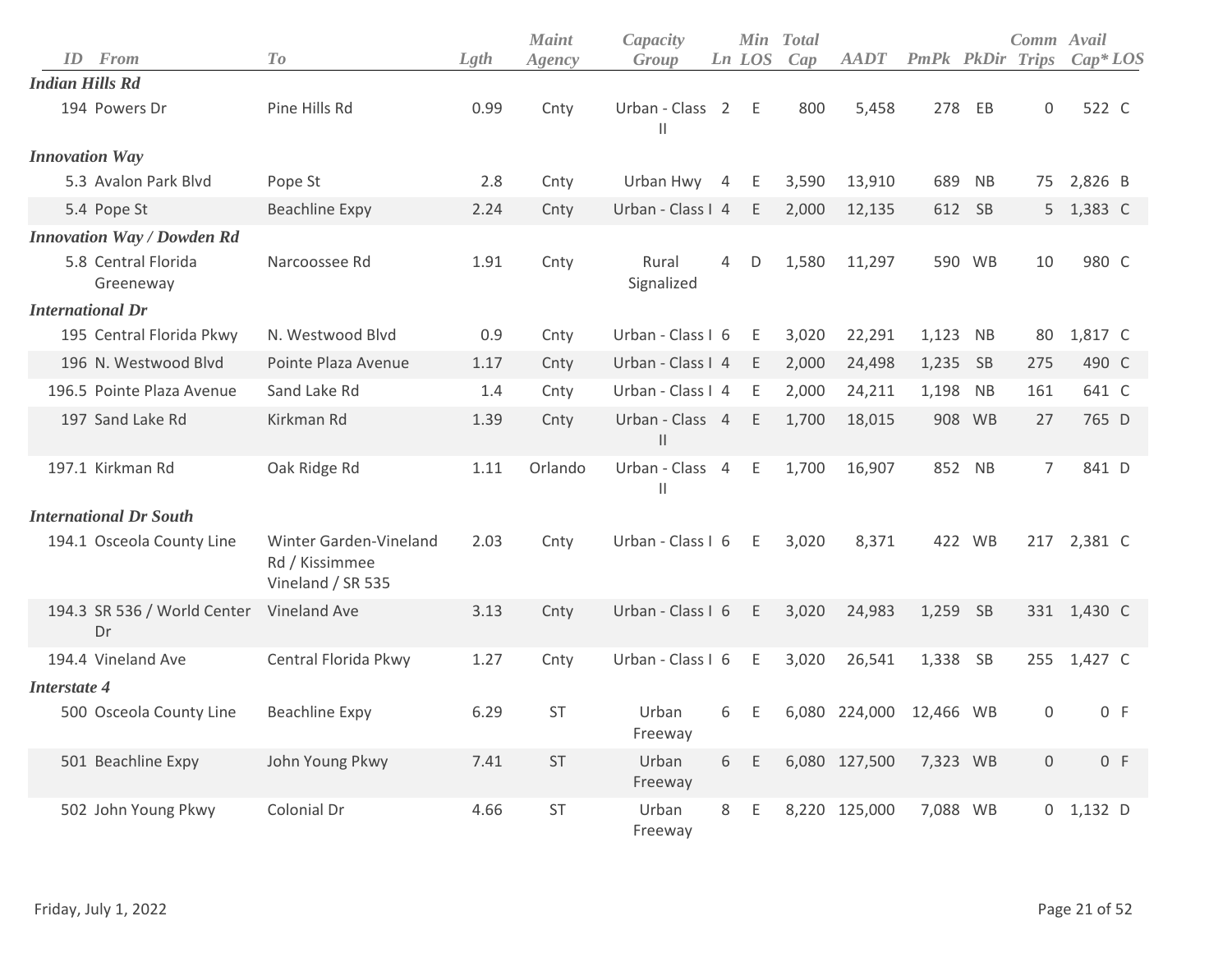| ID               | From                      | To                      | Lgth         | <b>Maint</b><br>Agency | Capacity<br>Group                 |                | <b>Min</b><br>Ln LOS | <b>Total</b><br>Cap | <b>AADT</b>   | PmPk   | PkDir     | Comm Avail<br><b>Trips</b> | $Cap*LOS$ |
|------------------|---------------------------|-------------------------|--------------|------------------------|-----------------------------------|----------------|----------------------|---------------------|---------------|--------|-----------|----------------------------|-----------|
|                  | 503 Colonial Dr           | Lee Rd                  | 3            | <b>ST</b>              | Urban<br>Freeway                  | 8              | Ε                    |                     | 8,220 170,500 | 9,667  | EB        | $\boldsymbol{0}$           | 0 F       |
|                  | 504 Lee Rd                | Seminole County Line    | 3.35         | ST                     | Urban<br>Freeway                  | 8              | Ε                    |                     | 8,220 172,500 | 9,781  | EB        | $\mathbf 0$                | 0 F       |
| <b>Ivey Lane</b> |                           |                         |              |                        |                                   |                |                      |                     |               |        |           |                            |           |
|                  | 198 Columbia St           | Old Winter Garden Rd    | 1.34         | Cnty                   | Urban - Class<br>$\mathbf{  }$    | $\overline{4}$ | E.                   | 1,700               | 16,838        | 788    | <b>NB</b> | $\mathbf 0$                | 912 D     |
|                  | <b>John Young Pkwy</b>    |                         |              |                        |                                   |                |                      |                     |               |        |           |                            |           |
|                  | 200 Osceola County Line   | <b>Town Center Blvd</b> | 1.19         | Cnty                   | Urban - Class I 6                 |                | Ε                    | 3,020               | 61,847        | 2,894  | <b>SB</b> | 28                         | 98 C      |
|                  | 200.2 Town Center Blvd    | Deerfield Blvd          | 1.19         | Cnty                   | Urban - Class I 6                 |                | E                    | 3,020               | 64,218        | 3,237  | <b>SB</b> | 76                         | 0 F       |
|                  | 200.5 Deerfield Blvd      | Whisper Lakes Blvd      | 1.08         | Cnty                   | Urban - Class I 6                 |                | Ε                    | 3,020               | 65,256        | 3,289  | <b>SB</b> | 55                         | 0 F       |
|                  | 201 Whisper Lakes Blvd    | Central Florida Pkwy    | 0.93         | Cnty                   | Urban - Class I 6                 |                | Ε                    | 3,020               | 73,223        | 3,690  | <b>NB</b> | 33                         | 0 F       |
|                  | 202 Central Florida Pkwy  | <b>Beachline Expy</b>   | 0.9          | Cnty                   | Urban - Class I 6                 |                | Ε                    | 3,020               | 71,054        | 3,581  | <b>NB</b> | 80                         | 0 F       |
|                  | 202.1 Beachline Expy      | South Park Circle (S)   | 1.13         | Cnty                   | Urban - Class I 6                 |                | E                    | 3,020               | 61,369        | 3,093  | <b>SB</b> | 43                         | 0 F       |
|                  | 203 South Park Circle (S) | Sand Lake Rd            | 0.8          | Cnty                   | Urban - Class I 6                 |                | Ε                    | 3,020               | 63,038        | 2,893  | <b>NB</b> | 50                         | 77 D      |
|                  | 203.1 Sand Lake Rd        | President's Dr          | 1.13         | Cnty                   | Urban - Class I 6                 |                | Ε                    | 3,020               | 43,980        | 2,058  | <b>NB</b> | 13                         | 949 C     |
|                  | 203.2 President's Dr      | Oak Ridge Rd            | 0.59         | Cnty                   | Urban - Class I 6                 |                | Ε                    | 3,020               | 55,603        | 2,602  | <b>NB</b> | $\mathbf{1}$               | 417 C     |
|                  | 203.3 Oak Ridge Rd        | Americana Blvd          | $\mathbf{1}$ | Cnty                   | Urban - Class I 6                 |                | Ε                    | 3,020               | 73,803        | 3,388  | <b>NB</b> | $\mathbf 0$                | 0 F       |
|                  | 203.4 Americana Blvd      | Interstate 4            | 1.57         | Cnty                   | Urban - Class I 6                 |                | Ε                    | 3,020               | 53,462        | 2,646  | <b>NB</b> | 0                          | 374 C     |
|                  | 203.5 Interstate 4        | Columbia St             | 1.22         | <b>ST</b>              | Urban - Class I 6                 |                | Ε                    | 3,020               | 45,005        | 2,268  | <b>NB</b> | $\mathbf 0$                | 752 C     |
|                  | 203.6 Columbia St         | East-West Expy          | 1.23         | <b>ST</b>              | Urban - Class 6<br>$\mathbf{H}$   |                | Ε                    | 2,560               | 46,037        | 2,279  | <b>NB</b> | $\mathbf 0$                | 281 D     |
|                  | 203.7 East-West Expy      | Colonial Dr             | 0.67         | <b>ST</b>              | Urban - Class I 6                 |                | E                    | 3,020               | 50,768        | 2,330  | <b>SB</b> | $\overline{0}$             | 690 C     |
|                  | 204 Colonial Dr           | Princeton St            | 1.19         | ST                     | Urban - Class I 4                 |                | E                    | 2,000               | 52,825        | 2,520  | <b>NB</b> | 0                          | 0 F       |
|                  | 205 Princeton St          | Orange Blossom Tr       | 2.04         | <b>ST</b>              | Urban - Class I 4                 |                | E                    | 2,000               | 49,971        | 2,519  | <b>NB</b> | $\mathbf 0$                | 0 F       |
| <b>Jones Ave</b> |                           |                         |              |                        |                                   |                |                      |                     |               |        |           |                            |           |
|                  | 206 Orange Blossom Tr     | Lake County Line        | 3.18         | Cnty                   | Rural<br>Signalized               | $2^{\circ}$    | $\mathsf D$          | 740                 | 8,042         | 413 EB |           | 125                        | 202 C     |
| Judge Rd         |                           |                         |              |                        |                                   |                |                      |                     |               |        |           |                            |           |
|                  | 207 Daetwyler Dr          | Conway Rd               | 0.45         | Cnty                   | Urban - Class 2 E<br>$\vert\vert$ |                |                      | 800                 | 17,660        | 898 WB |           | 5                          | 0 F       |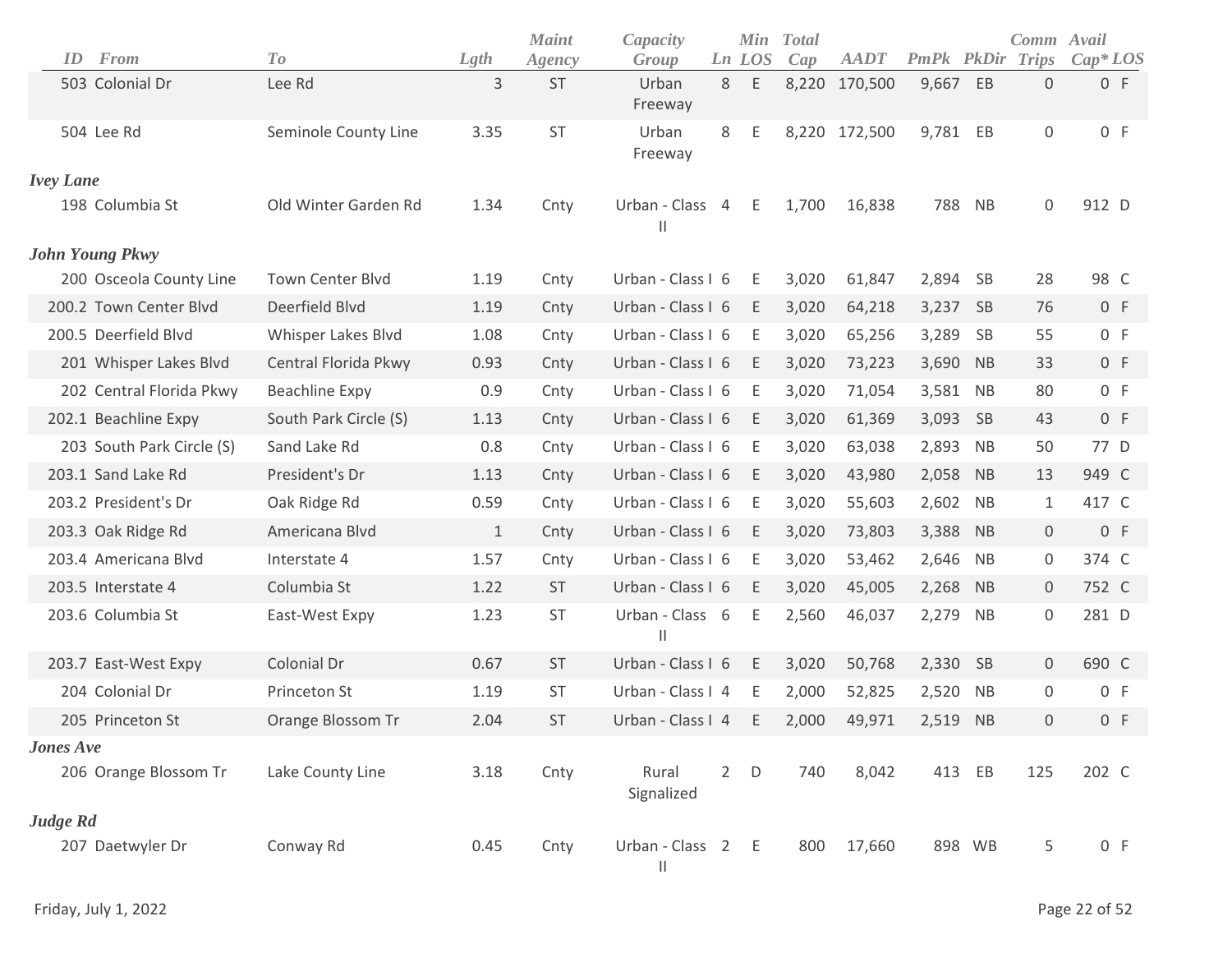| ID                   | <b>From</b>                             | To                   | Lgth         | <b>Maint</b><br>Agency | Capacity<br>Group                |                | Min<br>Ln LOS | <b>Total</b><br>Cap | <b>AADT</b> | <b>PmPk PkDir Trips</b> |           | Comm Avail          | $Cap*LOS$ |  |
|----------------------|-----------------------------------------|----------------------|--------------|------------------------|----------------------------------|----------------|---------------|---------------------|-------------|-------------------------|-----------|---------------------|-----------|--|
| <b>Kaley Ave</b>     |                                         |                      |              |                        |                                  |                |               |                     |             |                         |           |                     |           |  |
|                      | 208 Rio Grande Ave                      | Division Ave         | 0.94         | Cnty                   | Urban - Class 2<br>$\mathbf{H}$  |                | Ε             | 800                 | 7,870       | 400                     | EB        | $\mathbf 0$         | 400 D     |  |
|                      | 209 Interstate 4                        | Orange Ave           | 0.57         | Cnty                   | Urban - Class 4<br>$\vert\vert$  |                | $\mathsf E$   | 1,700               | 18,513      | 933                     | EB        | $\mathbf 0$         | 767 D     |  |
|                      | 210 Orange Ave                          | Ferncreek Ave        | $\mathbf{1}$ | Cnty                   | Urban - Class 2<br>$\mathsf{II}$ |                | E             | 800                 | 10,086      | 513                     | EB        | 0                   | 287 D     |  |
|                      | 210.1 Ferncreek Ave                     | Peel Ave             | 0.79         | Cnty                   | Urban - Class<br>$\mathbf{H}$    | $\overline{2}$ | E             | 800                 | 2,760       | 140                     | EB        | $\mathbf 0$         | 660 C     |  |
| <b>Keene Rd</b>      |                                         |                      |              |                        |                                  |                |               |                     |             |                         |           |                     |           |  |
|                      | 211 Clarcona Rd                         | Sheeler Rd           | 0.56         | Cnty                   | Rural<br>Signalized              | $2^{\circ}$    | D             | 740                 | 9,694       |                         | 470 WB    | 3                   | 267 C     |  |
| <b>Keller Rd</b>     |                                         |                      |              |                        |                                  |                |               |                     |             |                         |           |                     |           |  |
|                      | 211.1 Kennedy Blvd                      | Seminole County Line | 1.53         | Cnty                   | Urban - Class I 2                |                | Ε             | 880                 | 10,975      |                         | 543 NB    | $\mathbf 0$         | 337 C     |  |
| <b>Kelly Park Rd</b> |                                         |                      |              |                        |                                  |                |               |                     |             |                         |           |                     |           |  |
|                      | 212 Round Lake Rd                       | Plymouth Sorrento Rd | 2.03         | Cnty                   | Rural Undev. 2<br>Hwy            |                | D             | 740                 | 10,103      |                         | 528 WB    | 58                  | 154 D     |  |
|                      | 213 Plymouth Sorrento Rd                | Rock Springs Rd      | 3.09         | Cnty                   | Rural Undev. 2<br>Hwy            |                | D             | 740                 | 11,026      |                         | 576 WB    | 20                  | 144 D     |  |
|                      | <b>Kennedy Blvd / Lake Ave</b>          |                      |              |                        |                                  |                |               |                     |             |                         |           |                     |           |  |
|                      | 215 Forest City Rd                      | Keller Rd            | 1.02         | Cnty                   | Urban - Class I 2                |                | Ε             | 880                 | 19,257      | 953                     | EB        | $\mathbf 0$         | 0 F       |  |
|                      | 215.1 Keller Rd                         | Wymore Rd            | 0.74         | Cnty                   | Urban - Class I 2                |                | E             | 880                 | 15,929      |                         | 731 EB    | $\overline{0}$      | 149 C     |  |
|                      | 216 Wymore Rd                           | Orlando Ave          | 1.26         | Cnty                   | Urban - Class I 2                |                | Ε             | 880                 | 12,107      | 599                     | EB        | $\mathsf{O}\xspace$ | 281 C     |  |
| <b>Kirkman Rd</b>    |                                         |                      |              |                        |                                  |                |               |                     |             |                         |           |                     |           |  |
|                      | 217 Sand Lake Rd                        | International Dr     | 0.89         | ST                     | Urban - Class I 6                |                | E             | 3,020               | 33,768      | 1,702 SB                |           | 4                   | 1,314 C   |  |
|                      | 218 International Dr                    | Major Blvd           | 1.07         | <b>ST</b>              | Urban - Class I 6                |                | E             | 3,020               | 59,828      | 3,015 NB                |           | $\mathbf{1}$        | 4 D       |  |
|                      | 219 Major Blvd                          | Conroy-Windermere Rd | 1.11         | <b>ST</b>              | Urban - Class I 6                |                | Ε             | 3,020               | 60,258      | 3,037                   | NB        | 3                   | 0 F       |  |
|                      | 220 Conroy-Windermere Rd Metrowest Blvd |                      | 1.38         | <b>ST</b>              | Urban - Class I 6                |                | E             | 3,020               | 70,733      | 3,247                   | NB        | $\overline{2}$      | 0 F       |  |
|                      | 220.5 Metrowest Blvd                    | Old Winter Garden Rd | 1.67         | <b>ST</b>              | Urban - Class I 6                |                | E             | 3,020               | 56,064      | 2,775                   | <b>NB</b> | 5                   | 240 C     |  |
|                      | 221 Old Winter Garden Rd                | Colonial Dr          | $1\,$        | <b>ST</b>              | Urban - Class I 6                |                | E             | 3,020               | 38,546      | 1,943                   | <b>NB</b> | 11                  | 1,066 C   |  |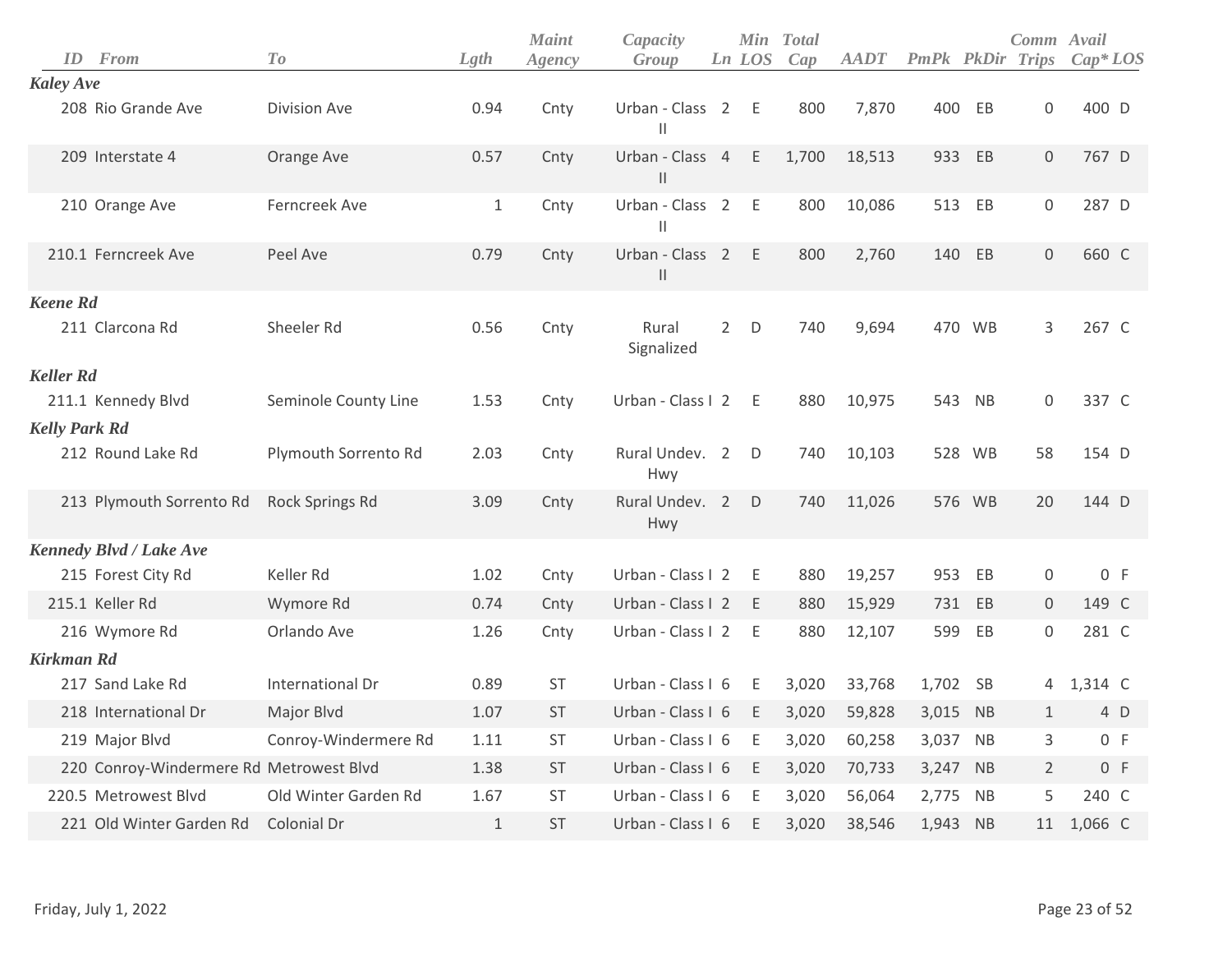|                        | <b>ID</b> From                      | T o                          | Lgth | <b>Maint</b><br>Agency | Capacity<br>Group                  |                | Ln LOS | Min Total<br>Cap | <b>AADT</b> | PmPk PkDir Trips |        | Comm Avail   | $Cap^*LOS$ |
|------------------------|-------------------------------------|------------------------------|------|------------------------|------------------------------------|----------------|--------|------------------|-------------|------------------|--------|--------------|------------|
|                        | L.B. McLeod Rd                      |                              |      |                        |                                    |                |        |                  |             |                  |        |              |            |
|                        | 225 Kirkman Rd                      | Willie Mays Pkwy             | 1.48 | Cnty                   | Urban - Class I 5                  |                | E      | 2,510            | 21,305      | 1,035 WB         |        |              | 0 1,475 C  |
|                        | 226 Willie Mays Pkwy                | John Young Pkwy              | 1.02 | Cnty                   | Urban - Class 4 E<br>$\mathsf{II}$ |                |        | 1,700            | 36,964      | 1,697 EB         |        | $\mathbf{0}$ | 3 E        |
|                        | 227 John Young Pkwy                 | Rio Grande Ave               | 1.12 | Cnty                   | Urban - Class I 2                  |                | - E    | 880              | 13,736      |                  | 630 WB | 0            | 250 C      |
| Lake Breeze Rd         |                                     |                              |      |                        |                                    |                |        |                  |             |                  |        |              |            |
|                        | 228 S. Lake Orlando Pkwy            | John Young Pkwy              | 0.44 | Cnty                   | Urban - Class 2 E<br>$\mathbf{H}$  |                |        | 800              | 7,052       |                  | 359 WB | 0            | 441 C      |
|                        | <b>Lake Butler Blvd</b>             |                              |      |                        |                                    |                |        |                  |             |                  |        |              |            |
|                        | 229 Winter Garden-<br>Vineland Rd   | Maguire Rd                   | 3.04 | Cnty                   | Rural<br>Signalized                | $\overline{2}$ | D      | 740              | 9,005       |                  | 471 NB | 19           | 250 C      |
|                        | Lake Ellenor Dr / S. Rio Grande Ave |                              |      |                        |                                    |                |        |                  |             |                  |        |              |            |
|                        | 230 Orlando Central Pkwy            | Oak Ridge Rd                 | 0.61 | Cnty                   | Urban - Class 4 E<br>$\mathbf{H}$  |                |        | 1,700            | 12,419      |                  | 604 NB | 0            | 1,096 C    |
|                        | <b>Lake Margaret Dr</b>             |                              |      |                        |                                    |                |        |                  |             |                  |        |              |            |
|                        | 232 Semoran Blvd                    | Conway Rd                    | 1.26 | Cnty                   | Urban - Class 2 E<br>$\mathbf{  }$ |                |        | 800              | 13,371      | 680              | EB     | 0            | 120 D      |
|                        | 232.1 Conway Rd                     | S Ferncreek Ave              | 1.76 | Cnty                   | Urban - Class 2<br>$\mathbf{H}$    |                | - E    | 800              | 10,287      | 523              | EB     | $\mathbf 0$  | 277 D      |
|                        | <b>Lake Nona Blvd</b>               |                              |      |                        |                                    |                |        |                  |             |                  |        |              |            |
|                        | 232.5 Tavistock Lakes Blvd          | Central Florida<br>Greeneway | 0.6  | Orlando                | Urban - Class 6<br>Ш               |                | $-E$   | 2,560            | 19,860      | 1,001 SB         |        |              | 3 1,556 C  |
|                        | 232.6 Central Florida<br>Greeneway  | Narcoossee Rd                | 3.4  | Orlando                | Urban Hwy                          | $\overline{4}$ | E      | 3,590            | 7,530       | 373              | NB     |              | 24 3,193 B |
| <b>Lake Pickett Rd</b> |                                     |                              |      |                        |                                    |                |        |                  |             |                  |        |              |            |
|                        | 233 Colonial Dr                     | Percival Rd                  | 1.06 | Cnty                   | Urban - Class I 2                  |                | - E    | 880              | 15,831      |                  | 784 SB | 91           | 5 D        |
|                        | 234 Percival Rd                     | S. Tanner Rd                 | 1.24 | Cnty                   | Rural 2 D<br>Signalized            |                |        | 740              | 11,505      |                  | 601 WB | 27           | 112 C      |
|                        | 235 S. Tanner Rd                    | Chuluota Rd                  | 2.41 | Cnty                   | Rural Undev. 2 D<br>Hwy            |                |        | 740              | 8,998       |                  | 470 WB | 101          | 169 D      |
|                        | 236 Chuluota Rd                     | Ft. Christmas Rd             | 2.96 | Cnty                   | Rural Undev. 2 D<br>Hwy            |                |        | 740              | 3,666       |                  | 192 EB | 123          | 425 C      |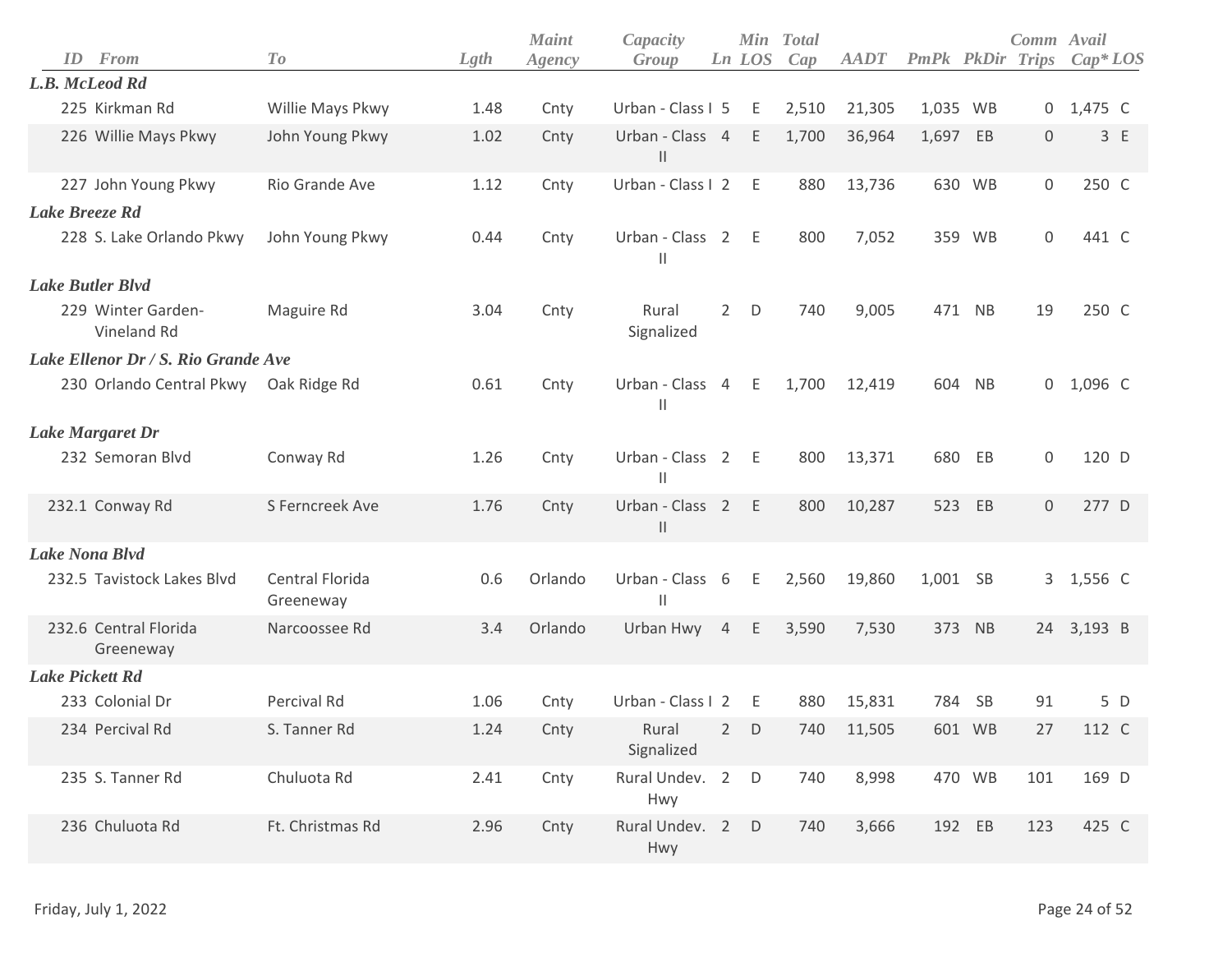| ID                  | From                  | To                           | Lgth | <b>Maint</b><br>Agency | Capacity<br>Group                     |                | Ln LOS | Min Total<br>Cap | <b>AADT</b> | <b>PmPk</b> PkDir |           | Comm Avail<br><b>Trips</b> | $Cap^*LOS$  |
|---------------------|-----------------------|------------------------------|------|------------------------|---------------------------------------|----------------|--------|------------------|-------------|-------------------|-----------|----------------------------|-------------|
|                     | Lake Underhill Rd     |                              |      |                        |                                       |                |        |                  |             |                   |           |                            |             |
|                     | 237 Anderson St       | Conway Rd                    | 0.85 | <b>ST</b>              | Urban - Class 2 E<br>Ш                |                |        | 800              | 18,584      | 945               | EB        | $\boldsymbol{0}$           | 0 F         |
|                     | 238 Conway Rd         | Semoran Blvd                 | 1.27 | Cnty                   | Urban - Class 4 E<br>$\mathsf{I}$     |                |        | 1,700            | 29,035      | 1,463             | EB        | $\mathbf 0$                | 237 D       |
|                     | 239 Semoran Blvd      | Oxalis Ave                   | 0.62 | Cnty                   | Urban - Class 2 E<br>Ш                |                |        | 800              | 16,919      |                   | 860 WB    | 3                          | 0 F         |
|                     | 239.1 Oxalis Ave      | Goldenrod Rd                 | 0.89 | Cnty                   | Urban - Class 2 E<br>$\mathsf{I}$     |                |        | 800              | 20,539      | 1,044 WB          |           | 28                         | 0 F         |
|                     | 240 Goldenrod Rd      | Madeira Ave                  | 1.23 | Cnty                   | Urban - Class I 2                     |                | E      | 880              | 24,003      | 1,145 WB          |           | 66                         | 0 F         |
|                     | 240.1 Madeira Ave     | Dean Rd                      | 1.3  | Cnty                   | Urban - Class I 2                     |                | E      | 880              | 20,595      | 964               | EB        | 105                        | 0 F         |
|                     | 241 Dean Rd           | Rouse Rd                     | 1.45 | Cnty                   | Urban - Class I 2                     |                | - E    | 880              | 25,558      | 1,173             | EB        | 83                         | 0 F         |
|                     | 241.1 Rouse Rd        | Alafaya Tr                   | 1.17 | Cnty                   | Urban - Class I 4                     |                | E      | 2,000            | 31,096      | 1,567             | EB        | 77                         | 356 C       |
|                     | 241.2 Alafaya Tr      | Woodbury Rd                  | 0.63 | Cnty                   | Urban - Class 4<br>Ш                  |                | Ε      | 1,700            | 28,723      | 1,448             | EB        | 47                         | 205 D       |
| <b>Lakemont</b> Ave |                       |                              |      |                        |                                       |                |        |                  |             |                   |           |                            |             |
|                     | 242 Glenridge Way     | Aloma Ave                    |      |                        | 1.44 Winter Park Urban - Class 2<br>Ш |                | - E    | 800              | 20,264      | 967               | <b>NB</b> | 0                          | 0 F         |
|                     | 243 Aloma Ave         | Pine Ave / Lake Howell<br>Rd |      | 0.73 Winter Park       | Urban - Class 4<br>$\mathsf{I}$       |                | E      | 1,700            | 19,126      |                   | 964 SB    | 0                          | 736 D       |
|                     | Lakeside Village Ln   |                              |      |                        |                                       |                |        |                  |             |                   |           |                            |             |
|                     | 373.3 Village Lake Rd | Winter Garden-Vineland<br>Rd | 0.15 | Cnty                   | Horizons<br>West - Class II           | $\overline{4}$ | E      | 1,700            | 9,447       | 476               | EB        |                            | 194 1,030 C |
| Lakeville Rd        |                       |                              |      |                        |                                       |                |        |                  |             |                   |           |                            |             |
|                     | 244 Clarcona-Ocoee Rd | Beggs Rd                     | 0.82 | Cnty                   | Rural<br>Signalized                   | $\overline{2}$ | D      | 740              | 6,556       | 343               | <b>SB</b> | 6                          | 391 C       |
|                     | 245 Beggs Rd          | Apopka Blvd                  | 1.79 | Cnty                   | Rural<br>Signalized                   |                | $2$ D  | 740              | 6,556       |                   | 343 SB    | $7\overline{ }$            | 390 C       |
| <b>Lancaster Rd</b> |                       |                              |      |                        |                                       |                |        |                  |             |                   |           |                            |             |
|                     | 247 Orange Blossom Tr | Winegard Rd                  | 0.77 | Cnty                   | Urban - Class I 4                     |                | - E    | 2,000            | 18,909      |                   | 953 EB    |                            | 0 1,047 C   |
|                     | 248 Winegard Rd       | Orange Ave                   | 1.01 | Cnty                   | Urban - Class I 4 E                   |                |        | 2,000            | 14,009      |                   | 706 EB    |                            | 0 1,294 C   |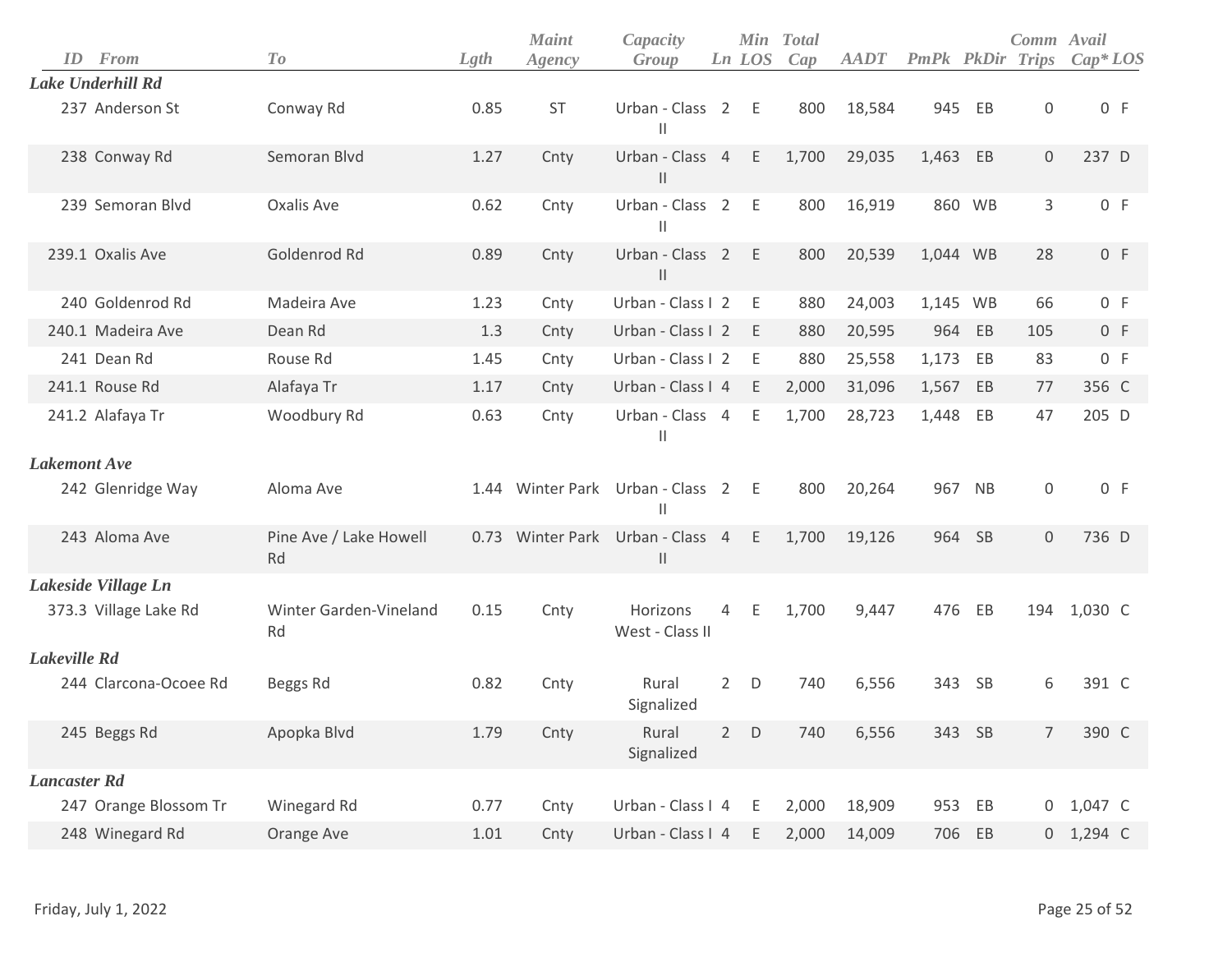| ID                   | From                               | T o                          | Lgth | <b>Maint</b><br>Agency | Capacity<br>Group                |                | Ln LOS | Min Total<br>Cap | <b>AADT</b> | PmPk PkDir |           | Comm Avail<br>Trips | $Cap^*LOS$ |
|----------------------|------------------------------------|------------------------------|------|------------------------|----------------------------------|----------------|--------|------------------|-------------|------------|-----------|---------------------|------------|
| <b>Landstar Blvd</b> |                                    |                              |      |                        |                                  |                |        |                  |             |            |           |                     |            |
|                      | 248.1 Osceola County Line          | Central Florida<br>Greeneway | 1.62 | Cnty                   | Urban - Class I 4                |                | E      | 2,000            | 35,787      | 1,804 SB   |           | 34                  | 162 C      |
|                      | 248.2 Central Florida<br>Greeneway | Wetherbee Rd                 | 1.9  | Cnty                   | Urban - Class I 4                |                | E      | 2,000            | 28,254      | 1,424 SB   |           | 92                  | 484 C      |
| <b>Landstreet Rd</b> |                                    |                              |      |                        |                                  |                |        |                  |             |            |           |                     |            |
|                      | 249 Orange Blossom Tr              | Bachman Rd                   | 0.74 | Cnty                   | Urban - Class I 4                |                | E      | 2,000            | 30,645      | 1,517 WB   |           | 90                  | 393 C      |
|                      | 250 Bachman Rd                     | Orange Ave                   | 1.51 | Cnty                   | Urban - Class I 4                |                | E      | 2,000            | 22,538      | 1,075      | EB        | 49                  | 876 C      |
|                      | 250.05 Orange Ave                  | Boggy Creek Rd               | 1.15 | Cnty                   | Urban - Class I 2                |                | E      | 880              | 16,834      | 833        | EB        | 13                  | 34 D       |
| Lee Rd               |                                    |                              |      |                        |                                  |                |        |                  |             |            |           |                     |            |
|                      | 250.1 Orange Blossom Tr            | Edgewater Dr                 | 0.72 | <b>ST</b>              | Urban - Class I 6                |                | -E     | 3,020            | 36,080      | 1,721 EB   |           | 0                   | 1,299 C    |
|                      | 251 Edgewater Dr                   | Adanson St                   | 0.91 | <b>ST</b>              | Urban - Class I 6                |                | E      | 3,020            | 39,377      | 1,807      | EB        | $\overline{0}$      | 1,213 C    |
|                      | 251.1 Adanson St                   | Wymore Rd                    | 0.6  | <b>ST</b>              | Urban - Class I 6                |                | - E    | 3,020            | 40,213      | 1,882 WB   |           | 0                   | 1,138 C    |
|                      | 252 Wymore Rd                      | Orlando Ave                  | 1.21 | <b>ST</b>              | Urban - Class I 4                |                | E      | 2,000            | 42,011      | 2,117 EB   |           | $\boldsymbol{0}$    | 0 F        |
| Lee Vista Blvd       |                                    |                              |      |                        |                                  |                |        |                  |             |            |           |                     |            |
|                      | 252.5 Semoran Blvd                 | Narcoossee Rd                | 2.18 | Orlando                | Urban - Class I 4                |                | E      | 2,000            | 28,133      | 1,418      | EB        | 36                  | 546 C      |
|                      | 252.52 Narcoossee Rd               | Central Florida<br>Greeneway | 2.6  | Orlando                | Urban - Class I 4                |                | E      | 2,000            | 25,962      | 1,308      | EB        | 54                  | 638 C      |
| Lokanotosa Tr        |                                    |                              |      |                        |                                  |                |        |                  |             |            |           |                     |            |
|                      | 520 Rouse Rd                       | Alafaya Tr                   | 1.01 | Cnty                   | Urban - Class<br>$\mathbf{  }$   | $\overline{2}$ | E      | 800              | 10,117      | 514        | EB        | 23                  | 263 D      |
| Luzone Dr            |                                    |                              |      |                        |                                  |                |        |                  |             |            |           |                     |            |
|                      | 253 Lancaster Rd                   | Oak Ridge Rd                 | 0.54 | Cnty                   | Urban - Class 2<br>$\mathbf{  }$ |                | $-E$   | 800              | 1,354       | 67         | <b>NB</b> | 0                   | 733 C      |
|                      | <b>Magnolia Homes Rd</b>           |                              |      |                        |                                  |                |        |                  |             |            |           |                     |            |
|                      | 255 Clarcona-Ocoee Rd              | Seminole County Line         | 1.81 | Cnty                   | Urban - Class I 2                |                | E      | 880              | 7,840       | 388        | <b>NB</b> | 0                   | 492 C      |
| <b>Maguire Blvd</b>  |                                    |                              |      |                        |                                  |                |        |                  |             |            |           |                     |            |
|                      | 256 Bennett Rd                     | Colonial Dr                  | 0.93 | Cnty                   | Urban - Class 4<br>$\vert\vert$  |                | E      | 1,700            | 22,398      | 1,139 NB   |           | $\boldsymbol{0}$    | 561 D      |
|                      | 256.1 Colonial Dr                  | Robinson St                  | 0.51 | Orlando                | Urban - Class 4 E<br>$\mid \mid$ |                |        | 1,700            | 31,046      | 1,453      | <b>NB</b> | $\mathbf 0$         | 247 D      |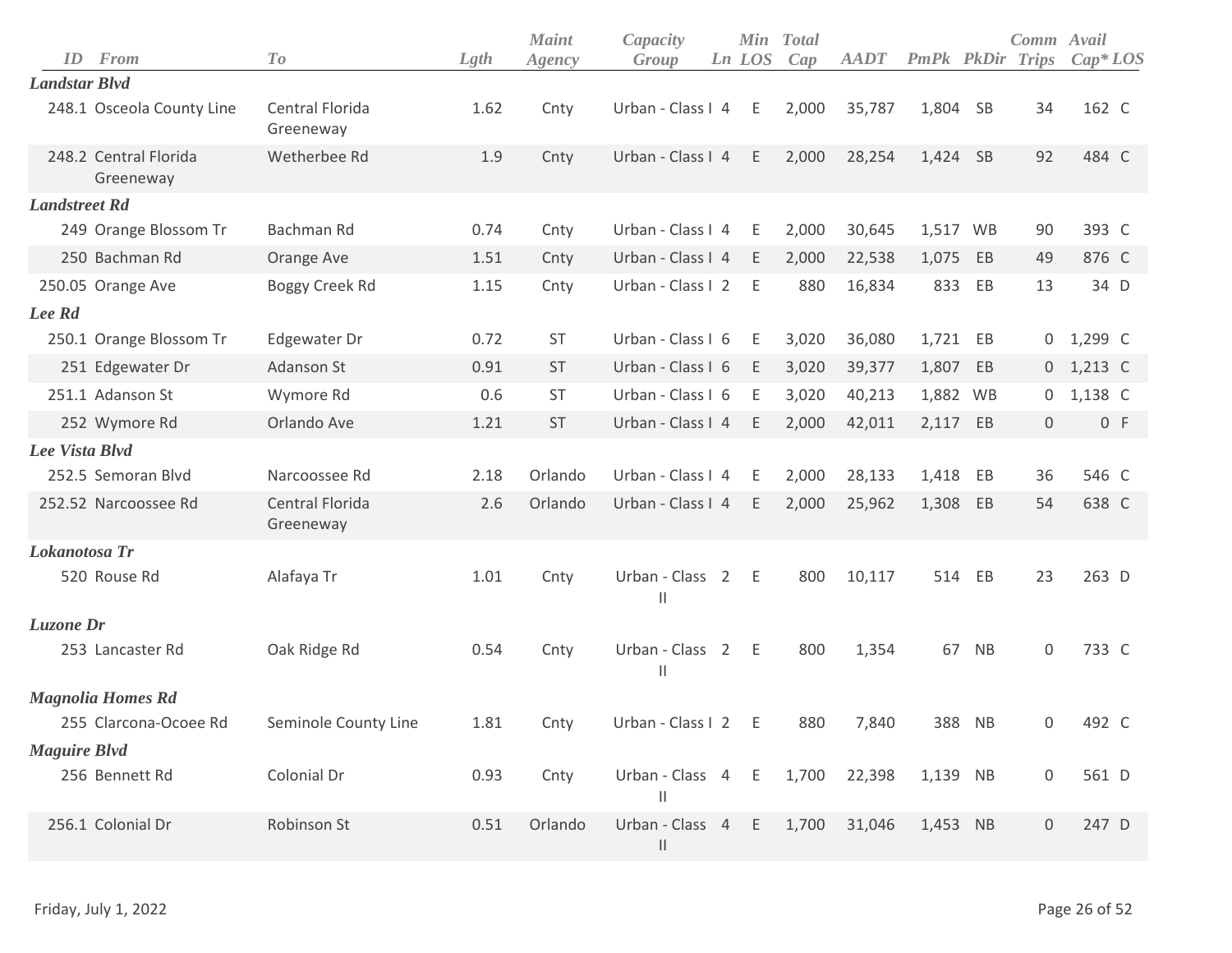| ID                   | From                                       | To                          | Lgth | <b>Maint</b><br>Agency | Capacity<br>Group           |                | Ln LOS | Min Total<br>Cap | <b>AADT</b> | <b>PmPk</b> PkDir |           | Comm Avail<br><b>Trips</b> | $Cap^*LOS$ |
|----------------------|--------------------------------------------|-----------------------------|------|------------------------|-----------------------------|----------------|--------|------------------|-------------|-------------------|-----------|----------------------------|------------|
| <b>Maguire Rd</b>    |                                            |                             |      |                        |                             |                |        |                  |             |                   |           |                            |            |
|                      | 257 Boat Canal                             | Gotha Rd                    | 1.09 | Cnty                   | Horizons<br>West - Class II |                | 2 E    | 800              | 15,057      |                   | 718 NB    | 91                         | 0 F        |
|                      | 258 Gotha Rd                               | Roberson Rd                 | 0.86 | Cnty                   | Horizons<br>West - Class II |                | 2 E    | 800              | 35,966      | 1,813 SB          |           | 40                         | 0 F        |
|                      | 259 Roberson Rd                            | Old Winter Garden Rd        | 1.25 | Ocoee                  | Horizons<br>West - Class II | $\overline{4}$ | Ε      | 1,700            | 11,690      | 526               | - SB      | 76                         | 1,098 C    |
|                      | 259.2 Old Winter Garden Rd                 | Colonial Dr                 | 0.25 | Ocoee                  | Horizons<br>West - Class II | $\overline{4}$ | E      | 1,700            | 31,046      | 1,453 NB          |           | 3                          | 244 D      |
|                      | 260 Colonial Dr                            | Story Rd                    | 0.65 | Ocoee                  | Urban - Class 2<br>Ш        |                | - E    | 800              | 14,210      | 665               | NB        | $\overline{2}$             | 133 D      |
|                      | Maguire Rd / Kissimmee Ave / HM Bowness Rd |                             |      |                        |                             |                |        |                  |             |                   |           |                            |            |
|                      | 260.2 Story Rd                             | Plant St / Franklin St      | 0.99 | Cnty                   | Urban - Class 2<br>Ш        |                | $-E$   | 800              | 15,557      |                   | 791 NB    | 20                         | 0 F        |
| <b>Main St</b>       |                                            |                             |      |                        |                             |                |        |                  |             |                   |           |                            |            |
|                      | 261 Chase Rd                               | 6th Ave                     |      | 0.52 Windermere        | Rural<br>Signalized         | $\overline{2}$ | D      | 740              | 17,376      |                   | 858 SB    | $\mathbf{1}$               | 0 F        |
|                      | 262 6th Ave                                | <b>Boat Canal</b>           |      | 0.66 Windermere        | Rural<br>Signalized         | $\overline{2}$ | D      | 740              | 15,057      | 758               | NB        | 5                          | 0 F        |
| <b>Maitland Ave</b>  |                                            |                             |      |                        |                             |                |        |                  |             |                   |           |                            |            |
|                      | 266 Orlando Ave                            | Seminole County Line        | 1.34 | Cnty                   | Urban - Class 4<br>Ш        |                | E      | 1,700            | 23,467      | 1,098             | <b>SB</b> | 0                          | 602 D      |
| <b>Maitland Blvd</b> |                                            |                             |      |                        |                             |                |        |                  |             |                   |           |                            |            |
|                      | 262.3 SR 429/SR 451                        | Orange Blossom Trl          | 6.53 | <b>ST</b>              | Rural<br>Signalized         | 6              | D      | 2,400            | 36,500      | 1,838             | EB        | $\overline{2}$             | 560 C      |
|                      | 262.5 Orange Blossom Tr                    | Forest City Rd              | 1.68 | <b>ST</b>              | Urban - Class I 4           |                | E      | 2,000            | 59,360      | 2,992 WB          |           | $\mathbf 0$                | 0 F        |
|                      | 263 Forest City Rd                         | <b>Maitland Summit Blvd</b> | 0.4  | <b>ST</b>              | Urban - Class I 4           |                | Ε      | 2,000            | 72,793      | 3,669 WB          |           | $\mathbf 0$                | 0 F        |
|                      | 263.1 Maitland Summit Blvd                 | Lake Destiny Dr             | 0.74 | ST                     | Urban - Class I 6           |                | E      | 3,020            | 74,000      | 3,530 EB          |           | $\mathbf 0$                | 0 F        |
|                      | 263.2 Lake Destiny Dr                      | Wymore Rd                   | 0.46 | ST                     | Urban - Class I 4           |                | - E    | 2,000            | 76,000      | 3,625             | EB        | $\boldsymbol{0}$           | 0 F        |
|                      | 264 Wymore Rd                              | Maitland Ave                | 1.28 | ST                     | Urban - Class I 4           |                | - E    | 2,000            | 63,361      | 2,965 EB          |           | $\mathbf 0$                | 0 F        |
|                      | 265 Maitland Ave                           | Orlando Ave                 | 0.74 | ST                     | Urban - Class I 4 E         |                |        | 2,000            | 41,742      | 2,104 EB          |           | $\boldsymbol{0}$           | 0 F        |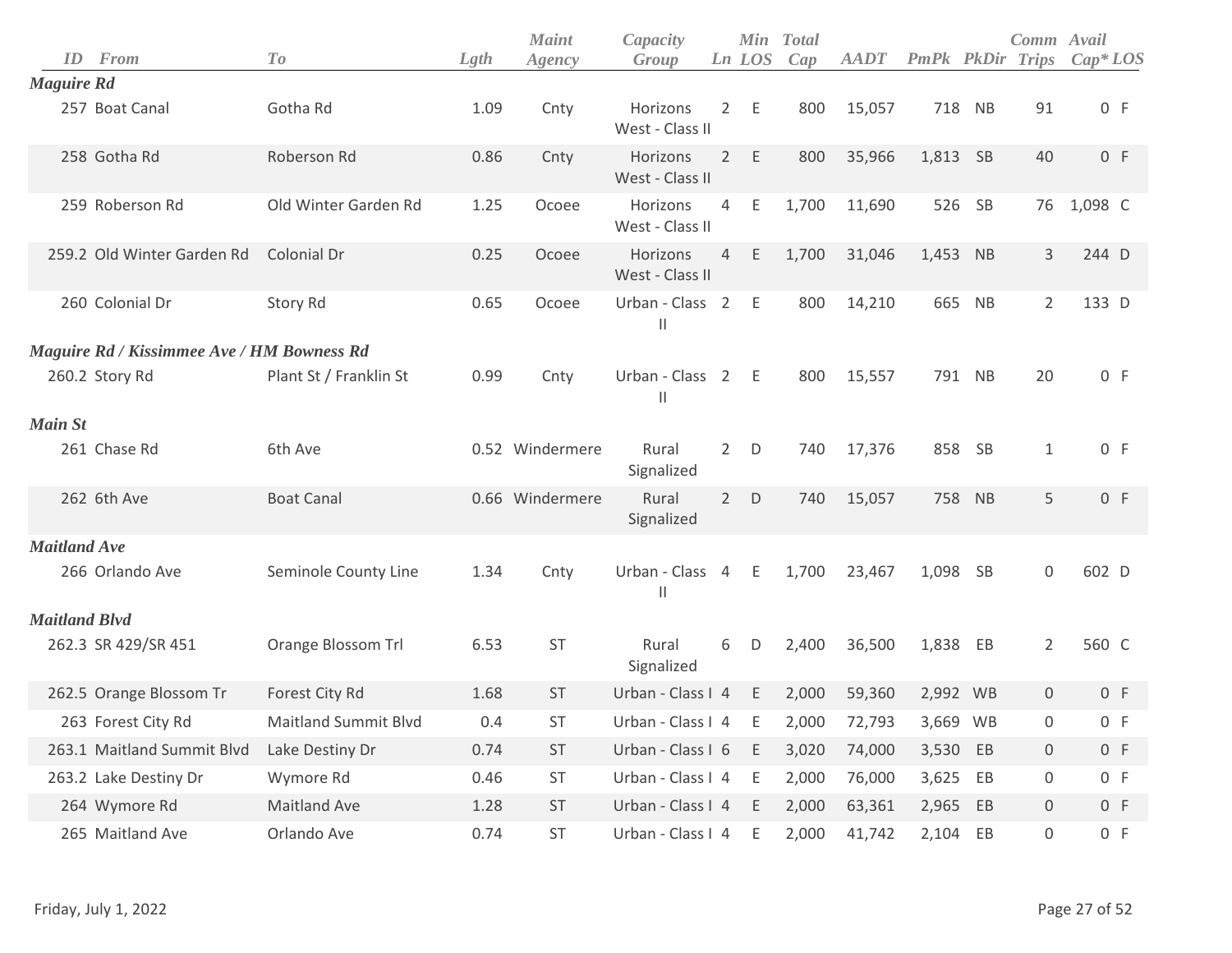| From<br>ID                  | To               | Lgth         | <b>Maint</b><br>Agency | Capacity<br>Group                                  |                | Ln LOS | Min Total<br>Cap | <b>AADT</b> | PmPk     | PkDir     | Comm Avail<br>Trips | $Cap*LOS$      |
|-----------------------------|------------------|--------------|------------------------|----------------------------------------------------|----------------|--------|------------------|-------------|----------|-----------|---------------------|----------------|
| Marsh Rd                    |                  |              |                        |                                                    |                |        |                  |             |          |           |                     |                |
| 267 Lake County Line        | Avalon Rd        | 2.31         | Cnty                   | Horizons<br>West - Hwy                             | $2^{\circ}$    | Ε      | 1,640            | 14,554      |          | 720 WB    | 36                  | 884 C          |
| <b>Marshall Farms Rd</b>    |                  |              |                        |                                                    |                |        |                  |             |          |           |                     |                |
| 268 Beulah Rd               | Windermere Rd    | 0.71         | Cnty                   | Rural<br>Signalized                                | $\overline{2}$ | D      | 740              | 2,809       | 147      | EB        | $\overline{2}$      | 591 C          |
| <b>Maury Rd</b>             |                  |              |                        |                                                    |                |        |                  |             |          |           |                     |                |
| 269 Rio Grande Ave          | Edgewater Dr     | 0.67         | Cnty                   | Urban - Class 4<br>$\mathsf{II}$                   |                | E      | 1,700            | 10,274      |          | 481 WB    |                     | $0$ 1,219 C    |
| <b>McCulloch Rd</b>         |                  |              |                        |                                                    |                |        |                  |             |          |           |                     |                |
| 522 Rouse Rd                | Alafaya Tr       | $\mathbf{1}$ | SC                     | Urban - Class I 2                                  |                | E      | 880              | 12,612      | 636      | <b>WB</b> | 21                  | 223 C          |
| 523 Alafaya Tr              | Lockwood Blvd    | 0.95         | <b>SC</b>              | Urban - Class I 4                                  |                | E      | 2,000            | 31,341      | 1,580 WB |           | 13                  | 407 C          |
| 524 Lockwood Blvd           | N. Tanner Rd     | 1.06         | Cnty                   | Urban - Class I 2                                  |                | E      | 880              | 24,784      | 750      | EB        | $\boldsymbol{0}$    | 130 C          |
| <b>Mercy Dr</b>             |                  |              |                        |                                                    |                |        |                  |             |          |           |                     |                |
| 270 Old Winter Garden Rd    | Country Club Dr  | 0.86         | Orlando                | Urban - Class 2<br>$\mathbf{I}$                    |                | - E    | 800              | 11,861      | 603      | <b>SB</b> | 3                   | 194 D          |
| 271 Country Club Dr         | Silver Star Rd   |              |                        | 1.26 Cnty/Orlando Urban - Class 2<br>$\mathsf{II}$ |                | E      | 800              | 15,043      |          | 704 NB    | 3                   | 93 D           |
| <b>Metrowest Blvd</b>       |                  |              |                        |                                                    |                |        |                  |             |          |           |                     |                |
| 271.1 Kirkman Rd            | Hiawassee Rd     | 1.01         | Cnty                   | Urban - Class I 4                                  |                | E      | 2,000            | 31,008      | 1,535 WB |           | $\mathbf 0$         | 465 C          |
| <b>Michael Gladden Blvd</b> |                  |              |                        |                                                    |                |        |                  |             |          |           |                     |                |
| 272 Bradshaw Rd             | Central Ave      | 0.57         | Cnty                   | Urban - Class I 2                                  |                | E      | 880              | 7,580       | 375      | EB        | 20                  | 485 C          |
| Michigan Ave                |                  |              |                        |                                                    |                |        |                  |             |          |           |                     |                |
| 272.9 Rio Grande Ave        | Interstate 4     | 0.74         | Cnty                   | Urban - Class I 4                                  |                | E      | 2,000            | 21,627      | 1,090 WB |           | 0                   | 910 C          |
| 273 Interstate 4            | Orange Ave       | 0.83         | Cnty                   | Urban - Class I 4                                  |                | E      | 2,000            | 43,543      | 2,116 WB |           | $\mathsf{O}\xspace$ | 0 F            |
| 274 Orange Ave              | <b>Bumby Ave</b> | 1.5          | Cnty                   | Urban - Class I 4                                  |                | E      | 2,000            | 26,319      | 1,326    | EB        | $\mathbf{1}$        | 673 C          |
| 275 Bumby Ave               | Crystal Lake Dr  | 0.5          | Cnty                   | Urban - Class I 2                                  |                | E      | 880              | 17,777      |          | 880 WB    | 0                   | 0 <sub>D</sub> |
| 275.3 Conway Rd             | Semoran Blvd     | 1.39         | Cnty                   | Urban - Class 4<br>$\mathbf{  }$                   |                | E      | 1,700            | 13,438      | 677      | EB        | 0                   | 1,023 C        |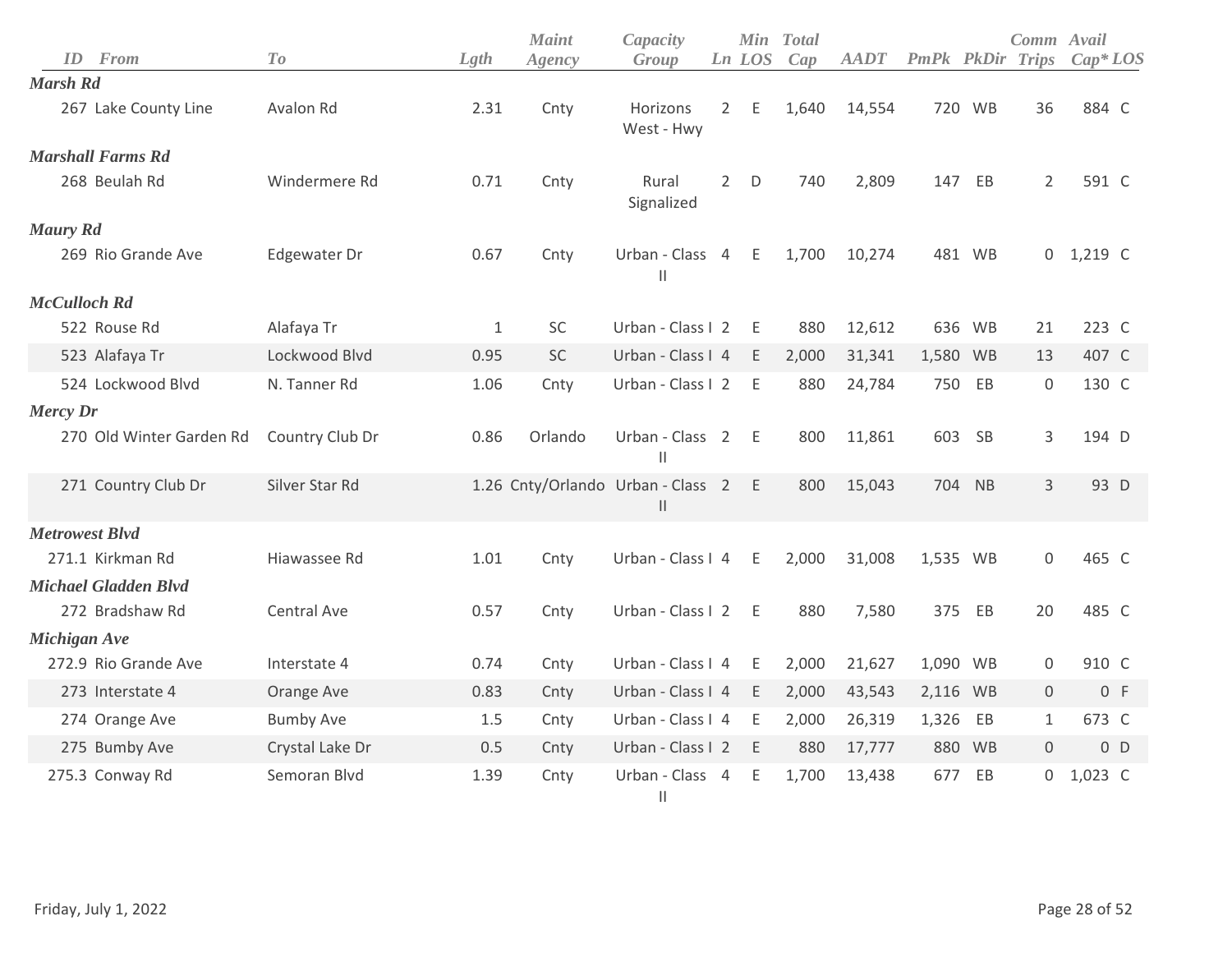|                     |                                              |                      |      | <b>Maint</b> | Capacity                           |                |        | Min Total |             |                   |           | Comm Avail          |             |
|---------------------|----------------------------------------------|----------------------|------|--------------|------------------------------------|----------------|--------|-----------|-------------|-------------------|-----------|---------------------|-------------|
| ID                  | From                                         | To                   | Lgth | Agency       | Group                              |                | Ln LOS | Cap       | <b>AADT</b> | <b>PmPk</b> PkDir |           | <b>Trips</b>        | $Cap^*LOS$  |
|                     | Michigan Ave / E. Jersey Ave / Bass Lake Ave |                      |      |              |                                    |                |        |           |             |                   |           |                     |             |
|                     | 275.1 Crystal Lake Dr                        | Conway Rd            | 0.81 | Cnty         | Urban - Class 2 E<br>$\mathbf{  }$ |                |        | 800       | 10,918      | 555               | EB        | 0                   | 245 D       |
| Millenia Blvd       |                                              |                      |      |              |                                    |                |        |           |             |                   |           |                     |             |
|                     | 187.6 Oakridge Dr                            | Radebaugh Way        | 0.94 | Cnty         | Urban - Class 4 E<br>$\mathsf{I}$  |                |        | 1,700     | 27,570      | 1,290             | EB        | $\mathsf{O}\xspace$ | 410 D       |
|                     | 187.7 Radebaugh Way                          | Conroy-Windermere Rd | 0.78 | Cnty         | Urban - Class 4<br>$\mathsf{II}$   |                | E      | 1,700     | 27,570      | 1,290             | EB        | $\mathbf 0$         | 410 D       |
|                     | 187.8 Conroy-Windermere Rd John Young Pkwy   |                      | 0.92 | Cnty         | Urban - Class I 4                  |                | Ε      | 2,000     | 19,343      | 888               | EB        |                     | $0$ 1,112 C |
| <b>Mills Ave</b>    |                                              |                      |      |              |                                    |                |        |           |             |                   |           |                     |             |
|                     | 276 Michigan St                              | Kaley Ave            | 0.5  | Cnty         | Urban - Class 2<br>$\mathsf{I}$    |                | $-E$   | 800       | 3,733       |                   | 181 NB    | $\mathsf{O}\xspace$ | 619 C       |
|                     | 276.8 Robinson St                            | Colonial Dr          | 0.51 | <b>ST</b>    | Urban - Class 4<br>$\mathsf{II}$   |                | E      | 1,700     | 17,923      | 903               | SB        | $\mathbf 0$         | 797 D       |
|                     | 277 Colonial Dr                              | Virginia Ave         | 0.75 | ST           | Urban - Class 4<br>$\mathsf{I}$    |                | E      | 1,700     | 34,003      | 1,591 SB          |           | $\mathsf{O}\xspace$ | 109 D       |
|                     | Mills Ave / Orlando Ave                      |                      |      |              |                                    |                |        |           |             |                   |           |                     |             |
|                     | 278 Virginia Ave                             | Orange Ave           | 1.51 | ST           | Urban - Class 4 E<br>$\mathsf{II}$ |                |        | 1,700     | 46,131      | 2,325 SB          |           | $\mathsf{O}\xspace$ | 0 F         |
| <b>Moss Park Rd</b> |                                              |                      |      |              |                                    |                |        |           |             |                   |           |                     |             |
|                     | 287 Narcoossee Rd                            | Lake Hart            | 1.84 | Cnty         | Rural<br>Signalized                | 4              | D      | 1,580     | 18,160      |                   | 914 EB    | 457                 | 209 C       |
|                     | 288 Lake Hart                                | Lake Mary Jane Rd    | 2.34 | Cnty         | Urban Hwy                          | $\overline{2}$ | E      | 1,640     | 15,166      |                   | 751 NB    | 204                 | 685 D       |
|                     | Mott Ave / Beggs Rd                          |                      |      |              |                                    |                |        |           |             |                   |           |                     |             |
|                     | 285 Orange Blossom Tr                        | Eden Park Rd         | 0.75 | Cnty         | Urban - Class 2<br>$\mathbf{  }$   |                | - E    | 800       | 3,079       | 157               | <b>SB</b> | 0                   | 643 C       |
|                     | Mt. Plymouth Rd                              |                      |      |              |                                    |                |        |           |             |                   |           |                     |             |
|                     | 286 Kelly Park Rd                            | Lake County Line     | 2.29 | Cnty         | Rural Undev. 2 D<br>Hwy            |                |        | 740       | 7,147       |                   | 373 NB    | $\mathbf{1}$        | 366 C       |
|                     | N Apopka-Vineland Rd / Clarcona Rd           |                      |      |              |                                    |                |        |           |             |                   |           |                     |             |
|                     | 63 Clarcona-Ocoee Rd                         | Gilliam Rd           | 0.92 | Cnty         | Rural<br>Signalized                |                | $2$ D  | 740       | 16,495      |                   | 831 NB    | 9                   | 0 F         |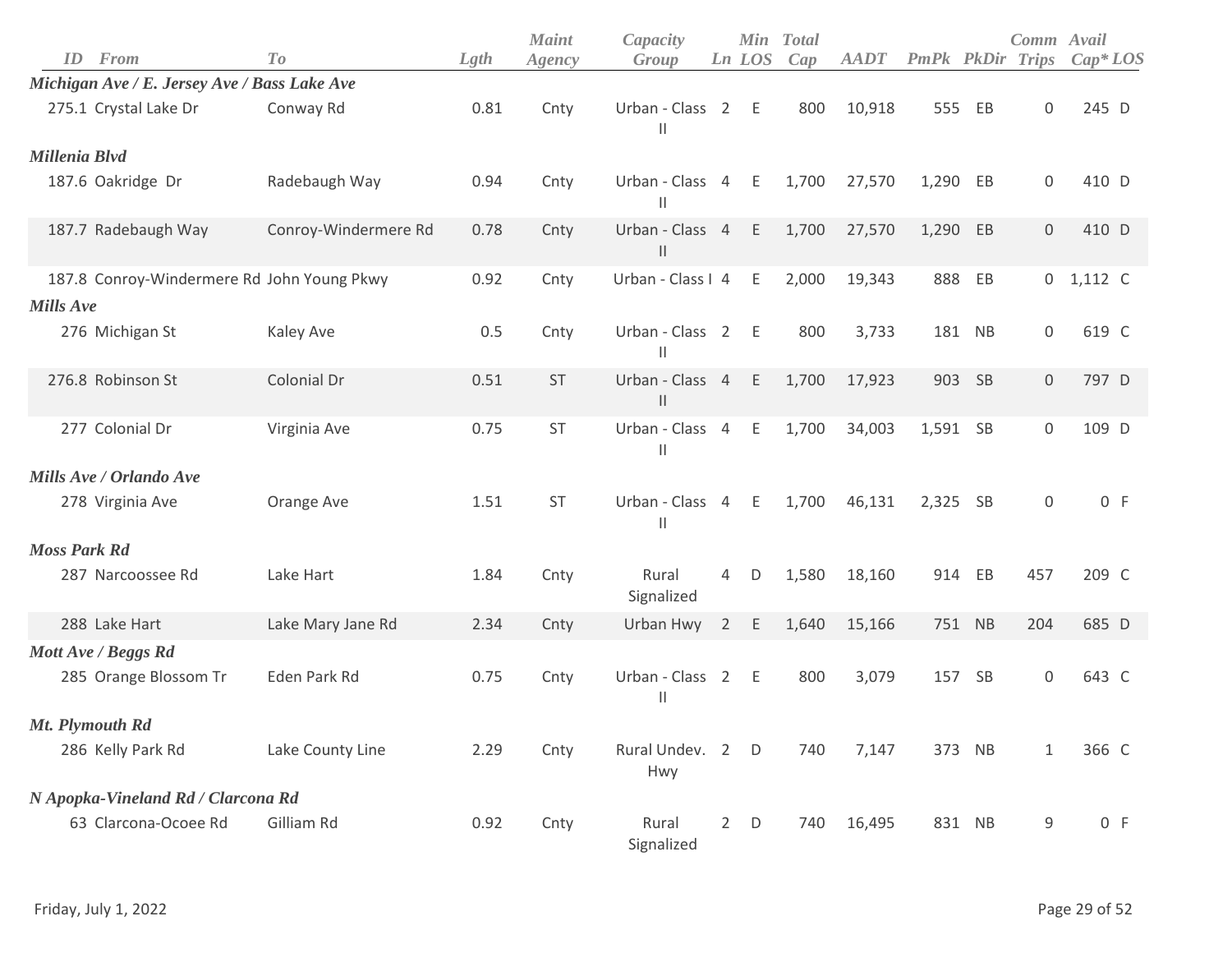| From<br>ID                         | To                           | Lgth | <b>Maint</b><br>Agency | Capacity<br>Group                |                | Ln LOS | Min Total<br>Cap | <b>AADT</b> | <b>PmPk PkDir Trips</b> |           | Comm Avail   | $Cap^*LOS$ |
|------------------------------------|------------------------------|------|------------------------|----------------------------------|----------------|--------|------------------|-------------|-------------------------|-----------|--------------|------------|
| N Bluford Ave / N Lakewood Ave     |                              |      |                        |                                  |                |        |                  |             |                         |           |              |            |
| 66 Silver Star Rd                  | Fuller's Cross Rd            | 1.53 | Ocoee                  | Urban - Class 2<br>$\mathbf{I}$  |                | E      | 800              | 7,392       |                         | 376 NB    | $\mathbf 0$  | 424 D      |
| N Hiawassee Road                   |                              |      |                        |                                  |                |        |                  |             |                         |           |              |            |
| 353 Apopka Blvd                    | Orange Blossom Tr            | 0.45 | Cnty                   | Urban - Class I 4                |                | Ε      | 2,000            | 23,562      | 1,124 NB                |           | $\mathbf{1}$ | 875 C      |
| N Lakewood Ave                     |                              |      |                        |                                  |                |        |                  |             |                         |           |              |            |
| 66.1 Fuller's Cross Rd             | Clarcona-Ocoee Rd            | 0.31 | Cnty                   | Rural<br>Signalized              | $\overline{2}$ | D      | 740              | 7,456       |                         | 382 NB    | $\mathbf{1}$ | 357 C      |
| N Park Ave / Rock Springs Rd       |                              |      |                        |                                  |                |        |                  |             |                         |           |              |            |
| 381.2 Martin Rd                    | Welch Rd                     | 1.01 | Cnty                   | Urban - Class I 5                |                | E      | 2,510            | 24,515      | 1,236                   | NB        |              | 1 1,273 C  |
| N Tanner Rd                        |                              |      |                        |                                  |                |        |                  |             |                         |           |              |            |
| 427.8 Lake Pickett Rd              | Seminole County Line         | 2.21 | Cnty                   | Urban - Class I 2                |                | - E    | 880              | 11,523      |                         | 570 SB    | $\mathbf 0$  | 310 C      |
| N Thompson Rd                      |                              |      |                        |                                  |                |        |                  |             |                         |           |              |            |
| 433 Semoran Blvd                   | Votaw Rd                     | 0.75 | Cnty                   | Urban - Class I 2                |                | E      | 880              | 12,064      | 597                     | NB        | 125          | 158 C      |
| 433.1 Votaw Rd                     | Welch Rd                     | 1.53 | Cnty                   | Urban - Class I 2                |                | E.     | 880              | 11,962      |                         | 592 NB    | 17           | 271 C      |
| Narcoossee Rd                      |                              |      |                        |                                  |                |        |                  |             |                         |           |              |            |
| 289 Osceola County Line            | <b>Tyson Rd</b>              | 2.33 | Cnty                   | Rural<br>Signalized              | 6              | D      | 2,400            | 54,050      | 2,824 SB                |           | 128          | 0 F        |
| 290 Tyson Rd                       | Nemours Pkwy                 | 0.35 | Cnty                   | Urban - Class I 6                |                | E.     | 3,020            | 56,783      | 2,862 SB                |           | 311          | 0 F        |
| 290.1 Nemours Pkwy                 | Central Florida<br>Greeneway | 1.25 | Cnty                   | Urban - Class I 6                |                | E      | 3,020            | 56,783      | 2,862 SB                |           | 158          | $0$ D      |
| 290.2 Central Florida<br>Greeneway | Lake Nona Club Dr            | 1.69 | Orlando                | Urban - Class I 6                |                | E.     | 3,020            | 36,534      | 1,710 NB                |           | 275          | 1,035 C    |
| 291 Lake Nona Club Dr              | <b>Beachline Expy</b>        | 2.06 | Orlando                | Urban - Class I 6                |                | Ε      | 3,020            | 46,205      | 2,329                   | <b>SB</b> | 161          | 530 C      |
| 292 Beachline Expy                 | Lee Vista Blvd               | 1.34 | <b>ST</b>              | Urban - Class I 4                |                | E      | 2,000            | 39,872      | 1,974 SB                |           | 224          | 0 F        |
| 292.1 Lee Vista Blvd               | Goldenrod Rd                 | 1.18 | <b>ST</b>              | Urban - Class I 4                |                | E      | 2,000            | 24,848      | 1,163 NB                |           | 183          | 654 C      |
| Nela Ave                           |                              |      |                        |                                  |                |        |                  |             |                         |           |              |            |
| 293 Orange Ave                     | Indian Dr                    | 1.46 | <b>Belle Isle</b>      | Urban - Class 2<br>$\mathbf{  }$ |                | E      | 800              | 2,963       | 151                     | EB        | 7            | 642 C      |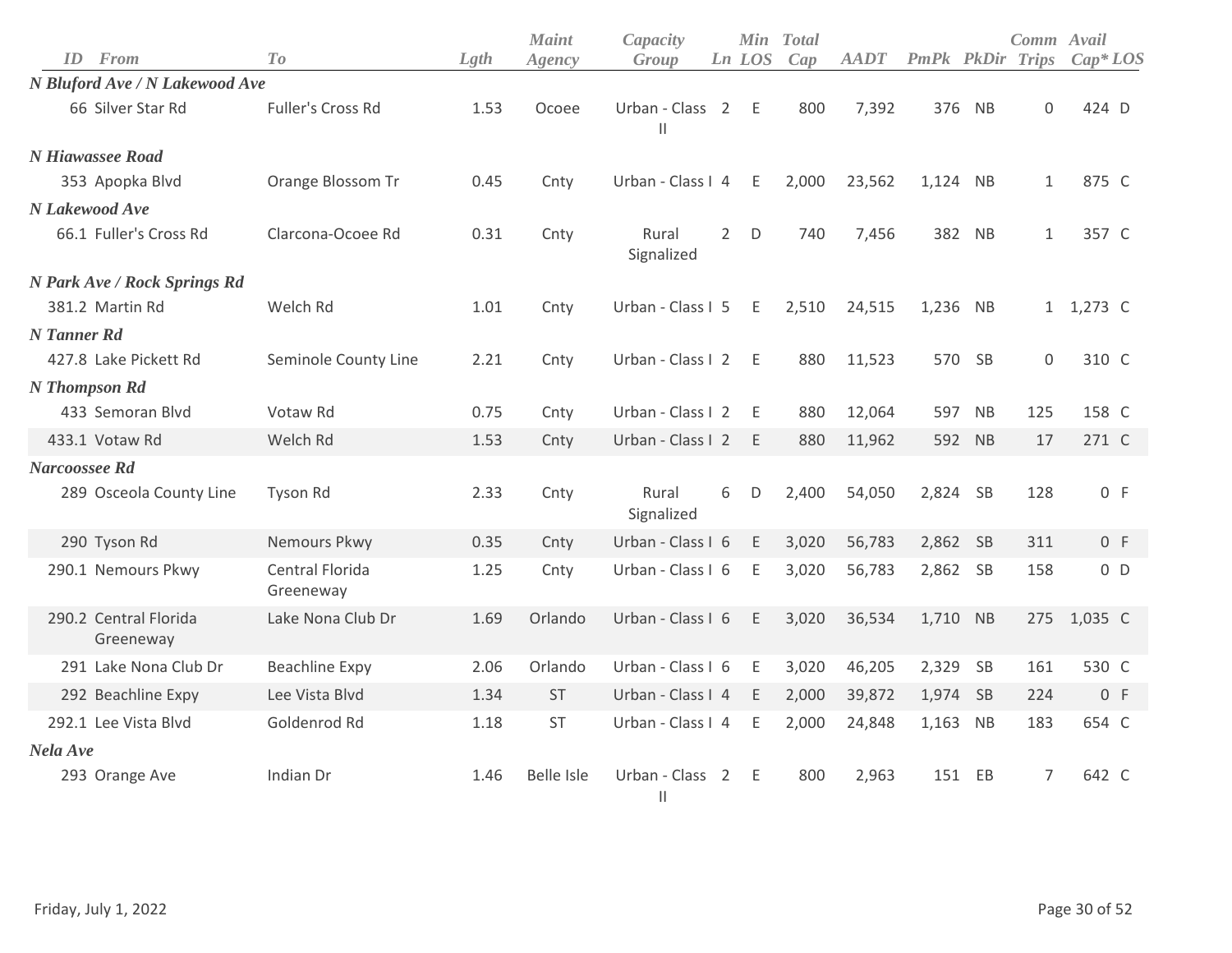|              | <b>ID</b> From                       | To                               | Lgth         | <b>Maint</b><br>Agency | Capacity<br>Group                               |                | <b>Min</b><br>Ln LOS | <b>Total</b><br>Cap | <b>AADT</b> | <b>PmPk PkDir Trips</b> |                | Comm Avail          | $Cap^*LOS$ |
|--------------|--------------------------------------|----------------------------------|--------------|------------------------|-------------------------------------------------|----------------|----------------------|---------------------|-------------|-------------------------|----------------|---------------------|------------|
|              | <b>New Independence Pkwy</b>         |                                  |              |                        |                                                 |                |                      |                     |             |                         |                |                     |            |
|              | 525.8 Lake County Line               | Valencia Pkwy                    | 0.46         | Cnty                   | Horizons<br>West Future                         | 0              | Ε                    | 800                 | $\mathsf 0$ | 0                       | $\mathbf 0$    | 802                 | 0 F        |
|              | 525.9 Valencia Pkwy                  | Avalon Rd                        | 0.58         | Cnty                   | Horizons<br><b>West Future</b>                  | $\mathbf 0$    | E                    | 800                 | $\Omega$    | $\overline{0}$          | $\overline{0}$ | 701                 | 99 D       |
|              | 526 Avalon Rd                        | SR 429                           | 0.62         | Cnty                   | Horizons<br>West - Class I                      | $\overline{4}$ | $\mathsf E$          | 2,000               | 7,302       |                         | 361 WB         | 681                 | 958 C      |
|              | 527 SR 429                           | <b>Hamilin Groves</b>            | 0.31         | Cnty                   | Artplan 2019- 4<br>042                          |                | E                    | 2,140               | 11,509      | 585                     | EB             | 1183                | 372 A      |
|              | 527.5 Hamlin Groves Tr               | Tiny Rd / Schoolhouse<br>Pond Rd | 0.63         | Cnty                   | Artplan 2019- 4<br>042                          |                | $\mathsf E$          | 2,140               | 11,509      | 585                     | EB             | 1378                | 177 B      |
|              | 528 Tiny Rd / Schoolhouse<br>Pond Rd | Avenue of the Groves             | 0.93         | Cnty                   | Horizons<br>West - Class II                     | $2^{\circ}$    | $\mathsf E$          | 800                 | 6,155       | 305                     | EB             | 204                 | 291 D      |
|              | 528.2 Avenue of the Groves           | Ficquette Rd                     | 1.13         | Cnty                   | Horizons<br>West - Class II                     |                | 2 E                  | 800                 | 3,267       |                         | 162 EB         | $\mathsf{O}\xspace$ | 638 C      |
| North Ln     |                                      |                                  |              |                        |                                                 |                |                      |                     |             |                         |                |                     |            |
|              | 294 Powers Dr                        | Pine Hills Rd                    | $\mathbf{1}$ | Cnty                   | Urban - Class 2 E<br>$\ensuremath{\mathsf{II}}$ |                |                      | 800                 | 5,771       | 275                     | EB             | 4                   | 521 C      |
| Nova Rd      |                                      |                                  |              |                        |                                                 |                |                      |                     |             |                         |                |                     |            |
|              | 295 Osceola County Line              | SR 520                           | 2.52         | Cnty                   | Rural Undev. 2<br>Hwy                           |                | D                    | 740                 | 2,375       | 124                     | <b>SB</b>      | 0                   | 616 B      |
| Oak Ridge Rd |                                      |                                  |              |                        |                                                 |                |                      |                     |             |                         |                |                     |            |
|              | 296 International Dr                 | Harcourt Ave                     | 1.04         | Cnty                   | Urban - Class 4<br>$\mathbf{H}$                 |                | Ε                    | 1,700               | 28,074      | 1,415 EB                |                | 0                   | 285 D      |
|              | 296.1 Harcourt Ave                   | John Young Pkwy                  | 0.96         | Cnty                   | Urban - Class I 4                               |                | E                    | 2,000               | 36,429      | 1,672 WB                |                | $\mathbf 0$         | 328 C      |
|              | 297 John Young Pkwy                  | Orange Blossom Tr                | 1.27         | Cnty                   | Urban - Class I 4                               |                | E                    | 2,000               | 35,953      | 1,812 EB                |                | 5                   | 183 C      |
|              | 298 Orange Blossom Tr                | Orange Ave                       | 1.67         | Cnty                   | Urban - Class 4<br>$\mathbf{  }$                |                | E                    | 1,700               | 31,833      | 1,518 EB                |                | 5                   | 177 D      |
|              | Oakland Ave / Plant St / Old SR 50   |                                  |              |                        |                                                 |                |                      |                     |             |                         |                |                     |            |
|              | 320 Lake County Line                 | Tubb Rd                          | 2.07         | Cnty                   | Rural<br>Signalized                             | $\overline{2}$ | D                    | 740                 | 4,854       |                         | 254 WB         | 0                   | 486 C      |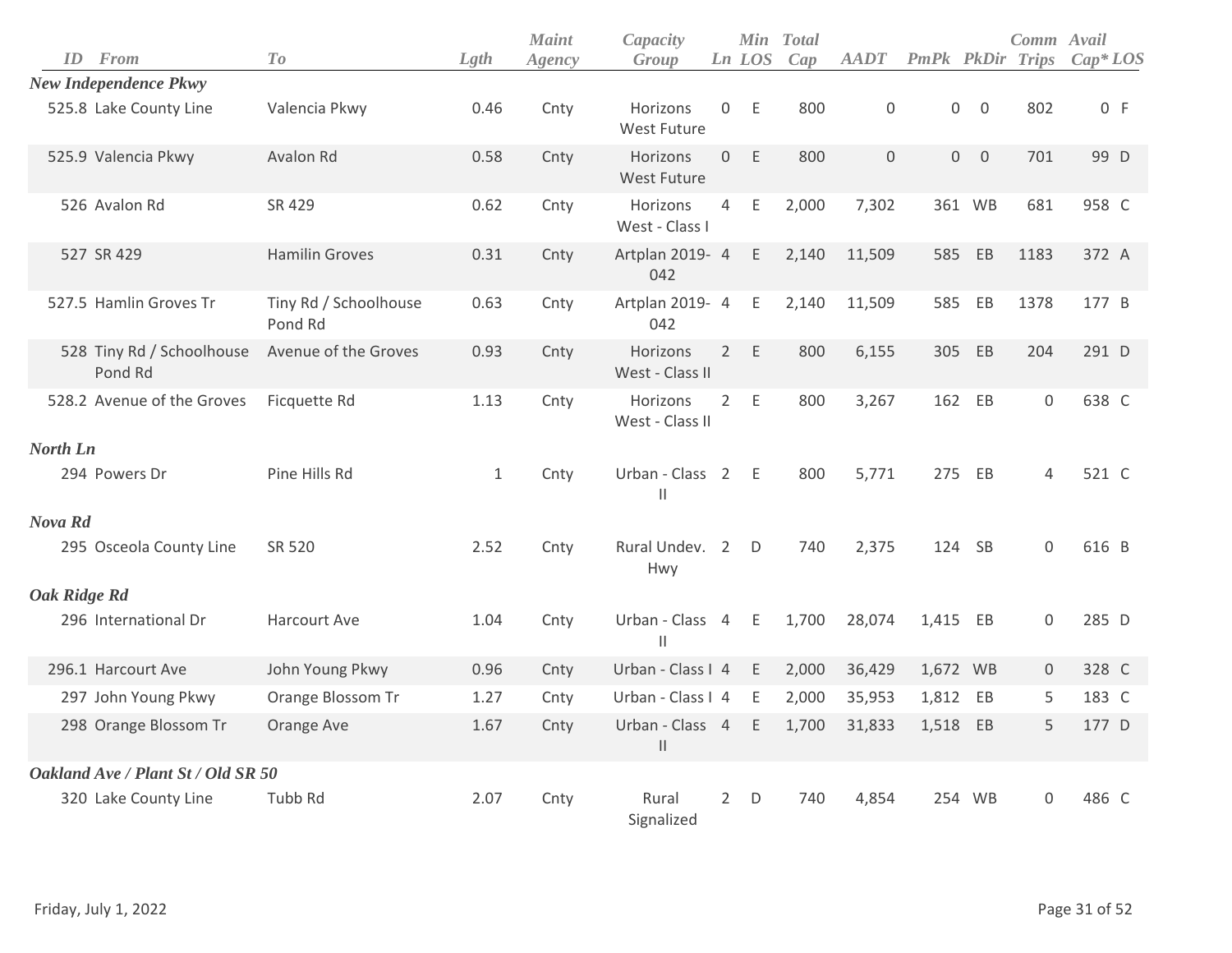| ID                    | From                                     | To                                   | Lgth | <b>Maint</b><br>Agency | Capacity<br>Group                                        |                | Min<br>Ln LOS | <b>Total</b><br>Cap | <b>AADT</b> | <b>PmPk PkDir Trips</b> |       | Comm Avail     | $Cap^*LOS$ |
|-----------------------|------------------------------------------|--------------------------------------|------|------------------------|----------------------------------------------------------|----------------|---------------|---------------------|-------------|-------------------------|-------|----------------|------------|
|                       | 320.1 Tubb Rd                            | Avalon Rd                            | 1.17 | Cnty                   | Urban - Class 2<br>$\begin{array}{c} \hline \end{array}$ |                | E             | 800                 | 8,248       | 386                     | EB    | $\overline{0}$ | 414 D      |
|                       | Ocoee-Apopka Rd                          |                                      |      |                        |                                                          |                |               |                     |             |                         |       |                |            |
|                       | 315 Silver Star Rd                       | West Rd / Ocoee Crown<br>Pointe Pkwy | 2.04 | Cnty                   | Rural<br>Signalized                                      | $2^{\circ}$    | D             | 740                 | 9,681       | 506                     | NB    | 5              | 229 C      |
|                       | 316 West Rd / Ocoee<br>Crown Pointe Pkwy | <b>Binion Rd</b>                     | 2.04 | Cnty                   | Rural Undev. 2<br>Hwy                                    |                | D             | 740                 | 13,516      | 706 NB                  |       | 12             | 22 D       |
|                       | 317 Binion Rd                            | Harmon Rd                            | 1.42 | Cnty                   | Rural Undev. 2<br>Hwy                                    |                | D             | 740                 | 10,871      | 568                     | NB    | 39             | 133 D      |
|                       | 318 Harmon Rd                            | <b>Bradshaw Rd</b>                   | 1.54 | Cnty                   | Urban - Class 2 E<br>Ш                                   |                |               | 800                 | 11,684      | 568                     | NB    | 34             | 198 D      |
| <b>Old Cheney Hwy</b> |                                          |                                      |      |                        |                                                          |                |               |                     |             |                         |       |                |            |
|                       | 319 Colonial Dr (W)                      | Colonial Dr (E)                      | 1.35 | Cnty                   | Urban - Class 2<br>$\mathbf{  }$                         |                | E             | 800                 | 6,034       | 293                     | SB    | $\mathbf 0$    | 507 C      |
| <b>Old US 441</b>     |                                          |                                      |      |                        |                                                          |                |               |                     |             |                         |       |                |            |
|                       | 321 Orange Blossom Tr                    | Lake County Line                     | 1.12 | Cnty                   | Rural<br>Signalized                                      | $2^{\circ}$    | D             | 740                 | 5,361       | 280 NB                  |       | 40             | 420 C      |
|                       | <b>Old Wetherbee Rd</b>                  |                                      |      |                        |                                                          |                |               |                     |             |                         |       |                |            |
|                       | 457.05 Orange Ave                        | Wetherbee Rd                         | 1.37 | Cnty                   | Urban - Class I 2                                        |                | - E           | 880                 | 9,878       | 489                     | SB    | 42             | 349 C      |
|                       | <b>Old Winter Garden Rd</b>              |                                      |      |                        |                                                          |                |               |                     |             |                         |       |                |            |
|                       | 321.8 Maguire Rd                         | S. Bluford Ave                       | 0.49 | Ocoee                  | Urban - Class I 4                                        |                | E             | 2,000               | 28,741      | 1,449 WB                |       | 6              | 545 C      |
|                       | 321.9 S. Bluford Ave                     | Good Homes Rd                        | 1.86 | Cnty                   | Urban - Class I 4                                        |                | E             | 2,000               | 33,165      | 1,671 WB                |       | 27             | 302 C      |
|                       | 322 Good Homes Rd                        | Apopka-Vineland Rd                   | 0.43 | Cnty                   | Urban - Class I 4                                        |                | E             | 2,000               | 30,822      | 1,553 WB                |       | 23             | 424 C      |
|                       | 323 Apopka-Vineland Rd                   | Hiawassee Rd                         | 1.36 | Cnty                   | Urban - Class I 4                                        |                | E             | 2,000               | 34,134      | 1,597 WB                |       | 19             | 384 C      |
|                       | 324 Hiawassee Rd                         | Kirkman Rd                           | 1.08 | Cnty                   | Urban - Class I 4                                        |                | E             | 2,000               | 30,860      | 1,555 WB                |       | 17             | 428 C      |
|                       | 325 Kirkman Rd                           | Ivey Lane                            | 1.59 | Cnty                   | Urban - Class I 4                                        |                | E             | 2,000               | 32,315      | 1,629 WB                |       | 11             | 360 C      |
|                       | 326 Ivey Lane                            | John Young Pkwy                      | 1.3  | Cnty                   | Urban - Class I 4                                        |                | E             | 2,000               | 25,615      | 1,291 WB                |       | 8              | 701 C      |
| <b>Old YMCA Rd</b>    |                                          |                                      |      |                        |                                                          |                |               |                     |             |                         |       |                |            |
|                       | 535 Lake Hickory Nut Dr                  | Avalon Rd                            | 0.47 | Cnty                   | <b>Horizons</b><br>West - Class II                       | $\overline{2}$ | E             | 800                 | 1,331       |                         | 62 WB | 782            | 0 F        |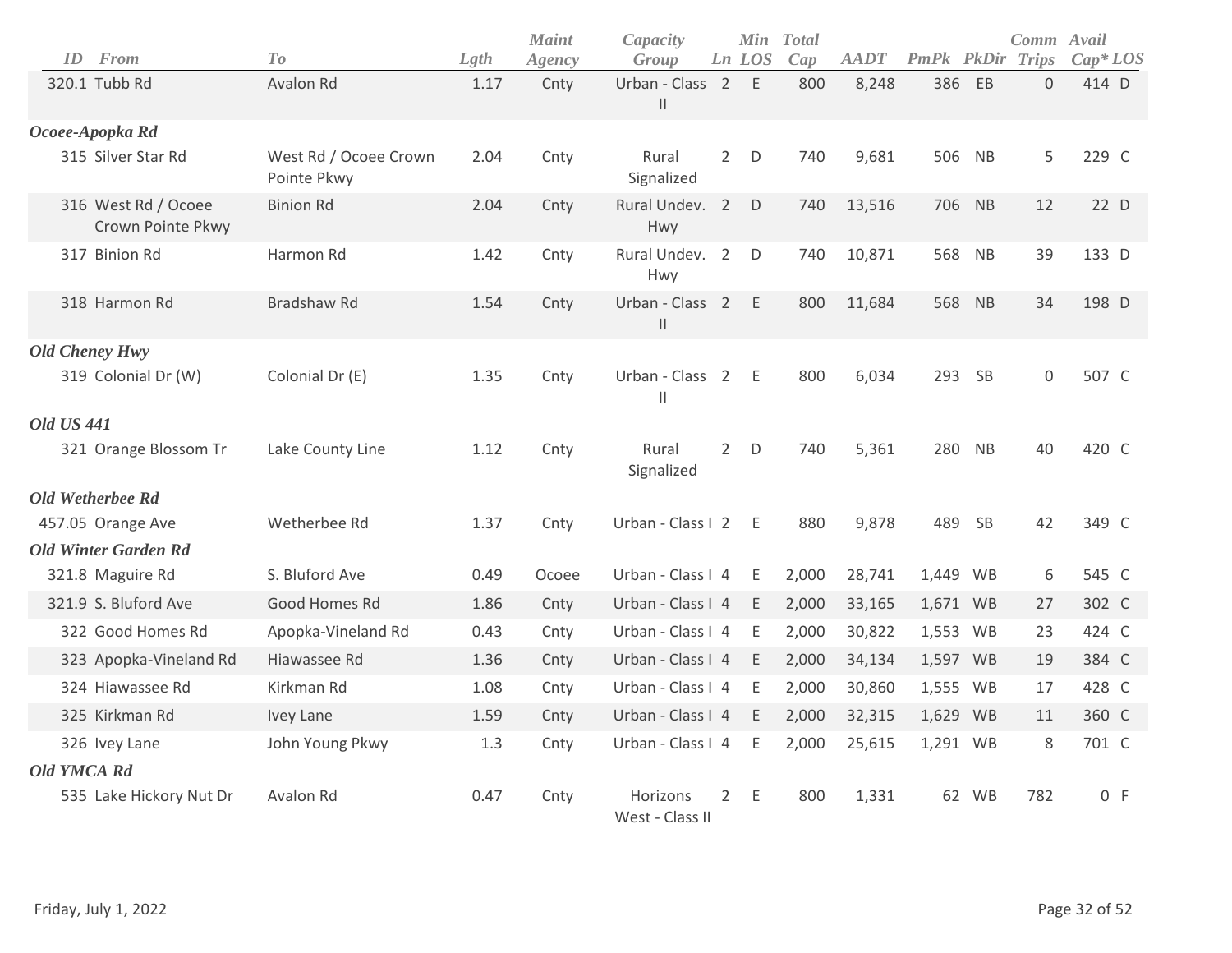| ID         | <b>From</b>              | To                      | Lgth | <b>Maint</b><br>Agency | Capacity<br>Group                             | Ln LOS | Min Total<br>Cap | <b>AADT</b> | <b>PmPk PkDir Trips</b> |           | Comm Avail          | $Cap^*LOS$ |
|------------|--------------------------|-------------------------|------|------------------------|-----------------------------------------------|--------|------------------|-------------|-------------------------|-----------|---------------------|------------|
| Orange Ave |                          |                         |      |                        |                                               |        |                  |             |                         |           |                     |            |
|            | 327 Osceola County Line  | <b>Town Center Blvd</b> | 1.34 | Cnty                   | Urban - Class I 2                             | E      | 880              | 23,102      | 1,144 SB                |           | 0                   | 0 F        |
|            | 327.1 Town Center Blvd   | Fairway Woods Blvd      | 1.61 | Cnty                   | Urban - Class I 6                             | E      | 3,020            | 36,664      | 1,848 SB                |           | 5                   | 1,167 C    |
|            | 327.2 Fairway Woods Blvd | E. Wetherbee Rd         | 1.64 | Cnty                   | Urban - Class I 6                             | E      | 3,020            | 35,949      | 1,812 SB                |           | 34                  | 1,174 C    |
|            | 328 E. Wetherbee Rd      | <b>Taft-Vineland Rd</b> | 0.8  | Cnty                   | Urban - Class I 6                             | E      | 3,020            | 43,928      | 2,214 SB                |           | 55                  | 751 C      |
|            | 328.1 Taft-Vineland Rd   | Landstreet Rd           | 1.08 | Cnty                   | Urban - Class 5<br>$\mathbf{H}$               | E.     | 2,130            | 39,046      | 1,968 SB                |           | 46                  | 116 D      |
|            | 329 Landstreet Rd        | Sand Lake Rd            | 1.05 | Cnty                   | Urban - Class I 5                             | E      | 2,510            | 45,164      | 2,276 SB                |           | 55                  | 179 C      |
|            | 330 Sand Lake Rd         | Hansel Ave (S)          | 1.14 | <b>ST</b>              | Urban - Class I 5                             | E      | 2,510            | 45,787      | 2,102 NB                |           | 16                  | 392 C      |
|            | 331 Hansel Ave (S)       | Hansel Ave (N)          | 1.22 | <b>ST</b>              | Urban - Class 2<br>$II(1-way)$                | Ε      | 2,040            | 25,821      | 2,324 NB                |           | $\mathbf{1}$        | 0 F        |
|            | 332 Hansel Ave (N)       | Holden Ave              | 0.75 | <b>ST</b>              | Urban - Class I 5                             | E      | 2,510            | 56,887      | 2,867 NB                |           | $\overline{2}$      | 0 F        |
|            | 333 Holden Ave           | Pineloch St             | 1.01 | <b>ST</b>              | Urban - Class I 5                             | E      | 2,510            | 44,947      | 2,104 SB                |           | $\mathsf{O}\xspace$ | 406 C      |
|            | 333.5 Pineloch St        | Kaley Ave               | 0.76 | <b>ST</b>              | Urban - Class I 4                             | E      | 2,000            | 37,374      | 1,884 SB                |           | 6                   | 110 C      |
|            | 334 Kaley Ave            | Gore St                 | 0.75 | <b>ST</b>              | Urban - Class 4<br>$\ensuremath{\mathsf{II}}$ | E      | 1,700            | 43,758      | 2,205 SB                |           | $\mathsf{O}\xspace$ | 0 F        |
|            | 335 Gore St              | South St                | 0.55 | ST                     | Urban - Class 3<br>II $(1-way)$               | E      | 3,072            | 43,992      | 2,237 NB                |           | $\mathsf 0$         | 835 D      |
|            | 335.5 South St           | Robinson St             | 0.5  | <b>ST</b>              | Urban - Class 3<br>$II(1-way)$                | E.     | 3,072            | 24,880      | 2,239 NB                |           | $\mathsf{O}\xspace$ | 833 D      |
|            | 336 Robinson St          | Colonial Dr             | 0.51 | <b>ST</b>              | Urban - Class 4<br>$II(1-way)$                | Ε      | 4,104            | 15,631      | 1,407 NB                |           | $\overline{0}$      | 2,697 C    |
|            | 337 Colonial Dr          | <b>Garland Ave</b>      | 0.34 | <b>ST</b>              | Urban - Class 4<br>$II(1-way)$                | E      | 4,104            | 12,493      | 1,124 NB                |           |                     | 0 2,980 C  |
|            | 339 Garland Ave          | Virginia St             | 0.61 | <b>ST</b>              | Urban - Class 4<br>$\mathbf{H}$               | E      | 1,700            | 17,571      |                         | 822 SB    | $\mathsf{O}\xspace$ | 878 D      |
|            | 340 Virginia Dr          | Princeton St            | 0.5  | ST                     | Urban - Class 2 E<br>$\mathsf{I}$             |        | 800              | 17,282      | 809                     | - SB      | $\mathsf{O}\xspace$ | 0 F        |
|            | 341 Princeton St         | Clay Ave                | 0.53 | <b>ST</b>              | Urban - Class 4<br>$\vert\vert$               | E      | 1,700            | 20,331      | 1,025                   | <b>SB</b> | 0                   | 675 D      |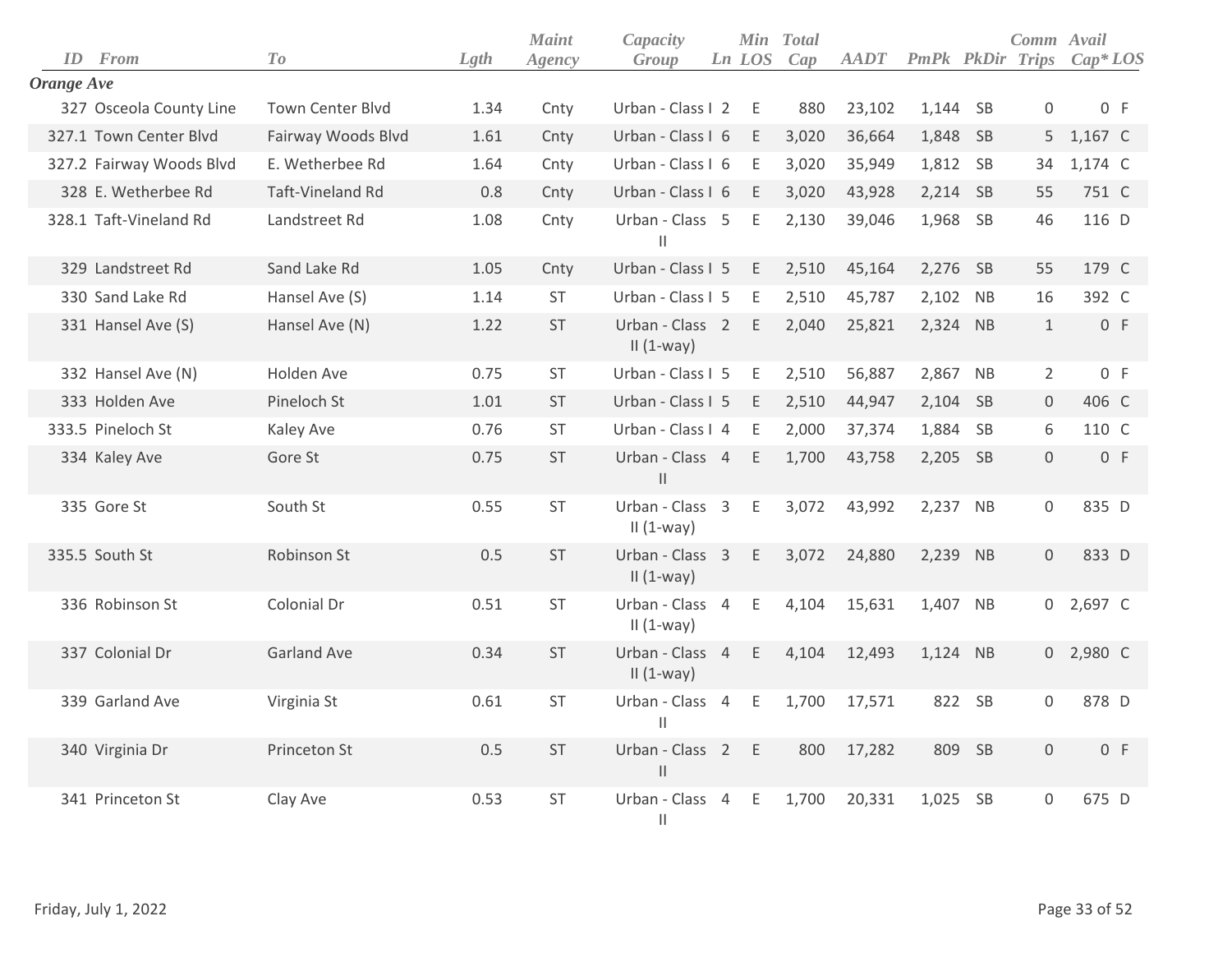| ID | From                                                        | To                                 | Lgth | <b>Maint</b><br>Agency | Capacity<br>Group                             |                | Min<br>Ln LOS | <b>Total</b><br>Cap | <b>AADT</b> | <b>PmPk</b> PkDir |           | Comm Avail<br>Trips | $Cap^*LOS$ |
|----|-------------------------------------------------------------|------------------------------------|------|------------------------|-----------------------------------------------|----------------|---------------|---------------------|-------------|-------------------|-----------|---------------------|------------|
|    | 342 Clay Ave                                                | Orlando Ave                        | 0.68 | ST                     | Urban - Class 4<br>$\ensuremath{\mathsf{II}}$ |                | $\mathsf E$   | 1,700               | 18,271      | 839               | <b>NB</b> | 0                   | 861 D      |
|    | 343 Orlando Ave                                             | <b>Fairbanks Ave</b>               | 0.74 | ST                     | Urban - Class<br>$\mathbf{  }$                | $\overline{4}$ | Ε             | 1,700               | 17,996      | 826               | SB        | 0                   | 874 D      |
|    | Orange Ave / Hansel Ave                                     |                                    |      |                        |                                               |                |               |                     |             |                   |           |                     |            |
|    | 176 Orange Ave                                              | Orange Ave                         | 1.23 | <b>ST</b>              | Urban - Class 2<br>$1(1-way)$                 |                | E             | 2,400               | 48,989      | 2,337 SB          |           | 0                   | 63 D       |
|    | <b>Orange Blossom Tr</b>                                    |                                    |      |                        |                                               |                |               |                     |             |                   |           |                     |            |
|    | 299 Osceola County Line                                     | Central Florida<br>Greeneway       | 1.89 | <b>ST</b>              | Urban - Class I 6                             |                | E             | 3,020               | 53,744      | 2,515             | <b>SB</b> | 0                   | 505 C      |
|    | 299.1 Central Florida<br>Greeneway                          | Wetherbee Rd / Ginger<br>Mill Blvd | 0.81 | <b>ST</b>              | Urban - Class I 6                             |                | E             | 3,020               | 48,897      | 2,464 SB          |           | 108                 | 448 C      |
|    | 300 Wetherbee Rd / Ginger Central Florida Pkwy<br>Mill Blvd |                                    | 1.4  | ST                     | Urban - Class I 6                             |                | Ε             | 3,020               | 58,168      | 2,932             | SB        | 264                 | 0 F        |
|    | 301 Central Florida Pkwy                                    | <b>Taft-Vineland Rd</b>            | 0.96 | <b>ST</b>              | Urban - Class I 6                             |                | E             | 3,020               | 45,881      | 2,312 SB          |           | 327                 | 381 C      |
|    | 301.1 Taft-Vineland Rd                                      | Landstreet Rd                      | 1.01 | <b>ST</b>              | Urban - Class I 6                             |                | Ε             | 3,020               | 51,874      | 2,568             | <b>SB</b> | 172                 | 280 C      |
|    | 301.3 Landstreet Rd                                         | Sand Lake Rd                       | 1.01 | <b>ST</b>              | Urban - Class I 6                             |                | E             | 3,020               | 66,290      | 3,341             | SB        | 96                  | 0 F        |
|    | 302 Sand Lake Rd                                            | Orlando Central Pkwy               | 0.91 | <b>ST</b>              | Urban - Class I 6                             |                | Ε             | 3,020               | 52,749      | 2,374             | <b>SB</b> | 13                  | 633 C      |
|    | 302.1 Orlando Central Pkwy                                  | Oak Ridge Rd                       | 0.66 | <b>ST</b>              | Urban - Class I 6                             |                | E             | 3,020               | 55,289      | 2,687             | <b>NB</b> | 14                  | 319 C      |
|    | 303 Oak Ridge Rd                                            | Americana Blvd                     | 0.8  | <b>ST</b>              | Urban - Class I 6                             |                | Ε             | 3,020               | 59,901      | 2,749             | <b>NB</b> | 4                   | 267 C      |
|    | 303.1 Americana Blvd                                        | Holden Ave                         | 0.7  | <b>ST</b>              | Urban - Class I 6                             |                | E             | 3,020               | 58,904      | 2,757             | <b>NB</b> | 4                   | 259 C      |
|    | 304 Holden Ave                                              | Interstate 4                       | 1.11 | <b>ST</b>              | Urban - Class I 6                             |                | Ε             | 3,020               | 56,632      | 2,650             | <b>SB</b> | $\overline{2}$      | 368 C      |
|    | 305 Interstate 4                                            | Kaley Ave                          | 0.65 | <b>ST</b>              | Urban - Class 4<br>$\mathbf{H}$               |                | Ε             | 1,700               | 32,836      | 1,655             | <b>NB</b> | $\mathbf 1$         | 44 E       |
|    | 305.2 Kaley Ave                                             | East-West Expy                     | 1.07 | ST                     | Urban - Class 4<br>$\mathsf{II}$              |                | Ε             | 1,700               | 36,415      | 1,737             | <b>NB</b> | 0                   | 0 F        |
|    | 306 East-West Expy                                          | <b>Washington St</b>               | 0.57 | ST                     | Urban - Class 4<br>$\vert\vert$               |                | E             | 1,700               | 37,941      | 1,912 SB          |           | 21                  | 0 F        |
|    | 306.2 Washington St                                         | Colonial Dr                        | 0.65 | ST                     | Urban - Class 4<br>$\mathbf{  }$              |                | E             | 1,700               | 30,897      | 1,474 SB          |           | 0                   | 226 D      |
|    | 307 Colonial Dr                                             | Princeton St                       | 1.46 | ST                     | Urban - Class I 4                             |                | E             | 2,000               | 38,192      | 1,822 NB          |           | 0                   | 178 C      |
|    |                                                             |                                    |      |                        |                                               |                |               |                     |             |                   |           |                     |            |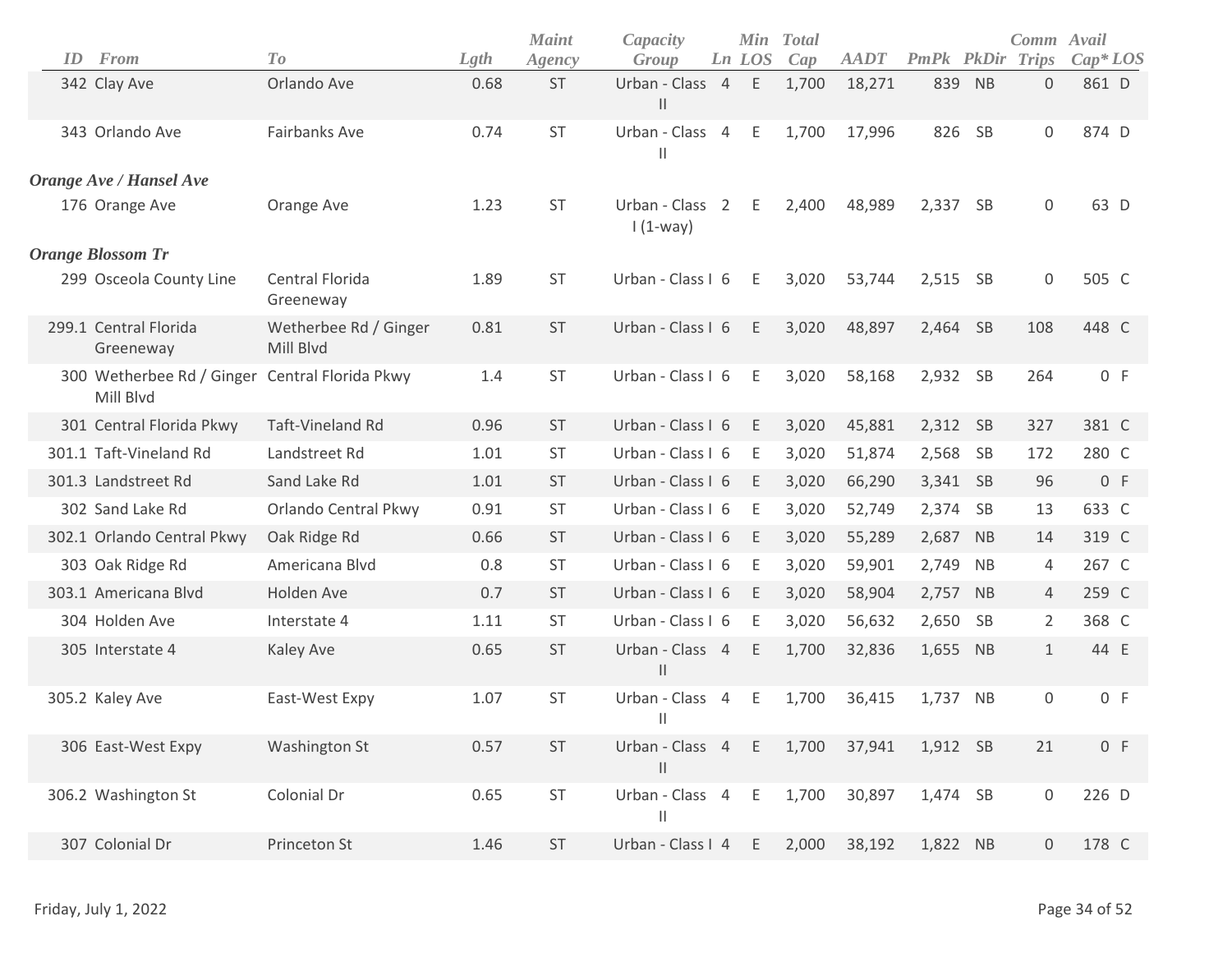| ID          | From                     | To                   | Lgth | <b>Maint</b><br>Agency | Capacity<br>Group                  |                | Min<br>Ln LOS | <b>Total</b><br>Cap | <b>AADT</b> | PmPk     |           | Comm Avail<br><b>PkDir Trips</b> | $Cap^*LOS$ |  |
|-------------|--------------------------|----------------------|------|------------------------|------------------------------------|----------------|---------------|---------------------|-------------|----------|-----------|----------------------------------|------------|--|
|             | 307.5 Princeton St       | Silver Star Rd       | 0.46 | ST                     | Urban - Class I 4                  |                | E             | 2,000               | 36,665      | 1,848    | <b>NB</b> | $\boldsymbol{0}$                 | 152 C      |  |
|             | 308 Silver Star Rd       | John Young Pkwy      | 1.49 | <b>ST</b>              | Urban - Class I 4                  |                | Ε             | 2,000               | 36,079      | 1,818    | <b>NB</b> | $\mathsf{O}\xspace$              | 182 C      |  |
|             | 308.1 John Young Pkwy    | Clarcona-Ocoee Rd    | 1.42 | <b>ST</b>              | Urban - Class I 4                  |                | Ε             | 2,000               | 39,059      | 1,969    | <b>NB</b> | $\boldsymbol{0}$                 | 31 D       |  |
|             | 309 Clarcona-Ocoee Rd    | Rose Ave             | 0.79 | <b>ST</b>              | Urban - Class I 4                  |                | Ε             | 2,000               | 35,895      | 1,809    | <b>NB</b> | $\overline{2}$                   | 189 C      |  |
|             | 309.5 Rose Ave           | Seminole County Line | 1.64 | <b>ST</b>              | Urban - Class I 4                  |                | Ε             | 2,000               | 33,872      | 1,707    | <b>NB</b> | 11                               | 282 C      |  |
|             | 310 Seminole County Line | Piedmont-Wekiwa Rd   | 0.92 | <b>ST</b>              | Urban - Class I 4                  |                | Ε             | 2,000               | 33,372      | 1,682    | <b>NB</b> | 8                                | 310 C      |  |
|             | 311 Piedmont-Wekiwa Rd   | Roger Williams Rd    | 1.16 | <b>ST</b>              | Urban - Class I 4                  |                | Ε             | 2,000               | 28,657      | 1,444 WB |           | 29                               | 527 C      |  |
|             | 311.1 Roger Williams Rd  | Semoran Blvd         | 1.04 | <b>ST</b>              | Urban - Class I 4                  |                | Ε             | 2,000               | 29,516      | 1,488    | <b>NB</b> | 41                               | 471 C      |  |
|             | 312 Semoran Blvd         | Park Ave             | 0.63 | <b>ST</b>              | Urban - Class 4<br>Ш               |                | Ε             | 1,700               | 43,187      | 2,021 NB |           | 24                               | 0 F        |  |
|             | 312.5 Park Ave           | Western Bltwy        | 1.33 | <b>ST</b>              | Urban - Class I 4                  |                | E             | 2,000               | 43,639      | 2,160    | <b>SB</b> | 5                                | 0 F        |  |
|             | 312.6 Western Bltwy      | Plymouth Sorrento Rd | 1.9  | <b>ST</b>              | Urban - Class I 4                  |                | Ε             | 2,000               | 31,647      | 1,595    | <b>NB</b> | 15                               | 390 C      |  |
|             | 313 Plymouth Sorrento Rd | Ponkan Rd            | 3.71 | <b>ST</b>              | Artplan<br>2019028<br>Rural        | $\overline{4}$ | D             | 2,160               | 35,600      | 1,860 NB |           | 125                              | 175 B      |  |
|             | 314 Ponkan Rd            | Sadler Rd            | 1.91 | <b>ST</b>              | Artplan<br>2019028<br>Rural        | 4              | D             | 2,160               | 35,600      | 1,860    | NB        | 520                              | 0 F        |  |
|             | 314.1 Sadler Rd          | Earlwood Ave         | 1.06 | <b>ST</b>              | Artplan<br>2019028<br>Rural        | $\overline{4}$ | D             | 2,160               | 26,000      | 1,299    | <b>NB</b> | 590                              | 271 B      |  |
|             | 314.15 Earlwood Ave      | Lake County Line     | 1.57 | <b>ST</b>              | Artplan<br>2019028<br>Rural        | 4              | D             | 2,160               | 32,445      | 1,695    | <b>NB</b> | 487                              | 0 F        |  |
|             | <b>Orangewood Blvd</b>   |                      |      |                        |                                    |                |               |                     |             |          |           |                                  |            |  |
|             | 344 Beachline Expy       | Central Florida Pkwy | 0.96 | Cnty                   | Urban - Class I 4                  |                | Ε             | 2,000               | 20,436      | 1,030    | -SB       | 23                               | 947 C      |  |
| Orlando Ave |                          |                      |      |                        |                                    |                |               |                     |             |          |           |                                  |            |  |
|             | 279 Orange Ave           | Fairbanks Ave        | 0.5  | ST                     | Urban - Class 4 E<br>$\mathbf{II}$ |                |               | 1,700               | 43,809      | 2,129 SB |           | $\boldsymbol{0}$                 | 0 F        |  |
|             | 280 Fairbanks Ave        | Lee Rd               | 0.89 | <b>ST</b>              | Urban - Class 4<br>$\mathbf{II}$   |                | E             | 1,700               | 42,327      | 1,943 SB |           | $\mathsf{O}\xspace$              | 0 F        |  |
|             | 281 Lee Rd               | Park Ave             | 0.5  | ST                     | Urban - Class I 6                  |                | E             | 3,020               | 44,540      | 2,245 NB |           | 0                                | 775 C      |  |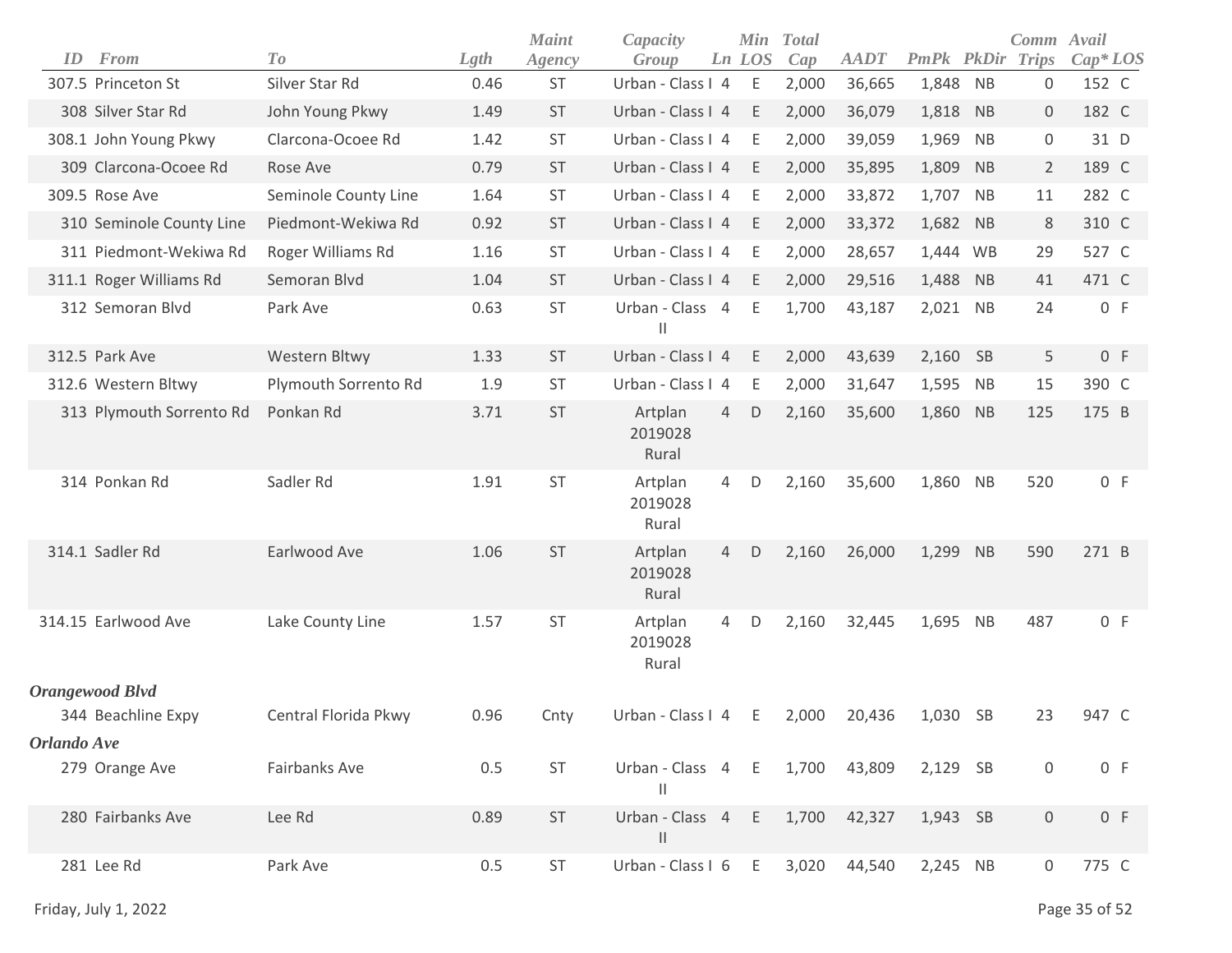| ID                | From                                               | To                   | Lgth | <b>Maint</b><br>Agency | Capacity<br>Group                |                | Min<br>Ln LOS | <b>Total</b><br>Cap | <b>AADT</b> | PmPk PkDir |           | Comm Avail<br><b>Trips</b> | $Cap*LOS$ |
|-------------------|----------------------------------------------------|----------------------|------|------------------------|----------------------------------|----------------|---------------|---------------------|-------------|------------|-----------|----------------------------|-----------|
|                   | 282 Park Ave                                       | Kennedy Blvd         | 0.37 | <b>ST</b>              | Urban - Class I 6                |                | E             | 3,020               | 54,371      | 2,740      | <b>NB</b> | $\mathbf{0}$               | 280 C     |
|                   | 283 Kennedy Blvd                                   | Horatio Ave          | 0.64 | <b>ST</b>              | Urban - Class I 6                |                | $\mathsf E$   | 3,020               | 57,489      | 2,897      | <b>NB</b> | $\mathbf 0$                | 123 C     |
|                   | 284 Horatio Ave                                    | Seminole County Line | 0.93 | <b>ST</b>              | Urban - Class I 6                |                | E             | 3,020               | 35,418      | 1,785 NB   |           | $\overline{0}$             | $1,235$ C |
|                   | <b>Orlando Central Pkwy</b><br>345 Lake Ellenor Dr | Orange Blossom Tr    | 0.25 | Cnty                   | Urban - Class 4<br>$\mathbf{I}$  |                | E             | 1,700               | 6,677       | 337 WB     |           |                            | 1 1,362 C |
| Osceola Pkwy      |                                                    |                      |      |                        |                                  |                |               |                     |             |            |           |                            |           |
|                   | 347.2 John Young Pkwy                              | Orange Blossom Tr    | 1.08 | Out County             | Urban - Class I 4                |                | Ε             | 2,000               | 39,993      | 1,872 WB   |           | $\boldsymbol{0}$           | 128 C     |
|                   | 347.5 Orange Blossom Tr                            | Orange Avenue        | 0.7  | Out County             | Urban - Class I 6                |                | Ε             | 3,020               | 52,496      | 2,410 WB   |           | $\mathsf{O}\xspace$        | 610 C     |
|                   | <b>Osceola St / Delaney Ave</b><br>347 Baxter Ave  | Michigan St          | 0.65 | Cnty                   | Urban - Class 2<br>$\mathsf{I}$  |                | E             | 800                 | 9,078       | 462 SB     |           | $\mathsf{O}\xspace$        | 338 D     |
| Overstreet Rd     |                                                    |                      |      |                        |                                  |                |               |                     |             |            |           |                            |           |
|                   | 347.8 Winter Garden-<br>Vineland Rd                | Londale Blvd         | 1.33 | Cnty                   | Horizons<br>West - Class I       | $2^{\circ}$    | E             | 880                 | 5,056       | 250 WB     |           | 226                        | 404 C     |
|                   | 347.9 Londale Blvd                                 | Ficquette Rd         | 0.54 | Cnty                   | Horizons<br>West - Class I       |                | 2 E           | 880                 | 8,044       | 384 NB     |           | 149                        | 347 C     |
|                   | Palm Pkwy / Turkey Lake Rd                         |                      |      |                        |                                  |                |               |                     |             |            |           |                            |           |
|                   | 348.55 Winter Garden-<br>Vineland Rd               | Central Florida Pkwy | 2.68 | Cnty                   | Urban - Class I 4                |                | E             | 2,000               | 26,044      | 1,313 SB   |           | 226                        | 461 C     |
| <b>Palmer Ave</b> |                                                    |                      |      |                        |                                  |                |               |                     |             |            |           |                            |           |
|                   | 348.5 Park Ave                                     | Lakemont Ave         | 1.46 |                        | Winter Park Urban - Class 2<br>Ш |                | - E           | 800                 | 13,773      | 700        | EB        | $\mathbf 0$                | 100 D     |
| Park Ave          |                                                    |                      |      |                        |                                  |                |               |                     |             |            |           |                            |           |
|                   | 348 Cleveland St                                   | Orange Blossom Tr    | 1.27 | Cnty                   | Urban - Class I 2                |                | E             | 880                 | 13,516      | 669        | <b>NB</b> | 40                         | 171 C     |
|                   | 381 Orange Blossom Tr                              | Martin Rd            | 1.25 | Cnty                   | Urban - Class 5<br>$\mathsf{II}$ |                | E             | 2,130               | 22,822      | 1,150      | NB        | 3                          | 977 D     |
|                   | 474 Fairbanks Ave                                  | Palmer Ave           |      | 1.04 Winter Park       | Urban - Class 2<br>$\mathsf{II}$ |                | E             | 800                 | 5,387       | 274 NB     |           | 0                          | 526 C     |
|                   | 475 Palmer Ave                                     | Orlando Ave          | 1.07 | <b>Winter Park</b>     | Urban - Class<br>$\mathsf{II}$   | $\overline{2}$ | E             | 800                 | 6,704       | 341 WB     |           | 0                          | 459 C     |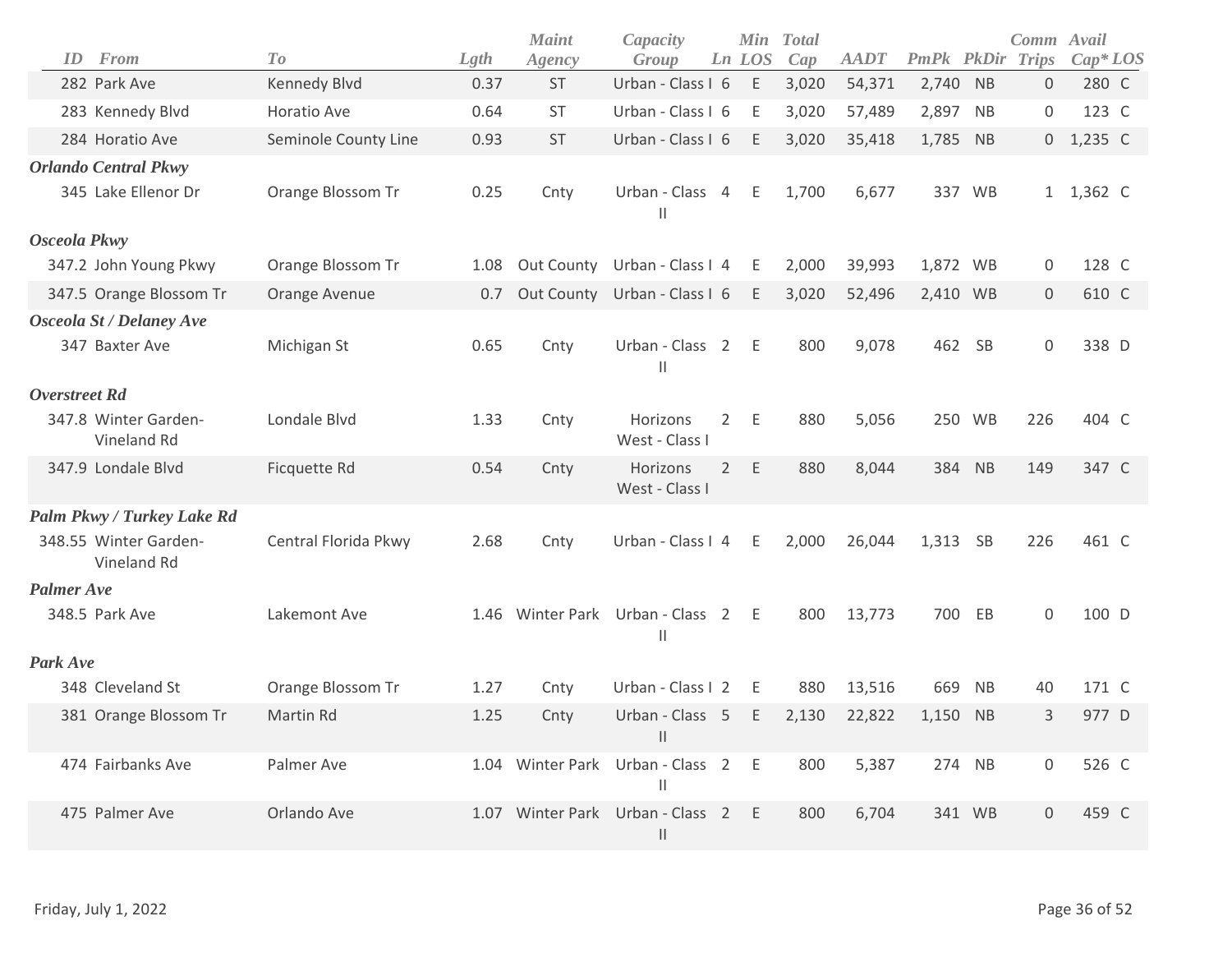| <b>ID</b> From              | T o               | Lgth | <b>Maint</b><br>Agency | Capacity<br>Group                                        |                | Ln LOS      | Min Total<br>Cap | <b>AADT</b> | <b>PmPk PkDir Trips</b> |           | Comm Avail       | $Cap^*LOS$  |
|-----------------------------|-------------------|------|------------------------|----------------------------------------------------------|----------------|-------------|------------------|-------------|-------------------------|-----------|------------------|-------------|
| Park Ridge-Gotha Rd         |                   |      |                        |                                                          |                |             |                  |             |                         |           |                  |             |
| 171 Maguire Rd              | 6th St            | 1.26 | Cnty                   | Rural<br>Signalized                                      | $\overline{2}$ | D           | 740              | 5,267       |                         | 275 WB    | 20               | 445 C       |
| Peel Ave                    |                   |      |                        |                                                          |                |             |                  |             |                         |           |                  |             |
| 349 Lake Margaret Dr        | Michigan St       | 0.5  | Cnty                   | Urban - Class 2<br>$\begin{array}{c} \hline \end{array}$ |                | - E         | 800              | 2,233       | 114                     | - SB      | 0                | 686 C       |
| 349.5 Michigan St           | Curry Ford Rd     | 0.75 | Cnty                   | Urban - Class 2<br>$\vert\vert$                          |                | E           | 800              | 4,615       | 224                     | SB        | $\mathbf 0$      | 576 C       |
| Percival Rd / Lake Price Dr |                   |      |                        |                                                          |                |             |                  |             |                         |           |                  |             |
| 349.7 N. Tanner Rd          | Lake Pickett Rd   | 1.8  | Cnty                   | Urban - Class 2<br>$\mathbf{  }$                         |                | E           | 800              | 6,647       | 329                     | <b>NB</b> | 3                | 468 C       |
| <b>Pershing Ave</b>         |                   |      |                        |                                                          |                |             |                  |             |                         |           |                  |             |
| 350 Bumby Ave               | Conway Gardens Rd | 0.75 | Cnty                   | Urban - Class 2<br>$\begin{array}{c} \hline \end{array}$ |                | - E         | 800              | 10,774      | 548                     | EB        | 0                | 252 D       |
| 352 Semoran Blyd            | Goldenrod Rd      | 1.51 | Cnty                   | Urban - Class I 4                                        |                | E           | 2,000            | 24,336      | 1,227 EB                |           | 41               | 732 C       |
| Piedmont-Wekiwa Rd          |                   |      |                        |                                                          |                |             |                  |             |                         |           |                  |             |
| 354 Orange Blossom Tr       | Semoran Blvd      | 1.31 | Cnty                   | Urban - Class I 4                                        |                | E           | 2,000            | 32,046      | 1,615                   | <b>NB</b> | 3                | 382 C       |
| <b>Pine Hills Rd</b>        |                   |      |                        |                                                          |                |             |                  |             |                         |           |                  |             |
| 354.1 Old Winter Garden Rd  | Colonial Dr       | 0.73 | Cnty                   | Urban - Class I 4                                        |                | E           | 2,000            | 19,069      | 927                     | <b>NB</b> | 20               | 1,053 C     |
| 354.2 Colonial Dr           | <b>Balboa Dr</b>  | 0.43 | Cnty                   | Urban - Class I 4                                        |                | E           | 2,000            | 39,331      | 1,876 SB                |           | 3                | 121 C       |
| 355 Balboa Dr               | Silver Star Rd    | 1.38 | Cnty                   | Urban - Class I 4                                        |                | E           | 2,000            | 36,191      | 1,726                   | <b>NB</b> | $\boldsymbol{0}$ | 274 C       |
| 356 Silver Star Rd          | North Lane        | 1.27 | Cnty                   | Urban - Class I 4                                        |                | E           | 2,000            | 33,634      | 1,695 NB                |           | $\mathbf 0$      | 305 C       |
| 357 North Lane              | Clarcona-Ocoee Rd | 1.03 | Cnty                   | Urban - Class I 4                                        |                | E           | 2,000            | 25,913      | 1,283                   | SB        | 15               | 702 C       |
| 357.1 Clarcona-Ocoee Rd     | Beggs Rd          | 0.98 | Cnty                   | Urban - Class I 4                                        |                | E           | 2,000            | 15,000      | 702                     | <b>NB</b> | 19               | 1,279 C     |
| <b>Plymouth-Sorrento Rd</b> |                   |      |                        |                                                          |                |             |                  |             |                         |           |                  |             |
| 357.9 Lake County Line      | Kelly Park Rd     | 2.01 | Cnty                   | Rural<br>Signalized                                      | $\overline{2}$ | $\mathsf D$ | 740              | 10,483      | 548                     | NB        | 8                | 184 C       |
| 358 Kelly Park Rd           | Ponkan Rd         | 2.03 | Cnty                   | Rural Undev. 2<br>Hwy                                    |                | D           | 740              | 6,723       | 351                     | <b>NB</b> | 21               | 368 C       |
| 359 Ponkan Rd               | Orange Blossom Tr | 2.37 | Cnty                   | Urban Hwy                                                | $\overline{2}$ | E           | 1,640            | 8,147       | 403                     | <b>NB</b> |                  | 112 1,125 C |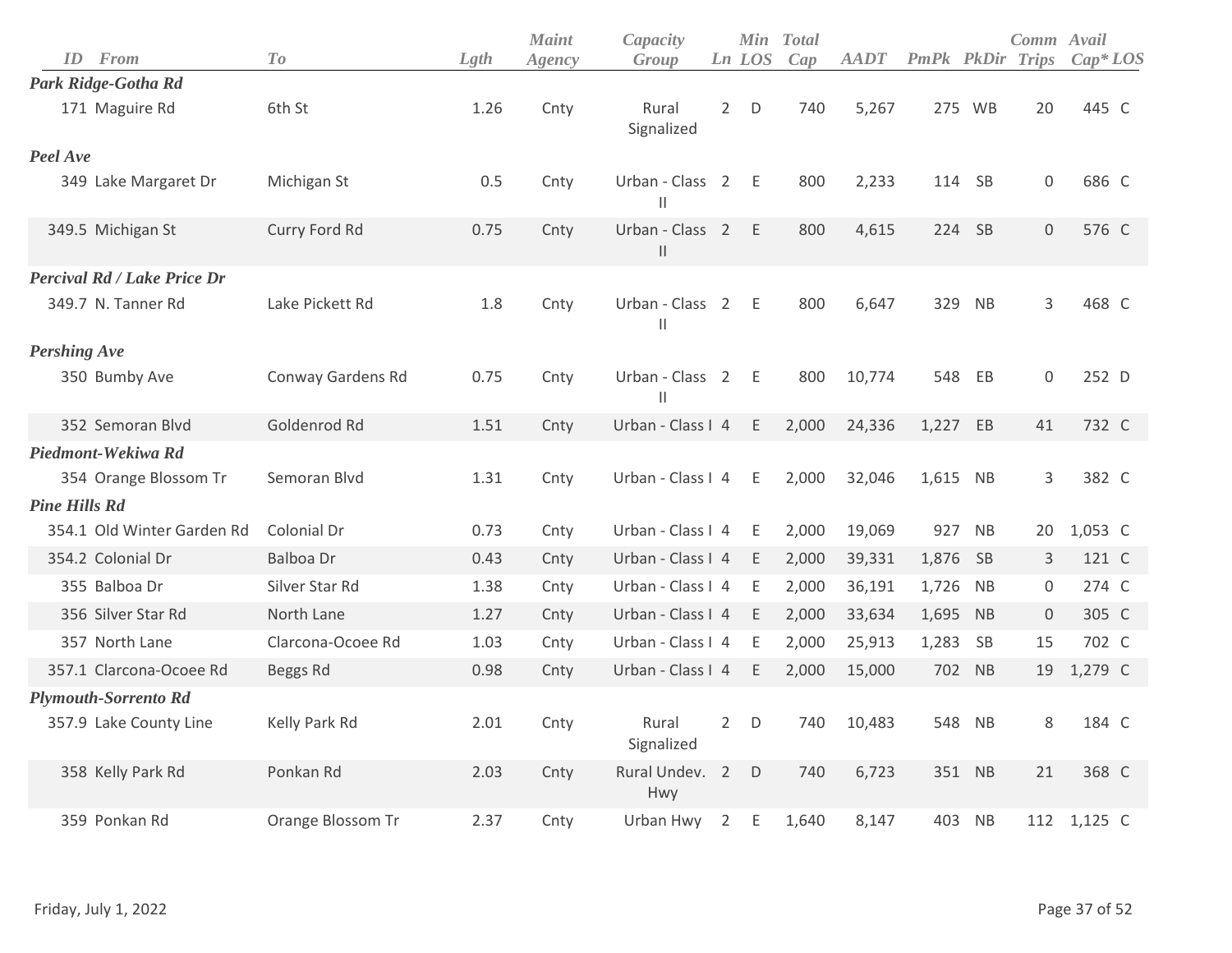|                     | <b>ID</b> From           | To                    | Lgth         | <b>Maint</b><br>Agency | Capacity<br>Group                  |   | Ln LOS | Min Total<br>Cap | <b>AADT</b> | <b>PmPk</b> PkDir |        | Comm Avail<br>Trips | $Cap^*LOS$  |
|---------------------|--------------------------|-----------------------|--------------|------------------------|------------------------------------|---|--------|------------------|-------------|-------------------|--------|---------------------|-------------|
|                     | Pointe Plaza Ave         |                       |              |                        |                                    |   |        |                  |             |                   |        |                     |             |
|                     | 359.1 International Dr   | <b>Universal Blvd</b> | 0.43         | Cnty                   | Urban - Class 4<br>$\mathbf{H}$    |   | E      | 1,700            | 9,925       |                   | 491 EB |                     | 20 1,189 C  |
| <b>Ponkan Rd</b>    |                          |                       |              |                        |                                    |   |        |                  |             |                   |        |                     |             |
|                     | 360 Orange Blossom Tr    | Plymouth Sorrento Rd  | 2.61         | Cnty                   | Rural Undev. 2<br>Hwy              |   | D      | 740              | 4,761       |                   | 235 WB | 187                 | 318 C       |
|                     | 361 Plymouth Sorrento Rd | Rock Springs Rd       | 3.18         | Cnty                   | Urban - Class I 2                  |   | E      | 880              | 5,742       |                   | 284 WB | 33                  | 563 C       |
| <b>Porter Rd</b>    |                          |                       |              |                        |                                    |   |        |                  |             |                   |        |                     |             |
|                     | 361.1 Avalon Rd          | Sumerlake Park Blvd   | 0.78         | Cnty                   | Horizons<br>West - Class II        | 4 | Ε      | 2,000            | 3,833       |                   | 179 WB | 1002                | 819 B       |
| <b>Powers</b> Dr    |                          |                       |              |                        |                                    |   |        |                  |             |                   |        |                     |             |
|                     | 362 Old Winter Garden Rd | Colonial Dr           | 0.96         | Cnty                   | Urban - Class 2<br>$\mathbf{H}$    |   | E      | 800              | 11,675      | 557               | NB     | $\overline{2}$      | 241 D       |
|                     | 363 Colonial Dr          | Silver Star Rd        | 1.76         | Cnty                   | Urban - Class 2<br>$\mathbf{H}$    |   | E      | 800              | 10,606      |                   | 496 SB | $\overline{2}$      | 302 D       |
|                     | 364 Silver Star Rd       | North Lane            | 1.27         | Cnty                   | Urban - Class 2<br>Ш               |   | E      | 800              | 16,591      |                   | 844 NB | 0                   | 0 F         |
|                     | 365 North Lane           | Clarcona-Ocoee Rd     | 1.02         | Cnty                   | Urban - Class 2<br>$\mathbf{H}$    |   | E      | 800              | 8,886       |                   | 408 NB | 18                  | 374 D       |
| <b>Premier Row</b>  |                          |                       |              |                        |                                    |   |        |                  |             |                   |        |                     |             |
|                     | 366 President's Dr       | Orange Blossom Tr     | 0.87         | Cnty                   | Urban - Class 2 E<br>$\mathbf{H}$  |   |        | 800              | 7,373       | 365               | EB     | $\mathbf 0$         | 435 C       |
| <b>Primrose Ave</b> |                          |                       |              |                        |                                    |   |        |                  |             |                   |        |                     |             |
|                     | 367 Curry Ford Rd        | South St              | $\mathbf{1}$ | Cnty                   | Urban - Class 2 E<br>$\mathbf{H}$  |   |        | 800              | 10,076      |                   | 512 NB | $\mathbf 0$         | 288 D       |
| <b>Princeton St</b> |                          |                       |              |                        |                                    |   |        |                  |             |                   |        |                     |             |
|                     | 370 Orange Blossom Tr    | Edgewater Dr          | 0.99         | <b>ST</b>              | Urban - Class 2<br>$II(1-way)$     |   | E      | 2,040            | 8,696       | 783               | EB     |                     | $0$ 1,257 C |
|                     | 371 Edgewater Dr         | Orange Ave            | 1.01         | ST                     | Urban - Class 4 E<br>$\mathbf{  }$ |   |        | 1,700            | 22,020      | 1,070 WB          |        | $\mathbf 0$         | 630 D       |
| <b>Raleigh St</b>   |                          |                       |              |                        |                                    |   |        |                  |             |                   |        |                     |             |
|                     | 372 Ivey Lane            | Kirkman Rd            | 1.52         | Cnty                   | Urban - Class 2 E<br>$\mid \mid$   |   |        | 800              | 12,742      |                   | 631 WB | 3                   | 166 D       |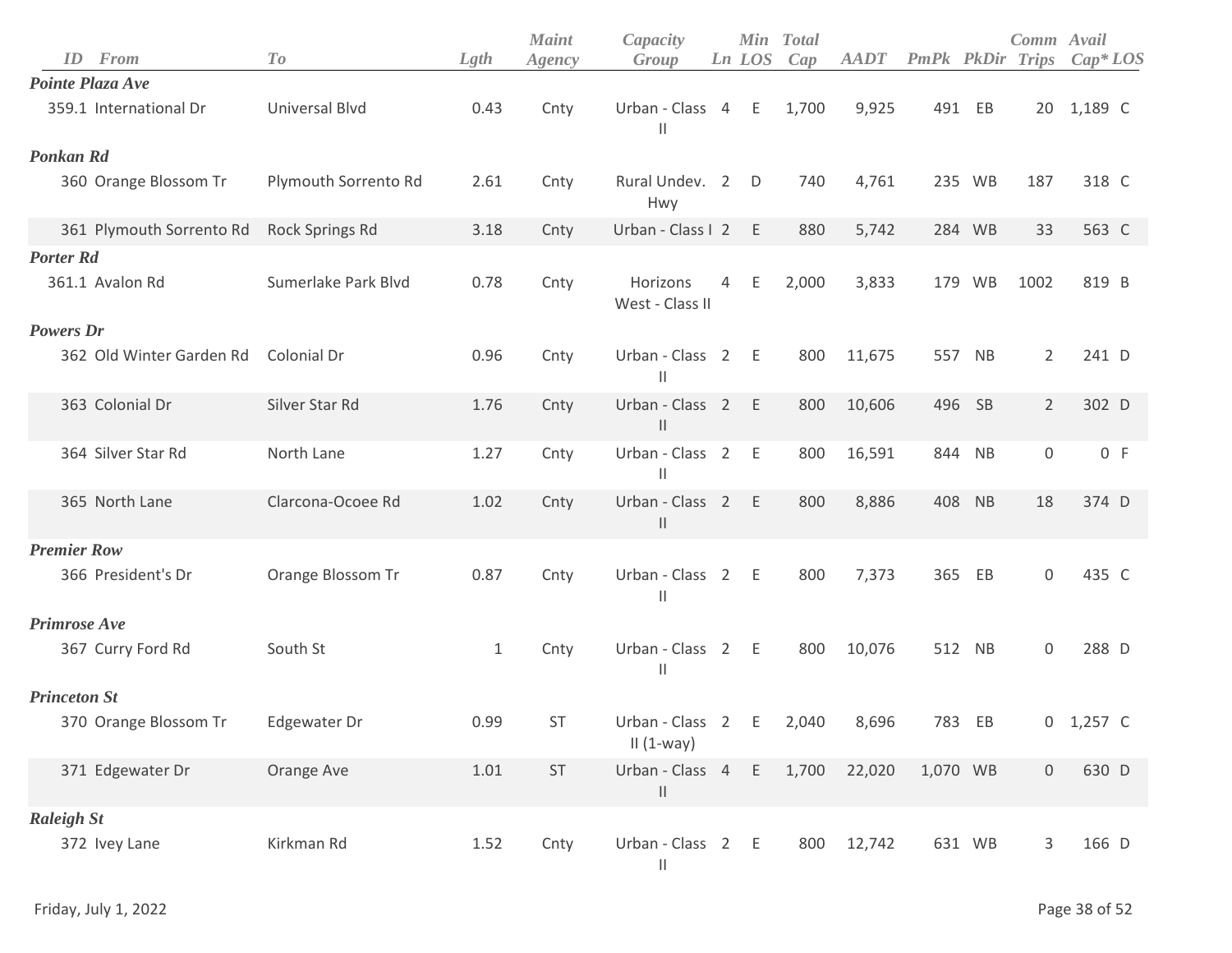| ID<br>From                   | To                    | Lgth  | <b>Maint</b><br>Agency | Capacity<br>Group                  |                | <b>Min</b><br>Ln LOS | <b>Total</b><br>Cap | <b>AADT</b> | <b>PmPk PkDir Trips</b> |           | Comm Avail          | $Cap^*LOS$  |
|------------------------------|-----------------------|-------|------------------------|------------------------------------|----------------|----------------------|---------------------|-------------|-------------------------|-----------|---------------------|-------------|
| 372.1 Kirkman Rd             | Hiawassee Rd          | 0.8   | Orlando                | Urban - Class 4 E<br>$\mathbf{  }$ |                |                      | 1,700               | 20,436      |                         | 975 WB    | 3                   | 722 D       |
| <b>Reams Rd</b>              |                       |       |                        |                                    |                |                      |                     |             |                         |           |                     |             |
| 373 Lake Hancock Rd          | Floridian Pl          | 1.73  | Cnty                   | Horizons<br>West - Class I         | $2^{\circ}$    | E                    | 880                 | 21,478      | 1,082 SB                |           | 671                 | 0 F         |
| 373.1 Floridian Pl           | <b>Taborfield Ave</b> | 1.37  | Cnty                   | Horizons<br>West - Class I         | $2^{\circ}$    | E                    | 880                 | 21,121      | 1,064 NB                |           | 771                 | 0 F         |
| 373.15 Taborfield Ave        | Silverlake Park Dr    | 0.71  | Cnty                   | Horizons<br>West - Class I         | $\overline{4}$ | E                    | 2,000               | 21,121      | 1,064 NB                |           | 775                 | 161 C       |
| <b>Rhode Island Woods Cr</b> |                       |       |                        |                                    |                |                      |                     |             |                         |           |                     |             |
| 383.1 Landstar Blvd          | Wyndham Lakes Blvd    | 0.98  | Cnty                   | Urban - Class I 4                  |                | E                    | 2,000               | 24,257      | 1,113 WB                |           | 22                  | 865 C       |
| 383.2 Wyndham Lakes Blvd     | Landstar Blvd         | 2.2   | Cnty                   | Urban - Class 2<br>$\mathbf{  }$   |                | E                    | 800                 | 8,556       | 435                     | EB        | 61                  | 304 D       |
| <b>Rio Grande Ave</b>        |                       |       |                        |                                    |                |                      |                     |             |                         |           |                     |             |
| 374 Oak Ridge Rd             | Americana Blvd        | 0.89  | Cnty                   | Urban - Class 2<br>$\mathbf{H}$    |                | $-E$                 | 800                 | 12,335      | 566                     | NB        | $\mathbf{1}$        | 233 D       |
| 375 Holden Ave               | 33rd St               | $1\,$ | Cnty                   | Urban - Class 3<br>$\mid \mid$     |                | E                    | 1,250               | 14,780      | 692 NB                  |           | $\mathbf{1}$        | 557 D       |
| 376 33rd St                  | Michigan St           | 0.38  | Cnty                   | Urban - Class 4<br>$\mathbf{H}$    |                | E                    | 1,700               | 25,440      | 1,191 SB                |           | $\overline{2}$      | 507 D       |
| 377 Michigan St              | Gore St               | 1.14  | Cnty                   | Urban - Class I 4                  |                | E                    | 2,000               | 20,416      | 937 NB                  |           |                     | $0$ 1,063 C |
| <b>Riverside Park Rd</b>     |                       |       |                        |                                    |                |                      |                     |             |                         |           |                     |             |
| 378 Magnolia Homes Rd        | Forest City Rd        | 0.75  | Cnty                   | Urban - Class 2 E<br>Ш             |                |                      | 800                 | 7,412       |                         | 377 WB    | $\boldsymbol{0}$    | 423 D       |
| <b>Roberson Rd</b>           |                       |       |                        |                                    |                |                      |                     |             |                         |           |                     |             |
| 383.6 Windermere Rd          | Maguire Rd            | 1     | Cnty                   | Rural<br>Signalized                | $2^{\circ}$    | D                    | 740                 | 14,303      | 747                     | <b>WB</b> | 16                  | 0 F         |
| <b>Robinson St</b>           |                       |       |                        |                                    |                |                      |                     |             |                         |           |                     |             |
| 379 Crystal Lake Dr          | <b>Bumby Ave</b>      | 0.5   | ST                     | Urban - Class 4 E<br>Ш             |                |                      | 1,700               | 15,228      | 767 EB                  |           | $\mathsf{O}\xspace$ | 933 D       |
| 379.1 Bumby Ave              | Summerlin Ave         | 1.01  | ST                     | Urban - Class 4<br>$\vert \vert$   |                | E                    | 1,700               | 21,408      | 1,079 EB                |           | $\boldsymbol{0}$    | 621 D       |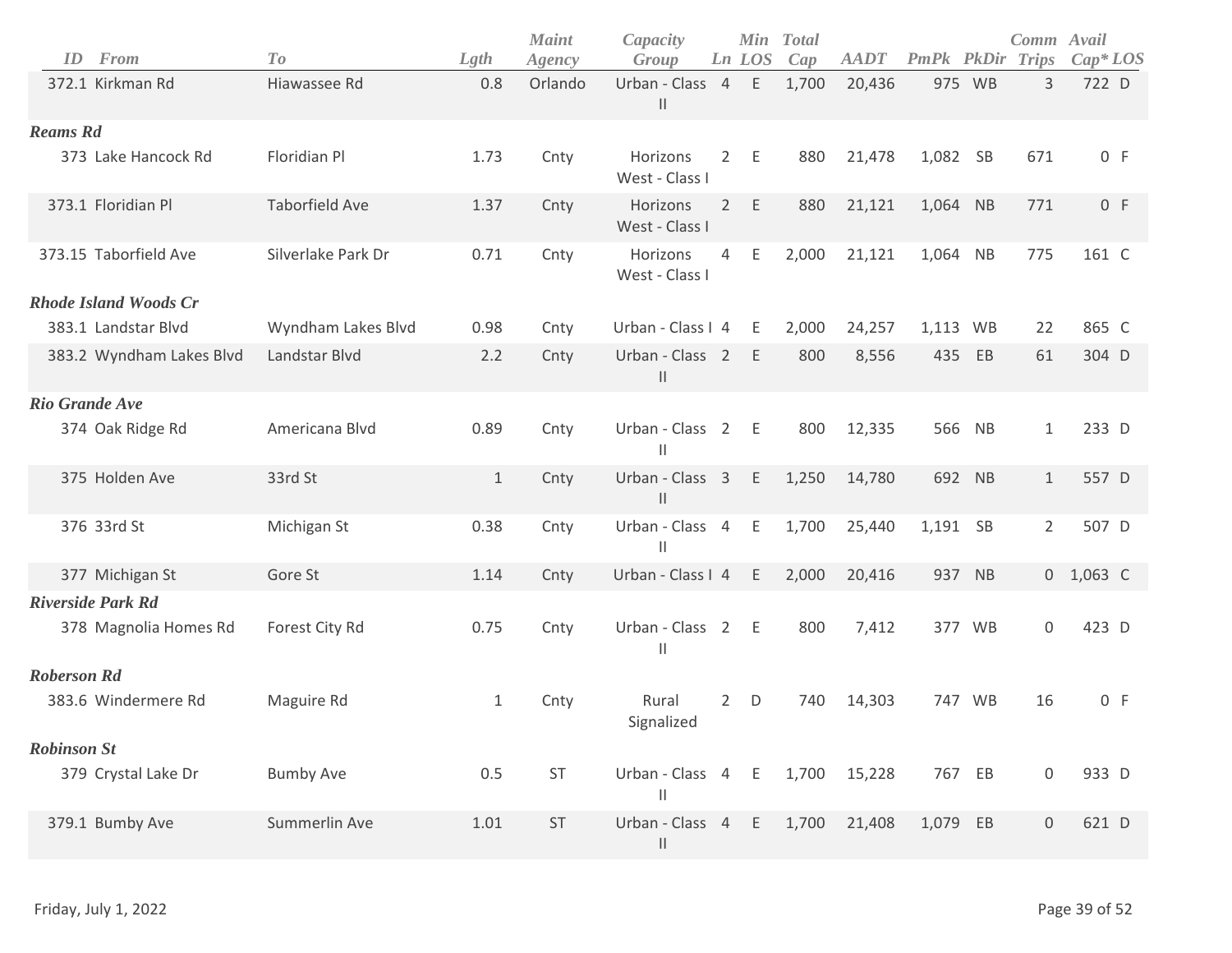| ID<br><b>From</b>      | To                           | Lgth         | <b>Maint</b> | Capacity<br>Group                             |                | <b>Min</b><br>Ln LOS | <b>Total</b><br>Cap | <b>AADT</b> | PmPk PkDir |           | Comm Avail<br>Trips | $Cap^*LOS$  |
|------------------------|------------------------------|--------------|--------------|-----------------------------------------------|----------------|----------------------|---------------------|-------------|------------|-----------|---------------------|-------------|
| 380 Summerlin Ave      | <b>Garland Ave</b>           | 0.81         | Agency<br>ST | Urban - Class<br>$\vert\vert$                 | $\overline{4}$ | Ε                    | 1,700               | 18,453      | 930        | EB        | 13                  | 757 D       |
| <b>Rock Springs Rd</b> |                              |              |              |                                               |                |                      |                     |             |            |           |                     |             |
| 382 Welch Rd           | Ponkan Rd                    | 1.54         | Cnty         | Urban - Class I 4                             |                | E                    | 2,000               | 24,302      | 1,225      | NB        | 3                   | 772 C       |
| 383 Ponkan Rd          | Kelly Park Rd                | 2.01         | Cnty         | Rural<br>Signalized                           | $\overline{4}$ | D                    | 1,580               | 17,676      | 924        | <b>NB</b> | 4                   | 652 C       |
| <b>Rosalind Ave</b>    |                              |              |              |                                               |                |                      |                     |             |            |           |                     |             |
| 254 Orange Ave (S)     | Robinson St                  | 0.79         | <b>ST</b>    | Urban - Class 3<br>$II(1-way)$                |                | Ε                    | 3,072               | 20,643      | 1,858 NB   |           |                     | $0$ 1,214 D |
| 254.1 Robinson St      | Orange Ave (N)               | 0.97         | <b>ST</b>    | Urban - Class 3<br>$II(1-way)$                |                | Ε                    | 3,072               | 17,572      | 1,581 NB   |           |                     | $0$ 1,491 D |
| Rose Ave               |                              |              |              |                                               |                |                      |                     |             |            |           |                     |             |
| 384 Clarcona-Ocoee Rd  | Orange Blossom Tr            | 0.5          | Cnty         | Urban - Class 2<br>$\mathbf{H}$               |                | E                    | 800                 | 3,739       | 168        | <b>SB</b> | $\mathbf{1}$        | 631 C       |
| 385 Orange Blossom Tr  | Edgewater Dr                 | 0.41         | Cnty         | Urban - Class 2<br>$\ensuremath{\mathsf{II}}$ |                | E                    | 800                 | 3,481       | 160        | SB        | 3                   | 637 C       |
| 386 Edgewater Dr       | Seminole County Line         | 1.01         | Cnty         | Urban - Class I 2                             |                | Ε                    | 880                 | 13,486      |            | 668 NB    | $\overline{2}$      | 210 C       |
| <b>Round Lake Rd</b>   |                              |              |              |                                               |                |                      |                     |             |            |           |                     |             |
| 387 Ponkan Rd          | Kelly Park Rd                | 2.04         | Cnty         | Rural Undev. 2<br>Hwy                         |                | D                    | 740                 | 5,364       |            | 275 NB    | 107                 | 358 C       |
| 387.1 Kelly Park Rd    | Lake County Line             | 2.04         | Cnty         | Rural Undev. 2<br>Hwy                         |                | D                    | 740                 | 2,259       |            | 114 NB    | 34                  | 592 B       |
| <b>Rouse Rd</b>        |                              |              |              |                                               |                |                      |                     |             |            |           |                     |             |
| 388 Lake Underhill Rd  | Colonial Dr                  | 1.72         | Cnty         | Urban - Class I 4                             |                | E                    | 2,000               | 21,260      | 976        | <b>SB</b> | 84                  | 940 C       |
| 389 Colonial Dr        | Lockanotosa Tr               | $\mathbf{1}$ | Cnty         | Urban - Class I 4                             |                | E                    | 2,000               | 28,617      | 1,442      | <b>NB</b> | 86                  | 472 C       |
| 389.1 Lockanotosa Tr   | <b>University Blvd</b>       | 0.99         | Cnty         | Urban - Class I 4                             |                | E                    | 2,000               | 25,754      | 1,205      | <b>SB</b> | 66                  | 729 C       |
| 390 University Blvd    | Seminole County Line         | 0.98         | Cnty         | Urban - Class I 4                             |                | Ε                    | 2,000               | 12,645      |            | 592 SB    | 48                  | 1,360 C     |
| <b>S</b> Access Rd     |                              |              |              |                                               |                |                      |                     |             |            |           |                     |             |
| 419.5 Heintzelman Blvd | Central Florida<br>Greeneway | 1.6          | Cnty         | Urban - Class I 4                             |                | E.                   | 3,590               | 47,966      | 2,374      | <b>SB</b> | 49                  | 1,167 C     |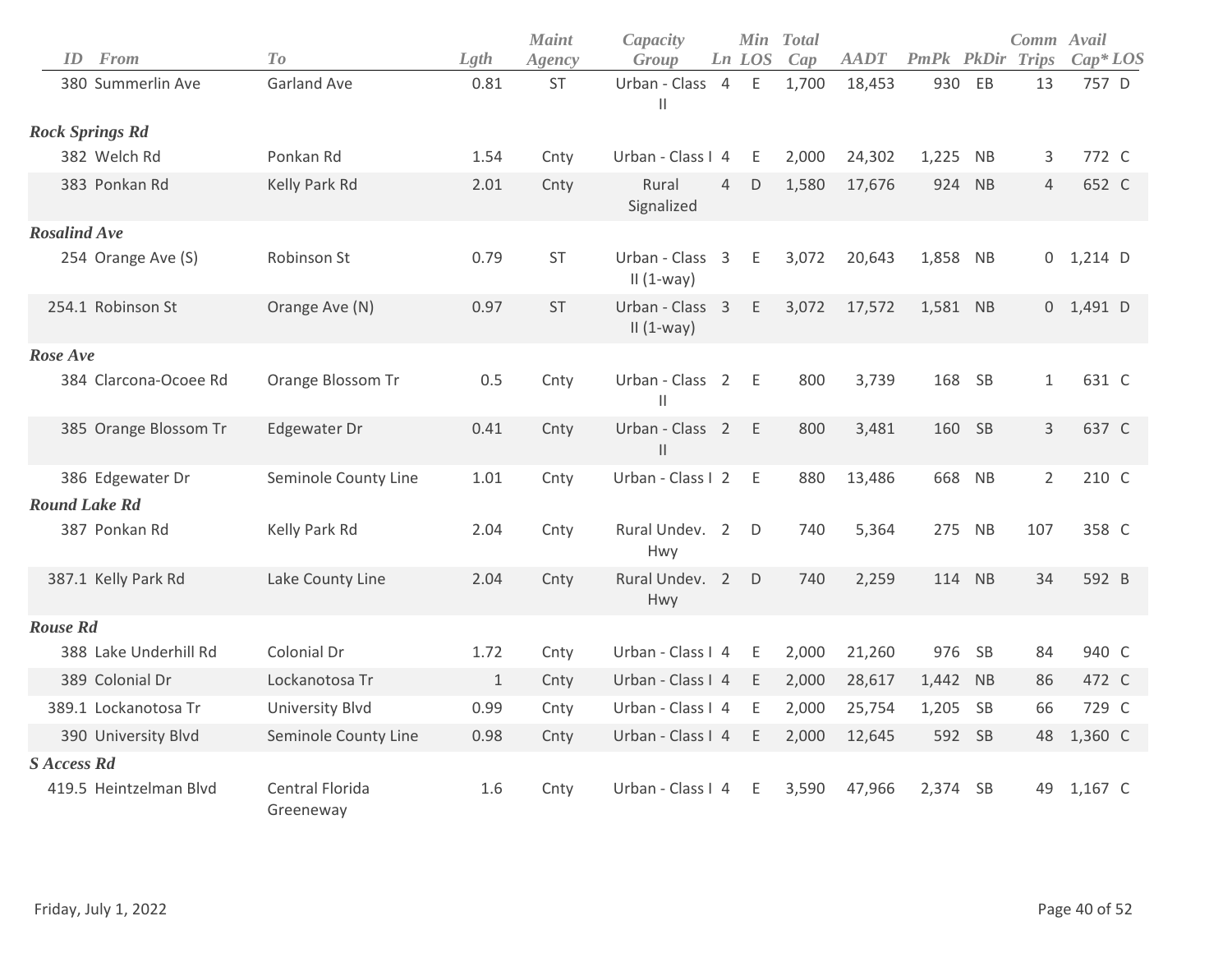| From<br>ID                     | To                | Lgth | <b>Maint</b><br>Agency | Capacity<br>Group          |                | Ln LOS      | Min Total<br>Cap | <b>AADT</b> | PmPk PkDir Trips |            | Comm Avail     | $Cap^*LOS$  |
|--------------------------------|-------------------|------|------------------------|----------------------------|----------------|-------------|------------------|-------------|------------------|------------|----------------|-------------|
| <b>Sadler Ave</b>              |                   |      |                        |                            |                |             |                  |             |                  |            |                |             |
| 391 Lake County Line           | Orange Blossom Tr | 2.37 | Cnty                   | Rural<br>Signalized        | $2^{\circ}$    | $\mathsf D$ | 740              | 6,989       | 345              | EB         | 66             | 329 C       |
| Sadler Ave / Sadler Rd         |                   |      |                        |                            |                |             |                  |             |                  |            |                |             |
| 392 Orange Blossom Tr          | Round Lake Rd     | 1.69 | Cnty                   | Rural<br>Signalized        | $2^{\circ}$    | D           | 740              | 3,960       |                  | 192 EB     | 131            | 417 C       |
| <b>Sand Lake Rd</b>            |                   |      |                        |                            |                |             |                  |             |                  |            |                |             |
| 393 Apopka-Vineland Rd         | Dr. Philips Blvd  | 0.71 | Cnty                   | Urban - Class I 4          |                | E           | 2,000            | 37,284      | 1,778 WB         |            | 53             | 169 C       |
| 394 Dr. Phillips Blvd          | Turkey Lake Rd    | 0.62 | Cnty                   | Urban - Class I 4          |                | E           | 2,000            | 50,569      | 2,549 WB         |            | 73             | 0 F         |
| 394.5 Turkey Lake Rd           | International Dr  | 0.43 | ST                     | Urban - Class I 8          |                | E           | 4,040            | 70,614      | 3,305            | EB         | 100            | 635 C       |
| 395 International Dr           | Kirkman Rd        | 0.91 | <b>ST</b>              | Urban - Class I 6          |                | E           | 3,020            | 47,500      | 2,138 WB         |            | 53             | 829 C       |
| 396 Kirkman Rd                 | John Young Pkwy   | 1.72 | ST                     | Urban - Class I 6          |                | Ε           | 3,020            | 59,000      | 2,974 WB         |            | 17             | 29 D        |
| 397 John Young Pkwy            | President's Dr    | 0.69 | <b>ST</b>              | Urban - Class I 6          |                | E           | 2,940            | 44,464      | 2,241 WB         |            | 25             | 674 C       |
| 397.1 President's Dr           | Chancellor Dr     | 0.25 | <b>ST</b>              | Urban - Class I 6          |                | E           | 3,020            | 60,629      | 3,056            | EB         | $\overline{4}$ | 0 F         |
| 397.2 Chancellor Dr            | Orange Blossom Tr | 0.69 | <b>ST</b>              | Urban - Class I 6          |                | E           | 3,020            | 60,629      | 3,056            | EB         | 21             | 0 F         |
| 397.5 Orange Blossom Tr        | Winegard Rd       | 1.02 | <b>ST</b>              | Urban - Class I 6          |                | Ε           | 3,020            | 47,190      | 2,400            | EB         | 51             | 569 C       |
| 398 Winegard Rd                | Orange Ave        | 1.24 | <b>ST</b>              | Urban - Class I 6          |                | E           | 3,020            | 47,523      | 2,417 EB         |            | 134            | 469 C       |
| <b>Sand Lake Rd / McCoy Rd</b> |                   |      |                        |                            |                |             |                  |             |                  |            |                |             |
| 399 Orange Ave                 | Beachline Expy    | 1.08 | <b>ST</b>              | Urban - Class I 4          |                | E           | 2,000            | 45,701      | 2,221 EB         |            | 48             | 0 F         |
| <b>Schofield Rd</b>            |                   |      |                        |                            |                |             |                  |             |                  |            |                |             |
| 399.2 Lake County Line         | Valencia Pkwy     | 0.65 | Cnty                   | Horizons<br>West - Hwy     | $2^{\circ}$    | E.          | 1,640            | 343         |                  | 0 WB       | 0              | 1,640 A     |
| 399.3 Valencia Pkwy            | SR 429            | 0.33 | Cnty                   | Horizons<br>West - Hwy     | $\overline{2}$ | E.          | 1,640            | 343         |                  | 17 WB      |                | $0$ 1,623 B |
| 399.4 SR 429                   | Avalon Rd         | 0.43 | Cnty                   | Horizons<br>West - Hwy     | $\mathbf{2}$   | Ε           | 1,640            | 343         |                  | 17 WB      | 36             | 1,587 B     |
| <b>Seidel Rd</b>               |                   |      |                        |                            |                |             |                  |             |                  |            |                |             |
| 399.6 Lake County Line         | Avalon Rd         | 1.34 | Cnty                   | Horizons<br>West Future    |                | 0 E         | 800              | 0           |                  | $0\quad 0$ | 802            | 0 F         |
| 399.8 Avalon Rd                | SR 429            | 0.28 | Cnty                   | Horizons<br>West - Class I | $\overline{4}$ | Ε           | 2,000            | 7,991       |                  | 381 WB     |                | 101 1,518 C |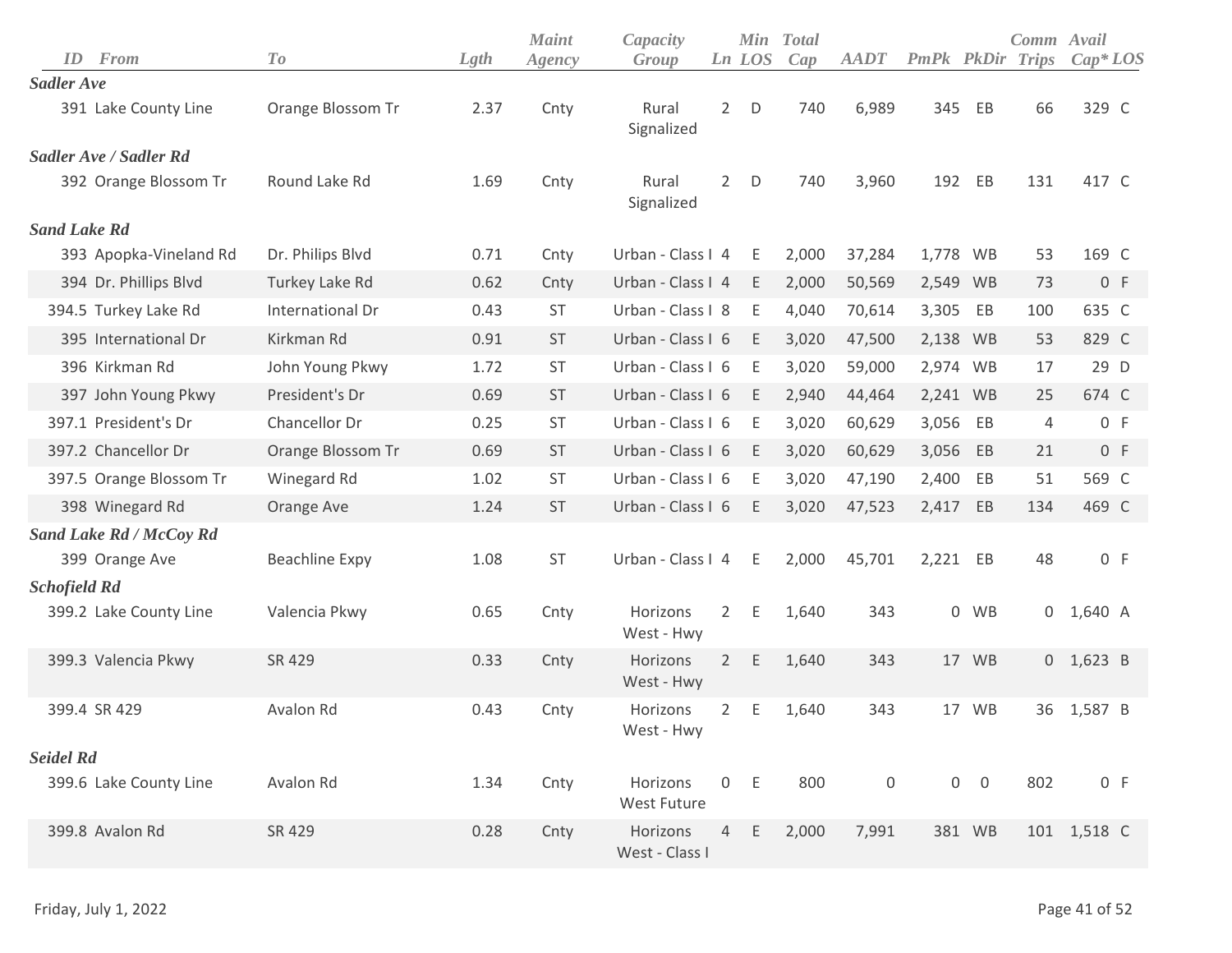| ID                    | From                       | To                     | Lgth | <b>Maint</b><br>Agency | Capacity<br>Group                |                | Min<br>Ln LOS | <b>Total</b><br>Cap | <b>AADT</b> | PmPk PkDir |           | Comm Avail<br>Trips | $Cap^*LOS$ |
|-----------------------|----------------------------|------------------------|------|------------------------|----------------------------------|----------------|---------------|---------------------|-------------|------------|-----------|---------------------|------------|
|                       | 400 SR 429                 | Murcott Blossom Blvd   | 2.29 | Cnty                   | Horizons<br>West - Class I       | 4              | E             | 2,000               | 8,235       | 393        | <b>NB</b> | 182                 | 1,425 C    |
|                       | 400.2 Murcott Blossom Blvd | Summerlake Park Blvd   | 0.69 | Cnty                   | Horizons<br>West - Class I       | $\overline{2}$ | $\mathsf E$   | 880                 | 8,953       | 435        | SB        | 929                 | 0 F        |
| <b>Seminole Dr</b>    |                            |                        |      |                        |                                  |                |               |                     |             |            |           |                     |            |
|                       | 401 Indian Dr              | Daetwyler Dr           | 0.46 | Cnty                   | Urban - Class 2<br>$\mathsf{II}$ |                | E             | 800                 | 2,920       | 148        | <b>NB</b> | 3                   | 649 C      |
| <b>Semoran Blvd</b>   |                            |                        |      |                        |                                  |                |               |                     |             |            |           |                     |            |
|                       | 402 Beachline Expy         | Hoffner Rd             | 2.07 | <b>ST</b>              | Urban - Class I 6                |                | E             | 3,020               | 64,324      | 3,126      | <b>SB</b> | 17                  | 0 F        |
|                       | 403 Hoffner Ave            | Pershing Ave           | 1.26 | ST                     | Urban - Class I 6                |                | E             | 3,020               | 64,324      | 3,126 SB   |           | 20                  | 0 F        |
|                       | 403.1 Pershing Ave         | Curry Ford Rd          | 1.7  | <b>ST</b>              | Urban - Class I 6                |                | E             | 3,020               | 68,077      | 3,125      | <b>NB</b> | 0                   | 0 F        |
|                       | 404 Curry Ford Rd          | Lake Underhill Rd      | 1.07 | ST                     | Urban - Class I 6                |                | E             | 3,020               | 67,920      | 3,301      | SB        | $\mathbf 0$         | 0 F        |
|                       | 405 Lake Underhill Rd      | Colonial Dr            | 1.26 | ST                     | Urban - Class I 6                |                | Ε             | 3,020               | 68,949      | 3,165      | SB        | 0                   | 0 F        |
|                       | 406 Colonial Dr            | Hanging Moss Rd        | 1.52 | <b>ST</b>              | Urban - Class I 6                |                | E             | 3,020               | 59,368      | 2,885      | <b>NB</b> | 10                  | 125 C      |
|                       | 407 Hanging Moss Rd        | <b>University Blvd</b> | 1.27 | <b>ST</b>              | Urban - Class I 6                |                | E             | 3,020               | 56,329      | 2,738      | <b>NB</b> | 27                  | 255 C      |
|                       | 408 University Blvd        | Seminole County Line   | 0.95 | <b>ST</b>              | Urban - Class I 6                |                | E             | 3,020               | 65,987      | 3,266      | NB        | 21                  | 0 F        |
|                       | 409 Orange Blossom Tr      | Seminole County Line   | 2.4  | <b>ST</b>              | Urban - Class I 8                |                | Ε             | 4,040               | 59,733      | 2,903 WB   |           | 117                 | 1,020 C    |
| <b>Sheeler Ave</b>    |                            |                        |      |                        |                                  |                |               |                     |             |            |           |                     |            |
|                       | 410 Keene Rd               | Apopka Blvd            | 1.44 | Cnty                   | Urban - Class I 2                |                | E.            | 880                 | 10,542      | 493        | SB        | 5                   | 382 C      |
|                       | 410.1 Apopka Blvd          | Semoran Blvd           | 0.81 | Cnty                   | Urban - Class I 2                |                | E             | 880                 | 9,863       | 462        | SB        | 68                  | 350 C      |
| <b>Silver Star Rd</b> |                            |                        |      |                        |                                  |                |               |                     |             |            |           |                     |            |
|                       | 411 Ocoee-Apopka Rd        | Clarke Rd              | 2.16 | <b>ST</b>              | Urban - Class I 2                |                | E             | 880                 | 15,748      |            | 723 WB    | 0                   | 157 C      |
|                       | 411.1 Clarke Rd            | Apopka-Vineland Rd     | 1.71 | <b>ST</b>              | Urban - Class I 4                |                | E             | 2,000               | 24,205      | 1,133 WB   |           | 0                   | 867 C      |
|                       | 412 Apopka-Vineland Rd     | Hiawassee Rd           | 0.91 | <b>ST</b>              | Urban - Class I 6                |                | E             | 3,020               | 35,096      | 1,579      | EB        | 4                   | 1,437 C    |
|                       | 413 Hiawassee Rd           | Pine Hills Rd          | 1.49 | <b>ST</b>              | Urban - Class I 6                |                | E             | 3,020               | 41,903      | 2,112 WB   |           | 0                   | 908 C      |
|                       | 414 Pine Hills Rd          | Princeton St           | 0.96 | <b>ST</b>              | Urban - Class I 6                |                | E             | 3,020               | 43,431      | 2,189 WB   |           | 0                   | 831 C      |
|                       | 415 Princeton St           | John Young Pkwy        | 1.18 | <b>ST</b>              | Urban - Class I 3                |                | E             | 1,440               | 16,412      | 753        | EB        | $\mathbf 0$         | 687 C      |
|                       | 417 John Young Pkwy        | Orange Blossom Tr      | 0.57 | <b>ST</b>              | Urban - Class I 3                |                | Ε             | 1,440               | 10,054      | 498        | EB        | $\mathbf 0$         | 942 C      |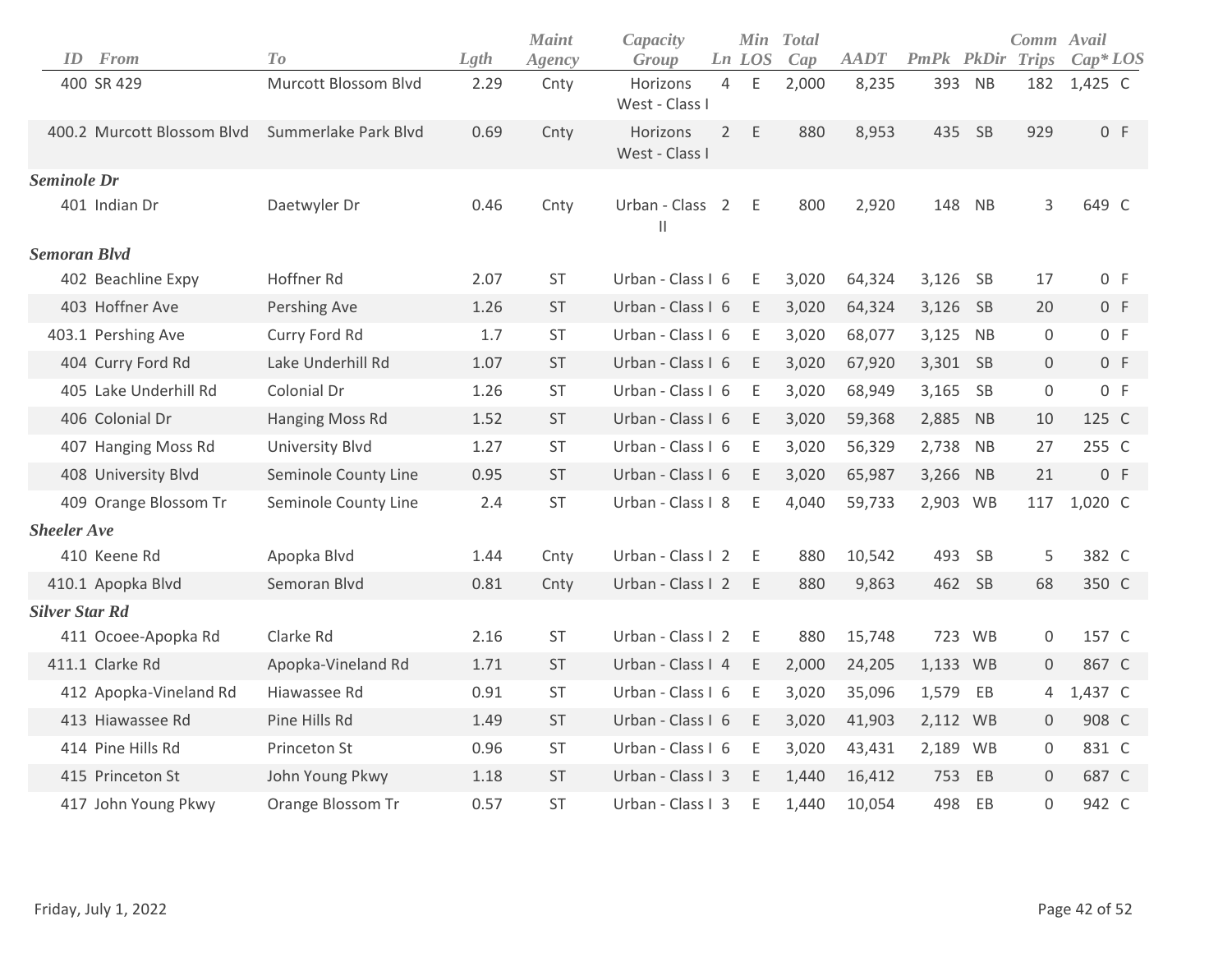| ID              | From                                        | To                                                            | Lgth | <b>Maint</b><br>Agency | Capacity<br>Group                  |                | Ln LOS | Min Total<br>Cap | <b>AADT</b> | <b>PmPk PkDir Trips</b> |           | Comm Avail       | $Cap^*LOS$  |
|-----------------|---------------------------------------------|---------------------------------------------------------------|------|------------------------|------------------------------------|----------------|--------|------------------|-------------|-------------------------|-----------|------------------|-------------|
|                 | <b>Silver Star Rd / Rio Grande Ave</b>      |                                                               |      |                        |                                    |                |        |                  |             |                         |           |                  |             |
|                 | 418 Orange Blossom Tr                       | Maury Rd                                                      | 0.45 | Cnty                   | Urban - Class 4 E<br>$\mathbf{  }$ |                |        | 1,700            | 8,702       | 399                     | <b>WB</b> |                  | $0$ 1,301 C |
|                 | <b>Silverlake Park Dr</b>                   |                                                               |      |                        |                                    |                |        |                  |             |                         |           |                  |             |
|                 | 418.8 Reams Rd                              | Winter Garden-Vineland<br>Rd                                  | 0.27 | Cnty                   | Horizons<br>West - Class II        | $\overline{4}$ | E      | 1,700            | 18,195      | 835                     | EB        | 318              | 547 D       |
| <b>Smith St</b> |                                             |                                                               |      |                        |                                    |                |        |                  |             |                         |           |                  |             |
|                 | 419 Princeton St                            | Princeton St                                                  | 1.06 | <b>ST</b>              | Urban - Class 2<br>$II(1-way)$     |                | E      | 2,040            | 7,808       | 703                     | EB        |                  | $0$ 1,337 C |
| <b>South St</b> |                                             |                                                               |      |                        |                                    |                |        |                  |             |                         |           |                  |             |
|                 | 420 Crystal Lake Dr                         | Mills Ave                                                     | 1.26 | <b>ST</b>              | Urban - Class 3<br>$II(1-way)$     |                | E      | 3,072            | 10,251      | 923                     | EB        |                  | $0$ 2,149 C |
|                 | 420.5 Mills Ave                             | Orange Ave                                                    | 0.89 | <b>ST</b>              | Urban - Class 3<br>$II(1-way)$     |                | E      | 3,072            | 15,708      | 1,414 EB                |           |                  | $0$ 1,658 D |
|                 | <b>SR 438 / Princeton St</b>                |                                                               |      |                        |                                    |                |        |                  |             |                         |           |                  |             |
|                 | 368 Silver Star Rd                          | John Young Pkwy                                               | 1.52 | <b>ST</b>              | Urban - Class I 4                  |                | E      | 2,000            | 26,475      |                         | 1,287 WB  | $\boldsymbol{0}$ | 713 C       |
|                 | 369 John Young Pkwy                         | Orange Blossom Tr                                             | 0.63 | <b>ST</b>              | Urban - Class I 6                  |                | E      | 3,020            | 20,886      |                         | 977 WB    | 0                | 2,043 C     |
| <b>SR 451</b>   |                                             |                                                               |      |                        |                                    |                |        |                  |             |                         |           |                  |             |
|                 | 508 Western Bltwy /<br><b>Maitland Blvd</b> | Orange Blossom Tr                                             | 3.38 | ST                     | Urban<br>Freeway                   | $\overline{4}$ | E      | 3,940            | 11,500      |                         | 661 EB    |                  | $0$ 3,279 B |
| <b>SR 520</b>   |                                             |                                                               |      |                        |                                    |                |        |                  |             |                         |           |                  |             |
|                 | 421 Brevard County Line                     | Nova Rd                                                       | 2.94 | <b>ST</b>              | Rural Undev. 4<br>Hwy              |                | D      | 2,660            | 19,800      | 1,035 WB                |           |                  | $0$ 1,625 B |
|                 | 422 Nova Rd                                 | <b>Beachline Expy</b>                                         | 6.33 | <b>ST</b>              | Rural Undev. 4<br>Hwy              |                | D      | 2,660            | 15,375      |                         | 774 NB    |                  | $0$ 1,886 B |
|                 | 423 Beachline Expy                          | Colonial Dr                                                   | 8.79 | <b>ST</b>              | Rural<br>Signalized                | $\overline{4}$ | D      | 1,580            | 19,469      | 1,017                   | <b>NB</b> | 32               | 531 C       |
|                 | SR 536 (World Center Dr)                    |                                                               |      |                        |                                    |                |        |                  |             |                         |           |                  |             |
|                 | 120 E Buena Vista Dr                        | Interstate 4                                                  | 1.28 | ST                     | Rural Undev. 6<br>Hwy              |                | D      | 4,000            | 77,393      | 4,117 WB                |           | 42               | 0 E         |
|                 | 121 Interstate 4                            | Winter Garden-Vineland<br>Rd / Kissimmee<br>Vineland / SR 535 | 1.44 | ST                     | Urban - Class I 6                  |                | E      | 3,020            | 40,338      | 2,033 EB                |           | 251              | 736 C       |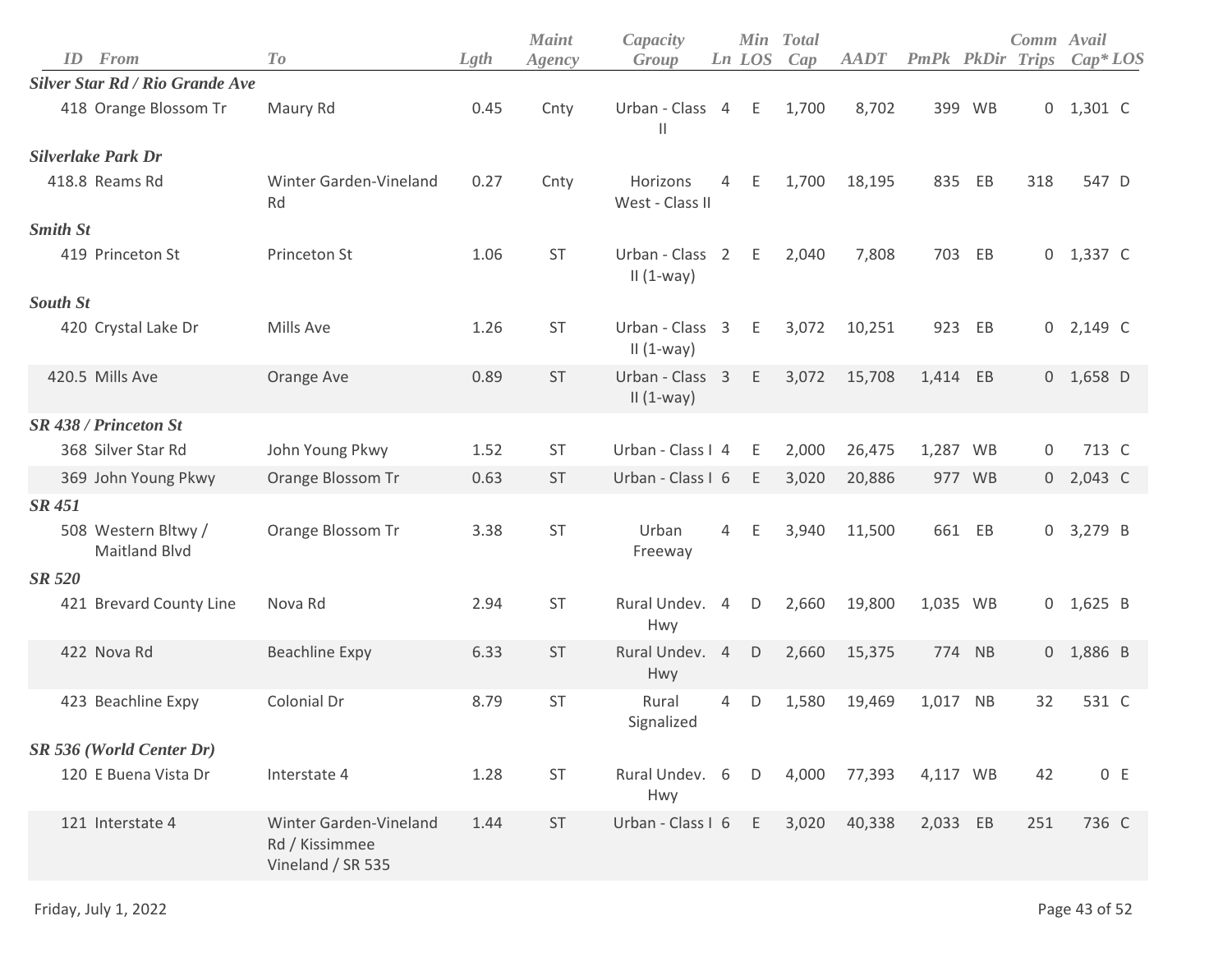| ID              | From                                                                    | To                                   | Lgth | <b>Maint</b><br>Agency | Capacity<br>Group                                  |                | Ln LOS      | Min Total<br>Cap | <b>AADT</b> | PmPk PkDir |           | Comm Avail<br><b>Trips</b> | $Cap*LOS$ |
|-----------------|-------------------------------------------------------------------------|--------------------------------------|------|------------------------|----------------------------------------------------|----------------|-------------|------------------|-------------|------------|-----------|----------------------------|-----------|
|                 | 194.2 Winter Garden-<br>Vineland Rd /<br>Kissimmee Vineland /<br>SR 535 | Central Florida<br>Greeneway         | 0.62 | Cnty                   | Urban - Class I 6                                  |                | $\mathsf E$ | 3,020            | 43,719      | 2,046      | EB        | 272                        | 702 C     |
|                 | <b>Stoneybrook West Pkwy</b>                                            |                                      |      |                        |                                                    |                |             |                  |             |            |           |                            |           |
|                 | 423.3 Avalon Rd                                                         | One-Way Pairs (W)                    | 0.85 | Cnty                   | Horizons<br>West - Class II                        | 4              | Ε           | 1,700            | 23,733      | 1,196 WB   |           | 165                        | 339 D     |
|                 | 423.6 Lake Roberts Landing<br><b>Drive</b>                              | Windermere Rd                        | 0.87 | Cnty                   | Rural<br>Signalized                                | 4              | D           | 1,580            | 18,236      |            | 953 WB    | 8                          | 619 C     |
|                 | <b>Stoneybrook West Pkwy (EB)</b>                                       |                                      |      |                        |                                                    |                |             |                  |             |            |           |                            |           |
|                 | 423.4 One-Way Pairs (W)                                                 | <b>Winter Garden-Vineland</b><br>Rd  | 1.42 | Cnty                   | Rural<br>Signalized (1-<br>way)                    | $2^{\circ}$    | D           | 1,896            | 11,867      | 1,127 EB   |           | $\mathbf 0$                | 769 C     |
|                 | 423.5 Winter Garden-<br>Vineland Rd                                     | Lake Roberts Landing<br><b>Drive</b> | 1.08 | Cnty                   | Rural<br>Signalized (1-<br>way)                    | $\overline{2}$ | D           | 1,896            | 9,118       | 866        | EB        |                            | 7 1,023 C |
|                 | <b>Stoneybrook West Pkwy (WB)</b>                                       |                                      |      |                        |                                                    |                |             |                  |             |            |           |                            |           |
|                 | 423.45 One-Way Pairs (W)                                                | Winter Garden-Vineland<br>Rd         | 1.38 | Cnty                   | Rural<br>Signalized (1-<br>way)                    | $\overline{2}$ | $\mathsf D$ | 1,896            | 11,867      | 1,127 WB   |           | 0                          | 769 C     |
|                 | 423.55 Winter Garden-<br>Vineland Rd                                    | Lake Roberts Landing<br><b>Drive</b> | 1.08 | Cnty                   | Rural<br>Signalized (1-<br>way)                    | $2^{\circ}$    | D           | 1,896            | 9,118       |            | 866 WB    |                            | 3 1,027 C |
| <b>Story Rd</b> |                                                                         |                                      |      |                        |                                                    |                |             |                  |             |            |           |                            |           |
|                 | 424.1 9th St                                                            | Plant St                             |      |                        | 1.75 Winter Garden Urban - Class 2<br>$\mathbf{H}$ |                | Ε           | 800              | 5,627       |            | 284 WB    | $\mathbf 0$                | 516 C     |
|                 | <b>Summerlake Park Blvd</b>                                             |                                      |      |                        |                                                    |                |             |                  |             |            |           |                            |           |
|                 | 361.15 Porter Rd                                                        | Sumerlake Groves St                  | 0.8  | Cnty                   | Horizons<br>West - Class I                         | $2^{\circ}$    | E           | 880              | 12,582      | 589        | <b>SB</b> | 44                         | 247 C     |
|                 | 361.2 Summerlake Groves St Seidel Rd                                    |                                      | 1.32 | Cnty                   | Horizons<br>West - Class I                         | $2^{\circ}$    | $\mathsf E$ | 880              | 11,273      |            | 558 WB    | 99                         | 223 C     |
|                 | 361.3 Seidel Rd                                                         | Ficquette Rd / Reams Rd              | 0.39 | Cnty                   | Horizons<br>West - Class I                         | $2^{\circ}$    | E           | 880              | 11,273      |            | 558 WB    | 99                         | 223 C     |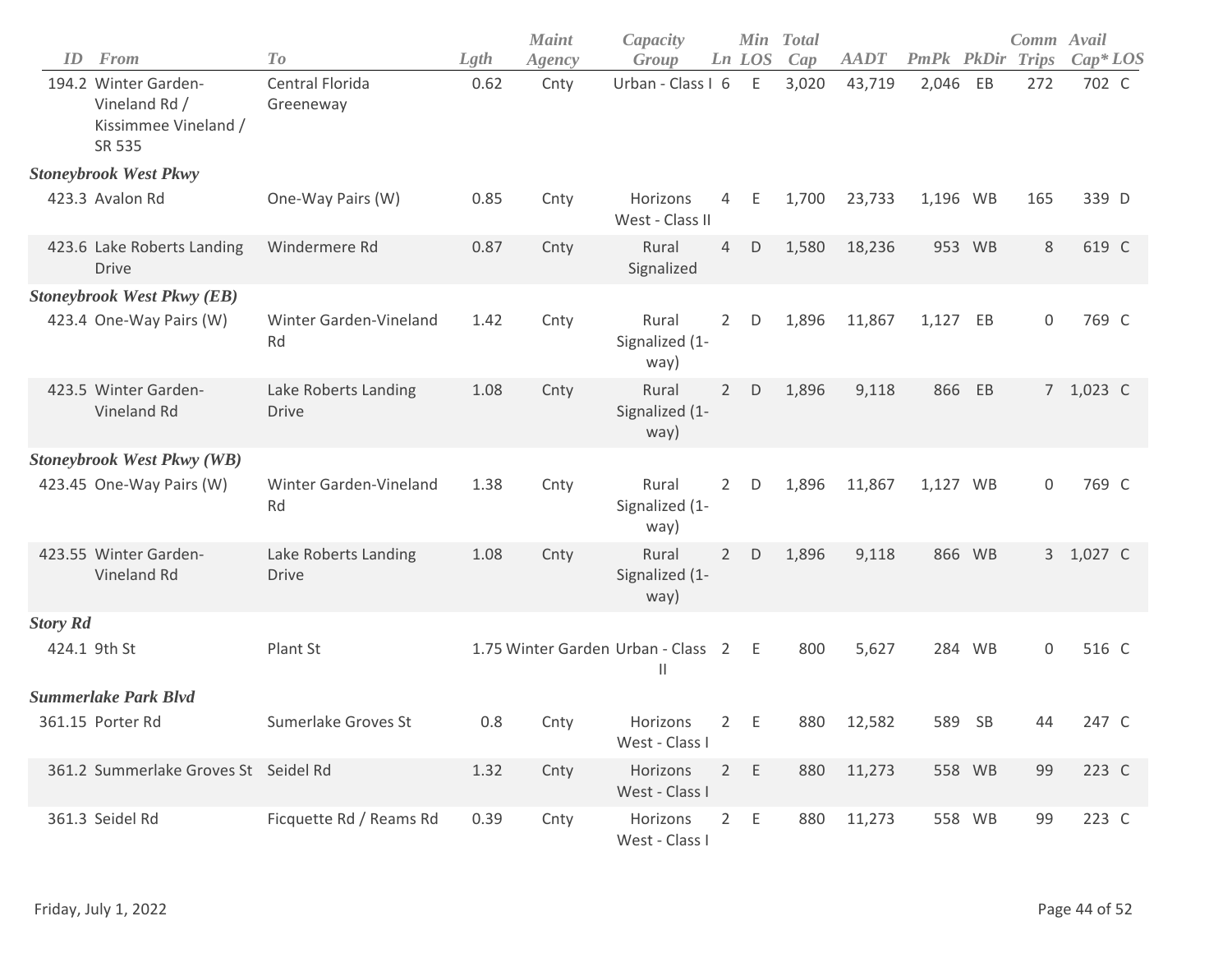|                        |                              |                                      |       | <b>Maint</b> | Capacity                                      |                |              | Min Total |             |                   |           | Comm Avail          |            |
|------------------------|------------------------------|--------------------------------------|-------|--------------|-----------------------------------------------|----------------|--------------|-----------|-------------|-------------------|-----------|---------------------|------------|
| ID                     | From                         | T o                                  | Lgth  | Agency       | Group                                         |                | Ln LOS       | Cap       | <b>AADT</b> | <b>PmPk</b> PkDir |           | <b>Trips</b>        | $Cap^*LOS$ |
| <b>Summerlin Ave</b>   |                              |                                      |       |              |                                               |                |              |           |             |                   |           |                     |            |
|                        | 425 Gatlin Ave               | <b>Baxter Ave</b>                    | 0.67  | Cnty         | Urban - Class 2<br>$\mathsf{I}$               |                | E            | 800       | 6,810       | 325               | <b>SB</b> | $\mathsf{O}\xspace$ | 475 C      |
|                        | <b>Taft-Vineland Rd</b>      |                                      |       |              |                                               |                |              |           |             |                   |           |                     |            |
|                        | 425.5 Central Florida Pkwy   | John Young Pkwy                      | 0.72  | Cnty         | Urban - Class I 4                             |                | E            | 2,000     | 8,167       |                   | 412 SB    | 18                  | 1,570 C    |
|                        | 425.51 John Young Pkwy       | Orange Blossom Tr                    | 1.22  | Cnty         | Urban - Class I 4                             |                | E            | 2,000     | 19,583      |                   | 987 WB    | 197                 | 816 C      |
|                        | 426 Orange Blossom Tr        | <b>General Blvd</b>                  | 0.99  | Cnty         | Urban - Class I 2                             |                | E            | 880       | 17,721      | 877               | EB        | 298                 | 0 F        |
|                        | 426.1 General Dr             | Orange Ave                           | 1.04  | Cnty         | Urban - Class I 2                             |                | $-E$         | 880       | 16,780      | 831               | EB        | 245                 | 0 F        |
| Tampa Ave              |                              |                                      |       |              |                                               |                |              |           |             |                   |           |                     |            |
|                        | 427 Gore St                  | Washington St                        | 0.91  | Cnty         | Urban - Class 3<br>$\mathbf{I}$               |                | E            | 1,250     | 10,278      |                   | 481 NB    | $\mathsf{O}\xspace$ | 769 C      |
|                        | 427.1 Washington St          | Colonial Dr                          | 0.59  | Cnty         | Urban - Class 2<br>$\vert$                    |                | E            | 800       | 7,796       |                   | 372 NB    | $\mathsf{O}\xspace$ | 428 D      |
| <b>Taylor Creek Rd</b> |                              |                                      |       |              |                                               |                |              |           |             |                   |           |                     |            |
|                        | 428 SR 520                   | Colonial Dr                          | 5.41  | Cnty         | Rural Undev. 2<br>Hwy                         |                | $\mathsf{D}$ | 740       | 628         | 33                | NB        | 0                   | 707 B      |
| <b>Temple Dr</b>       |                              |                                      |       |              |                                               |                |              |           |             |                   |           |                     |            |
|                        | 430 Palmer Ave               | Howell Branch Rd                     | 1.17  |              | Winter Park Urban - Class 2 E<br>$\mathsf{I}$ |                |              | 800       | 6,405       | 326               | NB        | $\mathsf{O}\xspace$ | 474 C      |
| Texas Ave              |                              |                                      |       |              |                                               |                |              |           |             |                   |           |                     |            |
|                        | 430.9 Chancellor Dr          | Oak Ridge Rd                         | 0.41  | Cnty         | Urban - Class 4<br>$\mathbf{  }$              |                | E            | 1,700     | 5,875       | 296               | <b>SB</b> |                     | 1 1,403 C  |
|                        | 431 Oak Ridge Rd             | Americana Blvd                       | $1\,$ | Cnty         | Urban - Class 2<br>$\mathsf{II}$              |                | E            | 800       | 11,729      | 596               | NB        | $\mathbf{1}$        | 203 D      |
|                        | 432 Americana Blvd           | Holden Ave                           | 0.51  | Cnty         | Urban - Class 2<br>$\mathbf{I}$               |                | E            | 800       | 14,211      | 665               | <b>SB</b> | 1                   | 134 D      |
| <b>Tilden Rd</b>       |                              |                                      |       |              |                                               |                |              |           |             |                   |           |                     |            |
|                        | 434 Avalon Rd                | Winter Garden-Vineland<br>Rd         | 2.17  | Cnty         | Horizons<br>West - Class II                   |                | 2 E          | 800       | 11,719      |                   | 596 WB    | 381                 | 0 F        |
| <b>Tiny Rd</b>         |                              |                                      |       |              |                                               |                |              |           |             |                   |           |                     |            |
|                        | 529 New Independence<br>Pkwy | <b>Bridgewater Crossings</b><br>Blvd | 0.77  | Cnty         | Horizons<br>West - Hwy                        | $\overline{2}$ | E            | 1,640     | 7,369       |                   | 358 NB    | 618                 | 664 D      |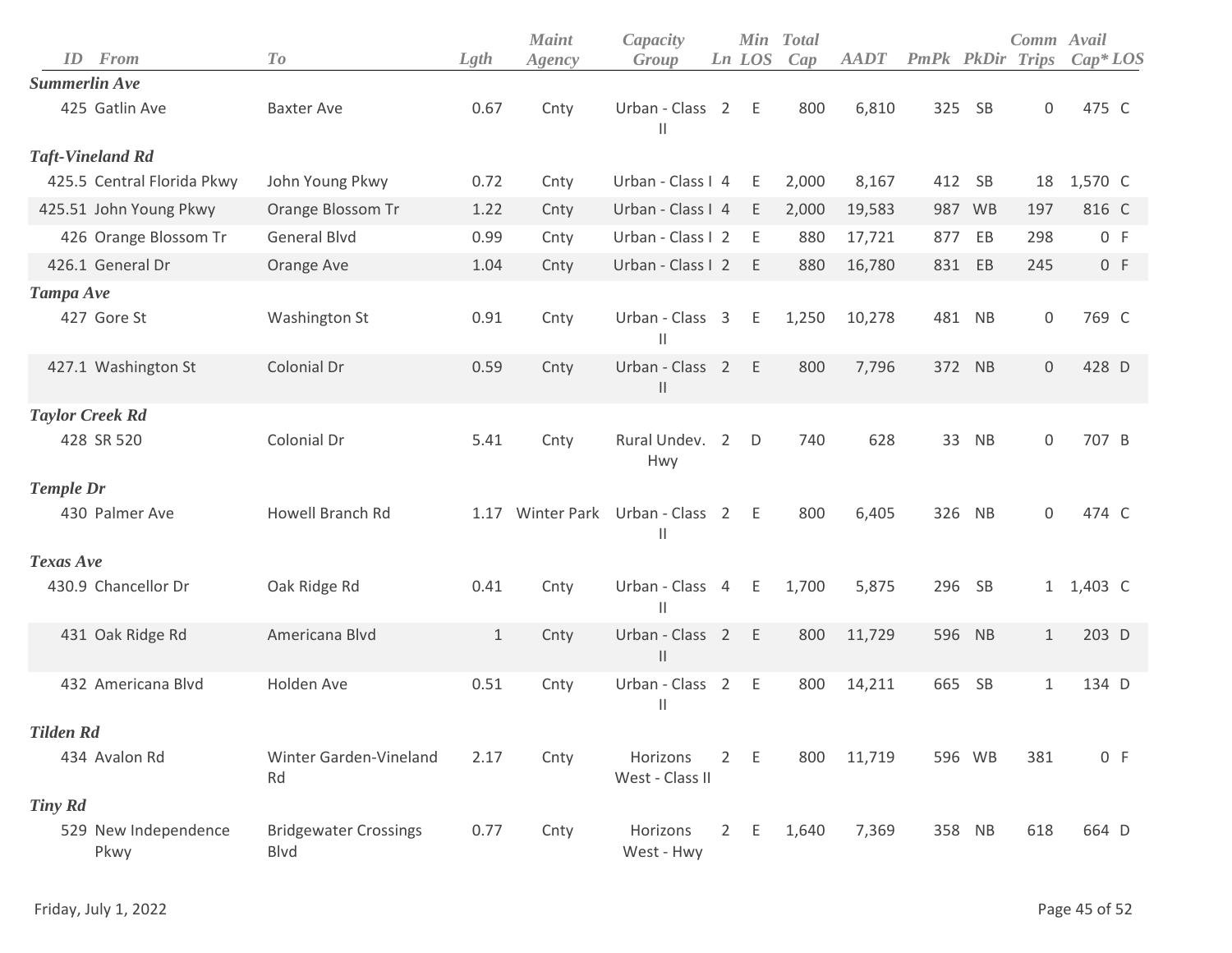| ID                    | <b>From</b>                            | To                               | Lgth | <b>Maint</b><br>Agency | Capacity<br>Group      |             | Min<br>Ln LOS | <b>Total</b><br>Cap | <b>AADT</b> | <b>PmPk</b> PkDir |           | Comm Avail<br>Trips | $Cap^*LOS$ |  |
|-----------------------|----------------------------------------|----------------------------------|------|------------------------|------------------------|-------------|---------------|---------------------|-------------|-------------------|-----------|---------------------|------------|--|
|                       | 529.5 Bridgewater Crossings<br>Blvd    | Tilden Rd                        | 1.79 | Cnty                   | Horizons<br>West - Hwy | $2^{\circ}$ | E             | 1,640               | 5,490       | 257 SB            |           | 1354                | 29 E       |  |
|                       | <b>Town Center Blvd</b>                |                                  |      |                        |                        |             |               |                     |             |                   |           |                     |            |  |
|                       | 434.8 Hunter's Creek Blvd              | John Young Pkwy                  | 1.23 | Cnty                   | Urban - Class I 4      |             | E             | 2,000               | 22,843      | 1,090 EB          |           | 2                   | 908 C      |  |
|                       | 435 John Young Pkwy                    | Orange Blossom Tr                | 1.24 | Cnty                   | Urban - Class I 4      |             | E             | 2,000               | 25,289      | 1,206             | EB        | 19                  | 775 C      |  |
|                       | 435.1 Orange Blossom Tr                | Orange Ave                       | 1.3  | Cnty                   | Urban - Class I 4      |             | E             | 2,000               | 28,400      | 1,355             | EB        | 0                   | 645 C      |  |
|                       | 435.2 Orange Ave                       | Landstar Blvd                    | 1.18 | Cnty                   | Urban - Class I 4      |             | E             | 2,000               | 33,337      | 1,680             | EB        | 27                  | 293 C      |  |
| <b>Tradeport Dr</b>   |                                        |                                  |      |                        |                        |             |               |                     |             |                   |           |                     |            |  |
|                       | 436 Orange Ave                         | Ringhaver Dr                     | 1.13 | Cnty                   | Urban - Class I 4      |             | - E           | 2,000               | 16,999      | 826 WB            |           | 36                  | 1,138 C    |  |
|                       | 436.1 Ringhaver Dr                     | Boggy Creek Rd                   | 0.99 | Cnty                   | Urban - Class I 4      |             | E             | 2,000               | 15,339      | 773               | EB        | 10                  | 1,217 C    |  |
|                       | 436.2 Boggy Creek Rd                   | <b>Express St</b>                | 1.34 | Cnty                   | Urban - Class I 4      |             | E             | 2,000               | 11,605      | 1,044             | <b>NB</b> | 10                  | 946 C      |  |
|                       | 436.3 Express Rd                       | 4th St                           | 0.91 | Cnty                   | Urban - Class I 4      |             | - E           | 2,000               | 12,112      | 1,090             | <b>NB</b> | 12                  | 898 C      |  |
|                       | 436.4 4th St                           | Jetport Dr                       | 0.76 | Cnty                   | Urban - Class I 4      |             | E             | 2,000               | 27,262      | 1,300             | SB        | 11                  | 689 C      |  |
|                       | Triangle Ave / Mae St / E Grant St     |                                  |      |                        |                        |             |               |                     |             |                   |           |                     |            |  |
|                       | 174 Ferncreek Rd                       | Conway Gardens Rd                | 1.3  | Cnty                   | Urban - Class 2 E<br>Ш |             |               | 800                 | 2,018       |                   | 103 WB    | 3                   | 694 C      |  |
| <b>Turkey Lake Rd</b> |                                        |                                  |      |                        |                        |             |               |                     |             |                   |           |                     |            |  |
|                       | 437 Central Florida Pkwy               | Sand Lake Commons<br><b>Blvd</b> | 1.36 | Cnty                   | Urban - Class I 4      |             | E             | 2,000               | 35,601      | 1,698 SB          |           | 610                 | 0 F        |  |
|                       | 437.1 Sand Lake Commons<br><b>Blvd</b> | Sand Lake Rd                     | 1.43 | Cnty                   | Urban - Class I 4      |             | E             | 2,000               | 49,400      | 2,356 NB          |           | 266                 | 0 F        |  |
|                       | 438 Sand Lake Rd                       | Wallace Rd                       | 0.92 | Cnty                   | Urban - Class I 4      |             | E             | 2,000               | 34,972      | 1,605             | <b>NB</b> | 84                  | 311 C      |  |
|                       | 439 Wallace Rd                         | Vineland Rd                      | 1.23 | Cnty                   | Urban - Class I 4      |             | E             | 2,000               | 38,193      | 1,822 SB          |           | 69                  | 109 C      |  |
|                       | 440 Vineland Rd                        | Conroy-Windermere Rd             | 0.96 | Cnty                   | Urban - Class 2<br>Ш   |             | E             | 800                 | 24,294      | 1,235             | <b>NB</b> | 14                  | 0 F        |  |
| <b>Universal Blvd</b> |                                        |                                  |      |                        |                        |             |               |                     |             |                   |           |                     |            |  |
|                       | 490 Interstate 4                       | Sand Lake Rd                     | 1.06 | Cnty                   | Urban - Class 4 E<br>Ш |             |               | 1,700               | 18,597      | 937 SB            |           | 25                  | 738 D      |  |
|                       | 491 Sand Lake Rd                       | Pointe Plaza Ave                 | 1.02 | Cnty                   | Urban - Class 4 E<br>Ш |             |               | 1,700               | 15,021      | 730 NB            |           | 86                  | 884 D      |  |
|                       | 492 Pointe Plaza Ave                   | <b>Beachline Expy</b>            | 2.08 | Cnty                   | Urban - Class I 6      |             | E             | 3,020               | 33,583      | 1,693 SB          |           | 42                  | 1,285 C    |  |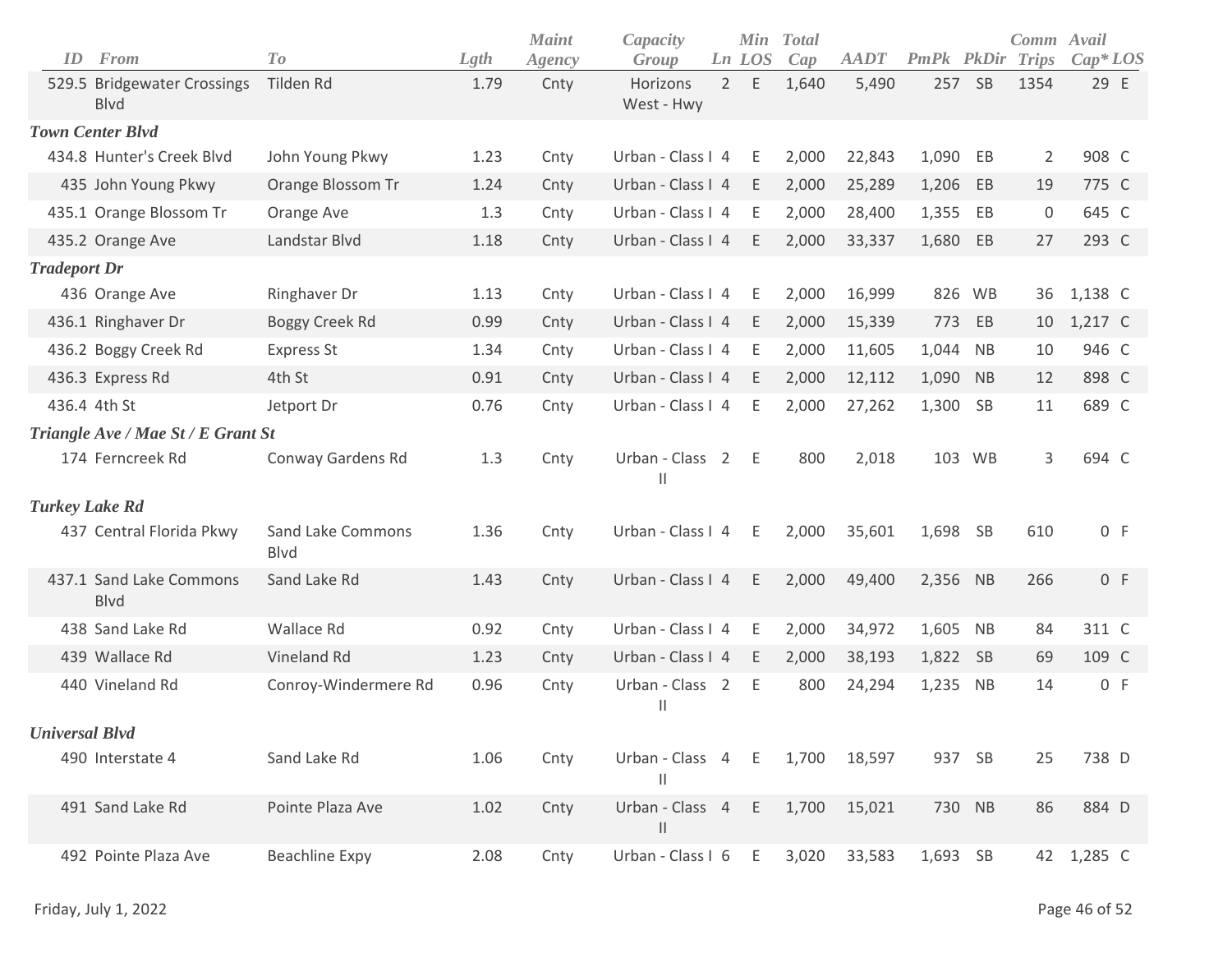| ID                     | From                               | To                           | Lgth         | <b>Maint</b><br>Agency | Capacity<br>Group              |              | <b>Min</b><br>Ln LOS | <b>Total</b><br>Cap | <b>AADT</b> | <b>PmPk</b> PkDir |                | Comm Avail<br>Trips | $Cap^*LOS$ |
|------------------------|------------------------------------|------------------------------|--------------|------------------------|--------------------------------|--------------|----------------------|---------------------|-------------|-------------------|----------------|---------------------|------------|
| <b>University Blvd</b> |                                    |                              |              |                        |                                |              |                      |                     |             |                   |                |                     |            |
|                        | 441 Semoran Blvd                   | Forsyth Rd                   | 0.5          | Cnty                   | Urban - Class I 6              |              | E                    | 3,020               | 45,363      | 2,286             | EB             | 33                  | 701 C      |
|                        | 441.2 Forsyth Rd                   | Goldenrod Rd                 | 0.75         | Cnty                   | Urban - Class I 6              |              | E                    | 3,020               | 46,055      | 2,321             | EB             | 57                  | 642 C      |
|                        | 441.5 Goldenrod Rd                 | Hall Rd                      | 1.21         | Cnty                   | Urban - Class I 6              |              | Ε                    | 3,020               | 39,807      | 2,006             | EB             | 34                  | 980 C      |
|                        | 442 Hall Rd                        | Econlockhatchee Tr           | 0.37         | Cnty                   | Urban - Class I 6              |              | E                    | 3,020               | 55,219      | 2,733             | EB             | $9\,$               | 278 C      |
|                        | 442.5 Econlockhatchee Tr           | Central Florida<br>Greeneway | 0.72         | Cnty                   | Urban - Class I 6              |              | Ε                    | 3,020               | 56,139      | 2,829 WB          |                | 70                  | 121 C      |
|                        | 442.8 Central Florida<br>Greeneway | Dean Rd                      | 0.32         | Cnty                   | Urban - Class I 8              |              | Ε                    | 4,040               | 60,794      | 2,790 EB          |                | 63                  | 1,187 C    |
|                        | 443 Dean Rd                        | Rouse Rd                     | 1.28         | Cnty                   | Urban - Class I 6              |              | Ε                    | 3,020               | 66,670      | 3,060 WB          |                | 111                 | 0 F        |
|                        | 443.5 Rouse Rd                     | Alafaya Tr                   | 1.01         | Cnty                   | Urban - Class I 6              |              | E                    | 3,020               | 55,640      | 2,754 WB          |                | 113                 | 153 C      |
| <b>US 192 / SR 530</b> |                                    |                              |              |                        |                                |              |                      |                     |             |                   |                |                     |            |
|                        | 444 Lake County Line               | Osceola County Line          | 1.96         | <b>ST</b>              | Horizons<br>West - Class I     | 6            | Ε                    | 3,020               | 52,000      | 2,621 WB          |                | 483                 | 0 F        |
|                        | Valencia College Lane              |                              |              |                        |                                |              |                      |                     |             |                   |                |                     |            |
|                        | 445 Econlockhatchee Tr             | Chickasaw Tr                 | 1.02         | Cnty                   | Urban - Class I 2              |              | E                    | 880                 | 15,583      |                   | 771 EB         | 73                  | 36 D       |
|                        | 445.1 Central Florida<br>Greeneway | Goldenrod Rd                 | $\mathbf{1}$ | Cnty                   | Urban - Class I 2              |              | E                    | 880                 | 12,061      | 597               | EB             | 46                  | 237 C      |
| Valencia Pkwy          |                                    |                              |              |                        |                                |              |                      |                     |             |                   |                |                     |            |
|                        | 532 New Independence<br>Pkwy       | Horizon Blvd                 | 0.93         | Cnty                   | Horizons<br><b>West Future</b> | 0            | Ε                    | 800                 | 0           | 0                 | $\mathbf 0$    | 802                 | 0 F        |
|                        | 533 Horizon Blvd                   | Schofield Rd                 | 0.61         | Cnty                   | Horizons<br><b>West Future</b> | $\mathbf{O}$ | E                    | 800                 | $\mathbf 0$ |                   | $0\quad 0$     | 802                 | 0 F        |
|                        | 534 Schofield Rd                   | Old YMCA Rd                  | 0.84         | Cnty                   | Horizons<br>West Future        | $\mathbf 0$  | $\mathsf E$          | 800                 | $\mathsf 0$ | $\overline{0}$    | $\overline{0}$ | 802                 | 0 F        |
| <b>Village Lake Rd</b> |                                    |                              |              |                        |                                |              |                      |                     |             |                   |                |                     |            |
|                        | 373.2 Silverlake Park Dr           | Lakeside Village Ln          | 0.41         | Cnty                   | Horizons<br>West - Class II    | 4            | Ε                    | 1,700               | 10,022      | 460               | EB             | 253                 | 987 C      |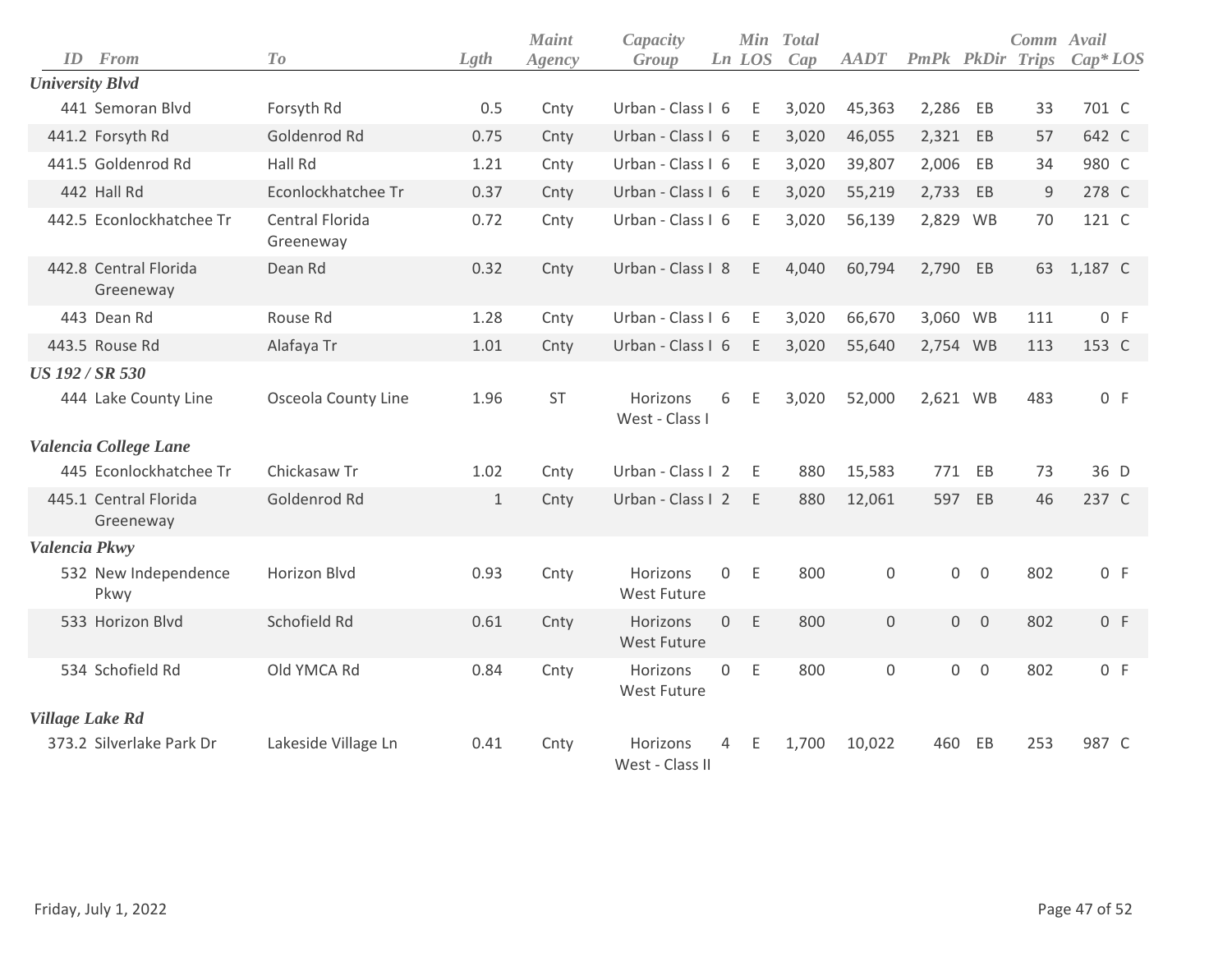| ID                  | From                                                                     | To                           | Lgth | <b>Maint</b><br>Agency               | Capacity<br>Group                  | Ln LOS | Min Total<br>Cap | <b>AADT</b> | PmPk PkDir |           | Comm Avail<br><b>Trips</b> | $Cap*LOS$   |
|---------------------|--------------------------------------------------------------------------|------------------------------|------|--------------------------------------|------------------------------------|--------|------------------|-------------|------------|-----------|----------------------------|-------------|
| <b>Vineland Ave</b> |                                                                          |                              |      |                                      |                                    |        |                  |             |            |           |                            |             |
|                     | 445.11 Winter Garden-<br>Vineland Rd /<br>Kissimmee Vineland /<br>SR 535 | Little Lake Bryan Pkwy       | 0.87 | Cnty                                 | Urban - Class 2<br>$\mathsf{I}$    | E      | 800              | 24,817      | 1,251 WB   |           | 148                        | 0 F         |
|                     | 445.12 Little Lake Bryan Pkwy                                            | International Dr             | 1.07 | Cnty                                 | Urban - Class I 4                  | E      | 2,000            | 13,674      |            | 665 SB    | 57                         | 1,278 C     |
| <b>Vineland Rd</b>  |                                                                          |                              |      |                                      |                                    |        |                  |             |            |           |                            |             |
|                     | 480 Turkey Lake Rd                                                       | Kirkman Rd                   | 1.04 | Cnty                                 | Urban - Class 4 E<br>$\mathsf{II}$ |        | 1,700            | 22,707      | 1,144 WB   |           | 3                          | 553 D       |
|                     | 481 Kirkman Rd                                                           | Tropical Tr/Radebaugh<br>Way | 1.13 | Cnty                                 | Urban - Class I 4                  | E      | 2,000            | 29,801      | 1,502 WB   |           | $\overline{2}$             | 496 C       |
|                     | 482 Tropical Tr/Radebaugh<br>Way                                         | Conroy-Windermere Rd         | 0.69 | Cnty                                 | Urban - Class I 4                  | E      | 2,000            | 28,984      | 1,383 NB   |           | $\boldsymbol{0}$           | 617 C       |
|                     | 483 Conroy-Windermere Rd L.B. McLeod Rd                                  |                              | 1.14 | Cnty                                 | Urban - Class I 4                  | E      | 2,000            | 21,128      | 1,046 SB   |           | $\mathbf{0}$               | 954 C       |
| Virginia Dr         |                                                                          |                              |      |                                      |                                    |        |                  |             |            |           |                            |             |
|                     | 446 Orange Ave                                                           | Mills Ave                    | 0.52 | Cnty                                 | Urban - Class 2<br>Ш               | - E    | 800              | 13,600      |            | 692 EB    | $\boldsymbol{0}$           | 108 D       |
|                     | 447 Mills Ave                                                            | <b>Forest Ave</b>            | 0.56 | Orlando                              | Urban - Class 4<br>$\mathsf{I}$    | E      | 1,700            | 17,526      | 883        | EB        | $\mathsf{O}\xspace$        | 817 D       |
|                     | W Geneva St / Story Rd                                                   |                              |      |                                      |                                    |        |                  |             |            |           |                            |             |
|                     | 424 S Bluford Ave                                                        | 9th St                       |      | 1.92 Winter Garden Urban - Class 2 E | $\mathbf{  }$                      |        | 800              | 11,554      | 530        | EB        | 0                          | 270 D       |
|                     | W Orange Avenue                                                          |                              |      |                                      |                                    |        |                  |             |            |           |                            |             |
|                     | 38 Orange Blossom Tr                                                     | Lake View Drive              | 0.85 | Cnty                                 | Urban - Class I 2                  | $-E$   | 880              | 4,455       |            | 221 NB    | $\mathsf 9$                | 650 C       |
| W. Plant St         |                                                                          |                              |      |                                      |                                    |        |                  |             |            |           |                            |             |
|                     | 453 Avalon Rd                                                            | Park Ave                     | 1.31 | <b>ST</b>                            | Urban - Class I 2                  | E      | 880              | 6,819       | 338        | <b>SB</b> | 0                          | 542 C       |
|                     | 454 Park Ave                                                             | <b>Dillard St</b>            | 0.52 | <b>ST</b>                            | Urban - Class 2<br>$\mathsf{II}$   | - E    | 800              | 8,769       |            | 446 EB    | $\Omega$                   | 354 D       |
|                     | W. Plant St / Franklin St                                                |                              |      |                                      |                                    |        |                  |             |            |           |                            |             |
|                     | 454.1 Dillard St                                                         | <b>HM Bowness Rd</b>         | 2.07 | ST                                   | Urban - Class I 4 E                |        | 2,000            | 17,075      |            | 799 EB    |                            | $0$ 1,201 C |
| <b>Wallace Rd</b>   |                                                                          |                              |      |                                      |                                    |        |                  |             |            |           |                            |             |
|                     | 448 Apopka-Vineland Rd                                                   | Dr. Philips Blvd             | 0.5  | Cnty                                 | Urban - Class I 2 E                |        | 880              | 11,144      |            | 532 WB    | 33                         | 315 C       |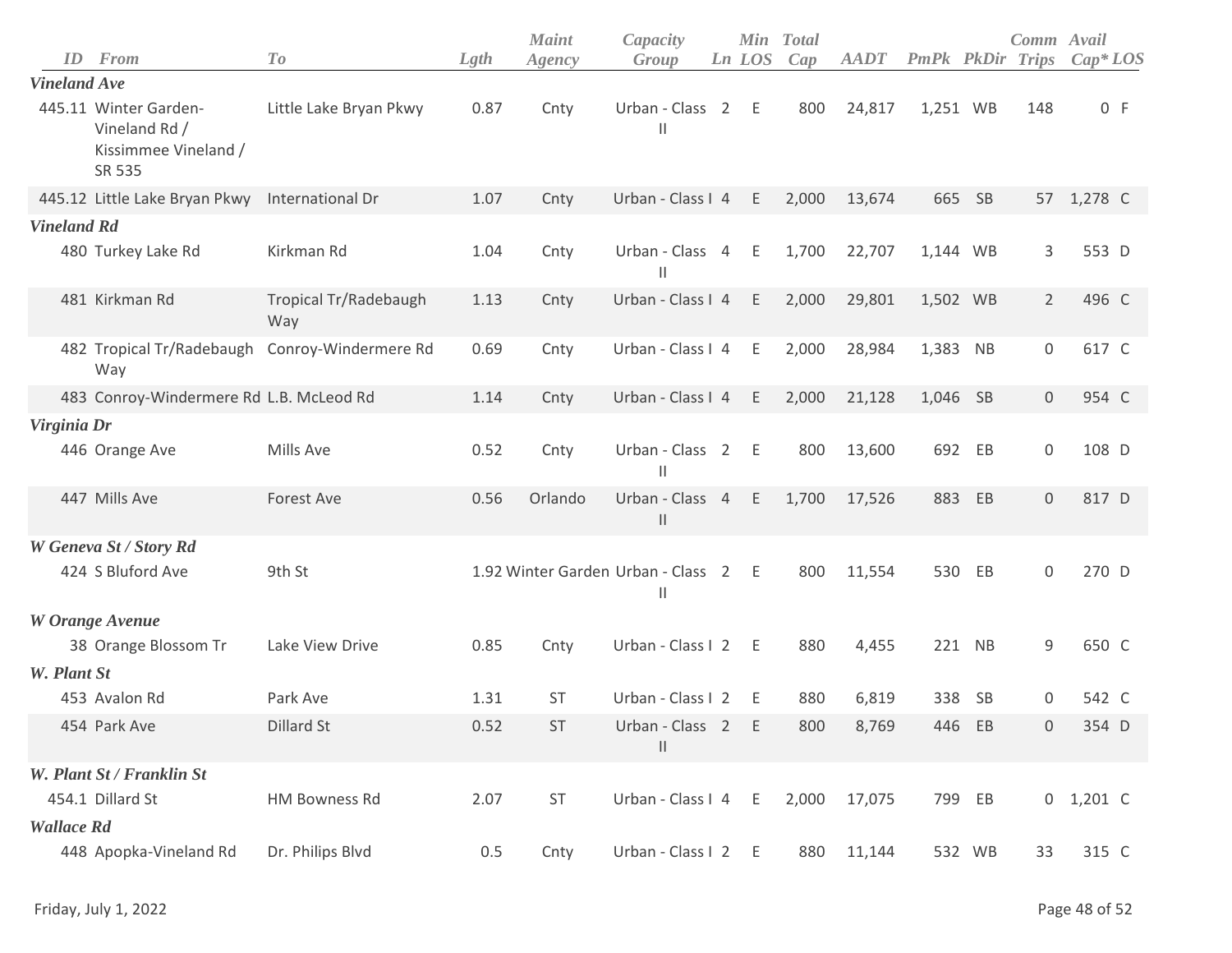| ID                   | From                                     | T o                  | Lgth | <b>Maint</b><br>Agency | Capacity<br>Group                 |                | Min<br>Ln LOS | <b>Total</b><br>Cap | <b>AADT</b> | PmPk     | PkDir     | Comm Avail<br>Trips | $Cap*LOS$   |
|----------------------|------------------------------------------|----------------------|------|------------------------|-----------------------------------|----------------|---------------|---------------------|-------------|----------|-----------|---------------------|-------------|
|                      | 448.1 Dr. Phillips Blvd                  | Turkey Lake Rd       | 1.03 | Cnty                   | Urban - Class 2 E<br>$\mathsf{I}$ |                |               | 800                 | 14,546      |          | 740 WB    | 23                  | 37 E        |
| <b>Washington St</b> |                                          |                      |      |                        |                                   |                |               |                     |             |          |           |                     |             |
|                      | 449 John Young Pkwy                      | Orange Blossom Tr    | 1.02 | Cnty                   | Urban - Class I 4                 |                | Ε             | 2,000               | 20,851      | 1,051 WB |           | 0                   | 949 C       |
|                      | 449.1 Orange Blossom Tr                  | Interstate 4         | 0.94 | <b>ST</b>              | Urban - Class 2<br>$\mathbf{  }$  |                | E             | 800                 | 7,153       |          | 364 WB    | $\mathsf{O}$        | 436 C       |
|                      | <b>Waterford Lakes Pkwy</b>              |                      |      |                        |                                   |                |               |                     |             |          |           |                     |             |
|                      | 449.6 Alafaya Tr                         | Woodbury Rd          | 0.84 | Cnty                   | Urban - Class 4<br>Ш              |                | E             | 1,700               | 13,023      | 656      | EB        | 81                  | 963 D       |
|                      | <b>Wekiwa Springs Rd</b>                 |                      |      |                        |                                   |                |               |                     |             |          |           |                     |             |
|                      | 450 Semoran Blvd                         | Canter Club Tr       | 1.01 | Cnty                   | Urban - Class I 4                 |                | E             | 2,000               | 25,333      | 1,277    | <b>NB</b> | 19                  | 704 C       |
|                      | 450.5 Canter Club Tr                     | Orchard Dr           | 0.75 | Cnty                   | Urban - Class I 2                 |                | - E           | 880                 | 18,044      | 893      | <b>NB</b> | 49                  | 0 F         |
|                      | 451 Orchard Dr                           | Seminole County Line | 1.25 | Cnty                   | Urban - Class I 2                 |                | E             | 880                 | 12,748      | 597      | <b>NB</b> | 41                  | 242 C       |
| <b>Welch Rd</b>      |                                          |                      |      |                        |                                   |                |               |                     |             |          |           |                     |             |
|                      | 451.9 Vick Rd                            | Rock Springs Rd      | 0.99 | Cnty                   | Urban - Class 2<br>Ш              |                | - E           | 800                 | 11,664      | 546      | EB        | 3                   | 251 D       |
|                      | 452 Rock Springs Rd                      | N Thompson Rd        | 1.26 | Cnty                   | Urban - Class I 2                 |                | E             | 880                 | 19,034      |          | 942 WB    | 5                   | 0 F         |
|                      | 452.1 N Thompson Rd                      | Wekiwa Springs Rd    | 1.29 | Cnty                   | Rural<br>Signalized               | $\overline{2}$ | D             | 740                 | 16,422      | 858      | EB        | 11                  | 0 F         |
|                      | <b>West Rd / Clarcona-Ocoee Rd</b>       |                      |      |                        |                                   |                |               |                     |             |          |           |                     |             |
|                      | 67 SR 429                                | Clarke Rd            | 2.02 | Cnty                   | Rural<br>Signalized               | 4              | D             | 1,580               | 23,127      | 1,164    | EB        | 16                  | 400 C       |
|                      | <b>West Rd / Ocoee Crown Pointe Pkwy</b> |                      |      |                        |                                   |                |               |                     |             |          |           |                     |             |
|                      | 454.9 Ocoee-Apopka Rd                    | SR 429               | 0.54 | Cnty                   | Rural<br>Signalized               | 4              | D             | 1,580               | 16,410      |          | 857 WB    | $\mathbf{1}$        | 722 C       |
| <b>Western Bltwy</b> |                                          |                      |      |                        |                                   |                |               |                     |             |          |           |                     |             |
|                      | 510 Osceola County Line                  | Western Way          | 2.21 | <b>ST</b>              | Horizons<br>West - Expy           | $\overline{4}$ | E             | 3,940               | 38,000      | 2,155 SB |           |                     | 208 1,577 C |
|                      | 510.2 Western Way                        | Seidel Rd            | 3.14 | ST                     | Horizons<br>West - Expy           | $4 -$          | $\mathsf E$   | 3,940               | 38,000      | 2,155 SB |           |                     | 569 1,216 C |
|                      | 510.4 Seidel Rd                          | Schofield Rd         | 2.12 | ST                     | Horizons<br>West - Expy           |                | 4 E           | 3,940               | 38,000      | 2,155 SB |           |                     | 399 1,386 C |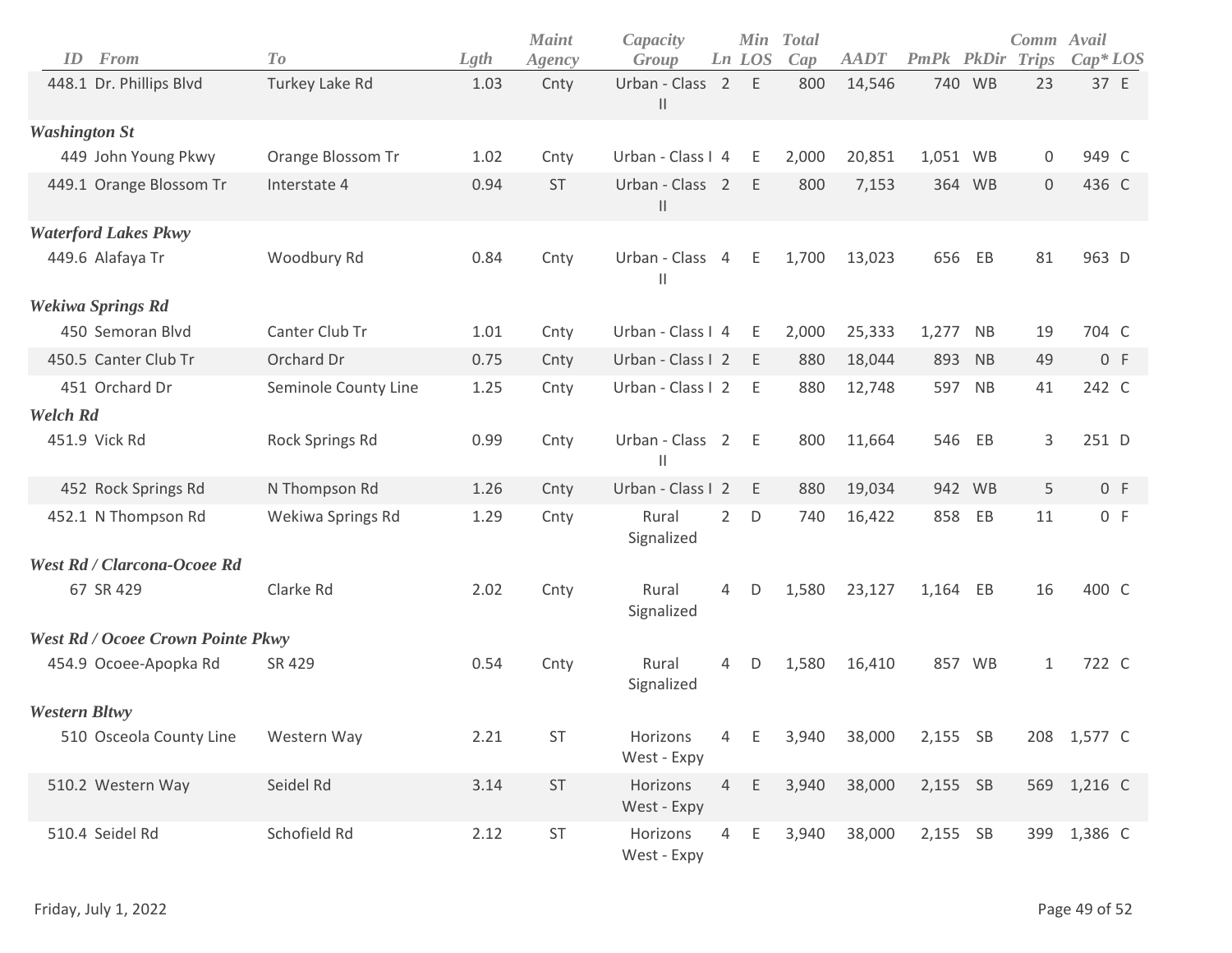| ID                   | <b>From</b>                       | To                           | Lgth | <b>Maint</b><br>Agency | Capacity<br>Group               |                | <b>Min</b><br>Ln LOS | <b>Total</b><br>Cap | <b>AADT</b> | <b>PmPk</b> PkDir |           | Comm Avail<br><b>Trips</b> | $Cap^*LOS$      |  |
|----------------------|-----------------------------------|------------------------------|------|------------------------|---------------------------------|----------------|----------------------|---------------------|-------------|-------------------|-----------|----------------------------|-----------------|--|
|                      | 510.6 Schofield Rd                | New Independence<br>Pkwy     | 1.96 | ST                     | Horizons<br>West - Expy         | $\overline{4}$ | Ε                    | 3,940               | 38,000      | 1,847             | <b>SB</b> | 400                        | 1,693 B         |  |
|                      | 510.8 New Independence<br>Pkwy    | Winter Garden-Vineland<br>Rd | 4.38 | <b>ST</b>              | Horizons<br>West - Expy         | 4              | Ε                    | 3,940               | 38,000      | 1,847             | SB        | 358                        | 1,735 B         |  |
|                      | 511 Winter Garden-<br>Vineland Rd | Florida's Turnpike           | 2.96 | <b>ST</b>              | Horizons<br>West - Expy         | 4              | E                    | 3,940               | 54,000      | 2,576 SB          |           | 571                        | 793 D           |  |
|                      | 512 Florida's Turnpike            | Plant St / Franklin St       | 1.78 | <b>ST</b>              | Urban<br>Freeway                | 6              | Ε                    | 6,080               | 77,500      | 4,451 NB          |           | 164                        | 1,465 D         |  |
|                      | 513 Plant St / Franklin St        | Clarcona-Ocoee Rd            | 2.52 | <b>ST</b>              | Urban<br>Freeway                | 4              | Ε                    | 3,940               | 74,500      | 4,146             | NB        | 126                        | 0 F             |  |
|                      | 514 Clarcona-Ocoee Rd             | SR 414 / Maitland Blvd       | 3.18 | ST                     | Rural Freeway 4                 |                | D                    | 3,040               | 65,500      | 3,645             | <b>SB</b> | 74                         | 0 F             |  |
|                      | 515 SR 414 / Maitland Blvd        | Orange Blossom Tr            | 4.08 | <b>ST</b>              | Rural Freeway 4                 |                | D                    | 3,040               | 11,500      | 670               | <b>NB</b> | 8                          | $2,362 \quad B$ |  |
|                      | Westwood Blvd (N)                 |                              |      |                        |                                 |                |                      |                     |             |                   |           |                            |                 |  |
|                      | 454.6 Central Florida Pkwy        | International Dr             | 1.23 | Cnty                   | Urban - Class I 4               |                | E                    | 2,000               | 20,267      | 1,021 NB          |           | 68                         | 911 C           |  |
|                      | Westwood Blvd (S)                 |                              |      |                        |                                 |                |                      |                     |             |                   |           |                            |                 |  |
|                      | 454.5 International Dr            | Central Florida Pkwy         | 1.43 | Cnty                   | Urban - Class I 4               |                | Ε                    | 2,000               | 10,119      | 510               | <b>SB</b> | 99                         | 1,391 C         |  |
| <b>Wetherbee Rd</b>  |                                   |                              |      |                        |                                 |                |                      |                     |             |                   |           |                            |                 |  |
|                      | 455 Orange Blossom Tr             | Florida's Turnpike           | 0.86 | Cnty                   | Urban - Class I 4               |                | E.                   | 2,000               | 30,637      | 1,544 EB          |           | 4                          | 452 C           |  |
|                      | 455.1 Florida's Turnpike          | Orange Ave                   | 1.02 | Cnty                   | Urban - Class I 4               |                | E.                   | 2,000               | 26,024      | 1,241 WB          |           | 11                         | 748 C           |  |
|                      | 456 Orange Ave                    | Landstar Blvd                | 0.4  | Cnty                   | Urban - Class I 4               |                | Ε                    | 2,000               | 23,628      | 1,148             | EB        | 130                        | 722 C           |  |
|                      | 457 Landstar Blvd                 | Boggy Creek Rd               | 2.46 | Cnty                   | Urban - Class I 4               |                | Ε                    | 2,000               | 24,098      | 1,128             | EB        | 952                        | 0 F             |  |
|                      | <b>Whisper Lakes Blvd</b>         |                              |      |                        |                                 |                |                      |                     |             |                   |           |                            |                 |  |
|                      | 457.1 John Young Pkwy             | Orange Blossom Tr            | 1.37 | Cnty                   | Urban - Class I 4               |                | E                    | 2,000               | 10,939      | 551 EB            |           | 37                         | 1,412 C         |  |
| <b>White Rd</b>      |                                   |                              |      |                        |                                 |                |                      |                     |             |                   |           |                            |                 |  |
|                      | 457.2 Bluford Rd                  | Clarke Rd                    | 1.62 | Ocoee                  | Urban - Class<br>Ш              | $\overline{2}$ | Ε                    | 800                 | 5,762       | 270               | <b>WB</b> | 4                          | 526 C           |  |
|                      | 457.22 Clarke Rd                  | Good Homes Road              | 0.76 | Ocoee                  | Urban - Class 2<br>$\mathbf{H}$ |                | E                    | 800                 | 8,632       | 412 WB            |           | $\mathbf 0$                | 388 D           |  |
| <b>Windermere Rd</b> |                                   |                              |      |                        |                                 |                |                      |                     |             |                   |           |                            |                 |  |
|                      | 458 Warrior Rd                    | Roberson Rd                  | 1.13 | Cnty                   | Rural<br>Signalized             | $2^{\circ}$    | D                    | 740                 | 8,498       | 444 SB            |           | 4                          | 292 C           |  |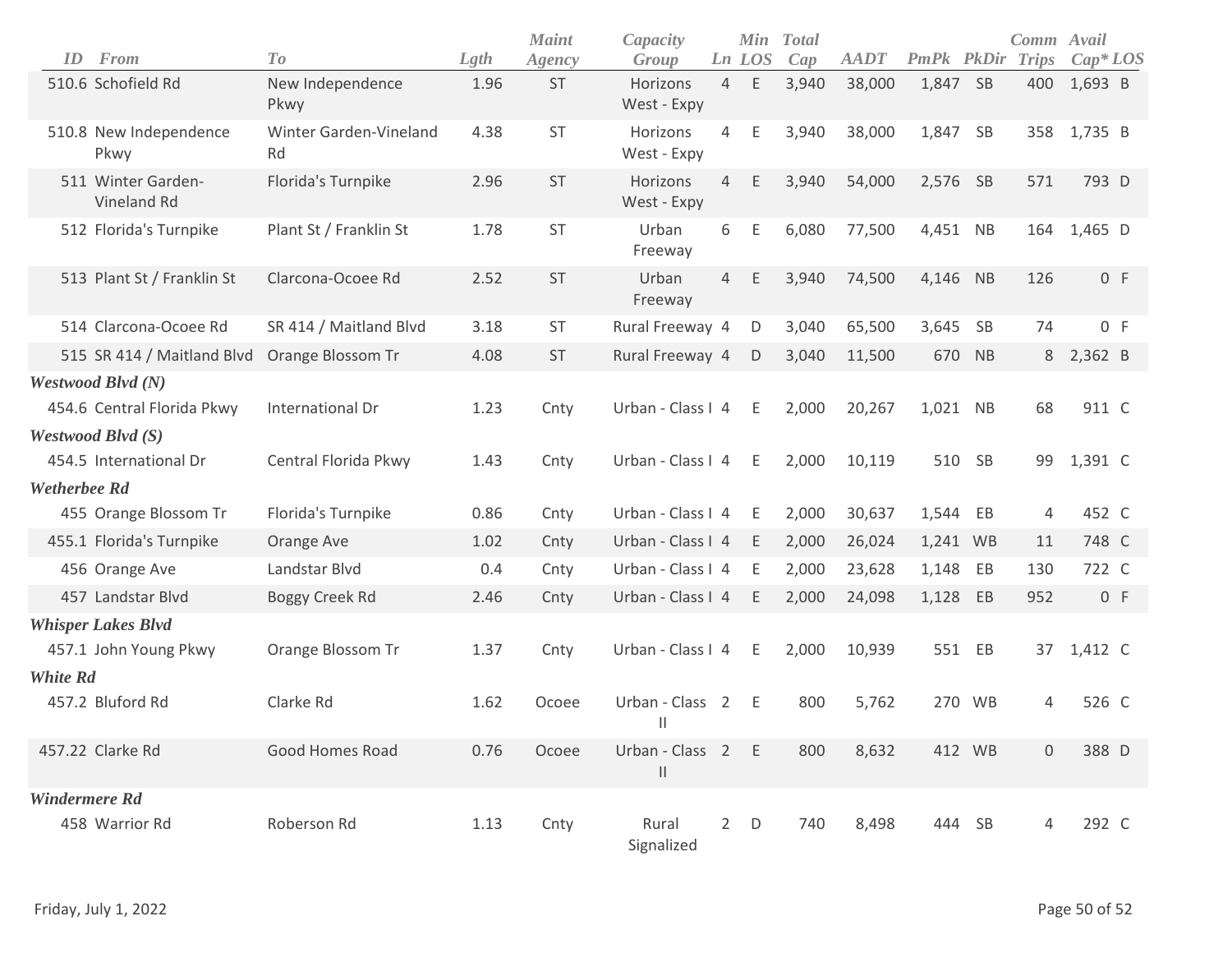| ID                 | From                             | To                  | Lgth | <b>Maint</b><br>Agency | Capacity<br>Group           |                | Min<br>Ln LOS | <b>T</b> otal<br>Cap | <b>AADT</b> | <b>PmPk PkDir Trips</b> |        | Comm Avail | $Cap^*LOS$ |
|--------------------|----------------------------------|---------------------|------|------------------------|-----------------------------|----------------|---------------|----------------------|-------------|-------------------------|--------|------------|------------|
|                    | 458.1 Roberson Rd                | Maguire Rd          | 2.09 | Cnty                   | Rural<br>Signalized         | $2^{\circ}$    | D             | 740                  | 5,524       | 278 SB                  |        | 23         | 439 C      |
| <b>Winegard Rd</b> |                                  |                     |      |                        |                             |                |               |                      |             |                         |        |            |            |
|                    | 459 McCoy Rd                     | Oak Ridge Rd        | 1.5  | Cnty                   | Urban - Class 2<br>Ш        |                | Ε             | 800                  | 11,288      | 518 SB                  |        | 3          | 279 D      |
|                    | <b>Winter Garden-Vineland Rd</b> |                     |      |                        |                             |                |               |                      |             |                         |        |            |            |
|                    | 460 Interstate 4                 | Apopka-Vineland Rd  | 0.51 | <b>ST</b>              | Urban - Class I 6           |                | Ε             | 3,020                | 57,405      | 2,790 NB                |        | 357        | 0 F        |
|                    | 461 Apopka-Vineland Rd           | Buena Vista Dr      | 1.87 | Cnty                   | Horizons<br>West - Class I  | 4              | Ε             | 2,000                | 37,747      | 1,902 EB                |        | 204        | 0 F        |
|                    | 461.1 Buena Vista Dr             | Perrihouse Acres Ln | 1.34 | Cnty                   | Horizons<br>West - Class I  | $\overline{4}$ | Ε             | 2,000                | 38,481      | 1,939                   | EB     | 557        | 0 F        |
|                    | 461.2 Perrihouse Acres Ln        | Sunset Blvd         | 1.67 | Cnty                   | Horizons<br>West - Class I  | $\overline{4}$ | Ε             | 2,000                | 37,587      | 1,894 SB                |        | 633        | 0 F        |
|                    | 462 Sunset Blvd                  | Silverlake Park Dr  | 1.57 | Cnty                   | Horizons<br>West - Class I  | 4              | Ε             | 2,000                | 37,793      | 1,905 WB                |        | 743        | 0 F        |
|                    | 462.1 Reams Rd                   | Chase Rd            | 1.35 | Cnty                   | Horizons<br>West - Class I  | $\overline{4}$ | Ε             | 2,000                | 36,533      | 1,841 NB                |        | 1012       | 0 F        |
|                    | 463 Chase Rd                     | Ficquette Rd        | 1.84 | Cnty                   | Horizons<br>West - Class I  | $\overline{4}$ | Ε             | 2,000                | 30,585      | 1,541 NB                |        | 545        | 0 F        |
|                    | 464 Ficquette Rd                 | Lake Butler Blvd    | 1.59 | Cnty                   | Horizons<br>West - Class I  | 4              | Ε             | 2,000                | 45,105      | 2,233 NB                |        | 759        | 0 F        |
|                    | 464.5 Lake Butler Blvd           | Tilden Rd           | 0.38 | Cnty                   | Horizons<br>West - Class I  | $\overline{4}$ | Ε             | 2,000                | 47,094      | 2,204 NB                |        | 725        | 0 F        |
|                    | 465 Tilden Rd                    | Western Bltwy       | 0.9  | Cnty                   | Horizons<br>West - Class I  | $\overline{4}$ | E             | 2,000                | 43,868      | 2,231 SB                |        | 566        | 0 F        |
|                    | 465.1 Western Bltwy              | Daniels Rd          |      | 0.13 Winter Garden     | Horizons<br>West - Class I  | 6              | Ε             | 3,020                | 44,870      | 2,221 NB                |        | 452        | 347 C      |
|                    | 465.4 Daniels Rd                 | Fowler Grove Blvd   | 0.56 | Cnty                   | Horizons<br>West - Class II |                | 2 E           | 800                  | 11,339      |                         | 531 NB | 68         | 201 D      |
|                    | 465.8 Fowler Grove Blvd          | Roper Rd            | 0.72 | Cnty                   | Horizons<br>West - Class II | $\overline{2}$ | E             | 800                  | 16,167      | 742 NB                  |        | 68         | 0 F        |
|                    | 466 Roper Rd                     | Colonial Dr         |      | 1.11 Winter Garden     | Horizons<br>West - Class I  | $\overline{2}$ | Ε             | 880                  | 16,167      | 742 NB                  |        | 71         | 67 C       |